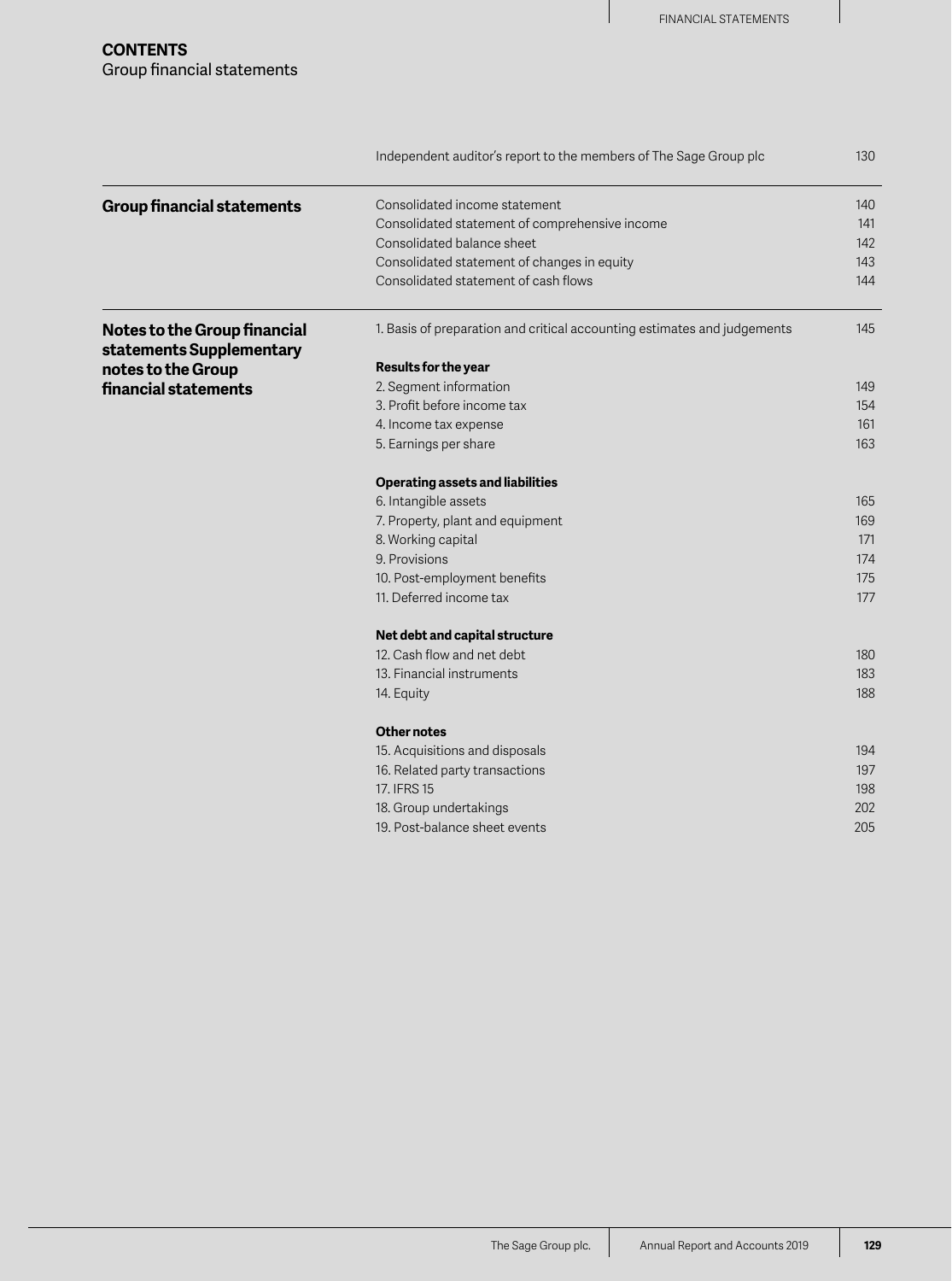# **Opinion**

In our opinion:

- The Sage Group plc's Group financial statements and Parent Company financial statements (the "financial statements") give a true and fair view of the state of the Group's and of the Parent Company's affairs as at 30 September 2019 and of the Group's profit for the year then ended;
- the Group financial statements have been properly prepared in accordance with IFRSs as adopted by the European Union;
- the Parent Company financial statements have been properly prepared in accordance with United Kingdom Generally Accepted Accounting Practice; and
- the financial statements have been prepared in accordance with the requirements of the Companies Act 2006, and, as regards the Group financial statements, Article 4 of the IAS Regulation.

#### **Separate opinion in relation to IFRS as issued by the International Accounting Standards Board**

As explained in note 1 to the consolidated financial statements, the Group, in addition to applying IFRS as adopted by the European Union, has also applied IFRS as issued by the International Accounting Standards Board (IASB). In our opinion, the consolidated financial statements also comply with IFRS as issued by the IASB.

We have audited the financial statements of The Sage Group plc which comprise:

| Group                                                                                                        | Parent Company                                                                                             |
|--------------------------------------------------------------------------------------------------------------|------------------------------------------------------------------------------------------------------------|
| Consolidated balance sheet as at 30 September 2019                                                           | Parent Company balance sheet as at 30 September 2019                                                       |
| Consolidated income statement for the year then ended                                                        | Parent Company statement of changes in equity for the<br>year then ended                                   |
| Consolidated statement of comprehensive income for the year then ended                                       | Related notes 1 to 7 to the financial statements including<br>a summary of significant accounting policies |
| Consolidated statement of changes in equity for the year then ended                                          |                                                                                                            |
| Consolidated statement of cash flows for the year then ended                                                 |                                                                                                            |
| Related notes 1 to 19 to the financial statements, including a summary of<br>significant accounting policies |                                                                                                            |

The financial reporting framework that has been applied in the preparation of the Group financial statements is applicable law and International Financial Reporting Standards (IFRSs) as adopted by the European Union. The financial reporting framework that has been applied in the preparation of the Parent Company financial statements is applicable law and United Kingdom Accounting Standards, including FRS 102 "The Financial Reporting Standard applicable in the UK and Republic of Ireland" (United Kingdom Generally Accepted Accounting Practice).

## **Basis for opinion**

We conducted our audit in accordance with International Standards on Auditing (UK) (ISAs (UK)) and applicable law. Our responsibilities under those standards are further described in the Auditor's responsibilities for the audit of the financial statements section of our report below. We are independent of the Group and Parent Company in accordance with the ethical requirements that are relevant to our audit of the financial statements in the UK, including the FRC's Ethical Standard as applied to listed public interest entities, and we have fulfilled our other ethical responsibilities in accordance with these requirements.

We believe that the audit evidence we have obtained is sufficient and appropriate to provide a basis for our opinion.

## **Conclusions relating to principal risks, going concern and viability statement**

We have nothing to report in respect of the following information in the Annual Report, in relation to which the ISAs (UK) require us to report to you whether we have anything material to add or draw attention to:

- the disclosures in the Annual Report set out on pages 58 to 63 that describe the principal risks and explain how they are being managed or mitigated;
- the Directors' confirmation set out on page 58 in the Annual Report that they have carried out a robust assessment of the principal risks facing the entity, including those that would threaten its business model, future performance, solvency or liquidity;
- the Directors' statement set out on page 124 in the Directors' Report about whether they considered it appropriate to adopt the going concern basis of accounting in preparing them, and their identification of any material uncertainties to the entity's ability to continue to do so over a period of at least twelve months from the date of approval of the financial statements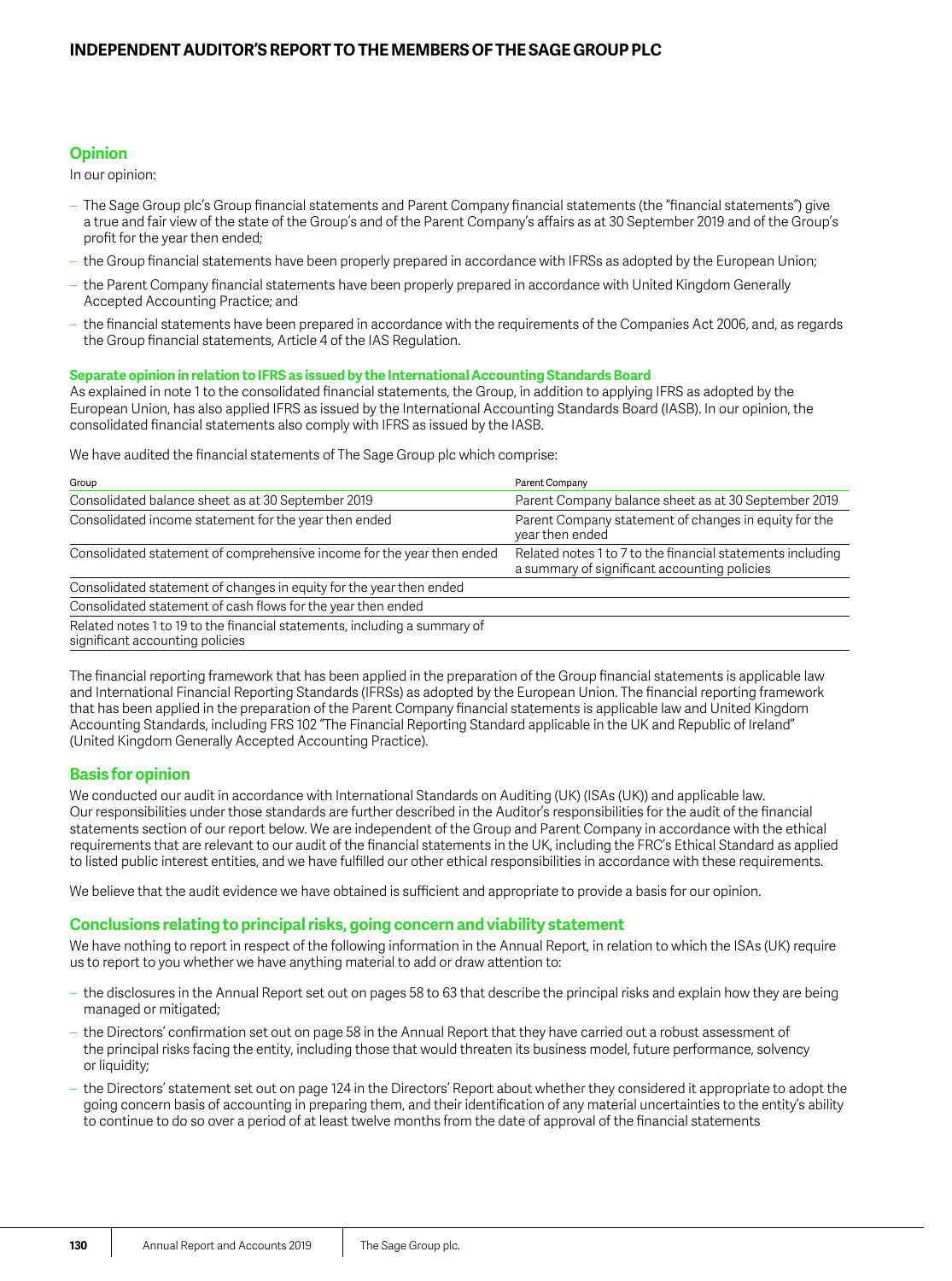- whether the Directors' statement in relation to going concern required under the Listing Rules in accordance with Listing Rule 9.8.6R(3) is materially inconsistent with our knowledge obtained in the audit; or
- the Directors' explanation set out on pages 64 to 65 in the Annual Report as to how they have assessed the prospects of the entity, over what period they have done so and why they consider that period to be appropriate, and their statement as to whether they have a reasonable expectation that the entity will be able to continue in operation and meet its liabilities as they fall due over the period of their assessment, including any related disclosures drawing attention to any necessary qualifications or assumptions.

### **Overview of our audit approach**

| Key audit matters | - Revenue recognition                                                                                                                                            |
|-------------------|------------------------------------------------------------------------------------------------------------------------------------------------------------------|
|                   | $-$ First time application of IFRS 15                                                                                                                            |
|                   | Recoverability of goodwill and other intangible assets allocated to the Intacct cash generating unit ('CGU') ·                                                   |
| Audit scope       | We performed an audit of the complete financial information of 6 components and audit procedures on<br>specific balances for a further 5 components.             |
|                   | The components where we performed full or specific audit procedures accounted for 95% of adjusted Profit<br>$\qquad \qquad -$<br>before tax* and 89% of Revenue. |
| Materiality       | Overall group materiality of £18.8m which represents 5% of adjusted Profit before tax*.                                                                          |

\* Profit before tax and non-recurring items as defined in the 'Our application of materiality' section of this report.

#### **Key audit matters**

Key audit matters are those matters that, in our professional judgment, were of most significance in our audit of the financial statements of the current period and include the most significant assessed risks of material misstatement (whether or not due to fraud) that we identified. These matters included those which had the greatest effect on: the overall audit strategy, the allocation of resources in the audit, and directing the efforts of the engagement team. These matters were addressed in the context of our audit of the financial statements as a whole, and in our opinion thereon, and we do not provide a separate opinion on these matters.

## **Key audit matter**

#### **Revenue recognition**

The Group has reported revenues of £1,936m (FY18: £1,846m) with deferred revenue at 30 September 2019 of £645m (FY18: £626m).

We assessed revenue recognition as a fraud risk as revenue forms the basis for certain of the Group's key performance indicators, both in external communications and for management incentives.

We identified two specific risks of fraud and error in respect of inappropriate revenue recognition given the nature of the Group's products and services as follows:

- Inappropriate timing of revenue recognition, including cut-off and deferral; and;
- Inappropriate measurement of revenue attributed to products and services provided when sold together as a bundle.

Our judgment is that the level of risk in this area remains consistent with the prior year.

We have not made significant changes to our audit response compared to the prior year other than the extension of the use of data analysis at certain component locations.

Refer to the Audit and Risk Committee Report (page 89). Revenue recognition is disclosed in notes 2.1 and 3.1 of the consolidated financial statements and relevant accounting policies in note 3.1.

#### **Our audit response**

We performed full or specific scope audit procedures over this risk area in 8 components with significant revenue streams, which covered 89% of the Group's revenue.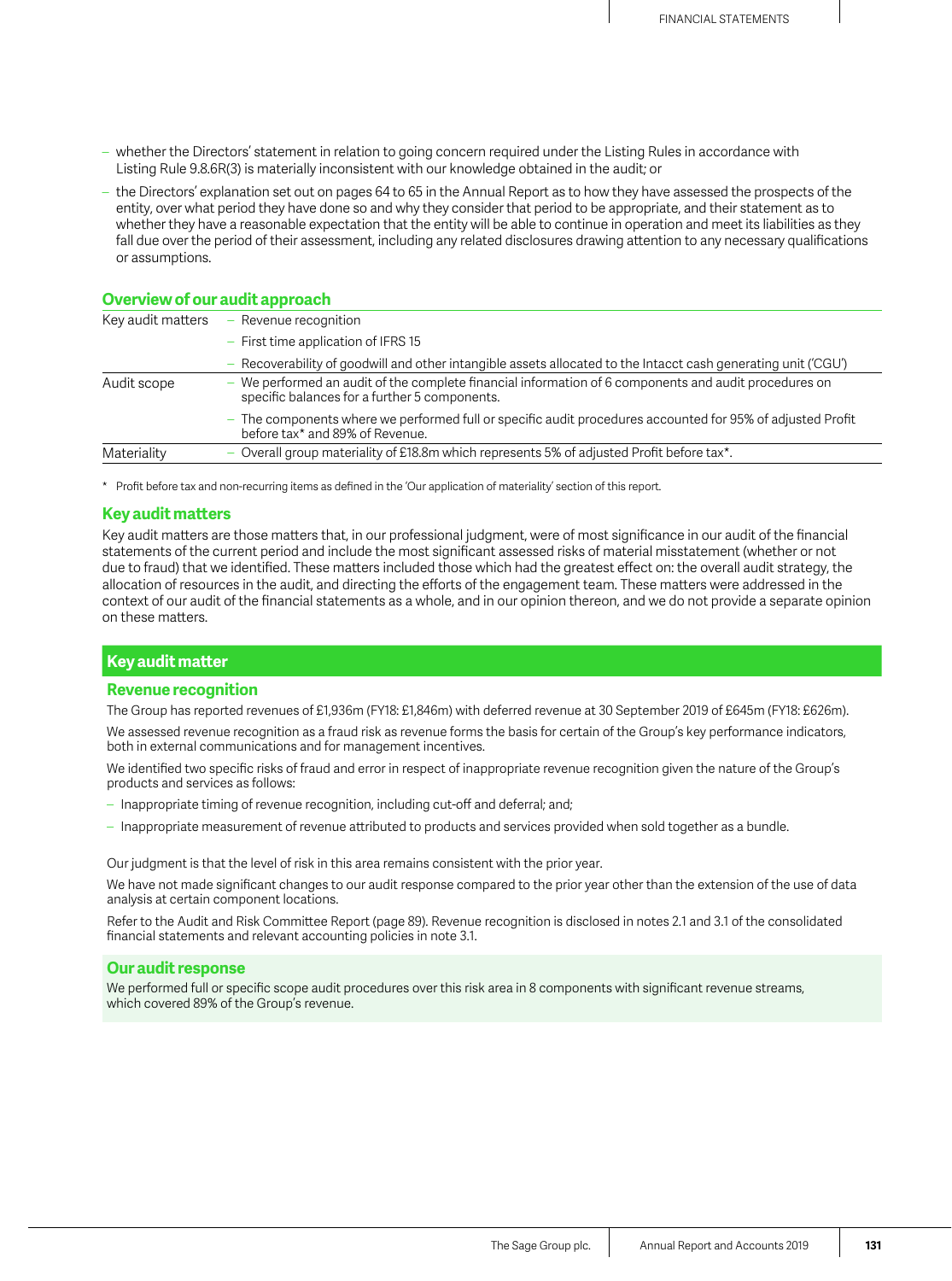| Area of audit focus                                                       | <b>Audit Response</b>                                                                                                                                                                                                                                                                            |
|---------------------------------------------------------------------------|--------------------------------------------------------------------------------------------------------------------------------------------------------------------------------------------------------------------------------------------------------------------------------------------------|
| Walkthroughs and<br>controls                                              | - We performed walkthroughs of each significant class of revenue transactions and assessed the design<br>effectiveness of key controls.                                                                                                                                                          |
|                                                                           | $-$ For 2 components, we tested the operating effectiveness of certain internal controls as this was identified<br>as the most efficient audit approach.                                                                                                                                         |
| Timing of revenue<br>recognition, including<br>cut-off and deferral       | - We evaluated management's determination of whether the nature of the Group's products and services<br>results in the provision of a good or service at a point in time or over a contractual term. This included the<br>assessment of new or one-off transactions.                             |
|                                                                           | - For products and services where revenue is earned over a contractual term, we:                                                                                                                                                                                                                 |
|                                                                           | - tested a sample of transactions to ensure the amount of revenue recognised in the year and the<br>amount deferred at the balance sheet date were accurately calculated based on progress of the<br>contract, and/or                                                                            |
|                                                                           | $-$ at certain components, with support from EY IT team members, we utilised bespoke data analysis to<br>facilitate independent reperformance of certain management calculations, including deferred revenue.                                                                                    |
|                                                                           | - We performed cut-off testing around the year-end.                                                                                                                                                                                                                                              |
|                                                                           | - Where practicable, at certain components we extended the use of data analysis in the current year.<br>Our procedures involved testing full populations of transactions, including correlation analysis between<br>invoiced revenue, receivables and cash, as well as analysis of credit notes. |
|                                                                           | – We performed tests of details and analytical procedures to validate the recognition of revenue throughout<br>the year.                                                                                                                                                                         |
|                                                                           | - We performed a search for revenue recorded through journal entries outside of normal business<br>processes. We investigated any unusual items to establish whether a service had been provided or a sale<br>had occurred in the financial year to support the revenue recognised.              |
| Measurement of revenue<br>attributed to products<br>and services provided | For bundled products, we tested on a sample basis, that (1) the calculation of the fair value attributed to<br>each element of the bundle was reasonable, and (2) that the allocation of any discount was consistent<br>with the relative fair value of each element of the bundle.              |
|                                                                           | - We performed other tests of details and analytical procedures to validate the measurement of revenue<br>throughout the year.                                                                                                                                                                   |
| Management override                                                       | - Audit teams at full and specific scope components with significant revenue streams performed certain<br>specific procedures to address the risk of management override, including testing to identify unusual,<br>new or significant transactions or contractual terms.                        |
| <b>Disclosures</b>                                                        | – We also considered the adequacy of the Group's disclosures relating to revenue recognition in notes 1<br>(critical accounting estimates and judgments) and note 3.1 (Revenue).                                                                                                                 |

# **Revenue recognition continued**

# **Key observations communicated to the Audit and Risk Committee**

Based on procedures performed, we did not identify any evidence of material misstatement in the revenue recognised in the year.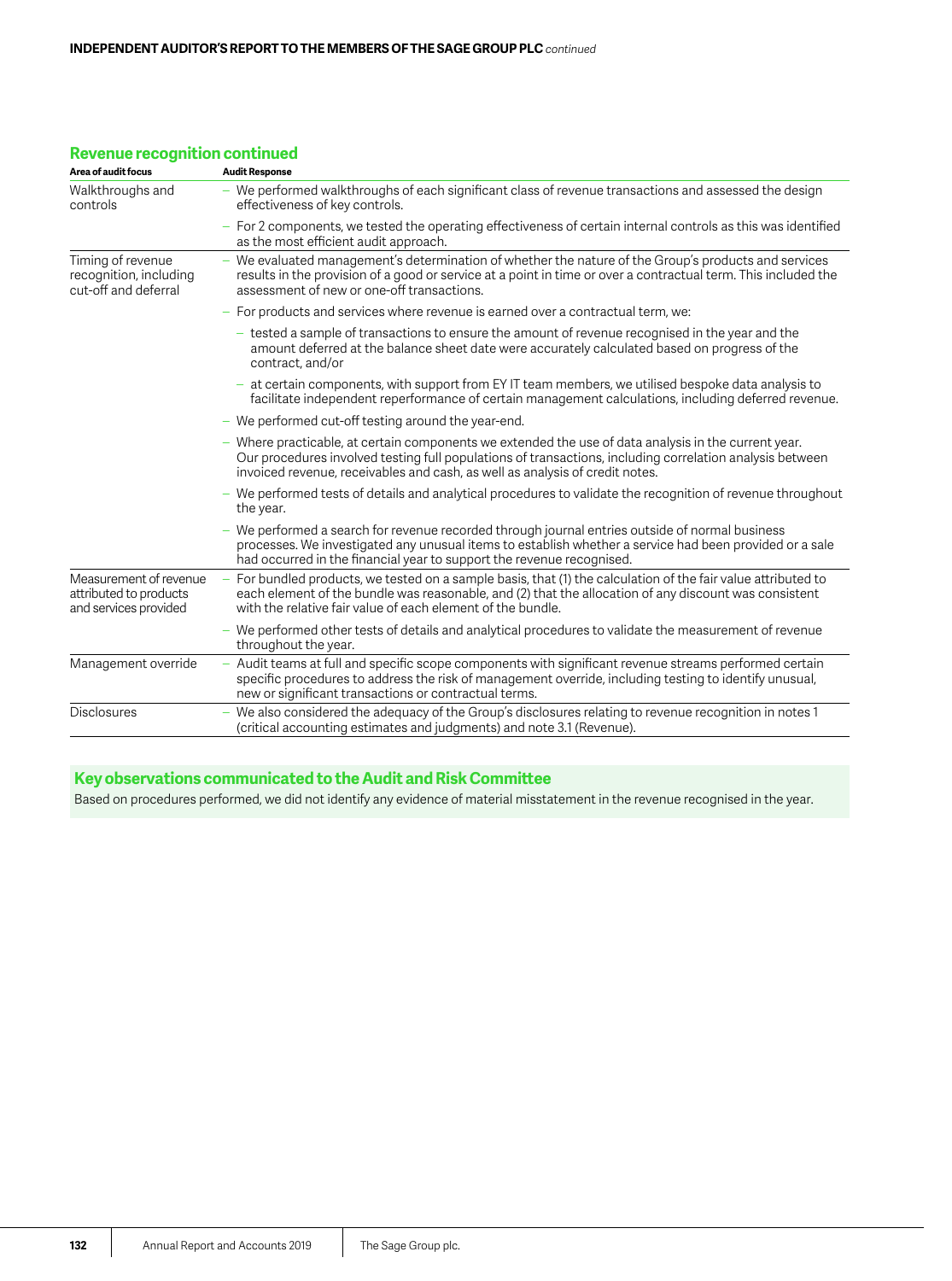# **Key audit matter**

### **First time application of IFRS 15**

The Group adopted IFRS 15 *Revenue from Contracts with Customers* ('IFRS 15') from 1 October 2018 and applied the modified retrospective method to recognise the effect of the transition in equity at this date. The transition adjustment as at 1 October 2018 resulted in an increase to the Group's net assets of £24 million, as described in note 17 to the consolidated financial statements.

The application of IFRS 15 is complex and involves management judgment and estimation. For Sage this complexity is increased as a result of diversity in both the products and services offered by the Group and the sales channels.

The principal risk is that the transition adjustment at 1 October 2018, and subsequently revenue recognised in the income statement in the year ended 30 September 2019, is not materially correct. This may result from an inappropriate or incomplete analysis of the effects of IFRS 15 on Sage's revenue recognition. The Group's systems are not yet fully configured to record the adjustments for IFRS 15 and therefore a number of manual calculations and adjustments are required.

Disclosure is required of the effect of the first time application of IFRS 15 and of FY19 financial information to reflect what would have been reported under IAS 18 *Revenue*.

We consider that the risk profile has increased in the current year as IFRS 15 is the basis for recognising the Group's revenue in FY19, as compared to disclosure on the expected impact of the initial application of IFRS 15 in the prior year.

Refer to the Audit and Risk Committee Report (page 92). The first time application of IFRS 15 is disclosed in note 17 to the consolidated financial statements and the relevant accounting policies in note 3.1. The disclosure of what would have been reported in FY19 under IAS 18 is in note 17.

#### **Our audit response**

As described in our 2018 auditor's report, procedures were performed as part of the prior year audit to gain assurance over the disclosures on the expected impact of the initial adoption of IFRS 15 as at 1 October 2018. In the prior year audit, procedures were performed by the Primary Team as well as testing at a component level by all full and specific scope components with significant revenue streams (8 components). There have been no significant changes to the transition adjustments since these procedures were performed.

Procedures over the application of the Group's IFRS 15 accounting policies in the year ended 30 September 2019 were performed in conjunction with the testing of revenue recognition at all full and specific scope audit components with significant revenue streams (8 components which covered 89% of the Group's revenue). Our audit approach for the adjustments to reflect the effects of IFRS 15 are substantive in nature across all components.

| Area of audit focus                          | <b>Audit Response</b>                                                                                                                                                                                                                          |
|----------------------------------------------|------------------------------------------------------------------------------------------------------------------------------------------------------------------------------------------------------------------------------------------------|
| Transition adjustments<br>to reflect initial | Our procedures in respect of the transition adjustments for the initial adoption of IFRS 15 were principally<br>performed as part of the prior year audit (and reported as a key audit matter in the 2018 auditor's report).                   |
| adoption of IFRS 15<br>as at 1 October 2018  | At a Group level, these procedures included:                                                                                                                                                                                                   |
|                                              | - Appraising the revisions to the Group's revenue recognition accounting policy under IFRS 15, including<br>both its technical appropriateness and its completeness in reflecting the diversity of the Group's products<br>and services.       |
|                                              | - Evaluating the impact analysis and the accounting judgments made based on the characteristics of the<br>Group's products and their method of delivery to customers.                                                                          |
|                                              | - Assessing the appropriateness of the methods used to determine the estimated impact of the initial<br>application of IFRS 15.                                                                                                                |
|                                              | As part of the prior year audit, we instructed component audit teams in all full and specific scope locations<br>with significant revenue streams to perform:                                                                                  |
|                                              | $-$ audit procedures on a sample basis to test the accuracy and completeness of local management's<br>analysis of product types, contract terms and sales channel mechanisms; and                                                              |
|                                              | $-$ substantive testing to gain assurance on the quantitative impact of the transition to IFRS 15 at<br>each location.                                                                                                                         |
|                                              | As part of the FY19 audit, we assessed the results of our audit procedures on revenue recognised in the year<br>ended 30 September 2019 for indications that the assessment and calculation of the transition adjustment<br>was inappropriate. |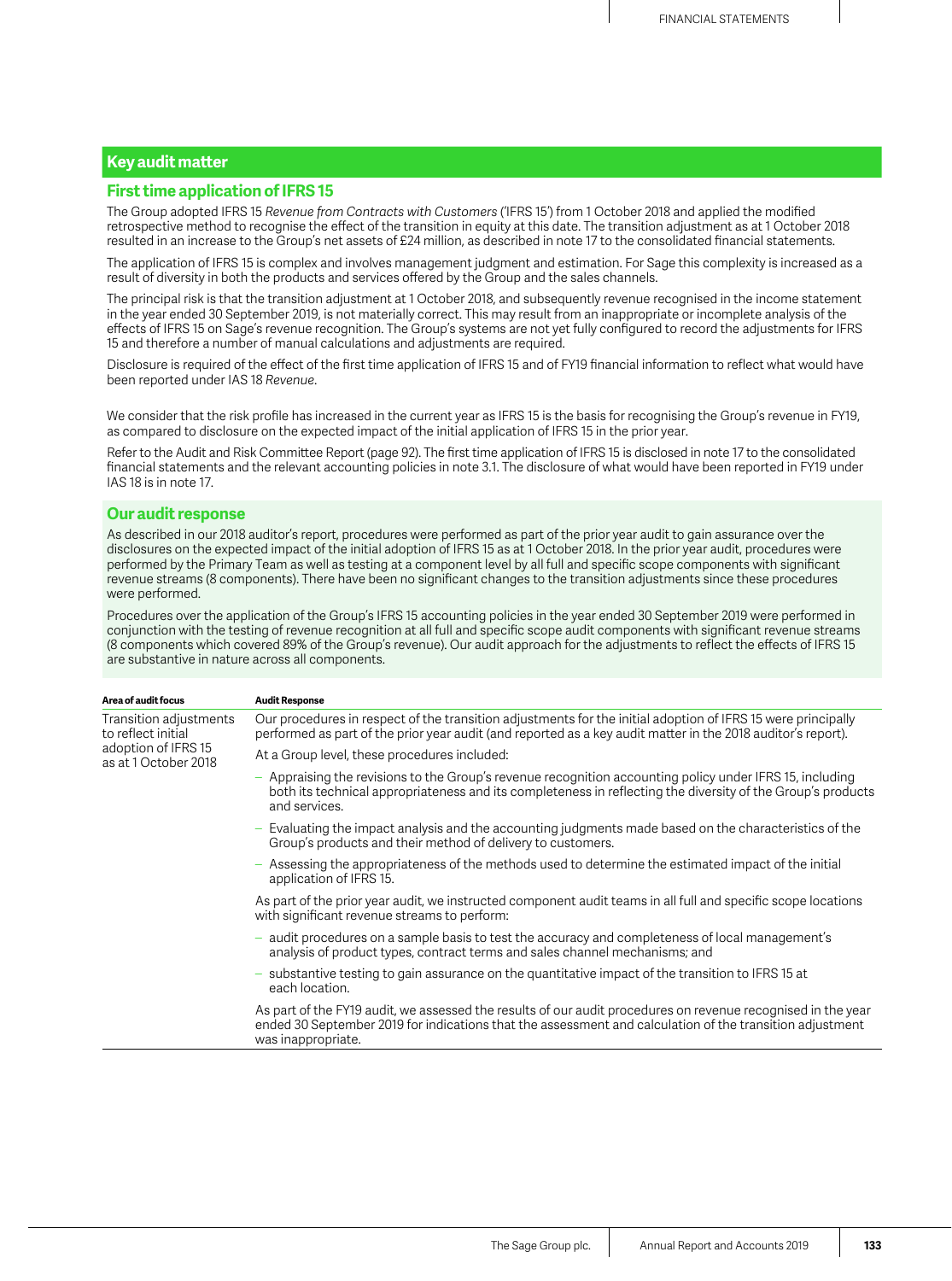| .                                                                                                             |                                                                                                                                                                                                                                                                      |
|---------------------------------------------------------------------------------------------------------------|----------------------------------------------------------------------------------------------------------------------------------------------------------------------------------------------------------------------------------------------------------------------|
| Area of audit focus                                                                                           | <b>Audit Response</b>                                                                                                                                                                                                                                                |
| Application of the<br>Group's IFRS 15<br>accounting policies<br>in the year ended 30<br>September 2019 (FY19) | Component audit teams in all full and specific scope locations with significant revenue streams<br>(8 components) performed:                                                                                                                                         |
|                                                                                                               | Analysis of products sold and ways of selling these in the year to assess whether there are changes that<br>would require further assessment with respect to the requirements of IFRS 15 and the Group's updated<br>accounting policies for revenue recognition; and |
|                                                                                                               | Substantive testing to gain assurance on the adjustments posted to reflect the application of the Group's<br>updated IFRS 15 accounting policy on FY19 revenue including:                                                                                            |
|                                                                                                               | - the measurement of adjustments to revenue recognised in the year in respect of the recognition and<br>deferral of revenue for on-premise subscription products;                                                                                                    |
|                                                                                                               | - the assessment of whether business partners represent customers of the Group in the sale of product<br>and services and the related classification of amounts payable to business partners;                                                                        |
|                                                                                                               | - the recognition or deferral of non-refundable contract sign-up fees; and                                                                                                                                                                                           |
|                                                                                                               | - the capitalisation and amortisation of costs incurred in order to acquire customer contracts.                                                                                                                                                                      |
| Disclosures in the first<br>year of application as<br>required by IFRS 15<br>Appendix C.                      | We assessed whether these disclosures, including the Group's accounting policy for revenue under IFRS 15,<br>were complete and consistent with the results of our testing of the effects of adoption, both qualitatively<br>and quantitively.                        |

## **First time application of IFRS 15 continued**

### **Key observations communicated to the Audit and Risk Committee**

Based on the procedures performed, we concluded that management's adoption of IFRS 15, including the specific considerations around the recognition and presentation of revenue under this standard is appropriate. We did not identify any significant new revenue matters requiring consideration beyond those identified at adoption.

## **Key audit matter**

#### **Recoverability of goodwill and other intangible assets allocated to the Intacct CGU**

Goodwill of £2,098 million is recognised in the Group's consolidated balance sheet at 30 September 2019. Included in this balance is the North America Intacct Cash Generating Unit ('CGU') goodwill of £479 million, as at 30 June 2019, the date of the Group's annual goodwill impairment test. In addition, other intangible assets of £137 million are recognised within the Intacct CGU at 30 June 2019.

We focused on this CGU as the director's assessment of its 'value in use' involves estimation about the future performance of the business, particularly as Intacct has been recently acquired, is currently loss making and is in a period of growth. Furthermore, estimation is required in determining the discount rate to be applied to the forecasts of future cash flows.

In addition, for the Intacct CGU:

- forecasts for a nine-year period are applied to reflect the ongoing investment in new customer acquisition; and
- the recoverable value is sensitive to reasonably possible changes in certain key assumptions.

There is no change in the risk profile in the current year.

Our audit response to this risk is consistent with the prior year.

Refer to the Audit and Risk Committee Report (page 92). Management's assessment of the estimation required is set out in note 1 to the consolidated financial statements, with results of management's assessment of the recoverability of goodwill in note 6.1.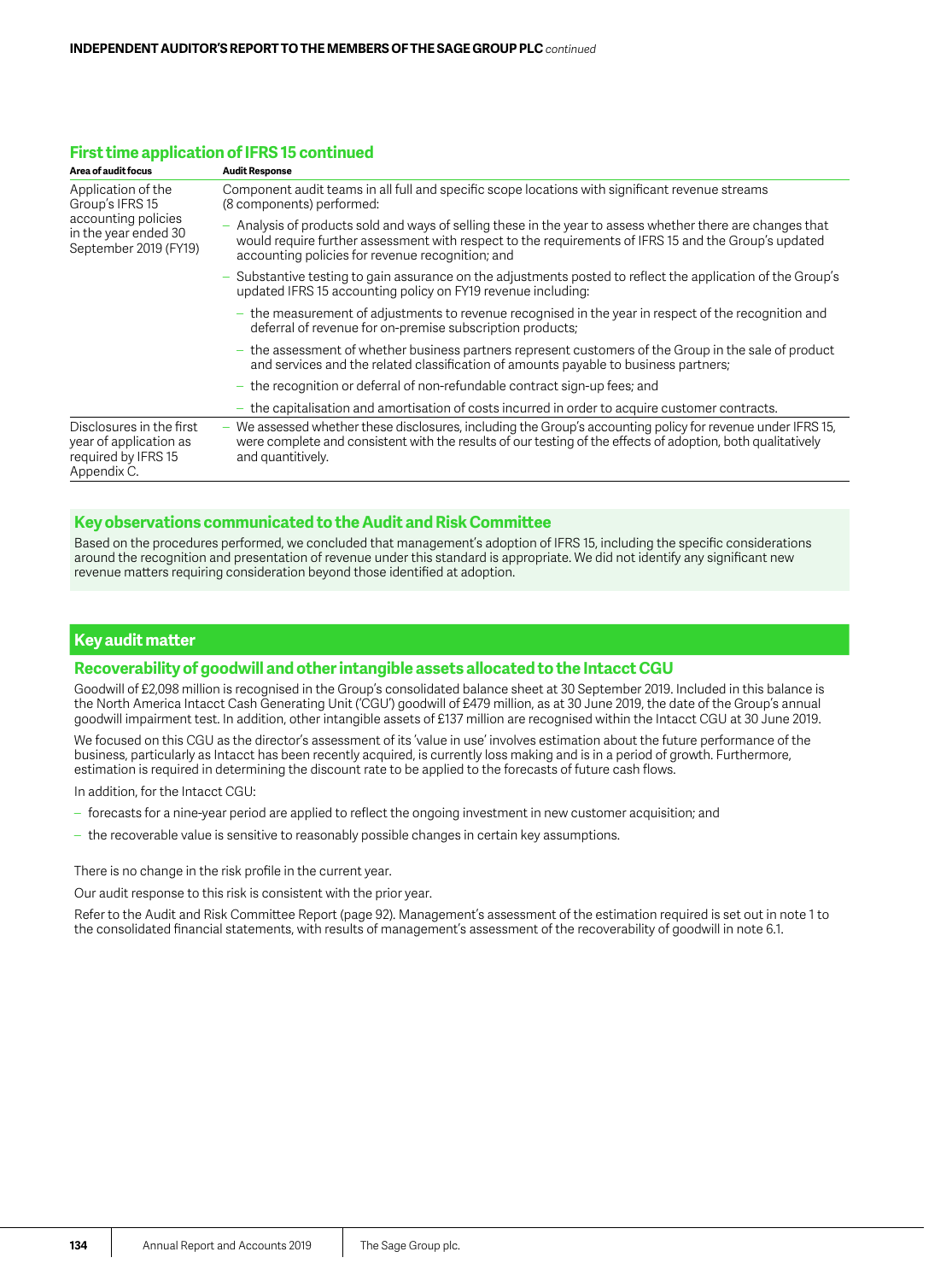# **Recoverability of goodwill and other intangible assets allocated to the Intacct CGU**

### **Our audit response**

The recoverability of the goodwill balance carried by the North America Intacct CGU of the Group was subject to full scope audit procedures performed by the Primary audit team with support from the Intacct component audit team on certain procedures.

| Area of audit focus                 | <b>Audit Response</b>                                                                                                                                                                                                                                          |
|-------------------------------------|----------------------------------------------------------------------------------------------------------------------------------------------------------------------------------------------------------------------------------------------------------------|
| Valuation model                     | - We tested the methodology applied in the value in use calculation as compared to the requirements of<br>IAS 36, Impairment of Assets, including the appropriateness of the forecast period, and the mathematical<br>accuracy of management's model.          |
|                                     | - We have evaluated management's forecasting for Intacct through comparison of actual performance to<br>budget since acquisition.                                                                                                                              |
| Key assumptions in the<br>valuation | - We evaluated the key underlying assumptions used in the valuation including growth rates, margin and<br>the discount rate applied.                                                                                                                           |
|                                     | $-$ We assessed the appropriateness of the key assumptions used in the FY20 forecast including new<br>customer acquisition, upsell/add-ons and level of churn by assessing these against the results achieved in<br>FY19 and the prior track record of growth. |
|                                     | - For forecasts for FY21-FY23, we considered the latest market trends to evaluate whether there is any evidence<br>that the forecast growth rates assumed for this period should be lower than the current growth rate.                                        |
|                                     | $-$ We assessed whether there are any contra indicators, such as new market entrants or new technology,<br>which may indicate that the forecast revenue growth for FY24-FY28 will not be realised.                                                             |
|                                     | - With assistance from EY valuation specialists, we performed audit procedures on the reasonableness of<br>the discount rate and long-term growth rate used by management, including comparison to economic<br>and industry forecasts where appropriate.       |
|                                     | - We evaluated if and why the forecasts differed from the original acquisition plan used in the purchase<br>price allocation at the date of acquisition and evaluated management's track record of delivering against<br>budget since acquisition.             |
|                                     | - We performed downside sensitivity analyses on key assumptions in the model, including combinations<br>thereof, to understand the parameters that, should they arise, cause an impairment of goodwill.                                                        |
| <b>Disclosures</b>                  | - We considered the appropriateness of the related disclosures provided in note 6.1 in the Group financial<br>statements, in particular the disclosure of the forecast period used in the value in use calculation and<br>sensitivity disclosures.             |

### **Key observations communicated to the Audit and Risk Committee**

Whilst the discount rate used by management was below the lower end of EY's determined range for Intacct, applying a discount rate at the top-end of our range would not erode all the headroom in the value in use calculation. Accordingly, we agree with management's conclusion that no impairment of Intacct goodwill is required in the current year.

We agree with management that additional sensitivity disclosures are required in note 6.1 of the Group financial statements on the basis that a reasonably possible change in certain key assumptions could lead to a different conclusion in respect of the recoverability of goodwill. The variables to which the goodwill is most sensitive are the revenue growth rate assumptions and the discount rate applied.

The disclosures of sensitivities which would cause the headroom to be reduced to £nil reflect management's discount rate. We reported to the Audit and Risk Committee our sensitivities which considered the mid-point of the EY range as a starting point. We do not consider the differences between these sensitivities to be material.

The current year key audit matters are consistent with prior year except for:

- the risk with respect to IFRS 15 has changed from disclosure of the impact of IFRS 15 adoption in FY18 to implementation of the standard in FY19, and
- the allocation of Intacct goodwill is no longer relevant, this being finalised in the prior year.

## **An overview of the scope of our audit**

#### **Tailoring the scope**

Our assessment of audit risk, our evaluation of materiality and our allocation of performance materiality determine our audit scope for each entity within the Group. Taken together, this enables us to form an opinion on the consolidated financial statements. We take into account size, risk profile, the organisation of the Group and effectiveness of Group-wide controls, changes in the business environment and other factors such as recent Internal Audit results when assessing the level of work to be performed at each entity.

In assessing the risk of material misstatement to the Group financial statements, and to ensure we had adequate quantitative coverage of significant accounts in the financial statements, of the 20 components of the Group, we identified 11 components which represent the principal business units within the Group. These include entities within the United Kingdom and Ireland, France, North America, Spain, Germany, Brazil and South Africa.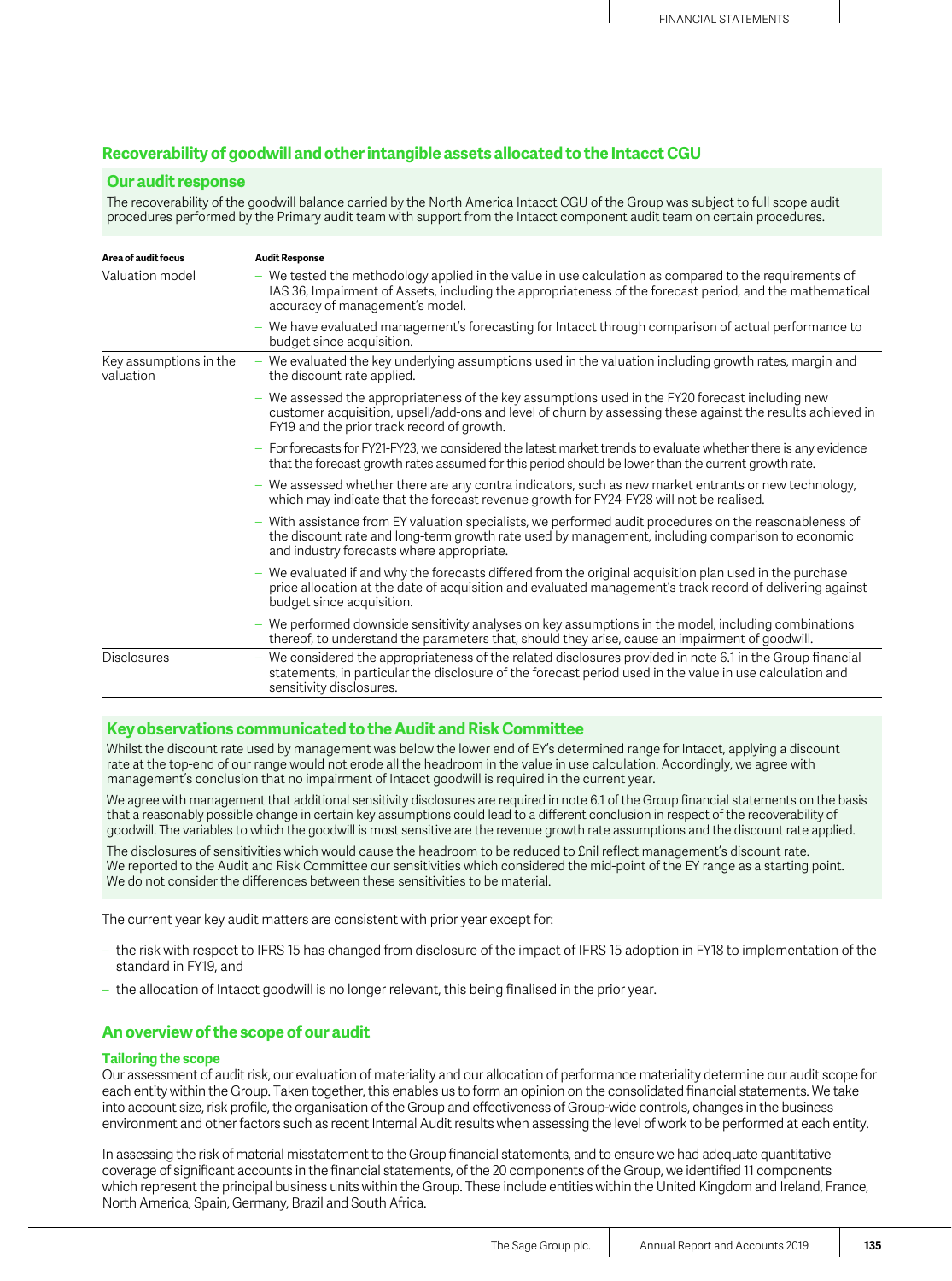Of the 11 components identified, we performed an audit of the complete financial information of 6 components ("full scope components") which were selected based on their size or risk characteristics. For the remaining 5 components ("specific scope components"), we performed audit procedures on specific accounts within that component that we considered had the potential for the greatest impact on the significant accounts in the financial statements either because of the size of these accounts or their risk profile. For the remaining 9 components, audit procedures were undertaken as set out below to respond to any potential risks of material misstatement to the Group financial statements.

The charts below illustrate the coverage obtained from the work performed by our audit teams.

|                                   | 2019   |                                                          |                    |      | 2018   |                                             |                    |
|-----------------------------------|--------|----------------------------------------------------------|--------------------|------|--------|---------------------------------------------|--------------------|
| Reporting components              | Number | % Group<br>adjusted<br>Profit before<br>tax <sup>*</sup> | % Group<br>Revenue | Note | Number | % Group<br>adjusted<br>Profit before<br>tax | % Group<br>Revenue |
| Full scope                        | 6      | 77%                                                      | 61%                | 1,2  | 6      | 81%                                         | 60%                |
| Specific scope                    | 5      | 18%                                                      | 28%                | 2,3  | 5      | 19%                                         | 29%                |
| Full and specific scope coverage  | 11     | 95%                                                      | 89%                |      | 11     | 100%                                        | 89%                |
| Remaining components              | 9      | 5%                                                       | 11%                | 4    | 10     | 0%                                          | 11%                |
| <b>Total Reporting components</b> | 20     | 100%                                                     | 100%               |      | 21     | 100%                                        | 100%               |

Notes

1. 3 of the 6 full scope components relate to the Parent Company and other corporate entities whose activities include the Group's treasury management and consolidation adjustments. The other 3 full scope components are UKI, France, and North America Sage Business Solutions Division.

2. The Group audit risk in relation to revenue recognition was subject to audit procedures at each of the full and specific scope locations with significant revenue streams (being 3 full scope components and 5 specific scope components). The Group audit risk in relation to the recoverability of goodwill and other intangible assets allocated to the Intacct CGU was subject to audit procedures by the Primary audit team on the entire balance, with support from the Intacct component audit team on certain procedures.

3. Specific scope components are Brazil, Germany, North America Intacct, Spain, and South Africa. The audit scope of these specific scope components may not have included testing of all significant accounts of the component but will have contributed to the coverage of significant accounts selected for testing by the Primary audit team.

4. In the current year, the remaining 9 components contributed a net 5% of adjusted Profit before tax\* and the individual contribution of these components ranged from (1)% to 3% of the Group's adjusted Profit before tax\*. For 5 components, being Asia, Australia, Middle East, Sage People and Switzerland, the Primary audit team performed review scope procedures, including analytical review and inquiries of component management (FY18: 3 components being Asia, Australia and Middle East). In addition, the Primary team performed specified procedures on pension related balances in Switzerland. For the remaining 4 components, the Primary audit team performed other procedures, including overall analytical review procedures and testing of consolidation journals, intercompany eliminations and foreign currency translation recalculations to respond to any potential risks of material misstatement to the Group financial statements.

Profit before tax and non-recurring items as defined in the 'Our application of materiality' section of this report.

#### **Changes from the prior year**

The change in the total number of reporting components from 21 to 20 results from the disposal of the North America payroll business.

#### **Involvement with component teams**

In establishing our overall approach to the Group audit, we determined the type of work that needed to be undertaken at each of the components by us, as the Primary audit engagement team, or by component auditors from other EY global network firms operating under our instruction. Of the 6 full scope components, the Primary audit team performed audit procedures directly on 3, with the remaining 3 being performed by component audit teams. For the 3 full scope components and the 5 specific scope components where the work was performed by component auditors, we were responsible for the scoping and direction of the audit process and determined the appropriate level of involvement to enable us to determine that sufficient audit evidence had been obtained as a basis for our opinion on the Group as a whole. The Primary audit team also performed review procedures directly on a further 5 components.

The Group audit team followed a programme of planned visits that was designed to ensure that the Senior Statutory Auditor, or another Group audit partner, would visit all full scope and select specific scope components. During the current year's audit cycle, visits were undertaken at least once by the primary audit team to the component teams in UKI, France, North America Sage Business Solutions Division, North America Intacct, Spain, and South Africa. These visits involved discussing with the component team their audit approach and any issues arising from their work, reviewing key audit working papers on the Group's audit risk areas, and meeting with local management to discuss the component's business performance and matters relating to the local finance organisation including the internal financial control environment. The Primary team interacted regularly with all component teams during various stages of the audit, attended closing meetings and reviewed those working papers considered necessary to conclude we had obtained sufficient appropriate audit evidence. This, together with the additional procedures performed at Group level, gave us appropriate evidence for our opinion on the Group financial statements.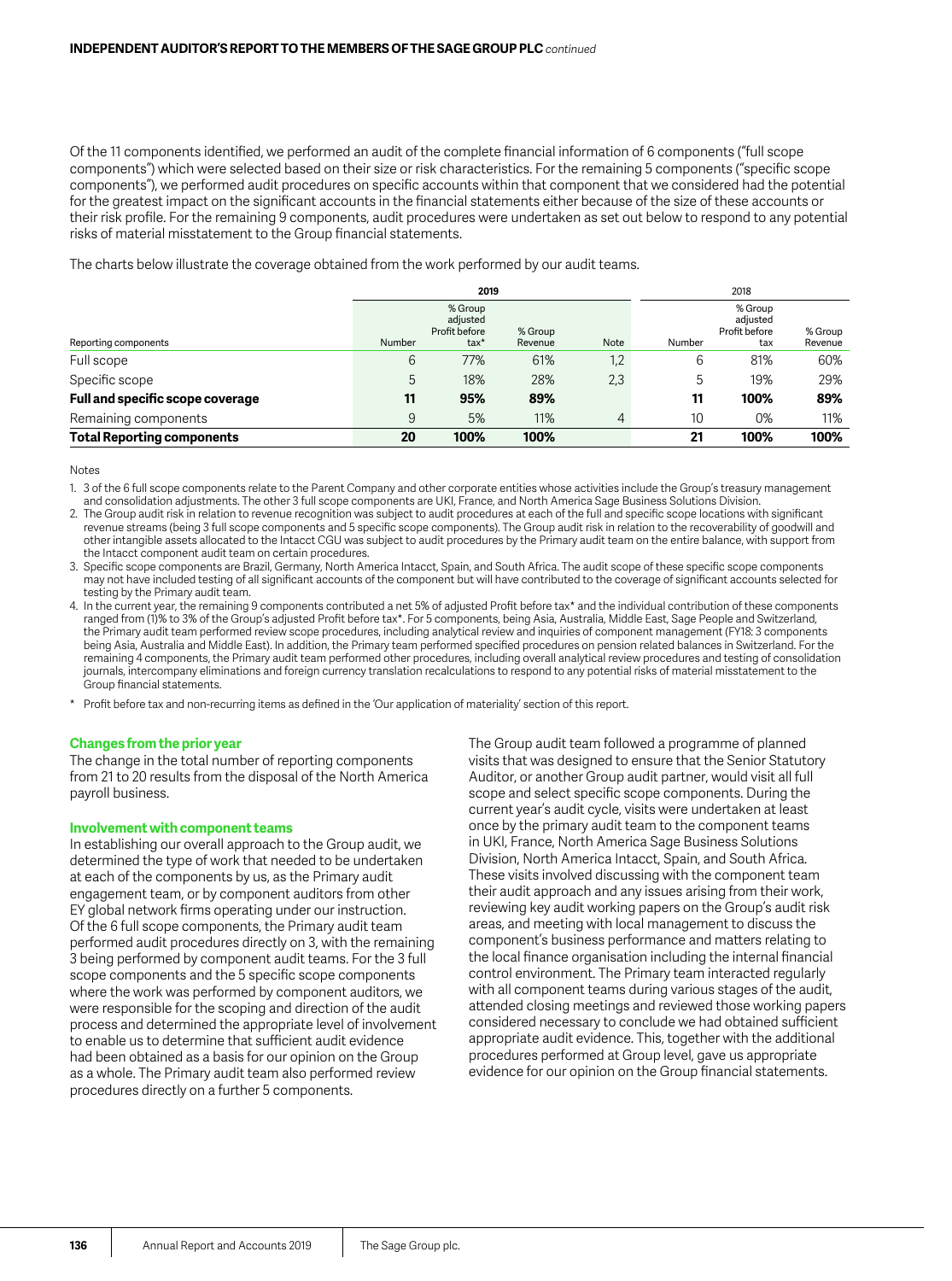## **Our application of materiality**

We apply the concept of materiality in planning and performing the audit, in evaluating the effect of identified misstatements on the audit and in forming our audit opinion.

# **Materiality**

*The magnitude of an omission or misstatement that, individually or in the aggregate, could reasonably be expected to influence the economic decisions of the users of the financial statements. Materiality provides a basis for determining the nature and extent of our audit procedures.*

We determined materiality for the Group to be £18.8 million (2018: £20.4 million), which is 5% (2018: 5%) of Profit before tax adjusted for non-recurring items reported by the Group. We believe that Profit before tax adjusted for non-recurring items provides us with the most relevant performance measure to the stakeholders of the entity. Non-recurring items are set out in note 3.6 of the Group's financial statements and are summarised in the graphic to the right.



During the course of our audit, we reassessed initial materiality with the only change in the final materiality from our original assessment at planning being to reflect the actual reported performance of the Group in the year.

We determined materiality for the Parent Company to be £27.9 million (2018: £28.7 million), which is 1% (2018: 1%) of equity. We believe that equity is an appropriate basis to determine materiality given the nature of the Parent Company as the holding company of the Group. Any balances in the Parent Company financial statements that were relevant to our audit of the consolidated Group were audited using an allocation of Group performance materiality.

## **Performance materiality**

*The application of materiality at the individual account or balance level. It is set at an amount to reduce to an appropriately low level the probability that the aggregate of uncorrected and undetected misstatements exceeds materiality.*

On the basis of our risk assessment together with our assessment of the Group's overall control environment, our judgment was that performance materiality should be 50% (2018: 50%) of our planning materiality, namely £9.4m (2018: £10.2m). For the current year our judgment is that the percentage applied in calculating performance materiality should remain at 50%. This reflects prior year audit experience and the maturity of the finance organisation and internal financial control environment.

Audit work at component locations for the purpose of obtaining audit coverage over significant financial statement accounts is undertaken based on a percentage of total performance materiality. The performance materiality set for each component is based on the relative scale and risk of the component to the Group as a whole and our assessment of the risk of misstatement at that component. In the current year, the range of performance materiality allocated to components was £0.9m to £6.3m (2018: £1.0m to £5.7m).

## **Reporting threshold**

*An amount below which identified misstatements are considered as being clearly trivial.*

We agreed with the Audit and Risk Committee that we would report to them all uncorrected audit differences in excess of £0.9m (2018: £1.0m), which is set at 5% of planning materiality, as well as differences below that threshold that, in our view, warranted reporting on qualitative grounds.

We evaluate any uncorrected misstatements against both the quantitative measures of materiality discussed above and in light of other relevant qualitative considerations in forming our opinion.

## **Other information**

The other information comprises the information included in the Annual Report set out on pages 1 to 128, other than the financial statements and our auditor's report thereon. The directors are responsible for the other information.

Our opinion on the financial statements does not cover the other information and, except to the extent otherwise explicitly stated in this report, we do not express any form of assurance conclusion thereon.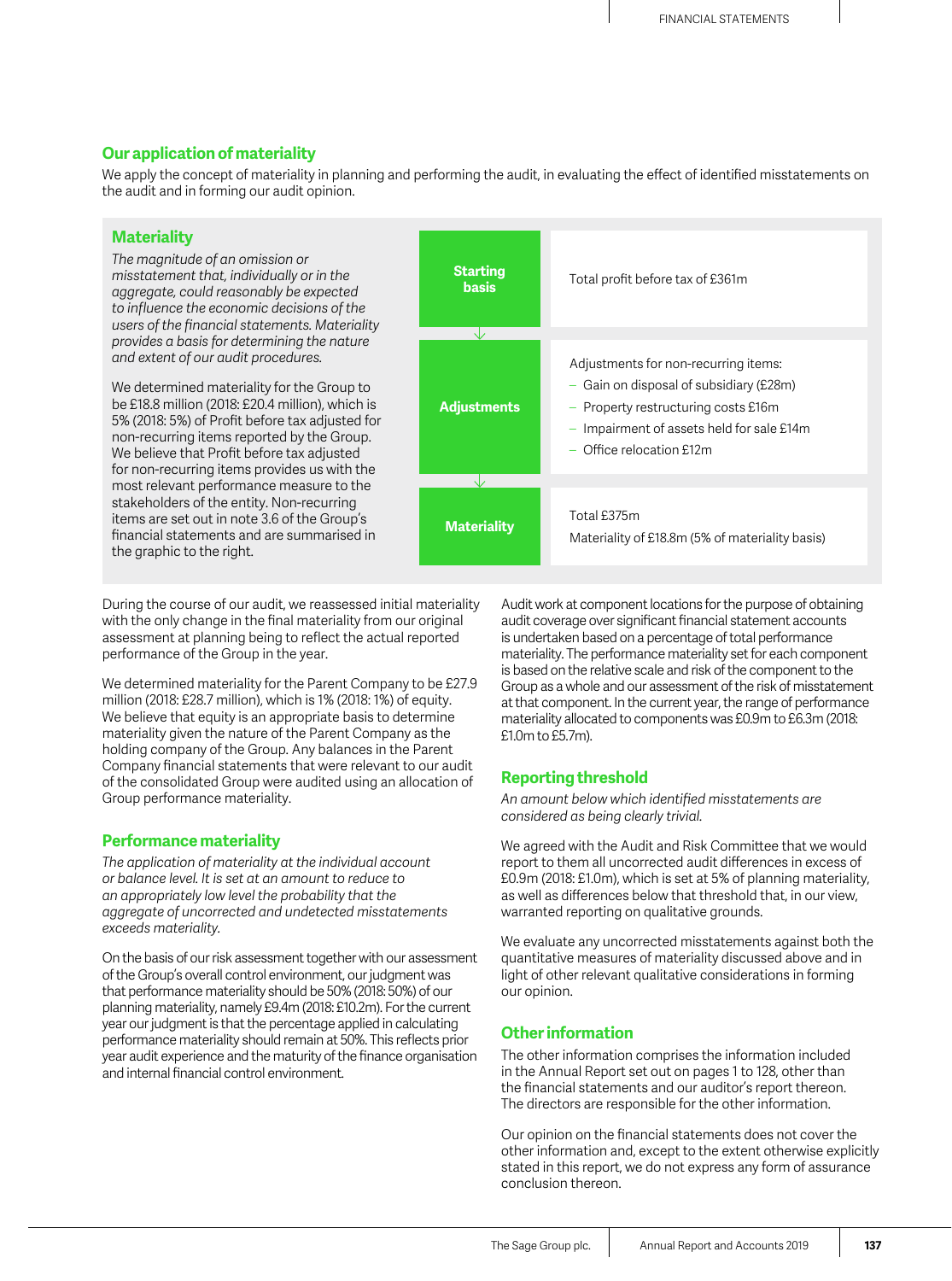In connection with our audit of the financial statements, our responsibility is to read the other information and, in doing so, consider whether the other information is materially inconsistent with the financial statements or our knowledge obtained in the audit or otherwise appears to be materially misstated. If we identify such material inconsistencies or apparent material misstatements, we are required to determine whether there is a material misstatement in the financial statements or a material misstatement of the other information. If, based on the work we have performed, we conclude that there is a material misstatement of the other information, we are required to report that fact.

We have nothing to report in this regard.

In this context, we also have nothing to report in regard to our responsibility to specifically address the following items in the other information and to report as uncorrected material misstatements of the other information where we conclude that those items meet the following conditions:

- **Fair, balanced and understandable set out on page 128** – the statement given by the directors that they consider the annual report and financial statements taken as a whole is fair, balanced and understandable and provides the information necessary for shareholders to assess the Group's performance, business model and strategy, is materially inconsistent with our knowledge obtained in the audit; or
- **Audit and Risk Committee reporting set out on page 89** – the section describing the work of the Audit and Risk Committee does not appropriately address matters communicated by us to the Audit and Risk Committee; or
- **Directors' statement of compliance with the UK Corporate Governance Code set out on page 70** – the parts of the directors' statement required under the Listing Rules relating to the Company's compliance with the UK Corporate Governance Code containing provisions specified for review by the auditor in accordance with Listing Rule 9.8.10R(2) do not properly disclose a departure from a relevant provision of the UK Corporate Governance Code.

## **Opinions on other matters prescribed by the Companies Act 2006**

In our opinion, the part of the directors' remuneration report to be audited has been properly prepared in accordance with the Companies Act 2006.

In our opinion, based on the work undertaken in the course of the audit:

- the information given in the strategic report and the directors' report for the financial year for which the financial statements are prepared is consistent with the financial statements; and
- the strategic report and the directors' report have been prepared in accordance with applicable legal requirements.

## **Matters on which we are required to report by exception**

In the light of the knowledge and understanding of the Group and the Parent Company and its environment obtained in the course of the audit, we have not identified material misstatements in the strategic report or the directors' report.

We have nothing to report in respect of the following matters in relation to which the Companies Act 2006 requires us to report to you if, in our opinion:

- adequate accounting records have not been kept by the Parent Company, or returns adequate for our audit have not been received from branches not visited by us; or
- the Parent Company financial statements and the part of the Directors' Remuneration Report to be audited are not in agreement with the accounting records and returns; or
- certain disclosures of directors' remuneration specified by law are not made; or
- we have not received all the information and explanations we require for our audit

## **Responsibilities of directors**

As explained more fully in the directors' responsibilities statement set out on page 128, the directors are responsible for the preparation of the financial statements and for being satisfied that they give a true and fair view, and for such internal control as the directors determine is necessary to enable the preparation of financial statements that are free from material misstatement, whether due to fraud or error.

In preparing the financial statements, the directors are responsible for assessing the Group and Parent Company's ability to continue as a going concern, disclosing, as applicable, matters related to going concern and using the going concern basis of accounting unless the directors either intend to liquidate the Group or the Parent Company or to cease operations, or have no realistic alternative but to do so.

# **Auditor's responsibilities for the audit of the financial statements**

Our objectives are to obtain reasonable assurance about whether the financial statements as a whole are free from material misstatement, whether due to fraud or error, and to issue an auditor's report that includes our opinion. Reasonable assurance is a high level of assurance but is not a guarantee that an audit conducted in accordance with ISAs (UK) will always detect a material misstatement when it exists. Misstatements can arise from fraud or error and are considered material if, individually or in the aggregate, they could reasonably be expected to influence the economic decisions of users taken on the basis of these financial statements.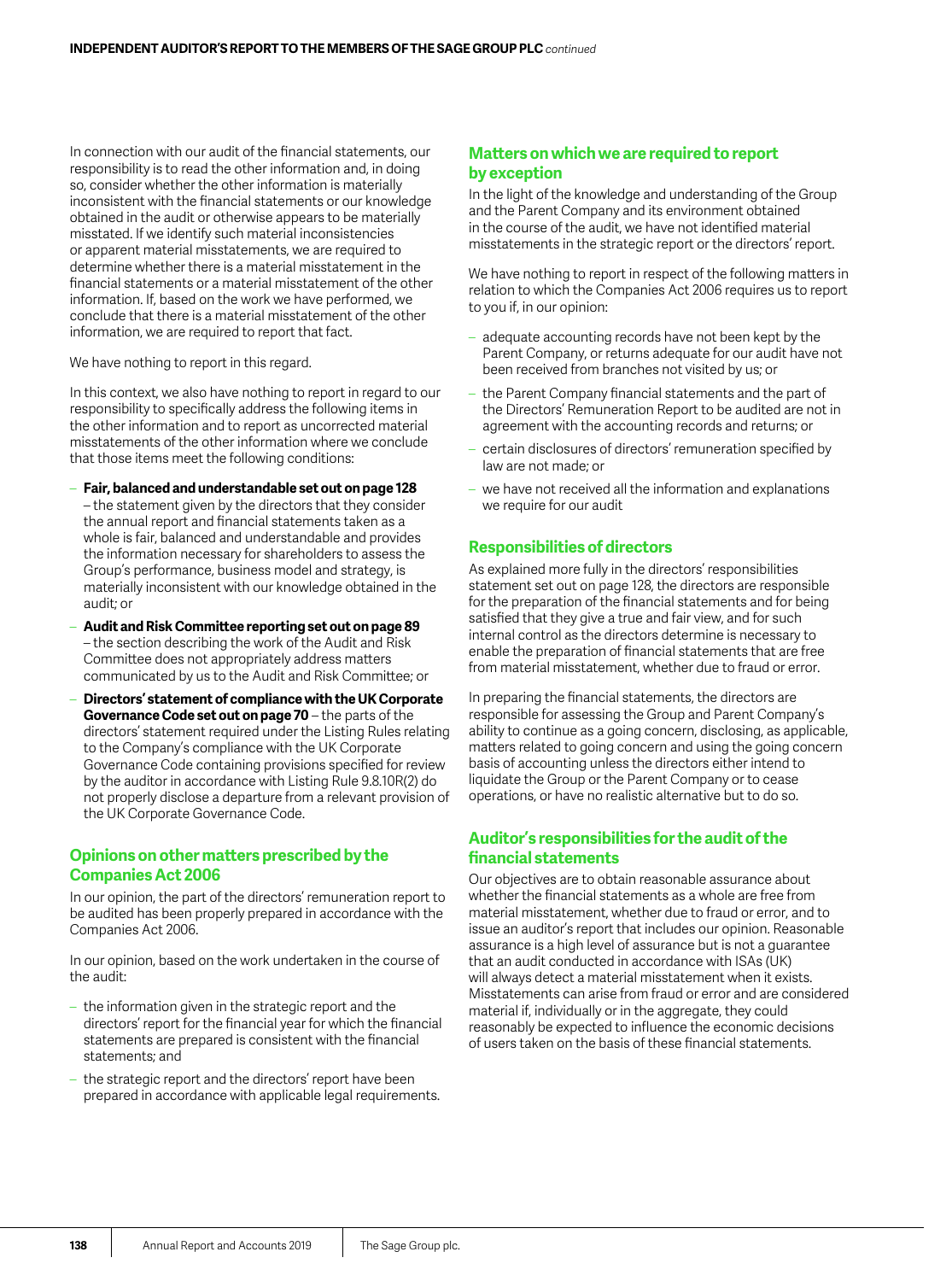# **Explanation as to what extent the audit was considered capable of detecting irregularities, including fraud**

The objectives of our audit, in respect to fraud, are; to identify and assess the risks of material misstatement of the financial statements due to fraud; to obtain sufficient appropriate audit evidence regarding the assessed risks of material misstatement due to fraud, through designing and implementing appropriate responses; and to respond appropriately to fraud or suspected fraud identified during the audit. However, the primary responsibility for the prevention and detection of fraud rests with both those charged with governance of the entity and management.

Our approach was as follows:

- The Primary team obtained an understanding of the legal and regulatory frameworks that are applicable to the Group and determined that the most significant are those that relate to the reporting framework (IFRS, FRS 102, the Companies Act 2006 and UK Corporate Governance Code), the relevant tax compliance regulations in the jurisdictions in which the Group operates and the EU General Data Protection Regulation (GDPR).
- We understood how the Group is complying with those frameworks by making enquiries of management, internal audit, those responsible for legal and compliance procedures and the company secretary. We corroborated our enquiries through our review of board minutes and papers provided to the Audit and Risk Committee and attendance at all meetings of the Audit and Risk Committee, as well as consideration of the results of our audit procedures across the Group.
- Based on our understanding we designed our audit procedures to identify non-compliance with laws and regulations, including instructions to full and specific scope component audit teams. At a Group level our procedures involved: enquiries of Group management and those charged with governance, legal counsel and internal audit; journal entry testing, with a focus on manual consolidation journals and journals indicating large or unusual transactions based on our understanding of the business. At a component level, our full and specific scope component audit team's procedures included enquiries of component management; journal entry testing; and focused testing, including as referred to in the key audit matters section above.
- We assessed the susceptibility of the Group's financial statements to material misstatement, including how fraud might occur by: meeting with management from various parts of the business to understand where it considered there was susceptibility to fraud; and assessing whistleblowing incidences for those with a potential financial reporting impact. We also considered performance targets and their propensity to influence on efforts made by management to manage revenue and earnings. We considered the programmes and controls that the Group has established to address risks identified, or that otherwise prevent, deter and detect fraud; and how senior management monitors those programs and controls.

Where the risk was considered to be higher, including areas impacting Group key performance indicators or management remuneration, we performed audit procedures to address each identified fraud risk or other risk of material misstatement. These procedures included those on revenue recognition detailed above, the assessment of items identified by management as non-recurring and testing manual journals and were designed to provide reasonable assurance that the financial statements were free from fraud or error.

A further description of our responsibilities for the audit of the financial statements is located on the

Financial Reporting Council's website at https://www.frc.org.uk/auditorsresponsibilities. This description forms part of our auditor's report.

### **Other matters we are required to address**

- We were appointed by the Company at the AGM on 27 February 2019 to audit the financial statements for the year ended 30 September 2019 and subsequent financial periods. The period of total uninterrupted engagement including previous renewals and reappointments is five years, covering the years ended 30 September 2015, 30 September 2016, 30 September 2017, 30 September 2018 and 30 September 2019.
- The non-audit services prohibited by the FRC's Ethical Standard were not provided to the Group or the Parent Company and we remain independent of the Group and the Parent Company in conducting the audit.
- The audit opinion is consistent with the additional report to the Audit and Risk Committee.

## **Use of our report**

This report is made solely to the Company's members, as a body, in accordance with Chapter 3 of Part 16 of the Companies Act 2006. Our audit work has been undertaken so that we might state to the Company's members those matters we are required to state to them in an auditor's report and for no other purpose. To the fullest extent permitted by law, we do not accept or assume responsibility to anyone other than the Company and the Company's members as a body, for our audit work, for this report, or for the opinions we have formed.

#### **Alison Duncan (Senior statutory auditor)**

for and on behalf of Ernst & Young LLP, Statutory Auditor London

19 November 2019

Notes:

- 1. The maintenance and integrity of The Sage Group plc web site is the responsibility of the directors; the work carried out by the auditors does not involve consideration of these matters and, accordingly, the auditors accept no responsibility for any changes that may have occurred to the financial statements since they were initially presented on the web site.
- 2. Legislation in the United Kingdom governing the preparation and dissemination of financial statements may differ from legislation in other jurisdictions.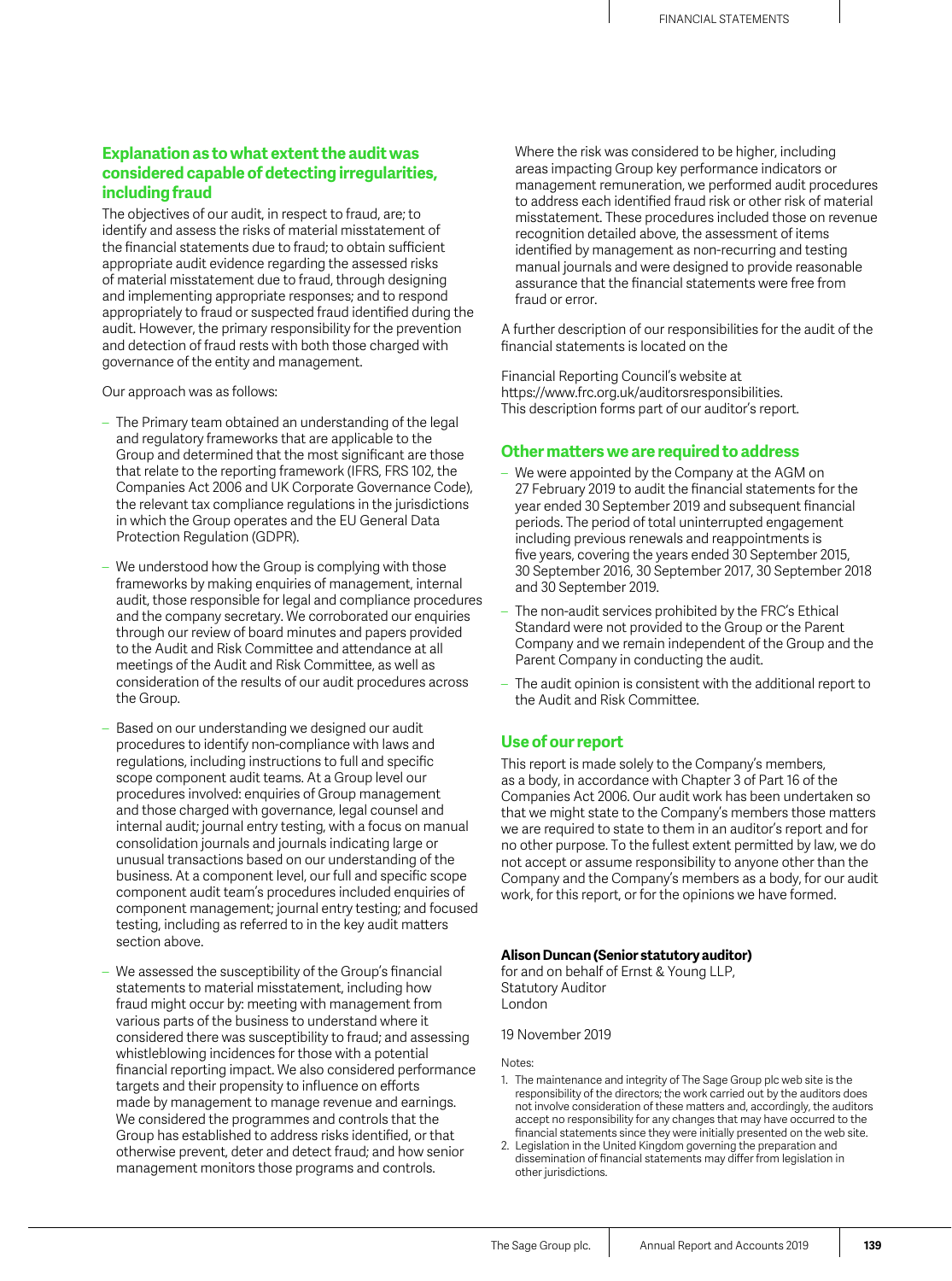# **CONSOLIDATED INCOME STATEMENT**

For the year ended 30 September 2019

|                                                                        | Note               | <b>Underlying</b><br>2019<br>£m | <b>Adjustments</b><br>(note 3.6)<br>2019<br>£m | Statutory<br>2019<br>£m | Underlying<br>as reported*<br>2018<br>£m | Adjustments<br>(note 3.6)<br>2018<br>£m | Statutory<br>2018<br>£m |
|------------------------------------------------------------------------|--------------------|---------------------------------|------------------------------------------------|-------------------------|------------------------------------------|-----------------------------------------|-------------------------|
| Revenue                                                                | 2.1, 3.1           | 1,936                           | -                                              | 1,936                   | 1,857                                    | (11)                                    | 1,846                   |
| Cost of sales                                                          |                    | (138)                           | -                                              | (138)                   | (130)                                    | $\qquad \qquad -$                       | (130)                   |
| <b>Gross profit</b>                                                    |                    | 1,798                           | -                                              | 1,798                   | 1,727                                    | (11)                                    | 1,716                   |
| Selling and administrative expenses                                    |                    | (1, 350)                        | (66)                                           | (1, 416)                | (1, 223)                                 | (66)                                    | (1,289)                 |
| Operating profit                                                       | 2.2, 3.2, 3.3, 3.6 | 448                             | (66)                                           | 382                     | 504                                      | (77)                                    | 427                     |
| Finance income                                                         | 3.5                | 6                               | 2                                              | 8                       | 4                                        | 1                                       | 5                       |
| Finance costs                                                          | 3.5                | (29)                            | -                                              | (29)                    | (33)                                     | (1)                                     | (34)                    |
| Profit before income tax                                               |                    | 425                             | (64)                                           | 361                     | 475                                      | (77)                                    | 398                     |
| Income tax expense                                                     | 4                  | (116)                           | 21                                             | (95)                    | (123)                                    | 20                                      | (103)                   |
| Profit for the year                                                    |                    | 309                             | (43)                                           | 266                     | 352                                      | (57)                                    | 295                     |
| Profit attributable to:                                                |                    |                                 |                                                |                         |                                          |                                         |                         |
| Owners of the parent                                                   |                    | 309                             | (43)                                           | 266                     | 352                                      | (57)                                    | 295                     |
| Earnings per share attributable to the owners<br>of the parent (pence) |                    |                                 |                                                |                         |                                          |                                         |                         |
| Basic                                                                  | 5                  | 28.40 <sub>p</sub>              |                                                | 24.49p                  | 32.51p                                   |                                         | 27.21p                  |
| Diluted<br>-                                                           | 5                  | 28.17p                          |                                                | 24.29p                  | 32.35p                                   |                                         | 27.07p                  |

All operations in the year relate to continuing operations.

Note:

\* Underlying as reported is at 2018 reported exchange rates.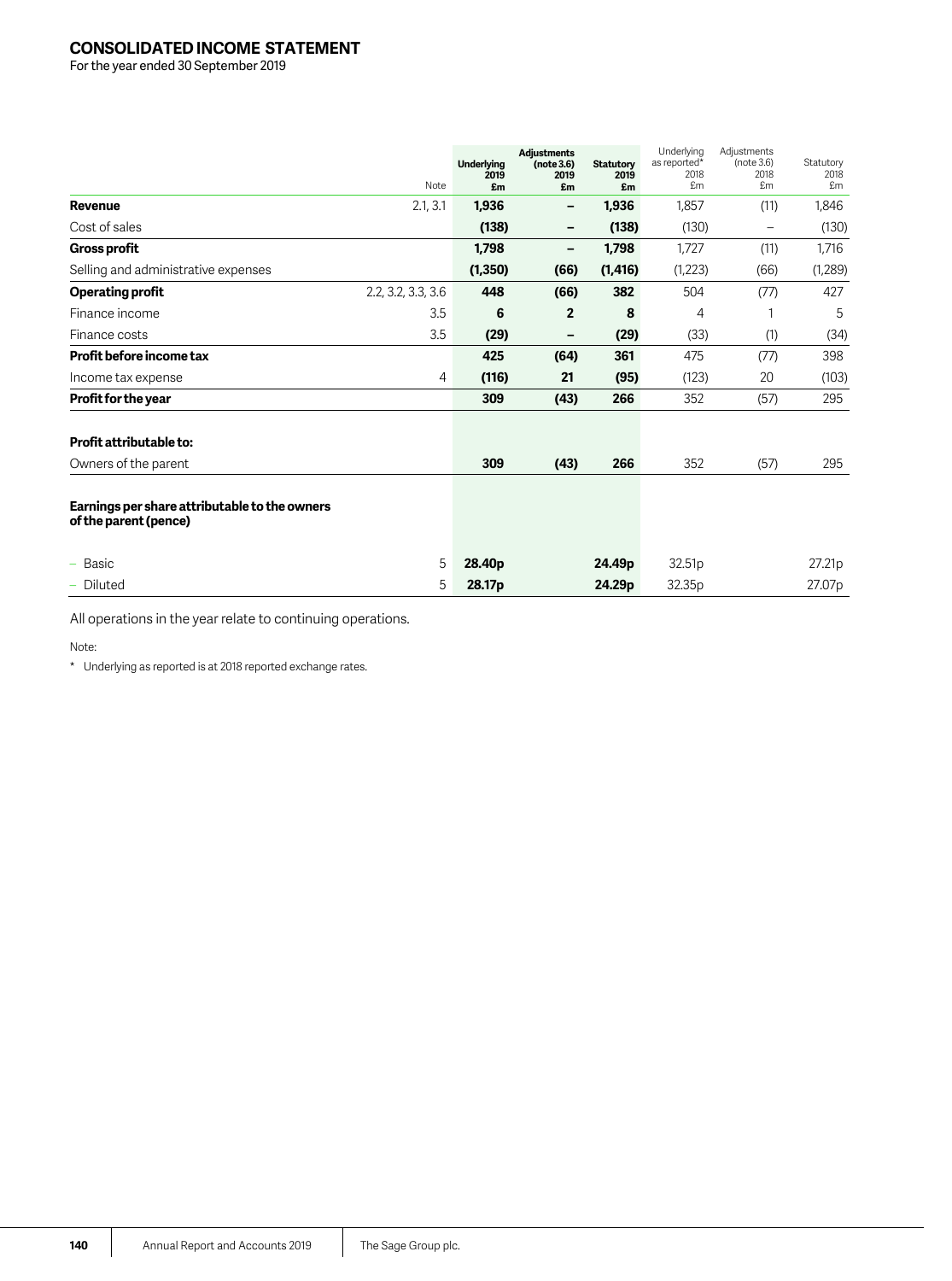# **CONSOLIDATED STATEMENT OF COMPREHENSIVE INCOME**

For the year ended 30 September 2019

|                                                                                                                                                            | Note    | 2019<br>£m | 2018<br>£m |
|------------------------------------------------------------------------------------------------------------------------------------------------------------|---------|------------|------------|
| Profit for the year                                                                                                                                        |         | 266        | 295        |
| Other comprehensive (expense)/income:                                                                                                                      |         |            |            |
| Items that will not be reclassified to profit or loss:                                                                                                     |         |            |            |
| Actuarial loss on post-employment benefit obligations                                                                                                      | 10.14.4 | (1)        |            |
| Deferred tax charge on actuarial loss on post-employment benefit obligations                                                                               | 4, 14.4 |            |            |
|                                                                                                                                                            |         | (1)        |            |
| Items that may be reclassified to profit or loss:                                                                                                          |         |            |            |
| Gain on available-for-sale fixed asset investment*                                                                                                         | 13.1    |            |            |
| Exchange differences on translating foreign operations                                                                                                     | 14.3    | 42         | 15         |
| Exchange differences recycled through income statement on sale of foreign operations                                                                       | 14.3    | (4)        |            |
|                                                                                                                                                            |         | 38         | 16         |
|                                                                                                                                                            |         |            |            |
| Other comprehensive income for the year, net of tax                                                                                                        |         | 37         | 16         |
|                                                                                                                                                            |         |            |            |
| Total comprehensive income for the year                                                                                                                    |         | 303        | 311        |
| Total comprehensive income for the year attributable to:                                                                                                   |         |            |            |
| Owners of the parent                                                                                                                                       |         | 303        | 311        |
| * See note 1 for detail on transition to IFRS 9 and the disposal of the available-for-sale fixed asset investment during the year ended 30 September 2019. |         |            |            |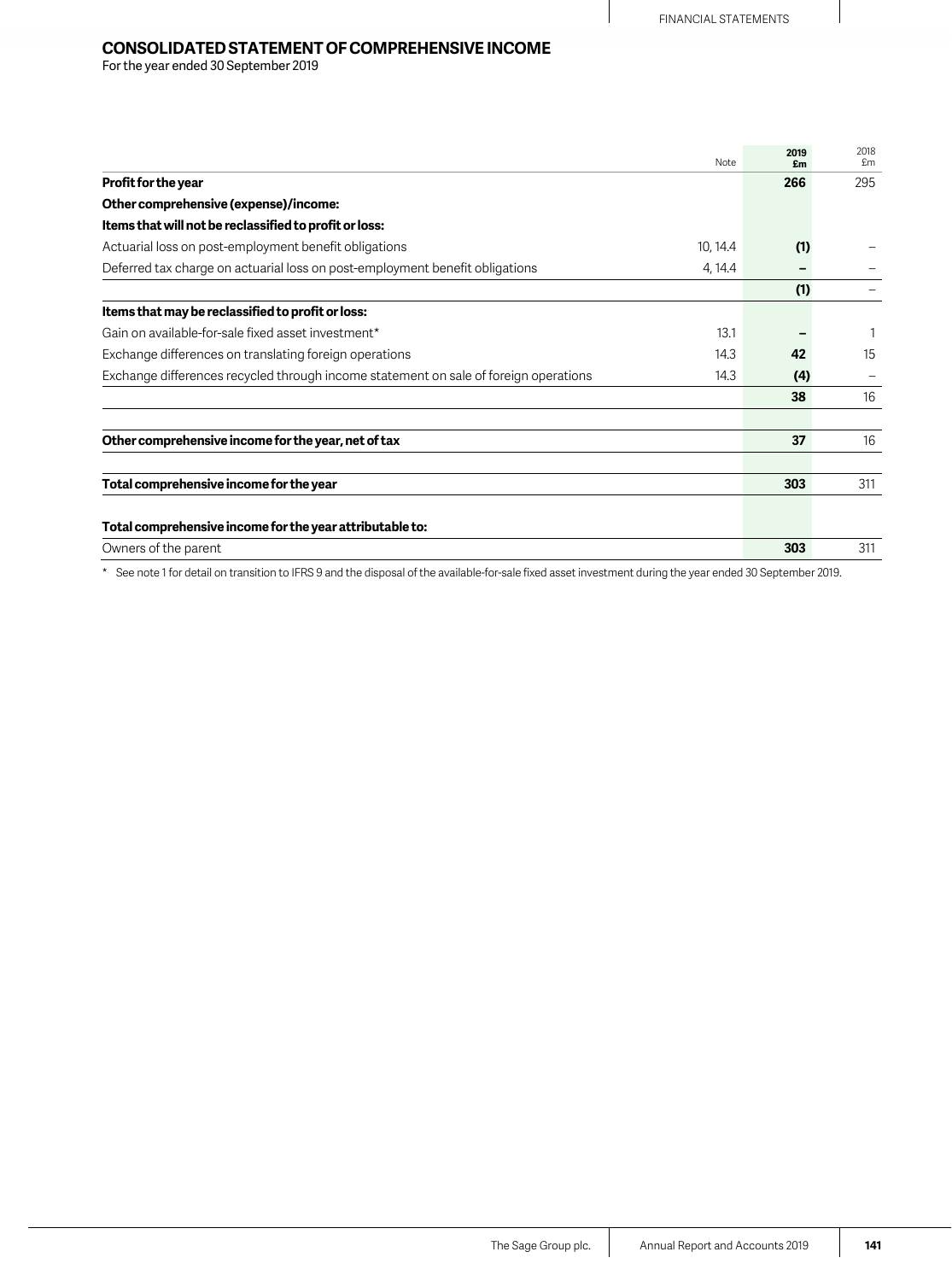# **CONSOLIDATED BALANCE SHEET**

As at 30 September 2019

|                                                       |      | 2019     | 2018           |
|-------------------------------------------------------|------|----------|----------------|
| <b>Non-current assets</b>                             | Note | £m       | £m             |
| Goodwill                                              | 6.1  | 2,098    | 2,008          |
| Other intangible assets                               | 6.2  | 228      | 260            |
| Property, plant and equipment                         | 7    | 117      | 129            |
| Fixed asset investment                                | 13.1 |          | 17             |
| Other financial assets                                |      | 4        | 1              |
| Trade and other receivables                           | 8.1  | 73       | 2              |
| Deferred income tax assets                            | 11   | 31       | 51             |
|                                                       |      | 2,551    | 2,468          |
| <b>Current assets</b>                                 |      |          |                |
| Trade and other receivables                           | 8.1  | 364      | 460            |
| Current income tax asset                              |      | 3        | $\overline{4}$ |
| Cash and cash equivalents (excluding bank overdrafts) | 12.3 | 371      | 272            |
| Assets classified as held for sale                    | 15.3 | 63       | 113            |
|                                                       |      | 801      | 849            |
|                                                       |      |          |                |
| <b>Total assets</b>                                   |      | 3,352    | 3,317          |
|                                                       |      |          |                |
| <b>Current liabilities</b>                            |      |          |                |
| Trade and other payables                              | 8.2  | (291)    | (249)          |
| Current income tax liabilities                        |      | (32)     | (39)           |
| Borrowings                                            | 12.4 | (122)    | (8)            |
| Provisions                                            | 9    | (11)     | (26)           |
| Deferred income                                       | 8.3  | (637)    | (620)          |
| Liabilities classified as held for sale               | 15.3 | (33)     | (63)           |
|                                                       |      | (1, 126) | (1,005)        |
| <b>Non-current liabilities</b>                        |      |          |                |
| Borrowings                                            | 12.4 | (643)    | (913)          |
| Post-employment benefits                              | 10   | (25)     | (22)           |
| Deferred income tax liabilities                       | 11   | (24)     | (25)           |
| Provisions                                            | 9    | (15)     | (11)           |
| Trade and other payables                              |      | (7)      | (8)            |
| Deferred income                                       | 8.3  | (8)      | (6)            |
|                                                       |      | (722)    | (985)          |
|                                                       |      |          |                |
| <b>Total liabilities</b>                              |      | (1, 848) | (1,990)        |
| <b>Net assets</b>                                     |      | 1,504    | 1,327          |
| Equity attributable to owners of the parent           |      |          |                |
| Ordinary shares                                       | 14.1 | 12       | 12             |
| Share premium                                         |      | 548      | 548            |
| Other reserves                                        | 14.3 | 184      | 146            |
| Retained earnings                                     |      | 760      | 621            |
|                                                       |      |          |                |
| <b>Total equity</b>                                   |      | 1,504    | 1,327          |

The consolidated financial statements on pages 140 to 205 were approved by the Board of Directors on 19 November 2019 and are signed on their behalf by:

 $J.A.6$ 

**Jonathan Howell**  Chief Financial Officer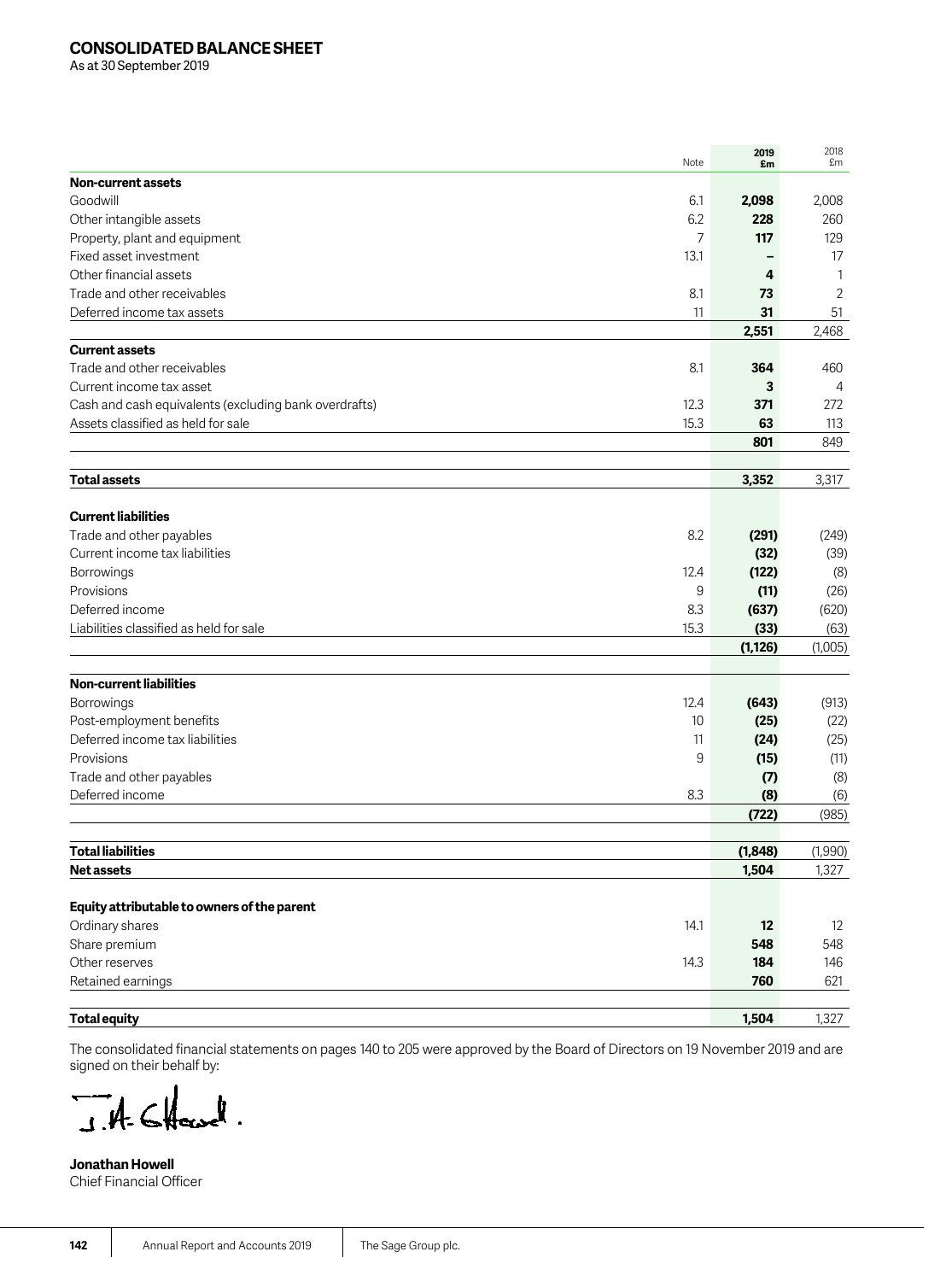# **CONSOLIDATED STATEMENT OF CHANGES IN EQUITY**

For the year ended 30 September 2019

| Note                                                                                            | Ordinary<br>shares<br>£m<br>12 | Share<br>premium<br>£m | Other<br>reserves<br>£m | Retained<br>earnings | Total<br>equity |
|-------------------------------------------------------------------------------------------------|--------------------------------|------------------------|-------------------------|----------------------|-----------------|
|                                                                                                 |                                |                        |                         |                      |                 |
|                                                                                                 |                                |                        |                         | £m                   | £m              |
| At 1 October 2018 as originally presented                                                       |                                | 548                    | 146                     | 621                  | 1,327           |
| 17<br>Adjustment on initial application of IFRS 15 net of tax                                   |                                |                        |                         | 24                   | 24              |
| Adjustment on initial application of IFRS 9 net of tax<br>1                                     |                                |                        |                         | (5)                  | (5)             |
| At 1 October as adjusted                                                                        | 12                             | 548                    | 146                     | 640                  | 1,346           |
| <b>Profit for the year</b>                                                                      |                                |                        |                         | 266                  | 266             |
| Other comprehensive income/(expense):                                                           |                                |                        |                         |                      |                 |
| Exchange differences on translating foreign operations<br>14.3                                  |                                |                        | 42                      |                      | 42              |
| Exchange differences recycled through income statement on sale of<br>14.3<br>foreign operations |                                |                        | (4)                     |                      | (4)             |
| Actuarial loss on post-employment benefit obligations<br>14.4                                   |                                |                        |                         | (1)                  | (1)             |
| Total comprehensive income<br>for the year ended 30 September 2019                              |                                |                        | 38                      | (1)                  | 37              |
| Transactions with owners:                                                                       |                                |                        |                         |                      |                 |
| Employee share option scheme:                                                                   |                                |                        |                         |                      |                 |
| - Value of employee services including deferred tax<br>14.4                                     |                                |                        |                         | 33                   | 33              |
| Proceeds from issuance of treasury shares<br>14.4                                               |                                |                        |                         | 3                    | 3               |
| Dividends paid to owners of the parent<br>14.4, 14.5                                            |                                |                        |                         | (181)                | (181)           |
| <b>Total transactions with owners</b><br>for the year ended 30 September 2019                   |                                |                        |                         | (145)                | (145)           |
| At 30 September 2019                                                                            | 12                             | 548                    | 184                     | 760                  | 1.504           |

# **CONSOLIDATED STATEMENT OF CHANGES IN EQUITY**

For the year ended 30 September 2018

|                                                                               |            |                    |                  |                   | Attributable to owners of the parent |                 |
|-------------------------------------------------------------------------------|------------|--------------------|------------------|-------------------|--------------------------------------|-----------------|
|                                                                               |            | Ordinary<br>shares | Share<br>premium | Other<br>reserves | Retained<br>earnings                 | Total<br>equity |
|                                                                               | Note       | £m                 | £m               | £m                | £m                                   | £m              |
| At 1 October 2017                                                             |            | 12                 | 548              | 131               | 477                                  | 1,168           |
| <b>Profit for the year</b>                                                    |            |                    |                  |                   | 295                                  | 295             |
| Other comprehensive income/(expense):                                         |            |                    |                  |                   |                                      |                 |
| Exchange differences on translating foreign operations                        | 14.3       |                    |                  | 15                |                                      | 15              |
| Gain on available-for-sale fixed asset investment                             | 13.1, 14.4 |                    |                  |                   |                                      |                 |
| Total comprehensive income<br>for the year ended 30 September 2018            |            |                    |                  | 15                | 296                                  | 311             |
| <b>Transactions with owners:</b>                                              |            |                    |                  |                   |                                      |                 |
| Employee share option scheme:                                                 |            |                    |                  |                   |                                      |                 |
| - Value of employee services, net of deferred tax                             | 14.4       |                    |                  |                   | 16                                   | 16              |
| Proceeds from issuance of treasury shares                                     | 14.4       |                    |                  |                   | 3                                    | 3               |
| Dividends paid to owners of the parent                                        | 14.4, 14.5 |                    |                  |                   | (171)                                | (171)           |
| <b>Total transactions with owners</b><br>for the year ended 30 September 2018 |            |                    |                  |                   | (152)                                | (152)           |
| At 30 September 2018                                                          |            | 12                 | 548              | 146               | 621                                  | 1,327           |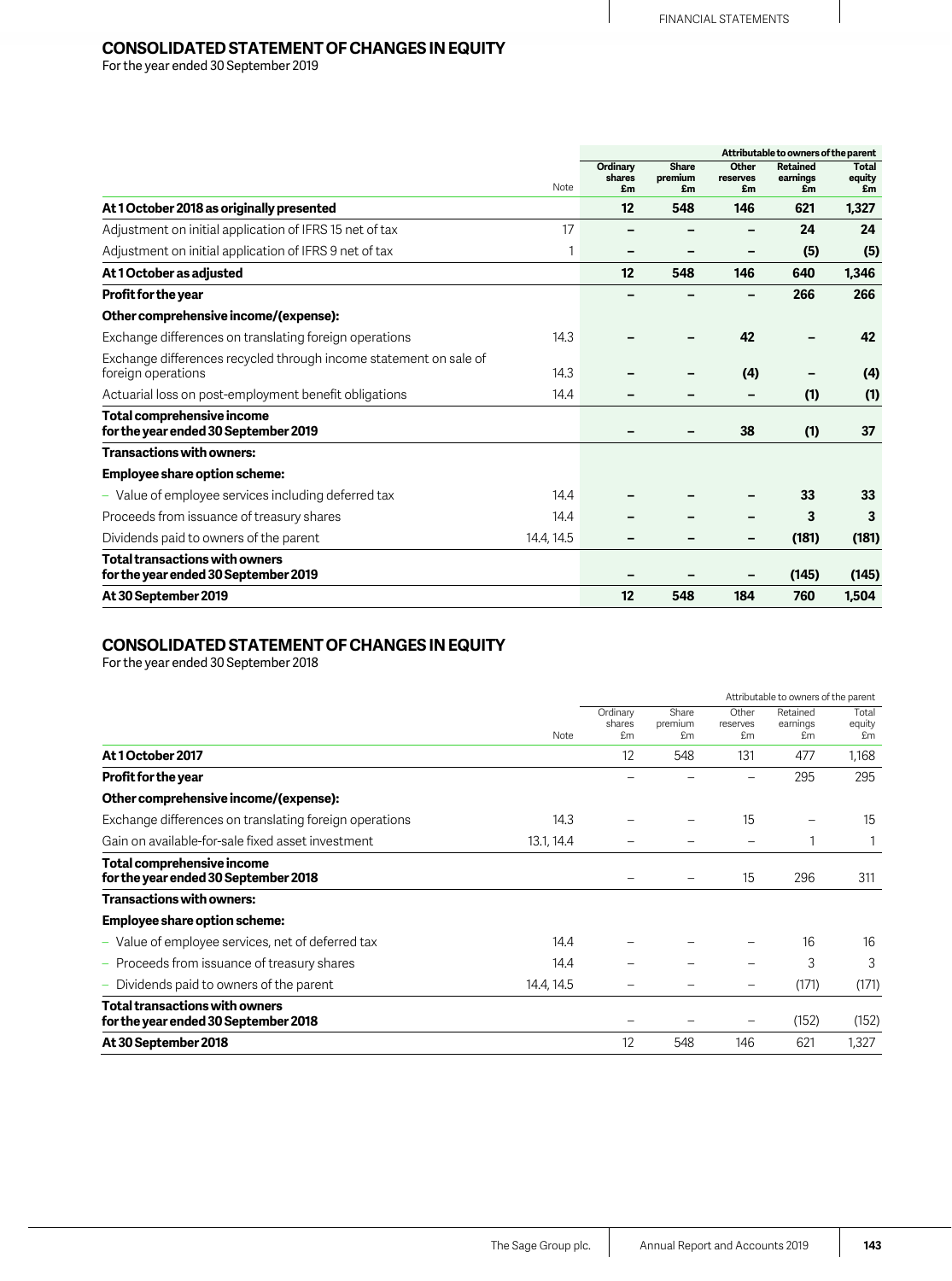# **CONSOLIDATED STATEMENT OF CASH FLOWS**

For the year ended 30 September 2019

|                                                                                               | Note | 2019<br>£m     | 2018<br>£m     |
|-----------------------------------------------------------------------------------------------|------|----------------|----------------|
| Cash flows from operating activities                                                          |      |                |                |
| Cash generated from continuing operations                                                     | 12.1 | 586            | 487            |
| Interest paid                                                                                 |      | (26)           | (30)           |
| Income tax paid                                                                               |      | (88)           | (64)           |
| Net cash generated from operating activities                                                  |      | 472            | 393            |
| Cash flows from investing activities                                                          |      |                |                |
| Acquisitions of subsidiaries, net of cash acquired                                            | 15.1 | (41)           | (8)            |
| Investment in non-current asset                                                               |      | (3)            |                |
| Disposal of subsidiaries, net of cash disposed                                                | 15.3 | 70             |                |
| Proceeds on settlement of equity investment                                                   |      | 17             |                |
| Purchases of intangible assets                                                                | 6.2  | (15)           | (36)           |
| Purchases of property, plant and equipment                                                    | 7    | (27)           | (20)           |
| Proceeds from sale of property, plant and equipment                                           |      |                | $\overline{2}$ |
| Interest received                                                                             | 3.5  | 6              | 4              |
| Net cash generated from/(used in) investing activities                                        |      | $\overline{7}$ | (58)           |
| Cash flows from financing activities                                                          |      |                |                |
| Proceeds from issuance of treasury shares                                                     |      | 3              | 3              |
| Proceeds from borrowings                                                                      |      | 414            | 330            |
| Repayments of borrowings                                                                      |      | (594)          | (389)          |
| Movements in cash held on behalf of customers                                                 |      | (78)           | 2              |
| Borrowing costs                                                                               |      | (1)            | (3)            |
| Dividends paid to owners of the parent                                                        | 14.5 | (181)          | (171)          |
| Net cash used in financing activities                                                         |      | (437)          | (228)          |
| Net increase in cash, cash equivalents and bank overdrafts<br>(before exchange rate movement) |      | 42             | 107            |
| Effects of exchange rate movement                                                             | 12.2 | 8              | 2              |
| Net increase in cash, cash equivalents and bank overdrafts                                    |      | 50             | 109            |
| Cash, cash equivalents and bank overdrafts at 1 October                                       | 12.2 | 322            | 213            |
| Cash, cash equivalents and bank overdrafts at 30 September                                    | 12.2 | 372            | 322            |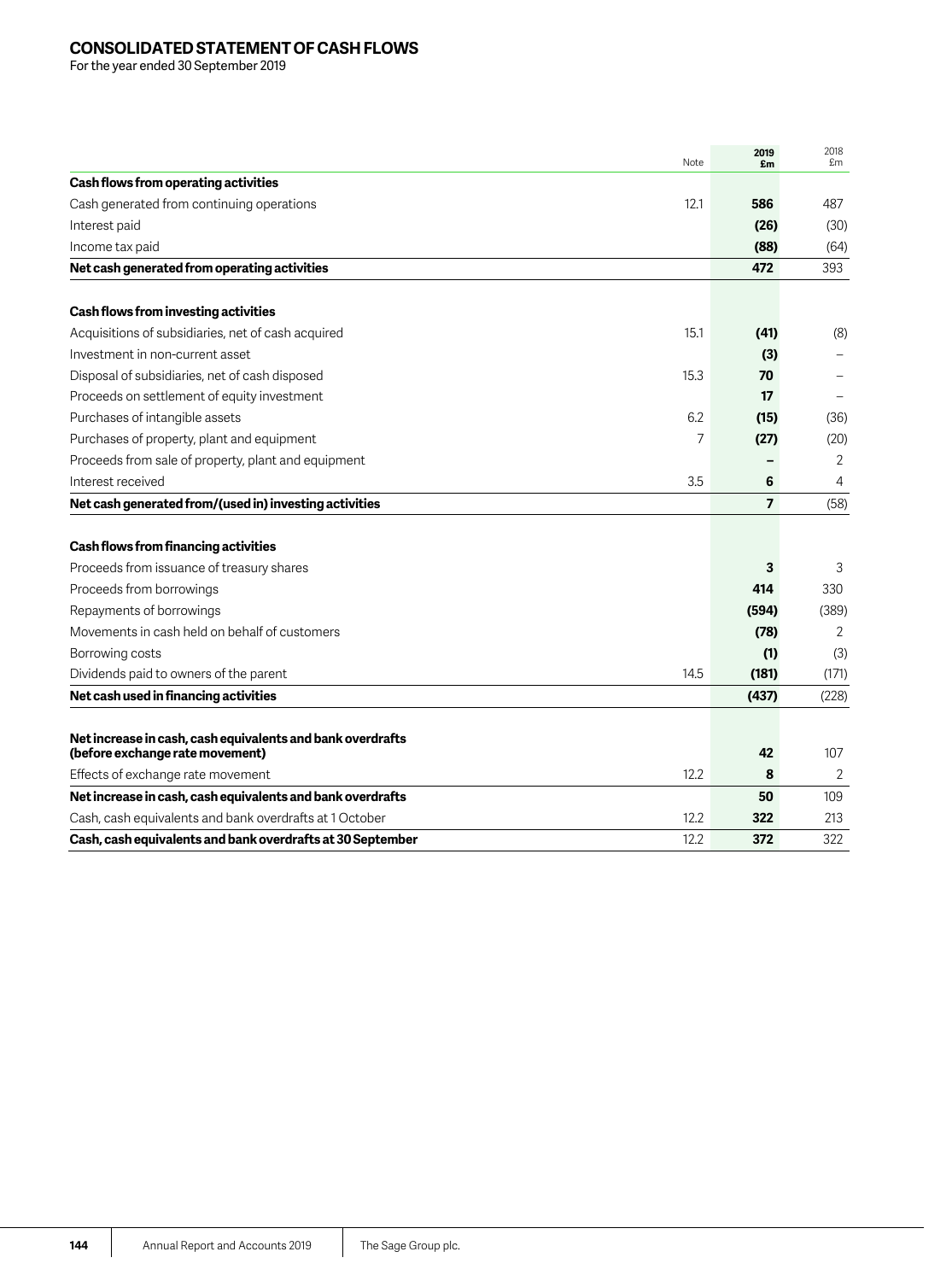## **BASIS OF PREPARATION AND CRITICAL ACCOUNTING ESTIMATES AND JUDGEMENTS**

### **1 Basis of preparation and critical accounting estimates and judgements**

Accounting policies applicable across the financial statements are shown below. Accounting policies that are specific to a component of the financial statements have been incorporated into the relevant note.

#### **Basis of preparation**

The consolidated financial statements of The Sage Group plc have been prepared in accordance with International Financial Reporting Standards ("IFRS") as adopted by the European Union ("EU") and IFRS as issued by the International Accounting Standards Board ("IASB"). IFRS as adopted by the EU differ in certain respects from IFRS as issued by the IASB. The differences have no impact on the Group's consolidated financial statements for the years presented. The consolidated financial statements have been prepared under the historical cost convention, except where adopted IFRS require an alternative treatment. The principal variations from the historical cost convention relate to derivative financial instruments which are measured at fair value through profit or loss. The financial statements of the Group comprise the financial statements of the Company and entities controlled by the Company (its subsidiaries) prepared at the end of the reporting period. The accounting policies have been consistently applied across the Group. The Company controls an entity when it is exposed, or has rights, to variable returns from its involvement with the entity and has the ability to affect those returns through its power over the entity, which is usually from date of acquisition.

All figures presented are rounded to the nearest £m, unless otherwise stated.

#### **New or amended accounting standards.**

There are no IFRS, IAS amendments or IFRIC interpretations effective for the first time this financial year that have had a material impact on the Group with the exception of the adoption of IFRS 9 "Financial Instruments" and IFRS 15 "Revenue from Contracts with Customers", the impact of which has been detailed below.

### **IFRS 9**

The Group has adopted IFRS 9 "Financial Instruments" from 1 October 2018 and applied the modified retrospective approach. Comparatives for 2018 have not been restated and the cumulative impact of adoption has been recognised as a decrease to retained earnings with a corresponding decrease in net assets as at 1 October 2018 as follows:

|                                            | 1 October<br>2018 |
|--------------------------------------------|-------------------|
|                                            | £m                |
| Retained earnings                          |                   |
| Provision for losses against trade debtors | (6)               |
| Tax impact                                 |                   |
| Total impact at 1 October 2018             | (5)               |
| Non-current assets                         |                   |
| Deferred income tax asset                  |                   |
|                                            |                   |
| Current assets                             |                   |
| Trade and other receivables                | (6)               |
| Total impact at 1 October 2018             | (5)               |

The adjustment above arises from adoption of IFRS 9's simplified approach to providing for lifetime expected credit losses at the date of initial recognition of trade receivables. Previously under IAS 39 an impairment allowance for credit losses was not recognised until there was an indicator of impairment. Under IFRS 9, the Group uses a matrix approach to determine the credit loss provisions, with default rates assessed for each country in which the Group operates.

The Group continues to apply the hedge accounting requirements of IAS 39 instead of those in IFRS 9.

IFRS 9 made changes to the classification and measurement requirements for financial assets compared to IAS 39. These did not have any significant impact on the balances reported by the Group. The changes applicable to the Group are:

- Trade receivables and other financial assets were classified as loans and receivables under IAS 39. Under IFRS 9, they are classified and measured as financial assets held at amortised cost because they are held to collect contractual cash flows and give rise to cash flows representing solely payments of principal and interest. This did not result in any change in the carrying amount or presentation of these balances.
- On transition to IFRS 9, the Group elected to classify its unquoted equity investment, which is presented in the balance sheet as a fixed asset investment, as at fair value through other comprehensive income. The investment has since been derecognised on its redemption in the year ended 30 September 2019. The investment had previously been classified as an available-for-sale financial asset under IAS 39. The investment is carried at its fair value under both IAS 39 and IFRS 9 and as a result of the election made under IFRS 9, changes in the fair value of the investment prior to its derecognition continued to be recognised in the statement of other comprehensive income when they arose. However, in a change to the previous treatment, under IFRS 9 the cumulative gain was not reclassified to profit for the period when the investment was derecognised.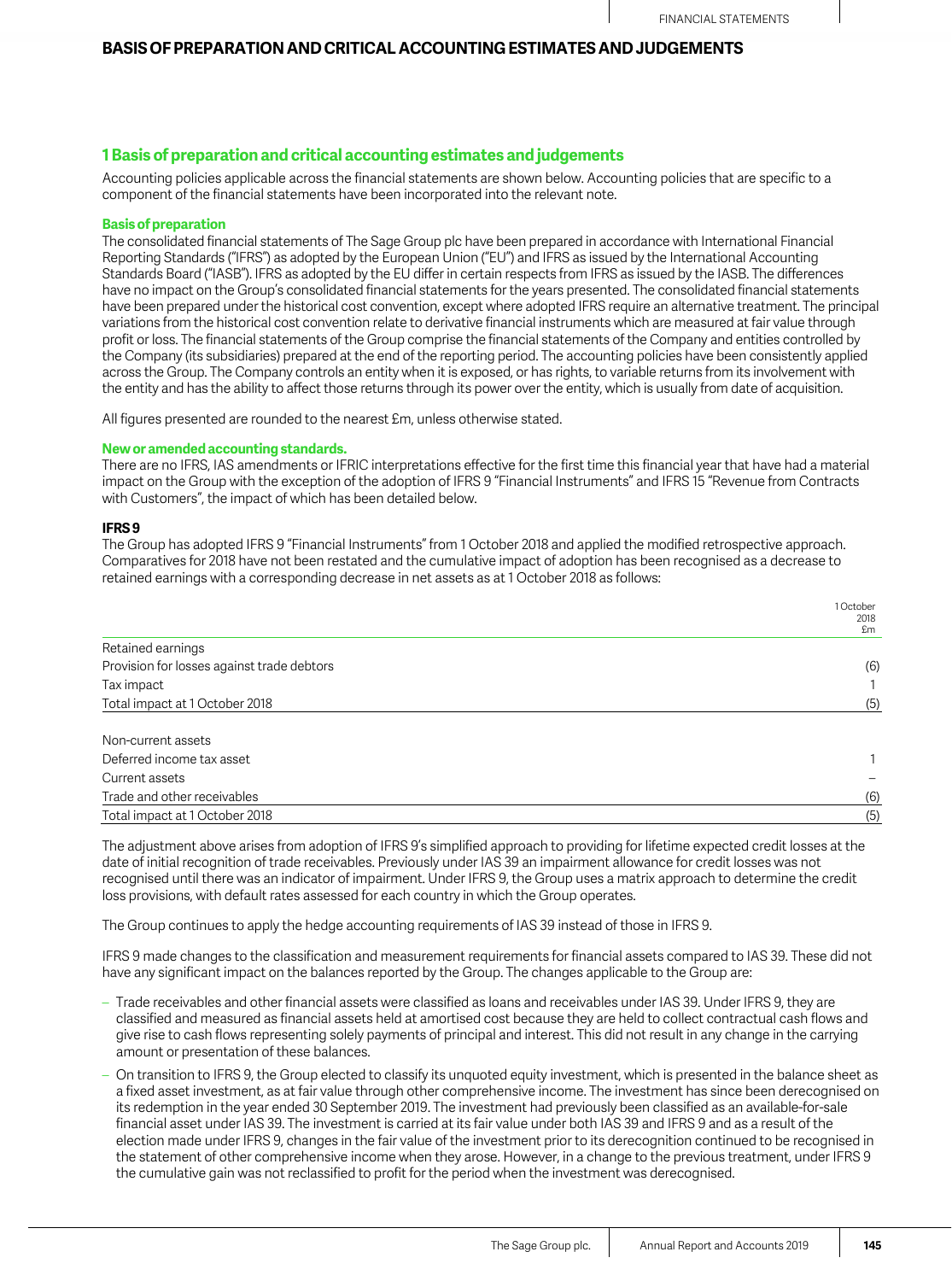# **1 Basis of preparation and critical accounting estimates and judgements continued**

The following table summarises these reclassifications:

|                             | Total balance      | IFRS 9 measurement category |                                             |  |  |
|-----------------------------|--------------------|-----------------------------|---------------------------------------------|--|--|
| As at 1 October 2018        | under IAS 39<br>£m | £m                          | Amortised cost Fair value through OCI<br>£m |  |  |
| IAS 39 measurement category |                    |                             |                                             |  |  |
| Loans and receivables       |                    |                             |                                             |  |  |
| Trade receivables*          | 370                | 364                         |                                             |  |  |
| Other financial assets      | 3                  | 3                           |                                             |  |  |
| Available for sale          |                    |                             |                                             |  |  |
| Fixed asset investment      | 17                 |                             | 17                                          |  |  |
|                             | 390                | 367                         | 17                                          |  |  |

The change in carrying amount results from the increase in the provision for losses as explained above.

The change in the closing balance of allowances for impairment losses under IAS 39 to the opening loss allowances on adoption of IFRS 9 is as follows:

| As at 1 October 2018                                                                         | Allowance for<br>impairment<br>under IAS 39<br>£m | Remeasurement<br>£m | Expected credit losses<br>under IFRS 9<br>£m |
|----------------------------------------------------------------------------------------------|---------------------------------------------------|---------------------|----------------------------------------------|
| Loans and receivables under IAS 39 / financial assets<br>held at amortised cost under IFRS 9 | 20                                                |                     | 26                                           |

### **IFRS 15**

As disclosed in our Annual Report 2018, the Group has adopted IFRS 15 retrospectively with the cumulative effect of initially applying the standard recognised on the date of initial application, being 1 October 2018 for the Group (the "cumulative catch up" approach) and the practical expedient to apply the standard only to contracts in progress but not completed at the date of initial application. Prior year comparatives are not restated and retained earnings at 1 October 2018 have been restated for the full cumulative impact of adopting the standard.

Information on the changes resulting from the adoption of IFRS 15, quantitative information on their impact at 1 October 2018 and a reconciliation for the year ending 30 September 2019 between the primary financial statements under IFRS 15 and the financial position and performance that would have been reported in accordance with IAS 18 are set out in note 17.

#### **Going concern**

The Group's business activities, together with the factors likely to affect its future development, performance and position, are set out in the Strategic Report on pages 2 to 65.

After making enquiries, the Directors have a reasonable expectation that the Group has adequate resources to continue in operation for the foreseeable future, for a period of not less than 12 months from the date of this report. Accordingly, they continue to adopt the going concern basis in preparing the consolidated financial statements, in accordance with those parts of the Companies Act 2006 applicable to companies reporting under IFRS. Further details for adopting the going concern basis are set out in the Directors' Report on page 124.

#### **Foreign currencies**

The consolidated financial statements are presented in sterling, which is the functional currency of the parent Company and the presentation currency for the consolidated financial statements.

Foreign currency transactions are recorded at the rates of exchange prevailing on the dates of the transactions. Foreign currency monetary items are translated at the rates prevailing at the end of the reporting period. Non-monetary items that are measured in terms of historical cost in a foreign currency are not retranslated.

Exchange differences arising on the settlements of monetary items and on the retranslation of monetary items are included in profit or loss for the period, except for foreign currency movements on intercompany balances where settlement is not planned or likely in the foreseeable future, in which case they are recognised in other comprehensive income. Foreign exchange movements on external borrowings which are designated as a hedge of the net investment in its related subsidiaries are recognised in the translation reserve.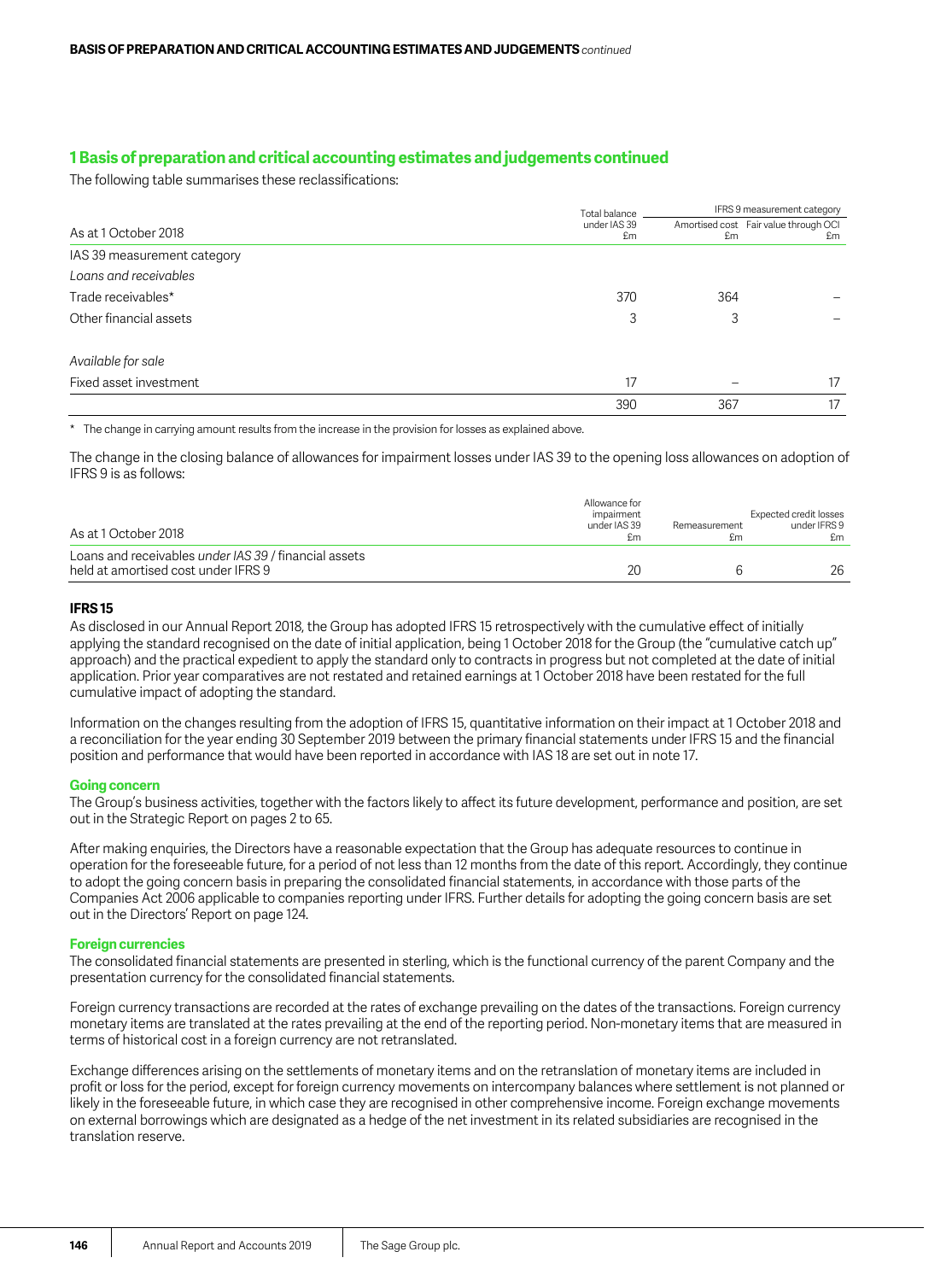The assets and liabilities of the Group's subsidiaries outside the UK are translated into sterling using period-end exchange rates. Income and expense items are translated at the average exchange rates for the period. Where differences arise between these rates, they are recognised in other comprehensive income and the translation reserve.

When a foreign operation is partially disposed of or sold, exchange differences that were recorded in other comprehensive income are recycled in the income statement as part of the gain or loss on sale, with the exception of exchange differences recorded in equity prior to the transition to IFRS on 1 October 2004, in accordance with IFRS 1 "First-time Adoption of International Financial Reporting Standards".

#### **Critical accounting estimates and judgements**

The preparation of financial statements requires the use of accounting estimates and assumptions by management. It also requires management to exercise its judgement in the process of applying the accounting policies. We continually evaluate our estimates, assumptions and judgements based on available information. The areas involving a higher degree of judgement or complexity are described below.

The judgements and management's rationale in relation to these accounting estimates and judgements are assessed and where material in value or in risk, are discussed with the Audit and Risk Committee.

#### **Revenue recognition**

Approximately 35% of the Company's revenue is generated from sales to partners rather than end users. The key judgement is determining whether the business partner is a customer of the Group. The key criteria in this determination is whether the business partner has taken control of the product, which is usually assessed based on whether the business partner has responsibility for payment and takes on the risks and rewards of the product from Sage.

Where the business partner is a customer of Sage, discounts are recognised as a deduction from revenue.

Where the business partner is not a customer of Sage and their part in the sale has simply been in the form of a referral, they are remunerated in the form of a commission payment. These payments are treated as contract acquisition costs.

An additional area of judgement is the recognition and deferral of revenue on on-premise subscription offerings, for example the sale of a term licence with an annual maintenance and support contract as part of a subscription contract. In such instances, the transaction price is allocated between the constituent performance obligations on the basis of standalone selling prices (SSPs). Judgement is required when estimating SSPs. The Group has established a hierarchy to identify the SSPs that are used to allocate the transaction price of a customer contract to the performance obligations in the contract. Where SSPs for on-premise offerings are observable and consistent across the customer base, SSP estimates are derived from pricing history. Where there are no directly observable estimates available, comparable products are utilised as a basis of assessment or residual approach is used. Under the residual approach, the SSP for the offering is estimated to be the total transaction price less the sum of the observable SSPs of other goods or services in the contract. The Group uses this technique in particular for its on-premise subscription offerings.

#### **Goodwill impairment**

A key judgement is the ongoing appropriateness of the cash-generating units ("CGUs") for the purpose of impairment testing. In the current year CGUs were assessed in the context of the Group's evolving business model, the Sage strategy and the shift to global product development. Management continues to monitor goodwill at a regional level, thus it was determined that the use of CGUs based on geographical area of operation remains appropriate.

The assumptions applied in calculating the value in use of the CGUs being tested for impairment is a source of estimation uncertainty. The key assumptions applied in the calculation relate to the future performance expectations of the business – average medium-term revenue growth and long-term growth rate – as well as the discount rate to be applied in the calculation.

These key assumptions used in performing the impairment assessment, and further information on the level at which goodwill is monitored, are disclosed in note 6.1.

#### **Classification and measurement of businesses held for sale**

The Group's Brazilian and Sage Pay businesses have been classified as businesses held for sale. Classification as held for sale requires judgements to be made on whether the qualifying criteria have been met. The Group considers these businesses to meet the criteria to be classified as held for sale for the following reasons:

- Management has approved the plans to sell these businesses;
- The businesses are available for immediate sale and can be sold to a buyer in their current condition;
- The sales are expected to be completed within one year from the date of initial classification; and
- Potential buyers have been identified and negotiations are ongoing as at the reporting date.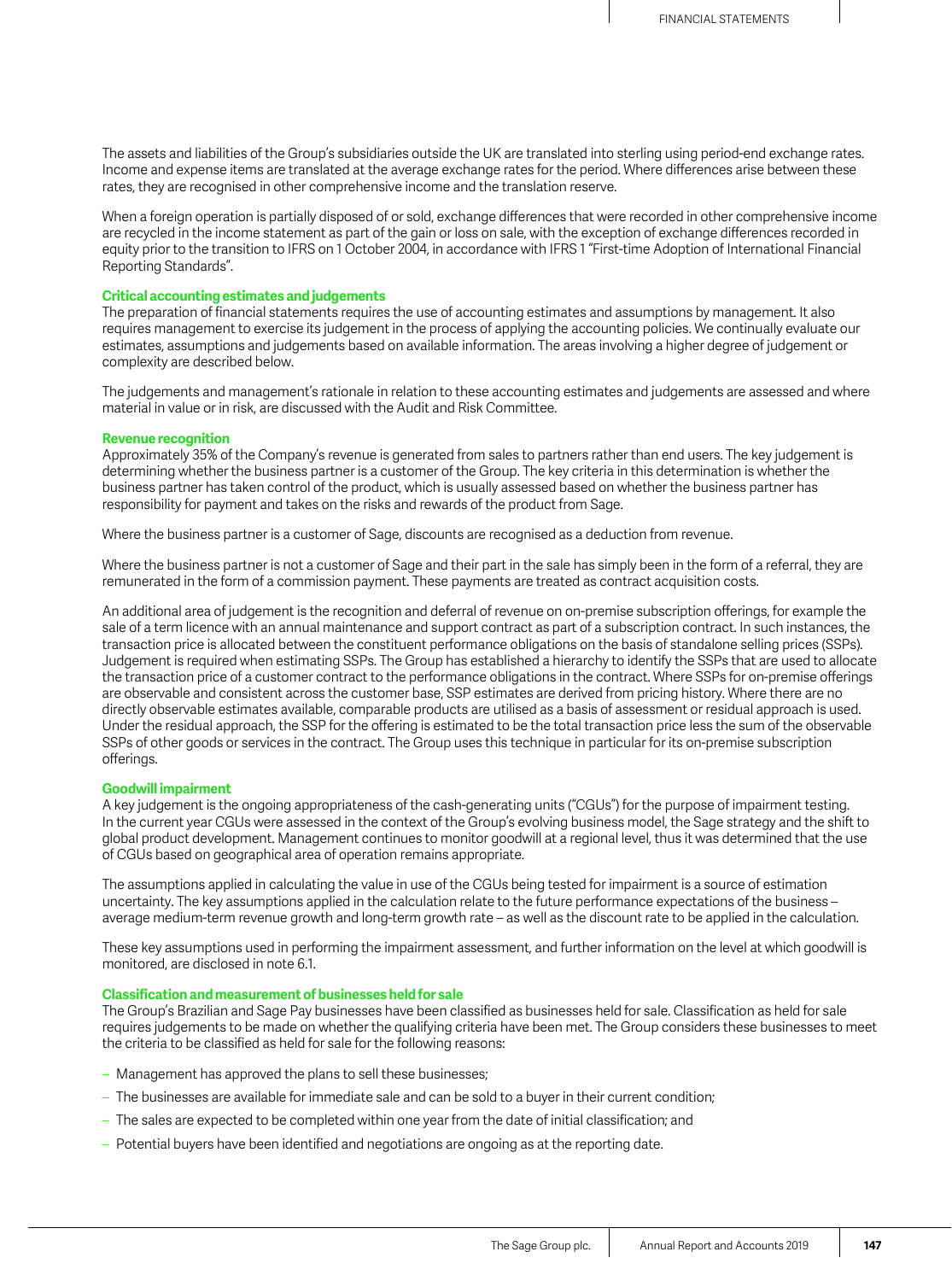### **1 Basis of preparation and critical accounting estimates and judgements continued**

The assets of businesses held for sale are measured at the lower of their carrying amount and their fair value less costs to sell. Determination of fair value less costs to sell requires estimates to be made of the selling price that might be obtained for the business and the costs to be incurred on completing the transaction. Management has reached its conclusions based on the bids received from potential buyers to date, the status of negotiations and its past experience of similar transactions.

For more details on the businesses held for sale, see note 15.3.

#### **Future accounting standards**

The Directors also considered the impact on the Group of new and revised accounting standards, interpretations or amendments which have been issued but were not effective for the Group for the year ended 30 September 2019. The most significant of these is IFRS 16 "Leases", which has been endorsed for use in the EU and has been adopted by the Group with effect from 1 October 2019. IFRS 16 will have a significant effect on the Group's financial reporting and its impact is discussed below. Other new and revised accounting standards, interpretations or amendments that have been issued but are not yet effective for the Group are not expected to have a material impact on the consolidated financial statements when first applied.

#### **IFRS 16**

IFRS 16 is effective for the Group for the financial year commencing on 1 October 2019, replacing the existing lease accounting standard IAS 17. The new standard will impact the accounting for leases in which the Group is the lessee. The Group currently accounts for these leases as operating leases, with rentals payable charged to the income statement on a straight-line basis as an operating expense. Under the new standard, the Group will recognise additional lease assets and lease liabilities on the balance sheet to account for the right to use the leased items and the obligation to make future lease payments. The right of use asset will be presented within property, plant and equipment and the lease liabilities within current and non-current borrowings. The costs of most leases will be recognised in the income statement split between depreciation of the lease asset and a finance charge on the lease liability. Depreciation will be presented within selling and administrative expenses and finance charges within finance costs.

The Group will apply the modified retrospective approach to transition to IFRS 16 with the cumulative impact recognised in equity on 1 October 2019 and no restatement of the financial statements for the prior year. Under this approach, lease liabilities are measured at the present value of future lease payments discounted using the Group's incremental borrowing rate applicable to the currency and remaining term of each lease. Right of use assets are measured either as if IFRS 16 had been in place since the commencement of the lease or at an amount equal to the lease liability at adoption, adjusted for any existing prepaid or accrued lease payments. Measurement as if IFRS 16 had been in place since commencement of the lease is applied to the Group's property leases.

The Group's implementation of the new standard is substantially complete and data has been collected on all the leases to which the standard applies. The Group has elected to apply the exemptions available for short-term leases with a lease term of 12 months or less and leases of low value items. The leases to which these exemptions apply will be accounted for in the same way as current operating leases, with no lease assets or liabilities recognised. The low value exemption is expected to apply to most of the Group's leases of IT and other office equipment. On transition, the Group will make use of the following practical expedients available under the modified retrospective approach:

- For leases other than property leases, the Group will measure the right of use assets at an amount equal to the lease liability at adoption, adjusted for any existing prepaid or accrued lease payments, and will also apply a single discount rate to a portfolio of those leases with reasonably similar characteristics;
- For all leases, the Group will exclude from the measurement of the right of use asset initial direct costs incurred when obtaining the lease; and
- The Group will rely on its existing onerous lease assessments under IAS 37 to impair right of use assets instead of performing a new impairment assessment for those assets.

The Group currently estimates that on transition it will recognise right of use assets of between approximately £120m and £130m and lease liabilities of between approximately £135m and £145m. Taking account of the elimination of the Group's existing assets and liabilities for prepaid and accrued lease payments, net assets will decrease by approximately £5m, with a corresponding adjustment recognised in equity. The Group's total undiscounted operating lease commitment at 30 September 2019 as disclosed under existing reporting requirements was £162m (note 3.4). The Group's most significant leases by value are those for office buildings which comprise over 95% of existing current lease commitments. For the year ending 30 September 2020 and subsequent years, there will be a reduction in lease expenses charged to operating profit and an increase in finance costs in the income statement compared to the current treatment. The impact will depend on the future make-up of the Group's lease portfolio but, assuming the existing portfolio remains unchanged, the previous operating expense is estimated to reduce by approximately £5m and finance costs to increase by approximately £5m. The Group's total rental expense for the year ended 30 September 2019 under existing reporting requirements was £30m (note 3.2). The standard will not impact net cash flow, but cash flows from most lease payments will be reclassified from cash flows from operating activities to cash flows from financing activities, as the payments will represent the repayment of lease liabilities.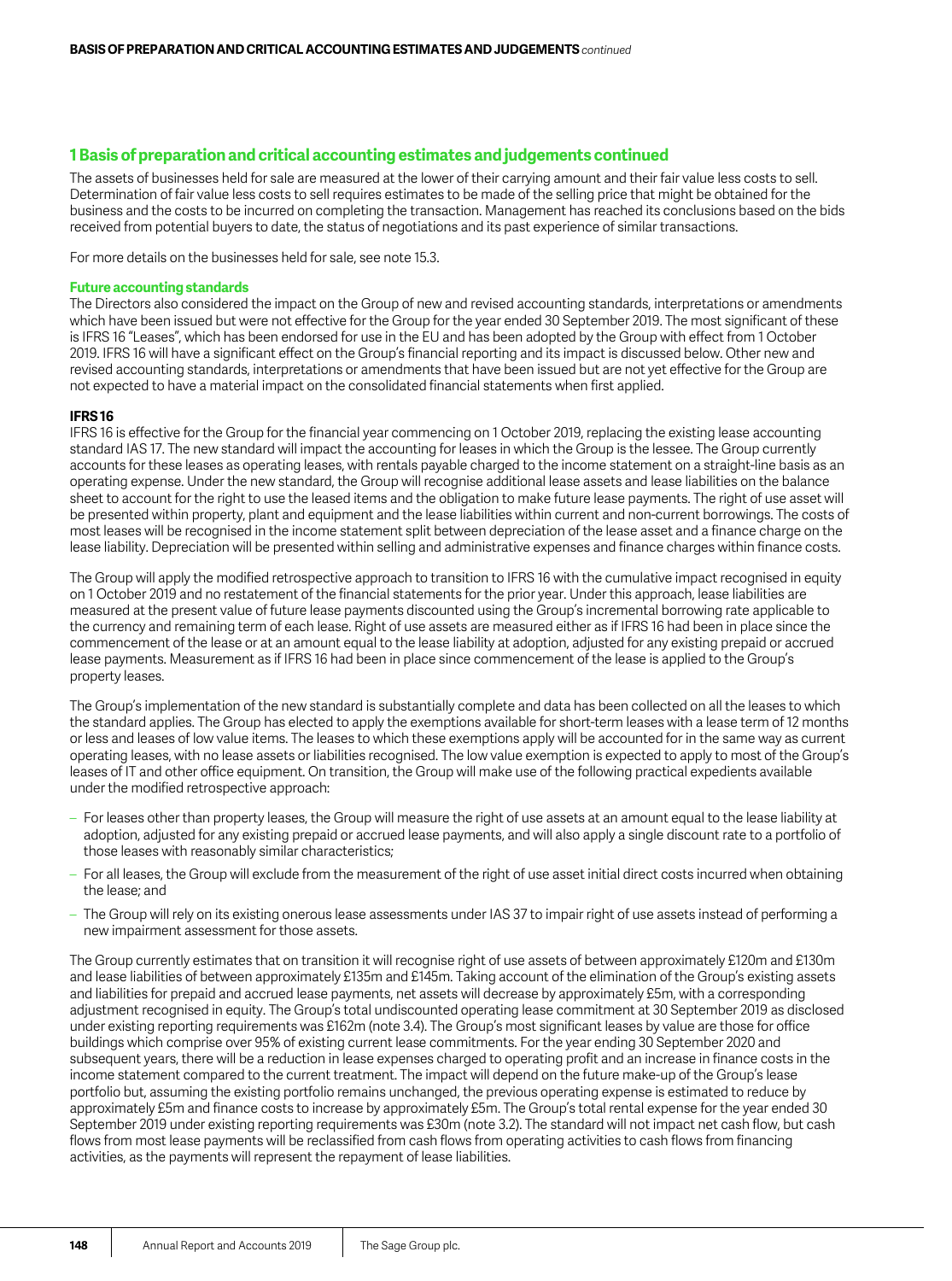## **2 Segment information**

This note shows how Group revenue and Group operating profit are generated across the three reportable segments in which we operate, being Northern Europe, Central and Southern Europe and North America. The Group's operations in Africa and the Middle East, Asia (including Australia) and Latin America do not meet the quantitative thresholds for disclosure as reportable segments under IFRS 8, and so are presented together in the analyses and described as International. This is explained further below.

For each geographical region, revenue and operating profit are compared to prior year in order to understand the movements in the year. This comparison is provided for statutory, underlying and organic revenue and statutory and underlying operating profit.

- Statutory results reflect the Group's results prepared in accordance with the requirements of IFRS.
- "Underlying" and "underlying as reported" are non-GAAP measures. Adjustments are made to statutory results to arrive at an underlying result which is in line with how the business is managed and measured on a day-to-day basis. Adjustments are made for items that are individually important in order to understand the financial performance. If included, these items could distort understanding of the performance for the year and the comparability between periods. Management applies judgement in determining which items should be excluded from underlying performance. See note 3.6 for details of these adjustments.

In addition, the prior year underlying amounts are translated at current year exchange rates, so that exchange rate impacts do not distort comparisons. Prior year underlying amounts at prior year exchange rates are "underlying as reported"; prior year and current year amounts at current year exchange rates are "underlying".

– Organic is a non-GAAP measure. The contributions from discontinued operations, disposals and assets held for sale of standalone businesses in the current and prior period are removed so that results can be compared to the prior year on a like-for-like basis. Results from acquired businesses are excluded in the year of acquisition. Adjustments are made to the comparative period to present prior period acquired businesses as if these had been part of the Group throughout the prior period. Acquisitions and disposals which occurred close to the start of the opening comparative period where the contribution impact would be immaterial are not adjusted. Financial year 2018 comparative includes the impact of IFRS 15 applied in a manner consistent with financial year 2019.

In addition, the following reconciliations are made in this note.

- Revenue per segment reconciled to the profit for the year as per the income statement.
- Statutory operating profit reconciled to underlying operating profit per segment (detailing the adjustments made).

149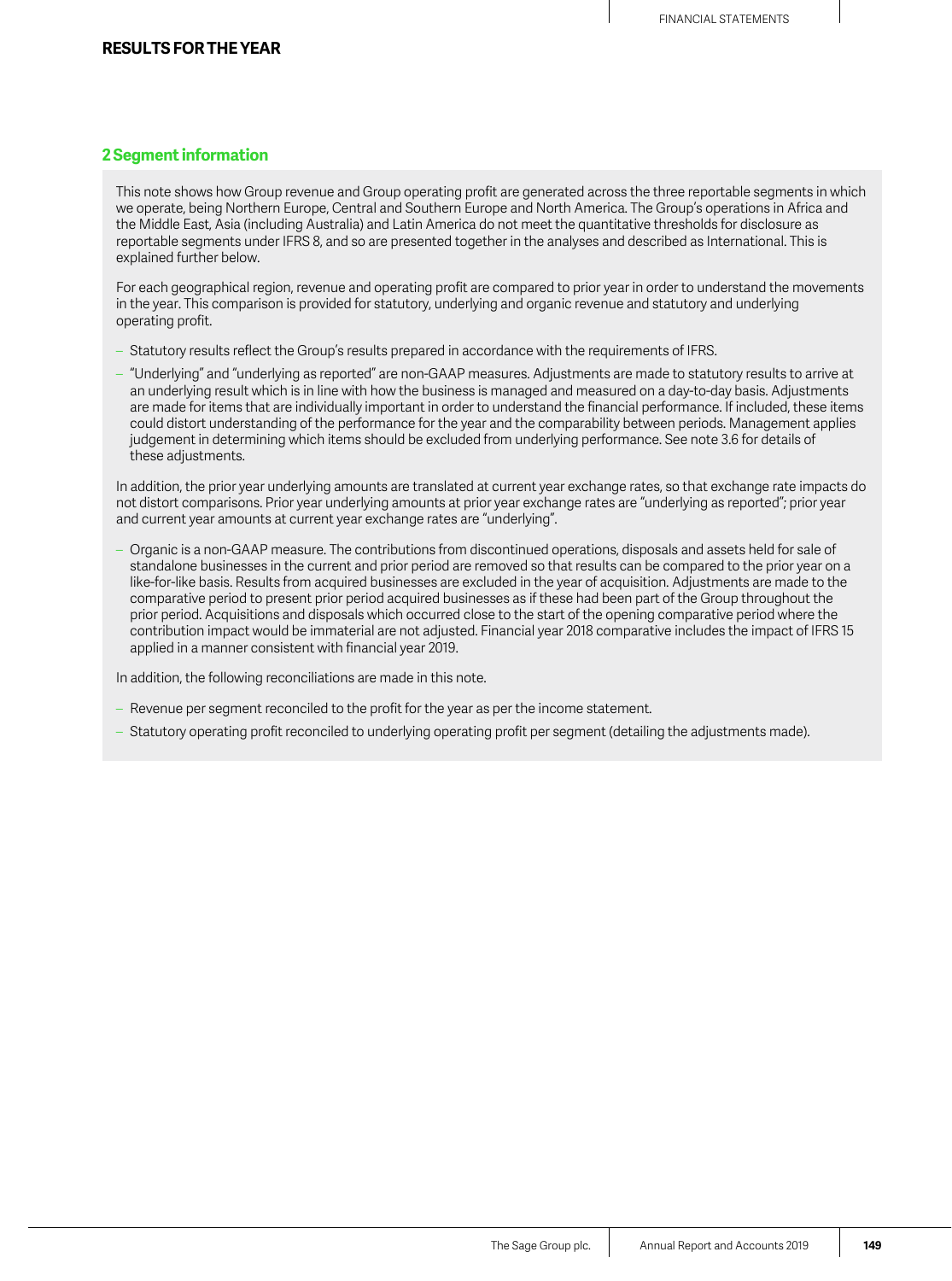### **2 Segment information continued**

#### **Accounting policy**

In accordance with IFRS 8 "Operating Segments", information for the Group's operating segments has been derived using the information used by the chief operating decision maker. The Group's Executive Committee has been identified as the chief operating decision maker in accordance with its designated responsibility for the allocation of resources to operating segments and assessing their performance, through the Quarterly Business Reviews chaired by the President of Sage and Chief Financial Officer. The Executive Committee uses organic and underlying data to monitor business performance. Operating segments are reported in a manner which is consistent with the operating segments produced for internal management reporting.

The Group is organised into nine key operating segments: North America (excluding Intacct) (US and Canada), North America Intacct, Northern Europe (UK and Ireland), Central Europe (Germany, Austria and Switzerland), France, Iberia (Spain and Portugal), Africa and the Middle East, Asia (including Australia) and Latin America. For reporting under IFRS 8, the Group is divided into three reportable segments. These segments are as follows:

- North America (North America (excluding Intacct) and North America Intacct)
- Northern Europe
- Central and Southern Europe (Central Europe, France and Iberia)

The remaining operating segments of Africa and the Middle East, Asia (including Australia) and Latin America do not meet the quantitative thresholds for presentation as separate reportable segments under IFRS 8, and so are presented together and described as International. They include the Group's operations in South Africa, UAE, Australia, Singapore, Malaysia and Brazil.

The reportable segments reflect the aggregation of the operating segments for Central Europe, France and Iberia, and also of those for North America (excluding Intacct) and North America Intacct. In each case, the aggregated operating segments are considered to share similar economic characteristics because they have similar long-term gross margins and operate in similar markets. Central Europe, France and Iberia operate principally within the EU and the majority of their businesses are in countries within the Euro area. North America (excluding Intacct) and North America Intacct share the same North American geographical market and therefore share the same economic characteristics.

#### **Segment reporting**

The tables overleaf show a segmental analysis of the results for continuing operations.

The revenue analysis in the table overleaf is based on the location of the customer which is not materially different from the location where the order is received and where the assets are located.

Revenue categories are defined in note 3.1.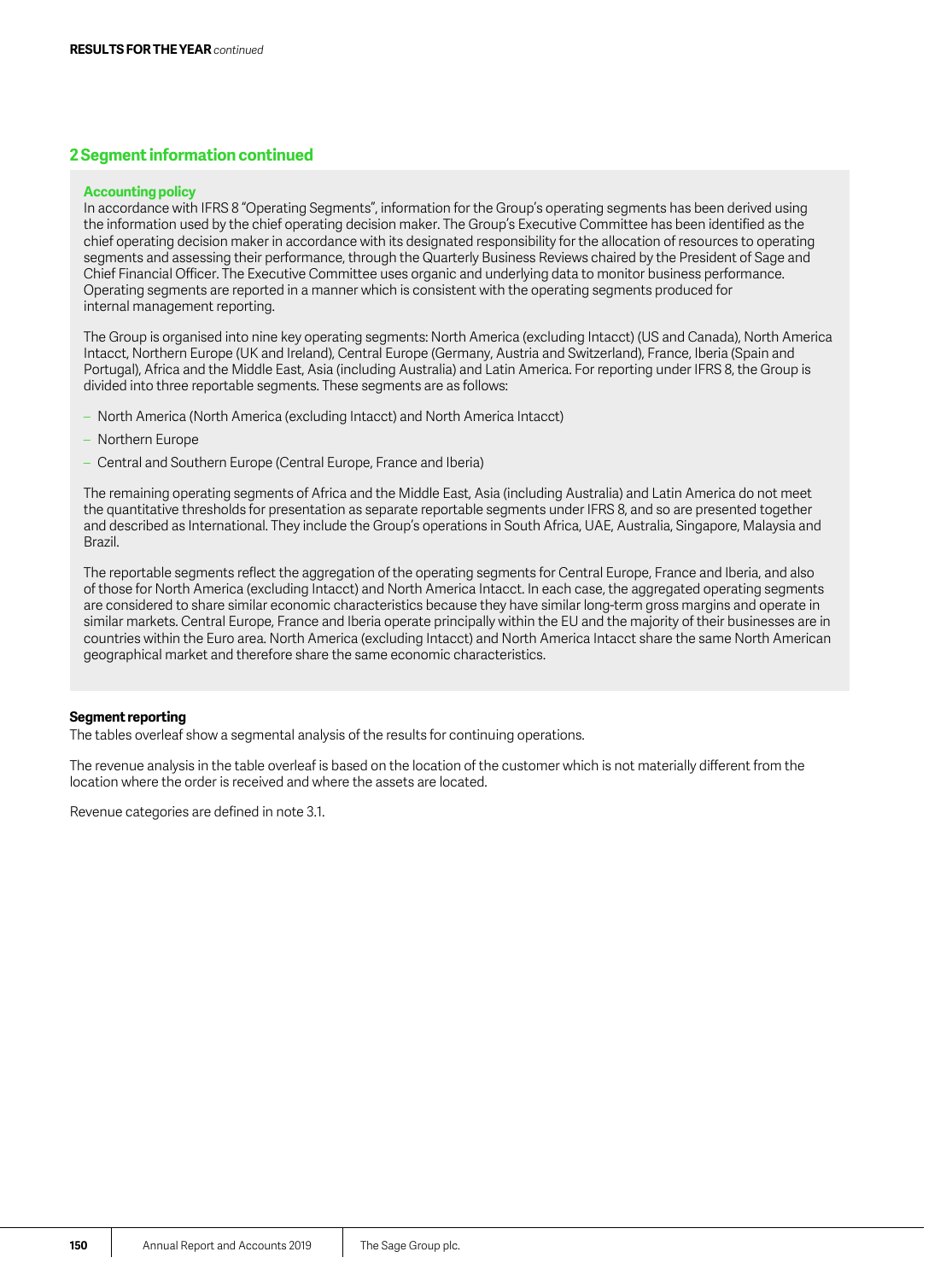| 2.1 Revenue by segment                                                |                                          | Year ended 30 September 2019  |                |           |            |           |  |
|-----------------------------------------------------------------------|------------------------------------------|-------------------------------|----------------|-----------|------------|-----------|--|
|                                                                       | Statutory and<br><b>Underlying</b><br>£m | Organic<br>adjustments*<br>£m | Organic<br>£m  | Statutory | Underlying | Organic   |  |
| Recurring revenue by segment                                          |                                          |                               |                |           |            |           |  |
| North America                                                         | 574                                      | (1)                           | 573            | 23.0%     | 14.9%      | 11.8%     |  |
| Northern Europe                                                       | 341                                      | (1)                           | 340            | 14.4%     | 14.2%      | 16.4%     |  |
| Central and Southern Europe                                           | 490                                      | $\overline{\phantom{0}}$      | 490            | 3.1%      | 3.1%       | 6.9%      |  |
| International                                                         | 207                                      | (51)                          | 156            | 4.7%      | 8.2%       | 8.5%      |  |
| Recurring revenue                                                     | 1,612                                    | (53)                          | 1,559          | 11.3%     | 10.0%      | 10.8%     |  |
| Software and software related services ("SSRS") revenue<br>by segment |                                          |                               |                |           |            |           |  |
| North America                                                         | 68                                       | -                             | 68             | $(8.4\%)$ | (13.5%)    | (11.5%)   |  |
| Northern Europe                                                       | 27                                       | (2)                           | 25             | (37.5%)   | (37.9%)    | (37.2%)   |  |
| Central and Southern Europe                                           | 118                                      |                               | 118            | (21.7%)   | (21.7%)    | (19.2%)   |  |
| International                                                         | 47                                       | (3)                           | 44             | (14.6%)   | $(13.0\%)$ | (8.0%)    |  |
| <b>SSRS</b> revenue                                                   | 260                                      | (5)                           | 255            | (18.5%)   | (20.5%)    | (17.9%)   |  |
| Processing revenue by segment                                         |                                          |                               |                |           |            |           |  |
| North America                                                         | 15                                       | (15)                          |                | (52.8%)   | (55.2%)    | (8.7%)    |  |
| Northern Europe                                                       | 38                                       | (37)                          | 1              | (1.4% )   | $(1.4\%)$  | (30.3%)   |  |
| Central and Southern Europe                                           |                                          | -                             |                |           |            |           |  |
| International                                                         | 11                                       | (4)                           | $\overline{7}$ | (26.4%)   | (23.5%)    | 6.3%      |  |
| Processing revenue                                                    | 64                                       | (56)                          | 8              | (24.7%)   | (25.7%)    | $(3.0\%)$ |  |
| Total revenue by segment                                              |                                          |                               |                |           |            |           |  |
| North America                                                         | 657                                      | (16)                          | 641            | 14.8%     | 7.5%       | 8.8%      |  |
| Northern Europe                                                       | 406                                      | (40)                          | 366            | 6.8%      | 6.6%       | 9.7%      |  |
| Central and Southern Europe                                           | 608                                      |                               | 608            | $(2.8\%)$ | (2.9%)     | 0.6%      |  |
| International                                                         | 265                                      | (58)                          | 207            | $(1.0\%)$ | 2.0%       | 4.4%      |  |
| Total revenue                                                         | 1,936                                    | (114)                         | 1,822          | 4.9%      | 3.1%       | 5.6%      |  |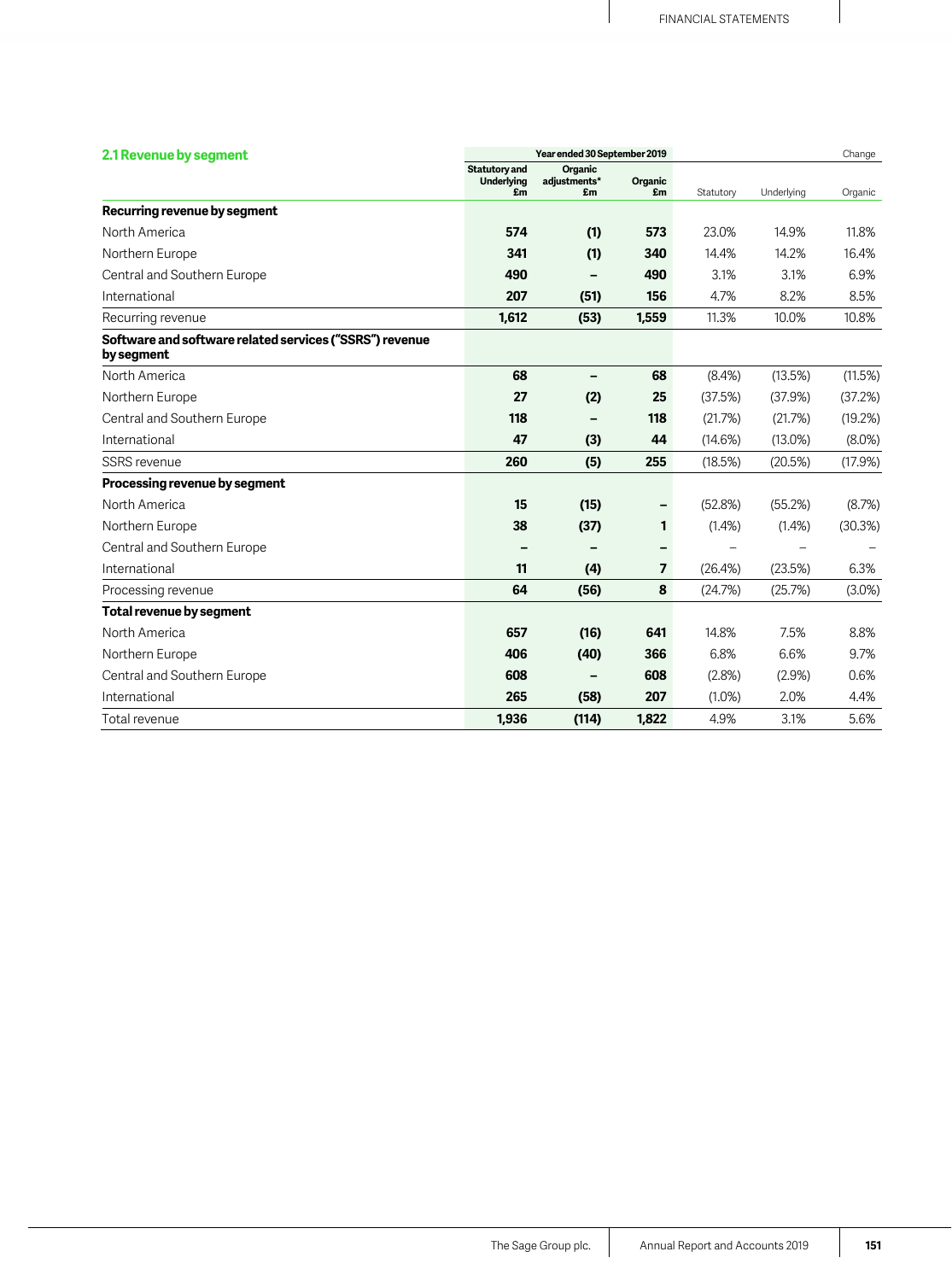# **2 Segment information continued**

|                                                                    | Year ended 30 September 2018 |                                 |                                  |                                        |                  |                               |               |
|--------------------------------------------------------------------|------------------------------|---------------------------------|----------------------------------|----------------------------------------|------------------|-------------------------------|---------------|
|                                                                    | Statutory<br>£m              | Underlying<br>adjustments<br>£m | Underlying as<br>reported<br>f.m | Impact on<br>foreign<br>exchange<br>£m | Underlying<br>£m | Organic<br>adjustments*<br>£m | Organic<br>£m |
| Recurring revenue by segment                                       |                              |                                 |                                  |                                        |                  |                               |               |
| North America                                                      | 468                          | 10                              | 478                              | 22                                     | 500              | 12                            | 512           |
| Northern Europe                                                    | 297                          | $\mathbf{1}$                    | 298                              |                                        | 298              | (6)                           | 292           |
| Central and Southern Europe                                        | 475                          | $\overline{\phantom{0}}$        | 475                              | 1                                      | 476              | (18)                          | 458           |
| International                                                      | 197                          | $\overline{\phantom{a}}$        | 197                              | (6)                                    | 191              | (47)                          | 144           |
| Recurring revenue                                                  | 1.437                        | 11                              | 1,448                            | 17                                     | 1,465            | (59)                          | 1,406         |
| Software and software related services ("SSRS") revenue by segment |                              |                                 |                                  |                                        |                  |                               |               |
| North America                                                      | 75                           | $\overline{\phantom{0}}$        | 75                               | 3                                      | 78               | (1)                           | 77            |
| Northern Europe                                                    | 44                           |                                 | 44                               |                                        | 44               | (4)                           | 40            |
| Central and Southern Europe                                        | 150                          |                                 | 150                              | -                                      | 150              | (4)                           | 146           |
| International                                                      | 55                           | $\overline{a}$                  | 55                               | (1)                                    | 54               | (6)                           | 48            |
| <b>SSRS</b> revenue                                                | 324                          | $\overline{\phantom{m}}$        | 324                              | $\overline{2}$                         | 326              | (15)                          | 311           |
| Processing revenue by segment                                      |                              |                                 |                                  |                                        |                  |                               |               |
| North America                                                      | 31                           |                                 | 31                               | 2                                      | 33               | (33)                          |               |
| Northern Europe                                                    | 39                           | $\overline{\phantom{0}}$        | 39                               |                                        | 39               | (37)                          | 2             |
| Central and Southern Europe                                        |                              |                                 | $\overline{\phantom{0}}$         |                                        | ۰                |                               |               |
| International                                                      | 15                           |                                 | 15                               |                                        | 15               | (9)                           | 6             |
| Processing revenue                                                 | 85                           | $\overline{\phantom{0}}$        | 85                               | 2                                      | 87               | (79)                          | 8             |
| Total revenue by segment                                           |                              |                                 |                                  |                                        |                  |                               |               |
| North America                                                      | 574                          | 10                              | 584                              | 27                                     | 611              | (22)                          | 589           |
| Northern Europe                                                    | 380                          | 1                               | 381                              | $\overline{\phantom{0}}$               | 381              | (47)                          | 334           |
| Central and Southern Europe                                        | 625                          | $\overline{\phantom{a}}$        | 625                              | 1                                      | 626              | (22)                          | 604           |
| International                                                      | 267                          | $\overline{\phantom{0}}$        | 267                              | (7)                                    | 260              | (62)                          | 198           |
| Total revenue                                                      | 1,846                        | 11                              | 1,857                            | 21                                     | 1.878            | (153)                         | 1,725         |

Adjustments relate to the disposal of Sage Payroll Solutions and assets held for sale in the current year (note 15.3). Adjustments to the prior year \*<br>comparatives include proforma adjustments for the areas of impact of IF enable like-for-like comparison across the periods.

| 2.2 Operating profit by segment | Year ended 30 September 2019 |                                        |                         |                              |               |           |            | Change     |
|---------------------------------|------------------------------|----------------------------------------|-------------------------|------------------------------|---------------|-----------|------------|------------|
|                                 | <b>Statutory</b><br>£m       | <b>Underlying</b><br>adjustments<br>£m | <b>Underlying</b><br>£m | Organic<br>adjustments<br>£m | Organic<br>£m | Statutory | Underlying | Organic    |
| Operating profit by segment     |                              |                                        |                         |                              |               |           |            |            |
| North America                   | 128                          | 5                                      | 133                     | $\overline{\phantom{0}}$     | 133           | 36.6%     | (15.1%)    | (22.9%)    |
| Northern Europe                 | 134                          | 23                                     | 157                     | (14)                         | 143           | 3.1%      | 10.9%      | 13.7%      |
| Central and Southern Europe     | 120                          | 9                                      | 129                     | $\overline{\phantom{0}}$     | 129           | (31.4%)   | (29.5%)    | (25.5%)    |
| International                   |                              | 29                                     | 29                      | (2)                          | 27            | (98.7%)   | 1.7%       | 4.9%       |
| Total operating profit          | 382                          | 66                                     | 448                     | (16)                         | 432           | (10.5%)   | (12.1%)    | $(13.0\%)$ |

|                               |                 | Year ended 30 September 2018    |                                 |                                        |                  |                              |               |  |  |
|-------------------------------|-----------------|---------------------------------|---------------------------------|----------------------------------------|------------------|------------------------------|---------------|--|--|
|                               | Statutory<br>£m | Underlvina<br>adjustments<br>£m | Underlying<br>as reported<br>£m | Impact of<br>foreign<br>exchange<br>£m | Underlying<br>£m | Organic<br>adjustments<br>£m | Organic<br>£m |  |  |
| Operating profit by segment   |                 |                                 |                                 |                                        |                  |                              |               |  |  |
| North America                 | 94              | 55                              | 149                             | 8                                      | 157              | 15                           | 172           |  |  |
| Northern Europe               | 130             | 11                              | 141                             |                                        | 141              | (15)                         | 126           |  |  |
| Central and Southern Europe   | 174             | 10                              | 184                             | (1)                                    | 183              | (11)                         | 172           |  |  |
| International                 | 29              |                                 | 30                              | (2)                                    | 28               | (2)                          | 26            |  |  |
| <b>Total operating profit</b> | 427             | 77                              | 504                             | 5                                      | 509              | (13)                         | 496           |  |  |

Annual Report and Accounts 2019 **The Sage Group plc.**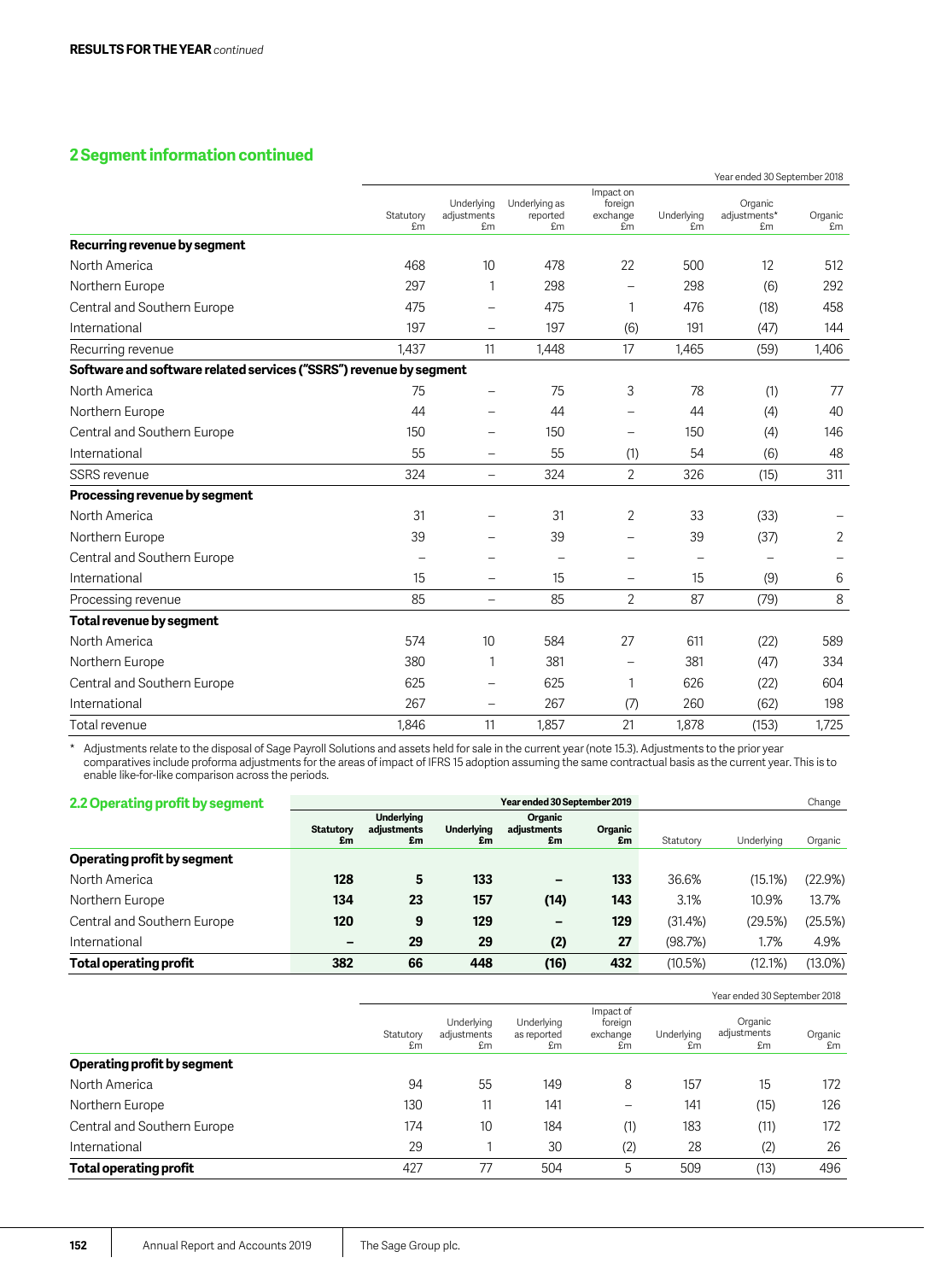The results by segment from continuing operations were as follows:

| Year ended 30 September 2019                | Note | <b>North</b><br>America<br>£m | <b>Northern</b><br><b>Europe</b><br>£m | <b>Central and</b><br><b>Southern</b><br>Europe<br>£m | <b>Total</b><br>reportable<br>segments<br>£m | International<br>£m | Group<br>£m |
|---------------------------------------------|------|-------------------------------|----------------------------------------|-------------------------------------------------------|----------------------------------------------|---------------------|-------------|
| Revenue                                     |      | 657                           | 406                                    | 608                                                   | 1,671                                        | 265                 | 1,936       |
| Segment statutory operating profit          |      | 128                           | 134                                    | 120                                                   | 382                                          |                     | 382         |
| Finance income                              | 3.5  |                               |                                        |                                                       |                                              |                     | 8           |
| Finance costs                               | 3.5  |                               |                                        |                                                       |                                              |                     | (29)        |
| Profit before income tax                    |      |                               |                                        |                                                       |                                              |                     | 361         |
| Income tax expense                          | 4    |                               |                                        |                                                       |                                              |                     | (95)        |
| Profit for the year - continuing operations |      |                               |                                        |                                                       |                                              |                     | 266         |

Reconciliation of underlying operating profit to statutory operating profit

|                                                       | <b>North</b><br>America<br>£m | <b>Northern</b><br>Europe<br>£m | <b>Central and</b><br><b>Southern</b><br><b>Europe</b><br>£m | <b>Total</b><br>reportable<br>segments<br>£m | International<br>£m | Group<br>£m |
|-------------------------------------------------------|-------------------------------|---------------------------------|--------------------------------------------------------------|----------------------------------------------|---------------------|-------------|
| Underlying operating profit                           | 133                           | 157                             | 129                                                          | 419                                          | 29                  | 448         |
| Amortisation of acquired intangible assets (note 3.6) | (19)                          | (6)                             | (5)                                                          | (30)                                         | (1)                 | (31)        |
| Other acquisition-related items (note 3.6)            | (9)                           | (5)                             | $\qquad \qquad \blacksquare$                                 | (14)                                         | (7)                 | (21)        |
| Non-recurring items (note 3.6)                        | 23                            | (12)                            | (4)                                                          |                                              | (21)                | (14)        |
| Statutory operating profit                            | 128                           | 134                             | 120                                                          | 382                                          | -                   | 382         |

The results by segment from continuing operations were as follows:

| Year ended 30 September 2018                | Note | North<br>America<br>£m | Northern<br>Europe<br>£m | Central and<br>Southern<br>Europe<br>£m | Total<br>reportable<br>segments<br>£m | International<br>£m | Group<br>£m |
|---------------------------------------------|------|------------------------|--------------------------|-----------------------------------------|---------------------------------------|---------------------|-------------|
| Revenue                                     |      | 574                    | 380                      | 625                                     | 1.579                                 | 267                 | 1,846       |
| Segment statutory operating profit          |      | 94                     | 130                      | 174                                     | 398                                   | 29                  | 427         |
| Finance income                              | 3.5  |                        |                          |                                         |                                       |                     | 5           |
| Finance costs                               | 3.5  |                        |                          |                                         |                                       |                     | (34)        |
| Profit before income tax                    |      |                        |                          |                                         |                                       |                     | 398         |
| Income tax expense                          | 4    |                        |                          |                                         |                                       |                     | (103)       |
| Profit for the year - continuing operations |      |                        |                          |                                         |                                       |                     | 295         |

Reconciliation of underlying operating profit to statutory operating profit

|                                                       | North<br>America<br>£m | Northern<br>Europe<br>£m | Central and<br>Southern<br>Europe<br>£m | Total<br>reportable<br>segments<br>£m | International<br>£m | Group<br>£m |
|-------------------------------------------------------|------------------------|--------------------------|-----------------------------------------|---------------------------------------|---------------------|-------------|
| Underlying operating profit as reported               | 149                    | 141                      | 184                                     | 474                                   | 30                  | 504         |
| Amortisation of acquired intangible assets (note 3.6) | (26)                   | (3)                      | (5)                                     | (34)                                  | (1)                 | (35)        |
| Other acquisition-related items (note 3.6)            | (28)                   | (4)                      |                                         | (32)                                  |                     | (32)        |
| Non-recurring items (note 3.6)                        | (1)                    | (4)                      | (5)                                     | (10)                                  |                     | (10)        |
| Statutory operating profit                            | 94                     | 130                      | 174                                     | 398                                   | 29                  | 427         |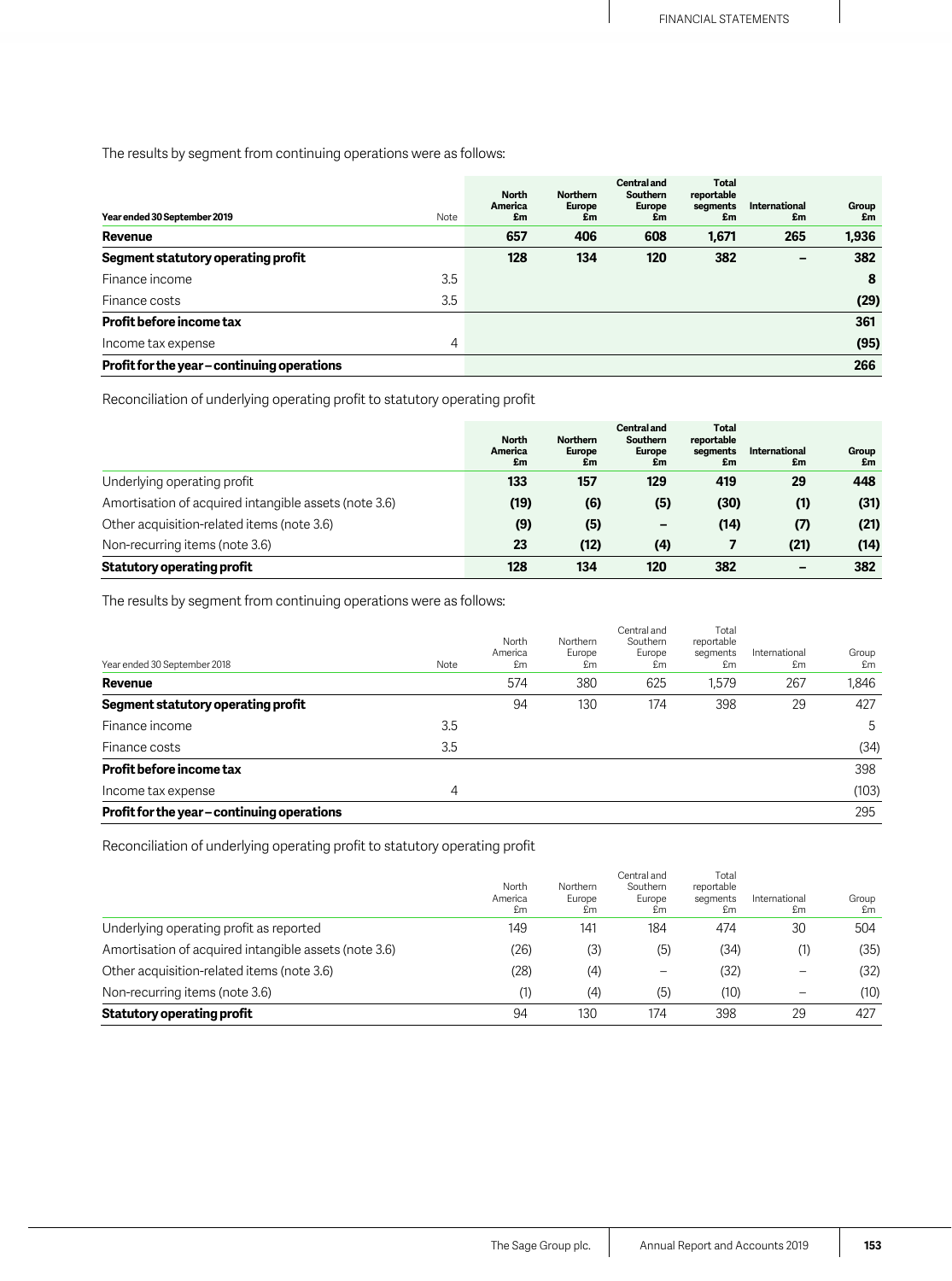## **2 Segment information continued**

### **2.3 Analysis by geographic location**

Management considers countries which generate more than 10% of total Group revenue to be material. Additional disclosures have been provided below to show the proportion of revenue from these countries.

| Revenue by individually significant countries | 2019<br>£m | 2018<br>£m |
|-----------------------------------------------|------------|------------|
| <b>USA</b>                                    | 561        | 486        |
| UK                                            | 380        | 353        |
| France                                        | 277        | 292        |
| Other individually immaterial countries       | 718        | 715        |
|                                               | 1,936      | 1,846      |

Management considers countries which contribute more than 10% to total Group non-current assets to be material. Additional disclosures have been provided below to show the proportion of non-current assets from these countries.

Non-current assets presented below excludes deferred tax assets, post-employment benefit assets and financial instruments.

| Non-current assets by geographical location | 2019<br>£m | 2018<br>£m |
|---------------------------------------------|------------|------------|
| <b>USA</b>                                  | 913        | 1,348      |
| UK                                          | 371        | 416        |
| France                                      | 237        | 243        |
| Other individually immaterial countries     | 931        | 390        |
|                                             | 2,452      | 2,397      |

## **3 Profit before income tax**

This note sets out the Group's profit before tax, by looking in more detail at the key operating costs, including a breakdown of the costs incurred as an employer, research and development costs, the cost of the external audit of the Group's financial statements and finance costs. This note also sets out the Group's revenue recognition policy.

In addition, this note analyses the future amounts payable under operating lease agreements, which the Group has entered into as at the year end. These commitments are not included as liabilities in the consolidated balance sheet.

This note also provides a breakdown of any material recurring and non-recurring items that have been reported separately on the face of the income statement.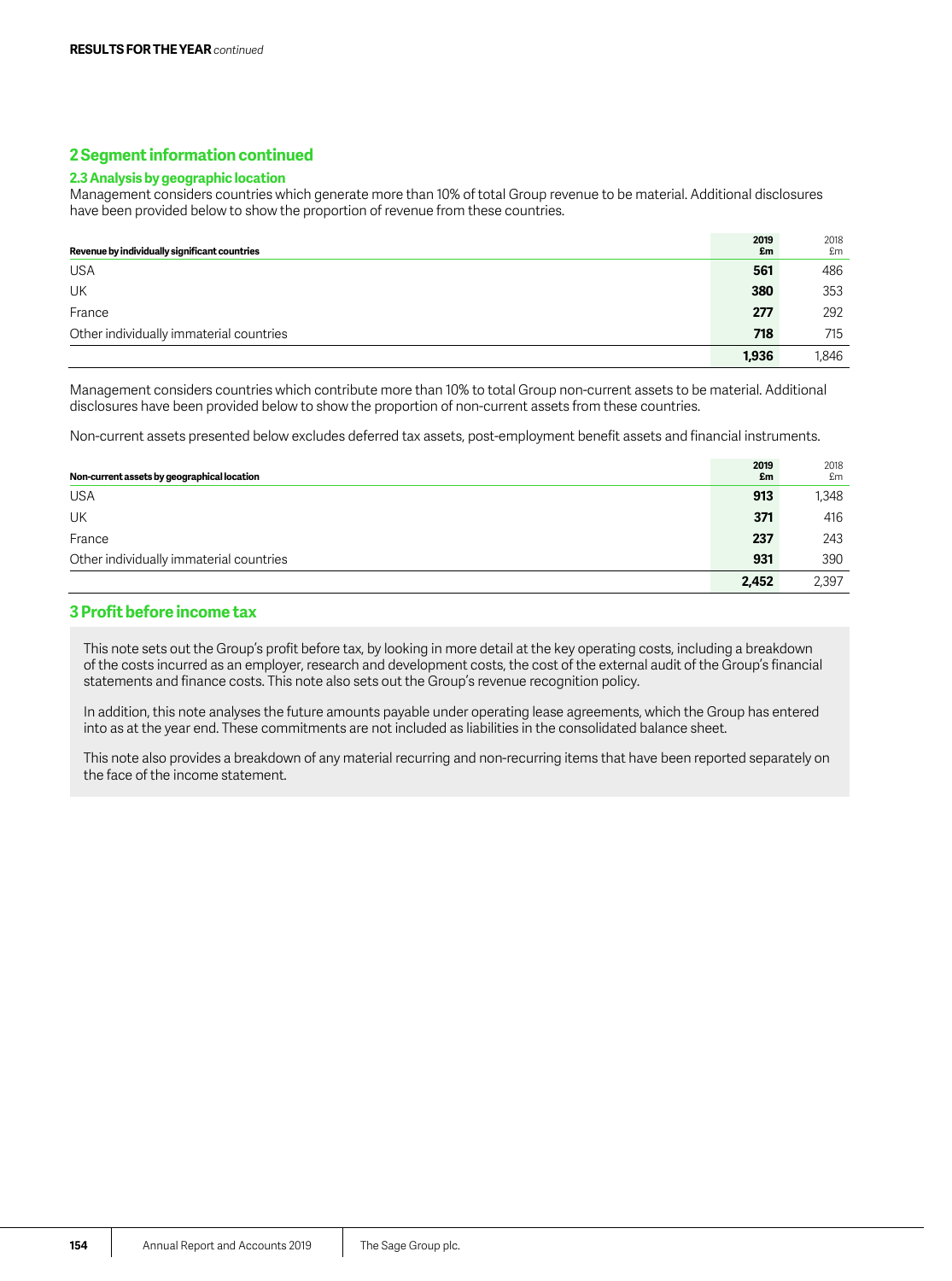#### **3.1 Revenue**

#### **Accounting policy**

The Group's new IFRS 15 accounting policy is disclosed below. Differences from policies applied to 2018 comparatives are disclosed in note 17, and full revenue policies applied to 2018 figures can be found in the Annual Report and Accounts 2018. The Group reports revenue under three revenue categories and the basis of recognition for each category is described below:

| Category and examples                                                                                                                                                      | Accounting treatment                                                                                                                                                                                                                                                                                                                                                                                                                                                                                                                                                                                                                                                                                                                                                                                                       |
|----------------------------------------------------------------------------------------------------------------------------------------------------------------------------|----------------------------------------------------------------------------------------------------------------------------------------------------------------------------------------------------------------------------------------------------------------------------------------------------------------------------------------------------------------------------------------------------------------------------------------------------------------------------------------------------------------------------------------------------------------------------------------------------------------------------------------------------------------------------------------------------------------------------------------------------------------------------------------------------------------------------|
| <b>Recurring revenue</b><br>Subscription contracts<br>Maintenance and support contracts                                                                                    | Recurring revenue is revenue earned from customers for the provision of a good or service<br>over a contractual term, with the customer being unable to continue to benefit from the<br>full functionality of the good or service without ongoing payments.<br>Subscription revenue is recurring revenue earned from customers for the provision of a<br>good or service over a contractual term. In the event that the customer stops paying, they<br>lose the legal right to use the software and the Group has the ability to restrict the use of                                                                                                                                                                                                                                                                       |
|                                                                                                                                                                            | the product or service.<br>Subscription revenue and maintenance and support revenue are usually recognised on a<br>straight-line basis over the term of the contract as control is transferred to the customer<br>(including non-specified upgrades, when included). An exception is revenue from term<br>licences embedded within a subscription contract for software with significant standalone<br>functionality which are expected to recur upon renewal of the subscription offering.<br>Revenue for these term licences is recognised when control is transferred at inception of<br>each subscription contract period.                                                                                                                                                                                             |
| Software and software-related<br>services<br>Perpetual software licences<br>Upgrades to perpetual licences<br>Professional services<br>Training<br>Hardware and stationery | Perpetual software licences with significant standalone functionality and specified<br>upgrades revenue are recognised when the control relating to the licence has been<br>transferred. This is when the goods have left the warehouse to be shipped to the customer<br>or when electronic delivery has taken place.<br>Other product revenue (which includes hardware and stationery) is recognised as the<br>products are shipped to the customer.<br>Other services revenue (which includes the sale of professional services and training) is<br>recognised when delivered, or by reference to the stage of completion of the transaction<br>at the end of the reporting period. This assessment is made by comparing the proportion<br>of contract costs incurred to date to the total expected costs to completion. |
| <b>Processing revenue</b><br>Payment processing services<br>Payroll processing services                                                                                    | Processing revenue is revenue earned from customers for the processing of payments or<br>where Sage colleagues process our customers' payroll.<br>Processing revenue is recognised at the point that the service is rendered on a per<br>transaction basis.                                                                                                                                                                                                                                                                                                                                                                                                                                                                                                                                                                |

#### **Identification of performance obligations**

When the Group enters into an agreement with a customer, goods and services deliverable under the contract are identified as separate performance obligations ("obligations") to the extent that the customer can benefit from the goods or services on their own and that the separate goods and services are considered distinct from other goods and services in the agreement. Where individual goods and services do not meet the criteria to be identified as separate obligations they are aggregated with other goods and/or services in the agreement until a separate obligation is identified.

Typically, the products and services outlined in the categories of revenue section qualify as separate performance obligations and the portion of the contractual fee allocated to them is recognised separately. However, certain on-premise subscription contracts, which combine the delivery of on-premise software and maintenance and support services, require unbundling. Sage native cloud services usually do not require unbundling as the terms usually do not provide the customer with a right to terminate the hosting contract and take possession of the software.

When selling goods or services, in certain instances, customers pay a non-refundable contract sign-up fee when they enter into a new initial contract for a software product, and no equivalent fee is payable on subsequent renewals. The Group applies judgement in determining whether such sign-up fees provide a material right to the customer that the customer would not receive without entering into that contract. In applying this judgement, the Group considers whether the options entitle the customer to a discount that exceeds the discount that would normally be granted for the respective goods or services if they were to be sold without the option. Where this is the case, the non-refundable contract sign-up fee is treated as a separate performance obligation.

#### **Determination of transaction price and standalone selling prices**

The Group determines the transaction price it is entitled to in return for providing the promised obligations to the customer based on the committed contractual amounts, net of sales taxes and discounts. Contract terms generally are monthly or annual and customers either pay up-front or over the term of the related service agreement.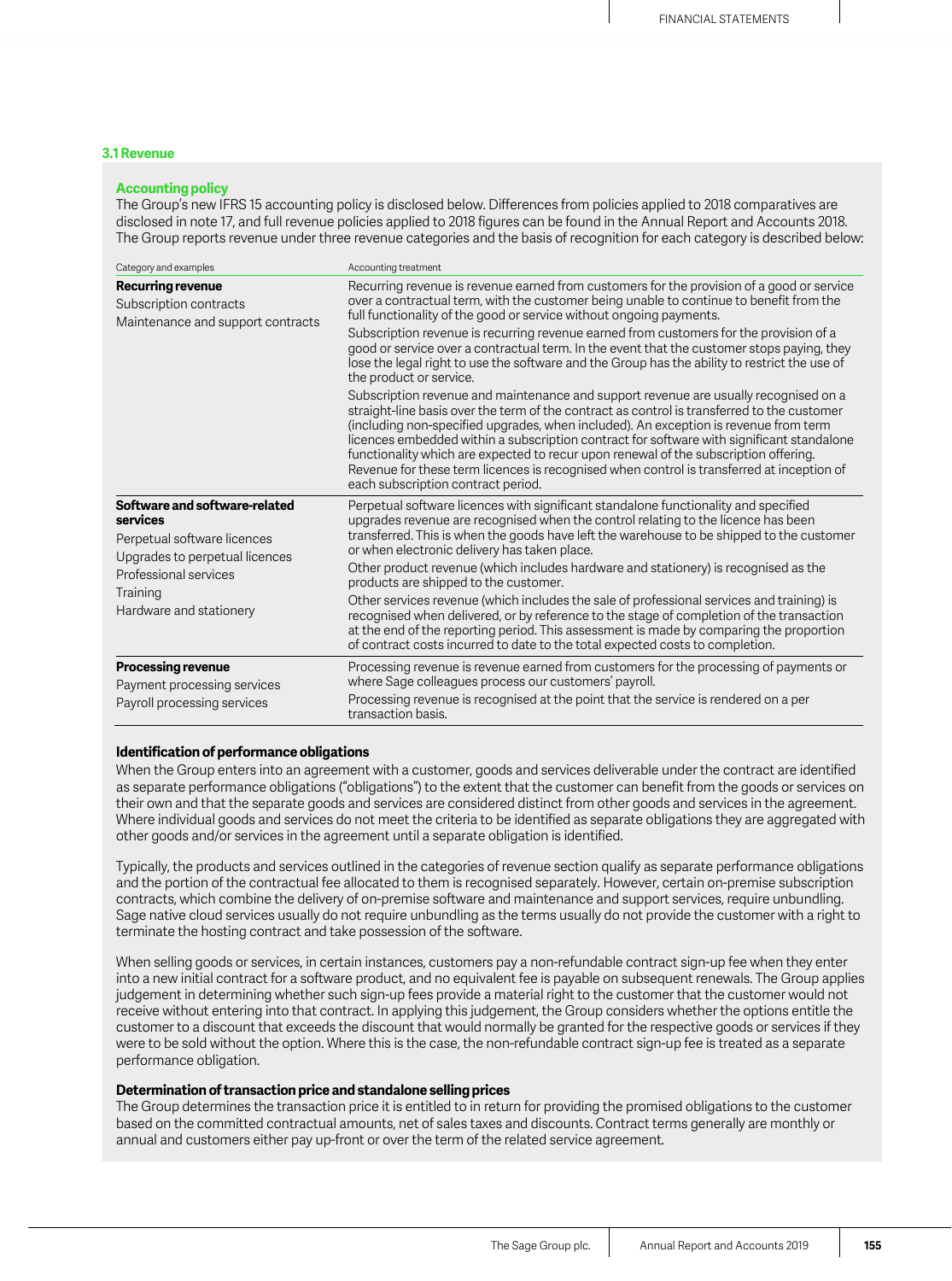## **3 Profit before income tax continued**

### **3.1 Revenue continued**

The transaction price is allocated between the identified obligations according to the relative standalone selling prices (SSPs) of the obligations. The SSP of each obligation deliverable in the contract is determined according to the prices that the Group would obtain by selling the same goods and/or services included in the obligation to a similar customer on a standalone basis. See "Critical accounting estimates and judgements" in note 1 for details.

#### **Timing of recognition**

Revenue is recognised when the respective obligations in the contract are delivered to the customer and payment remains probable.

- Licences for standard on-premise software products are typically delivered by providing the customer with access to download the software. The licence period starts when such access is granted. Licence revenue is recognised at a point in time or over time depending on whether the Group delivers software with significant standalone functionality or software which is dependent on updates for ongoing functionality. The Group recognises revenue for these licenses which have significant standalone functionality at the point in time when the customer has access to and thus control over the software. For licences which are dependent on updates for ongoing functionality the Group recognises revenue based on time elapsed and thus rateably over the term of the contract. Typically, this includes our payroll and tax compliance software.
- Where the Group's performance obligation is the grant of a right to continuously access a cloud offering for a certain term, revenue is recognised based on time elapsed and thus rateably over the term.
- Maintenance and support revenue is typically recognised based on time elapsed and thus rateably over the term of the support arrangement. Under the standardised maintenance and support services, the Group's performance obligation is to stand ready to provide technical product support and unspecified updates, upgrades and enhancements on a when-and-ifavailable basis. The customers simultaneously receive and consume the benefits of these services.
- Professional services and training revenue are typically recognised over time. Where the Group stands ready to provide the service (such as access to learning content), revenue is recognised based on time elapsed and thus rateably over the service period. Consumption-based services (such as separately identifiable professional services and premium support services, messaging services, and classroom training services) are recognised over time as the services are utilised, typically following the percentage-of-completion method or rateably.
- Non-refundable contract sign-up fees that qualify as separate performance obligations are recognised as revenue over the anticipated period of benefit to the customer, which takes account of the likelihood of the customer renewing the contract.

#### **Identification of contract with the customer**

When the Group sells goods or services through a business partner, a key consideration is determining whether the business partner or the end user is Sage's customer. The key criteria in this determination is whether the business partner has taken control of the product. This is usually assessed based on whether the business partner has responsibility for payment and takes on the risks and rewards of the product from Sage. See "Critical accounting estimates and judgements" in note 1 for details.

#### **Principal versus agent considerations**

When the Group has control of third-party goods or services prior to delivery to a customer, then the Group is the principal in the sale to the customer. As a principal, receipts from customers and payments to suppliers are reported on a gross basis in revenue and cost of sales. If the Group does not have control of third-party goods or services prior to transfer to a customer, then the Group is acting as an agent for the other party and revenue in respect of the relevant obligations is recognised net of any related payments to the supplier and reported revenue represents the margin earned by the Group. Whether the Group is considered to be the principal or an agent in the transaction depends on analysis by management of both the legal form and substance of the agreement between the Group and its supplier. This takes into account whether Sage bears the price, inventory and performance risks associated with the transaction.

#### **Practical expedients**

As the majority of contracts have a term of one year or less, the Group has applied the following practical expedients.

- The aggregate transaction price allocated to the unsatisfied or partially unsatisfied performance obligations at the end of the reporting period is not disclosed.
- Any financing component is not considered when determining the transaction price.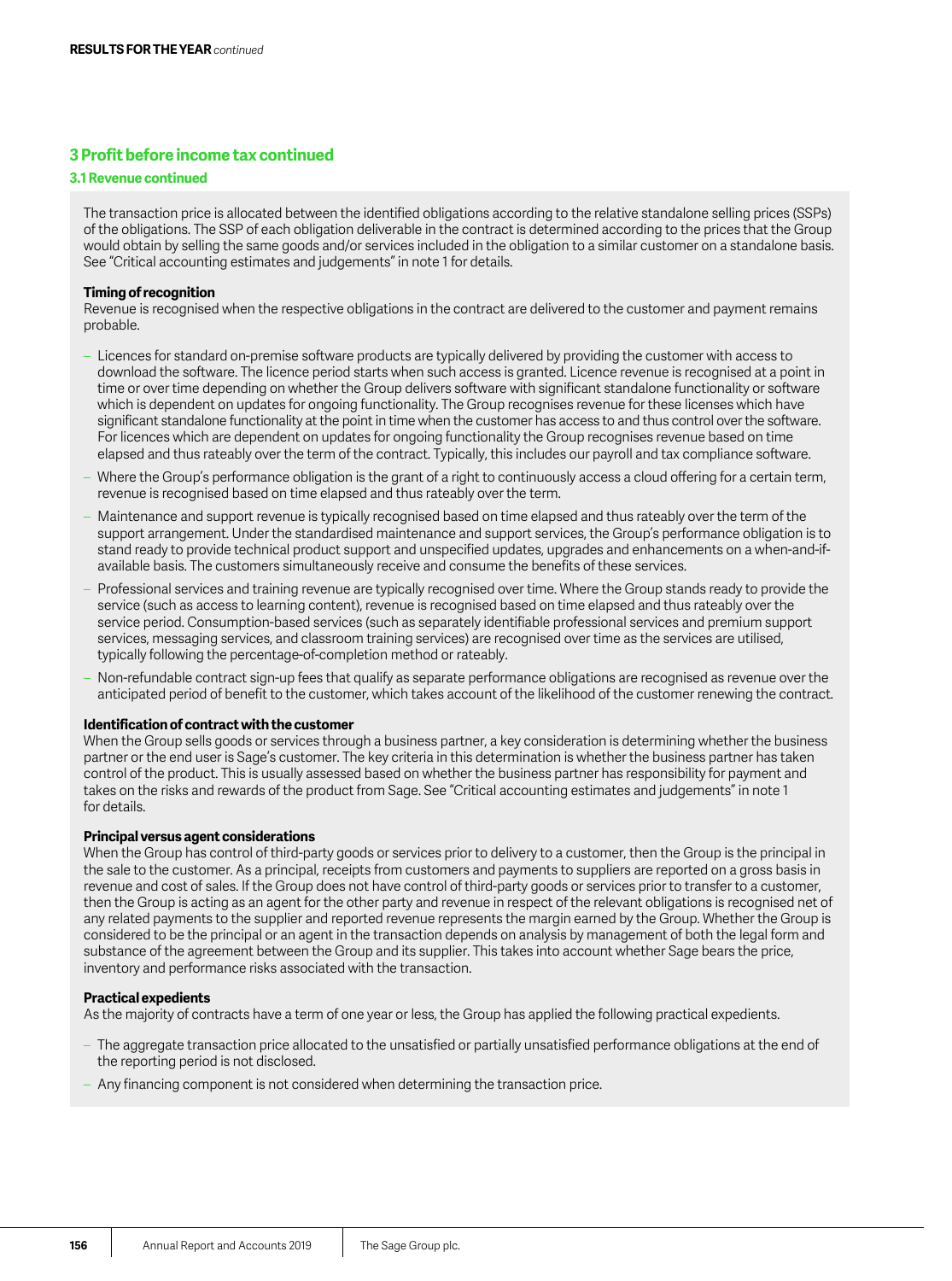#### **3.2 Operating profit**

#### **Accounting policy**

Cost of sales includes items such as third-party royalties, transaction and credit card fees related to the provision of payment processing services and the cost of hardware and inventories. These also include the third-party costs of providing training and professional services to customers. All other operating expenses incurred in the ordinary course of business are recorded in selling and administrative expenses.

| The following items have been included in arriving at operating profit from continuing operations<br>Note | 2019<br>£m | 2018<br>£m |
|-----------------------------------------------------------------------------------------------------------|------------|------------|
| Staff costs                                                                                               | 885        | 837        |
| Depreciation of property, plant and equipment                                                             | 34         | 20         |
| Amortisation of intangible assets<br>6.2                                                                  | 44         | 48         |
| (Gain)/loss on disposal of subsidiary<br>3.6                                                              | (28)       |            |
| Other operating lease rentals payable                                                                     | 30         | 27         |
| Other acquisition-related items<br>3.6                                                                    | 21         | 32         |

The Group incurred £220m (2018: £192m) of research and development expenditure in the year, of which £194m (2018: £174m) relates to total Group staff costs included above. See note 6.2 for the research and development accounting policy.

Depreciation of property, plant and equipment includes £12m of accelerated depreciation charge relating to the Group's UK flagship office move from North Park to Cobalt Business Park, announced on 1 July 2019. The Group has reviewed its estimates of the useful lives and residual values of the assets relating to the existing site. These assets are presented in the balance sheet within property, plant and equipment. The effect of these changes in estimates is to depreciate the remaining carrying amounts of these assets down to their revised residual values over the period July 2019 to September 2020, by which time the relocation is expected to be complete and the existing property vacated. This has resulted in an increase of £12m in the amount of depreciation charged in the income statement in the year ended 30 September 2019. These changes are also expected to increase the depreciation charge for the year ending 30 September 2020 by £48m. These accelerated depreciation charges are classified as non-recurring adjustments between underlying and statutory results as explained in note 3.6. Expenses incurred whilst preparing the new property for occupation, including related lease costs, are capitalised as leasehold improvement assets within property, plant and equipment.

#### **Services provided by the Group's auditor and network firms**

During the year, the Group (including its overseas subsidiaries) obtained the following services from the Group's auditor at costs as detailed below:

|                                                                                                        | 2019<br>£m | 2018<br>£m |
|--------------------------------------------------------------------------------------------------------|------------|------------|
| Fees payable to the Group's auditor for the audit of the Plc's companies and the consolidated accounts |            |            |
| Fees payable to the Group's auditor for the audit of the Company's subsidiaries                        |            |            |
| Fees payable to the Group's auditor for audit-related assurance services*                              |            |            |
| Total audit and audit related services                                                                 |            |            |
| Other non-audit services                                                                               |            |            |
| <b>Total fees</b>                                                                                      |            | Δ          |

\* Includes costs relating to half year review.

A summary of the Board's policy in respect of the procurement of non-audit services for the Group's auditor is set out on page 95.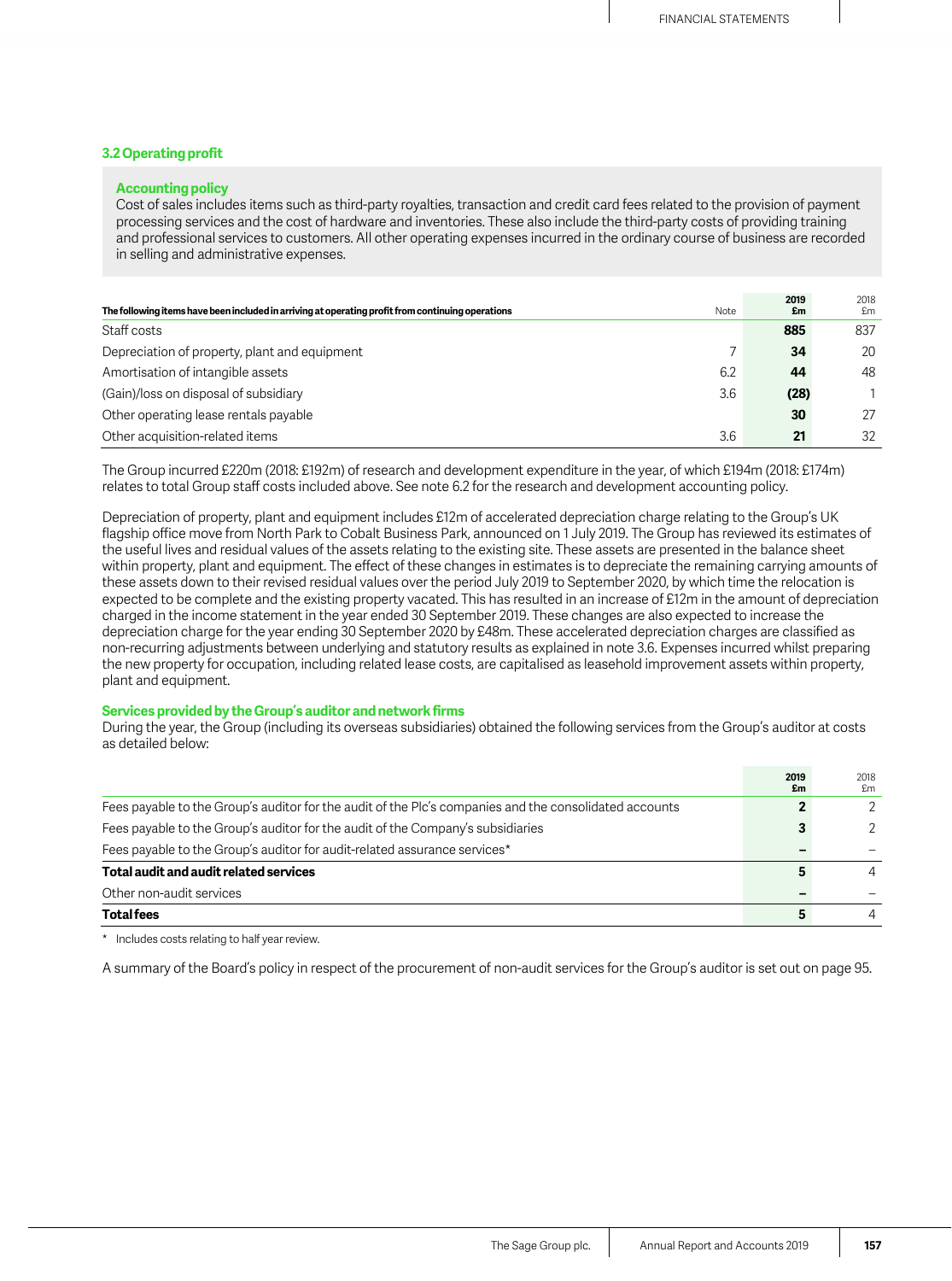# **3 Profit before income tax continued**

### **3.3 Employees and Directors**

| Average monthly number of people employed (including Directors) | 2019<br>number | 2018<br>number |
|-----------------------------------------------------------------|----------------|----------------|
| By segment:                                                     |                |                |
| North America                                                   | 2,551          | 2,704          |
| Northern Europe                                                 | 2,865          | 3,109          |
| Central and Southern Europe                                     | 4,334          | 4,396          |
| International                                                   | 3,005          | 3,451          |
|                                                                 | 12,755         | 13,660         |
|                                                                 |                |                |
| Staff costs (including Directors on service contracts)<br>Note  | 2019<br>£m     | 2018<br>£m     |
| Wages and salaries                                              | 788            | 706            |
| Social security costs                                           | 104            | 100            |
| 10<br>Post-employment benefits                                  | 18             | 13             |
| 14.2<br>Share-based payments                                    | 32             | 18             |
|                                                                 | 942            | 837            |

Staff costs include a total of £57m of capitalised commission costs which are amortised over the expected contract life including probable contract renewals.

| Key management compensation               | 2019<br>£m | 2018<br>£m     |
|-------------------------------------------|------------|----------------|
| Salaries and short-term employee benefits |            | $\overline{4}$ |
| Post-employment benefits                  |            |                |
| Share-based payments                      |            |                |
|                                           | 16         | 6              |

Key management personnel are deemed to be members of the Group's Executive Committee members and the Non-executive Directors as shown on pages 67 to 69. The key management figures given above include the Executive Directors of the Group.

### **3.4 Operating lease commitments**

### **Accounting policy**

Rentals payable under operating leases are charged to the income statement on a straight-line basis over the term of the relevant lease. Benefits received and receivable as an incentive to enter into an operating lease are also spread on a straightline basis over the lease term.

|                                                                                                                | 2019<br>Property,<br>vehicles,<br>plant and<br>equipment | 2018<br>Property,<br>vehicles,<br>plant and<br>equipment |
|----------------------------------------------------------------------------------------------------------------|----------------------------------------------------------|----------------------------------------------------------|
| Total future minimum lease payments under non-cancellable operating leases falling due for payment as follows: | £m                                                       | £m                                                       |
| Within one year                                                                                                | 30                                                       | 30                                                       |
| Later than one year and less than five years                                                                   | 76                                                       | 89                                                       |
| After five years                                                                                               | 56                                                       | 32                                                       |
|                                                                                                                | 162                                                      | 151                                                      |

The Group leases various offices and warehouses under non-cancellable operating lease agreements. These leases have various terms, escalation clauses and renewal rights. The Group also leases vehicles, plant and equipment under non-cancellable operating lease agreements.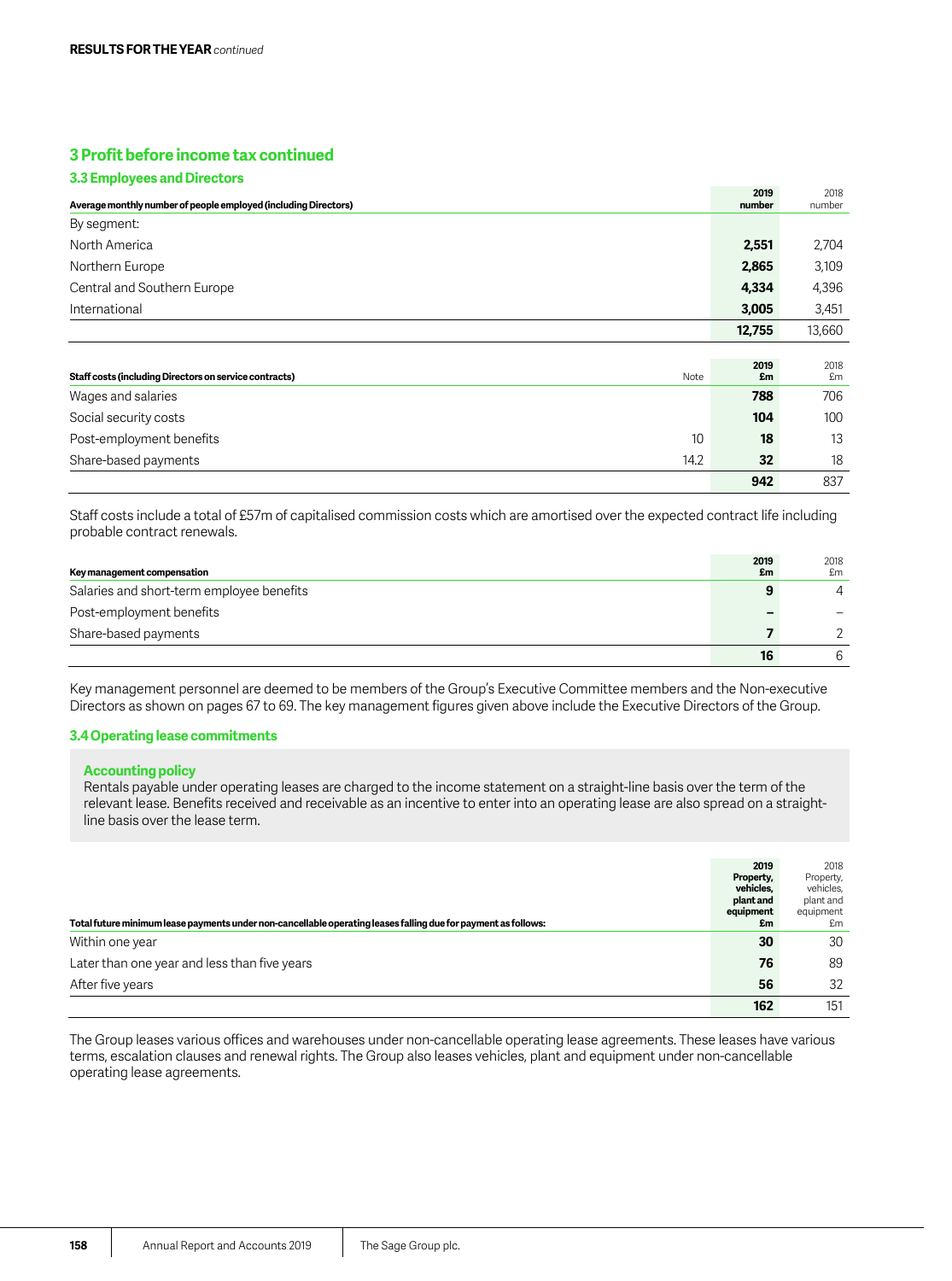#### **3.5 Finance income and costs**

#### **Accounting policy**

Finance income and costs are recognised using the effective interest method. Finance costs are recognised in the income statement simultaneously with the recognition of an increase in a liability or the reduction in an asset. Derivative financial instruments are measured at fair value through profit or loss. Foreign currency movements on intercompany balances are recognised in the profit and loss account unless settlement is not planned or likely in the foreseeable future, in which case they are recognised in other comprehensive income.

| Finance costs – net                                          | (21)       | (29)       |
|--------------------------------------------------------------|------------|------------|
|                                                              |            |            |
| <b>Finance costs</b>                                         | (29)       | (34)       |
| Amortisation of issue costs                                  | (2)        | (2)        |
| Fair value adjustments to debt-related financial instruments |            | (1)        |
| Finance costs on US senior loan notes                        | (16)       | (17)       |
| Finance costs on bank borrowings                             | (11)       | (14)       |
| Finance costs:                                               |            |            |
| <b>Finance income</b>                                        | 8          | 5          |
| Foreign currency movements on intercompany balances          | 2          |            |
| Interest income on short-term deposits                       | 6          | 4          |
| <b>Finance income:</b>                                       |            |            |
|                                                              | 2019<br>£m | 2018<br>£m |

#### **3.6 Adjustments between underlying and statutory results**

#### **Accounting policy**

The business is managed and measured on a day-to-day basis using underlying results. To arrive at underlying results, certain adjustments are made for items that are individually important and which could, if included, distort the understanding of the performance for the year and the comparability between periods.

Management applies judgement in determining which items should be excluded from underlying performance.

#### *Recurring items*

These are items which occur regularly but which management judge to have a distorting effect on the underlying results of the Group. These items relate mainly to fair value adjustments on financial instruments and merger and acquisition ("M&A") related activity, although other types of recurring items may arise. M&A activity by its nature is irregular in its impact and includes amortisation of acquired intangible assets, adjustments to acquired deferred income and acquisition and disposalrelated costs, including integration costs relating to an acquired business and acquisition-related remuneration. Foreign currency movements on intercompany balances that are charged through the income statement are excluded from underlying results, so that exchange rate impacts do not distort comparisons. Recurring items are adjusted each year irrespective of materiality to ensure consistent treatment.

#### *Non-recurring items*

These are items which are non-recurring and are adjusted on the basis of either their size or their nature. These items can include, but are not restricted to, gains and losses on the disposal of assets, impairment charges and reversals, and restructuring-related costs. As these items are one-off or non-operational in nature, management considers that they would distort the Group's underlying business performance.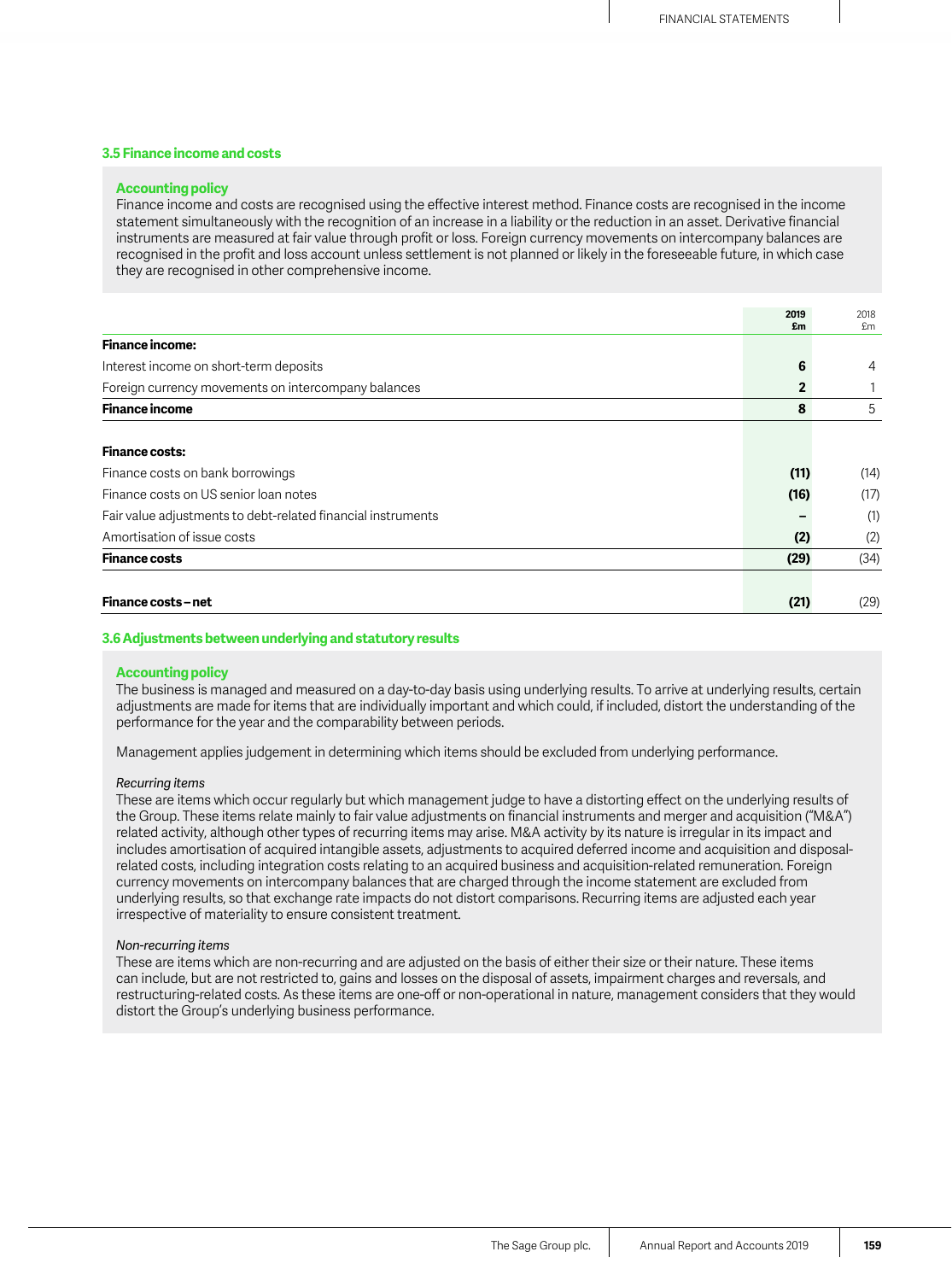## **3 Profit before income tax continued**

|                                                             | 2019 | <b>Recurring Non-recurring</b><br>2019 | <b>Total</b><br>2019 | Recurring<br>2018 | Non-recurring<br>2018 | Total<br>2018 |
|-------------------------------------------------------------|------|----------------------------------------|----------------------|-------------------|-----------------------|---------------|
|                                                             | £m   | £m                                     | £m                   | £m                | £m                    | £m            |
| M&A activity-related items                                  |      |                                        |                      |                   |                       |               |
| Amortisation of acquired intangibles                        | 31   |                                        | 31                   | 35                |                       | 35            |
| (Gain)/loss on disposal of subsidiary                       |      | (28)                                   | (28)                 |                   |                       |               |
| Impairment of assets held for sale                          |      | 14                                     | 14                   |                   |                       |               |
| Adjustment to acquired deferred income                      |      |                                        |                      | 11                |                       | 11            |
| Other M&A activity-related items                            | 21   |                                        | 21                   | 21                |                       | 21            |
| <b>Otheritems</b>                                           |      |                                        |                      |                   |                       |               |
| Litigation items                                            |      |                                        |                      |                   | 4                     |               |
| Restructuring costs                                         |      |                                        |                      |                   | 5                     | 5             |
| Property restructuring costs                                |      | 16                                     | 16                   |                   |                       |               |
| Office relocation                                           |      | 12                                     | 12                   |                   |                       |               |
| Total adjustments made to operating profit                  | 52   | 14                                     | 66                   | 67                | 10                    | 77            |
| Fair value adjustments                                      |      |                                        |                      |                   |                       |               |
| Gain on foreign currency movements on intercompany balances | (2)  |                                        | (2)                  | (1)               |                       | (1)           |
| Total adjustments made to profit before income tax          | 50   | 14                                     | 64                   | 67                | 10                    | 77            |

#### **Recurring items**

Acquired intangibles are assets which have previously been recognised as part of business combinations or similar transactions. These assets are predominantly brands, customer relationships and technology rights. Further details including specific accounting policies in relation to these assets can be found in note 6.2.

Other M&A activity-related items relate to completed transaction costs and include advisory, legal, accounting, valuation and other professional or consulting services as well as acquisition-related remuneration and directly attributable integration costs. This includes a provision for future selling costs for assets held for sale. Further details can be found in note 15.3.

Foreign currency movements on intercompany balances of £2m (2018: credit of £1m) occur due to retranslation of intercompany balances other than those where settlement is not planned or likely in the foreseeable future. The balance arises in the current year due to fluctuation in exchange rates, predominantly the movement in Euro and US Dollar compared to sterling.

The adjustment made in the prior year to acquired deferred income represents the additional revenue that would have been recorded in the year had deferred income not been reduced as part of the purchase price allocation adjustment made for business combinations.

The prior year fair value adjustment was in relation to an embedded derivative asset which relates to contractual terms agreed as part of the US private placement debt.

#### **Non-recurring items**

Net charges in respect of non-recurring items amounted to £14m (2018: £10m).

Property restructuring costs of £16m (2018: £nil) relate to the reorganisation of the Group's properties and consist of net lease exit costs following consolidation of office space and impairment of leasehold and other related assets that are no longer in use. The Group is anticipating incurring additional costs in the following year in connection with the further reorganisation of the Group's property portfolio.

The prior year restructuring costs relate to costs arising from the restructure of parts of the senior leadership team.

Office relocation costs relate to the incremental depreciation charge resulting from accelerated depreciation following the announced UK office move. Further details can be found in note 3.2.

The adjustment relating to litigation costs of £4m in the prior year related to two specific employment related matters that, based on the Group's experience, are one-off in nature. Both cases were settled during the year. All other litigation costs which have been incurred through the normal course of business are included within underlying operating profit.

Details of gain on disposal of subsidiary and impairment of assets held for sale can be found in note 15.3.

In the prior year, the loss on disposal of subsidiary related to the sale of Sage XRT Brasil Ltda.

See note 4 for the tax impact of these adjustments.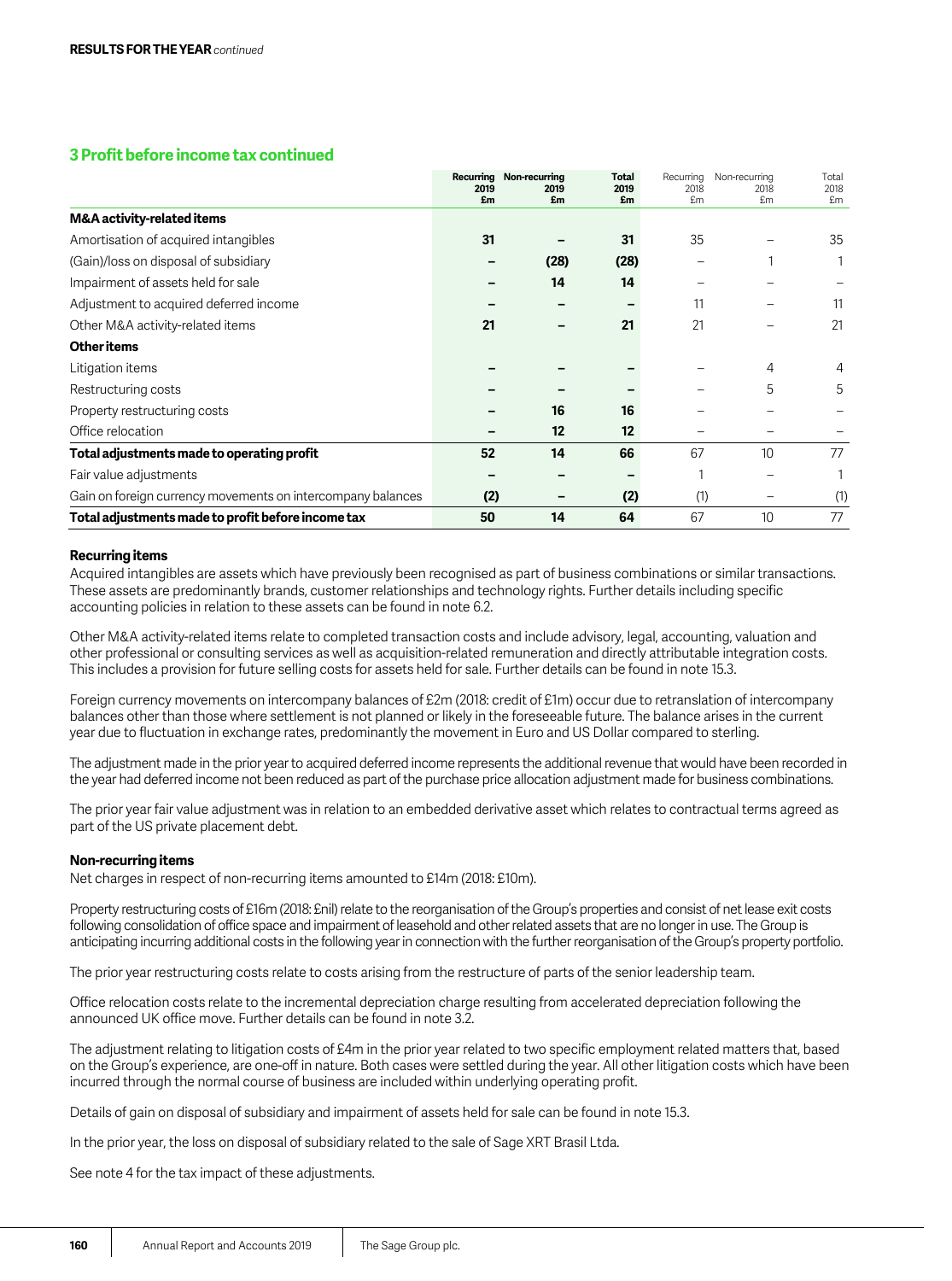### **4 Income tax expense**

This note analyses the tax expense for this financial year which includes both current and deferred tax. Current tax expense represents the amount payable on this year's taxable profits and any adjustments relating to prior years. Deferred tax is an accounting adjustment to recognise liabilities or benefits that are expected to arise in the future due to differences between the carrying values of assets and liabilities and their respective tax bases.

This note outlines the tax accounting policies, analyses the current and deferred tax expenses in the year and presents a reconciliation between profit before tax in the income statement multiplied by the UK rate of corporation tax and the tax expense for the year.

#### **Accounting policy**

The taxation expense for the year represents the sum of current tax payable and deferred tax. The expense is recognised in the income statement, in the statement of comprehensive income or in equity according to the accounting treatment of the related transaction.

Current tax payable or receivable is based on the taxable income for the period and any adjustment in respect of prior periods. Current tax is calculated using tax rates that have been enacted or substantively enacted at the end of the reporting period.

Deferred tax arises due to certain temporary differences between the carrying amounts of assets and liabilities in the financial statements and the corresponding tax bases (note 11).

| Analysis of expense in the year<br>Note                                         | 2019<br>£m | 2018<br>£m |
|---------------------------------------------------------------------------------|------------|------------|
| <b>Current income tax</b>                                                       |            |            |
| Current tax on profit for the year                                              | 91         | 103        |
| Adjustment in respect of prior years                                            | 3          |            |
| Current income tax on continuing operations                                     | 94         | 103        |
| Current income tax on discontinued operations                                   |            |            |
|                                                                                 | 94         | 103        |
| Deferred tax                                                                    |            |            |
| Origination and reversal of temporary differences                               | 5          |            |
| Impact of rate changes                                                          |            | (4)        |
| Adjustment in respect of prior years                                            | (4)        | 4          |
| Deferred tax<br>11                                                              | 1          |            |
| The current year tax expense is split into the following:                       |            |            |
| Underlying tax expense                                                          | 116        | 123        |
| Tax credit on adjustments between the underlying and statutory operating profit | (21)       | (17)       |
| Tax only adjustments between the underlying and statutory operating profit      |            | (3)        |
| Income tax expense on continuing operations                                     | 95         | 103        |
| Income tax expense on discontinued operations                                   |            |            |
| Income tax expense reported in income statement                                 | 95         | 103        |
|                                                                                 | 2019<br>£m | 2018<br>£m |
| Tax on items credited to other comprehensive income                             |            |            |
| Deferred tax charge on actuarial gain on post-employment benefit obligations    |            |            |
| Deferred tax credit on foreign exchange movements                               |            |            |
| Total tax on items credited to other comprehensive income                       |            |            |

Deferred tax charge relating to share options and IFRS15 and 9 of £4m (2018: charge of £2m) has been recognised directly in equity.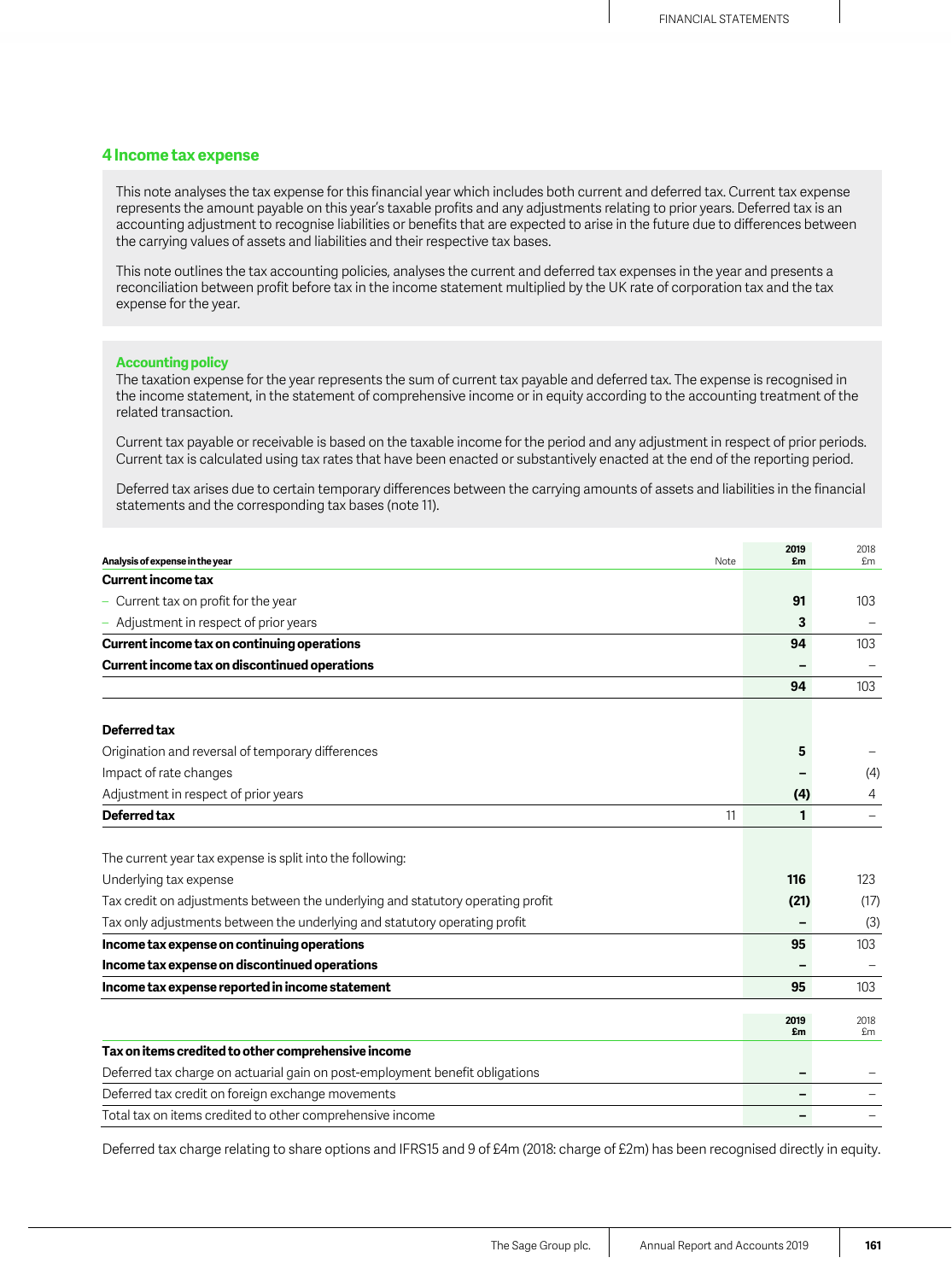### **4 Income tax expense continued**

The tax for the year is higher (2018: higher) than the rate of UK corporation tax applicable to the Group of 19% (2018: 19%). The differences are explained below:

|                                                                                                    | 2019<br>£m | 2018<br>Em |
|----------------------------------------------------------------------------------------------------|------------|------------|
| Profit before income tax from continuing operations                                                | 361        | 398        |
| Profit before income tax from discontinued operations                                              |            |            |
| Total profit before income tax                                                                     | 361        | 398        |
| (2018: 39%) Statutory profit before income tax multiplied by the rate of UK corporation tax of 19% | 69         | 76         |
| Tax effects of:                                                                                    |            |            |
| Adjustments in respect of prior years                                                              | (1)        | 4          |
| Foreign tax rates in excess of UK rate of tax                                                      | 20         | 26         |
| US tax reform                                                                                      |            | (3)        |
| Non-deductible expenses and permanent items                                                        |            | (1)        |
| Other corporate taxes (withholding tax, business tax)                                              |            | 5          |
| Tax incentive claims                                                                               | (7)        | (5)        |
| Recognition of tax losses and amortisation                                                         |            |            |
| At the effective income tax rate of 26% (2018: 26%)                                                | 95         | 103        |
| Income tax expense reported in the income statement                                                | 95         | 103        |
| Income tax attributable to discontinued operations                                                 |            |            |
|                                                                                                    | 95         | 103        |

The effective tax rate on statutory profit before tax was 26% (2018: 26%), whilst the effective tax rate on underlying profit before tax on continuing operations was 27% (2018: 26%). The effective tax rate is higher than the UK corporation tax rate applicable to the Group primarily due to the geographic profile of the Group, the inclusion of local business taxes in the corporate tax expense offset by innovation tax credits for registered patents and research and development activities which are government tax incentives in a number of operating territories. The Group recognises certain provisions and accruals in respect of tax which involve a degree of estimation and uncertainty where the tax treatment cannot finally be determined until a resolution has been reached by the relevant tax authority. This approach resulted in providing £27m as at 30 September 2019 (2018: £27m).

The carrying amount is sensitive to a number of issues which is not always within the control of the Group and it is often dependent on the efficiency of the legal processes in the relevant taxing jurisdictions in which the Group operates. Issues can take many years to resolve and assumptions on the likely outcome have therefore been made by management.

The nature of the assumptions made by management when calculating the carrying amounts relates to the estimated tax which could be payable as a result of decisions with tax authorities in respect of transactions and events whose treatment for tax purposes is uncertain. In making the estimates, management's judgement was based on various factors including:

- the status of recent and current tax audits and enquiries;
- the results of previous claims; and
- any changes to relevant tax environments.

When making this assessment, we utilise our specialist in-house tax knowledge and experience of similar situations elsewhere to confirm these provisions. These judgements also take into consideration specialist tax advice provided by third-party advisers on specific items.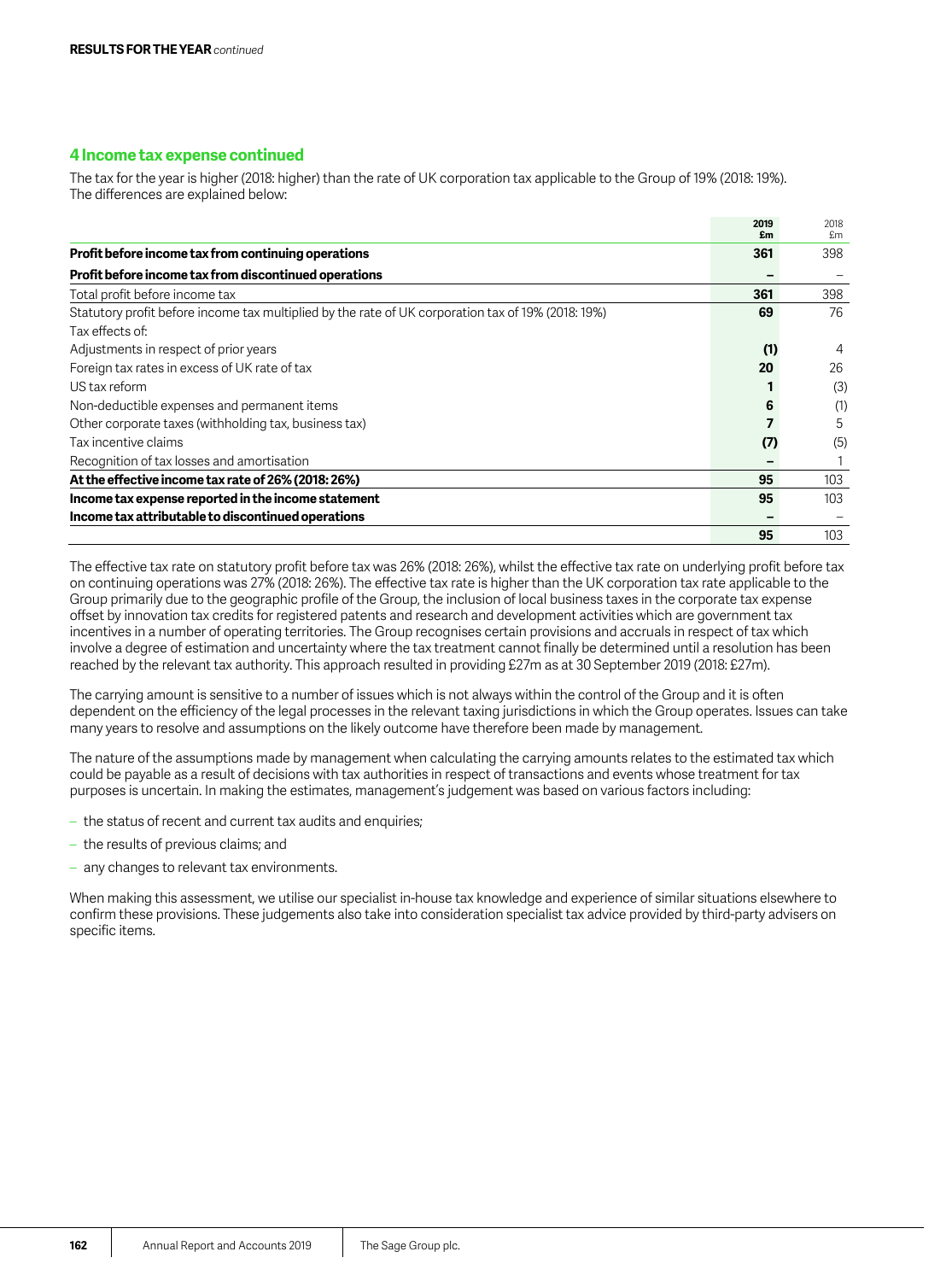#### **EU State Aid**

The Group continues to monitor developments following the EU Commission's decision published on 25 April 2019 in respect of its State Aid investigation into the UK's Controlled Foreign Company regime. The EU Commission concluded that the UK law did not comply with EU State Aid rules in certain circumstances. The UK Government has appealed to the European Court seeking annulment of the EC Commission's decision. The Group, in line with a number of UK corporates, is making a similar appeal. We have calculated our maximum potential liability, excluding interest, to be approximately £35m. Based on current advice, we consider that no provision is required at this time. The assessment of uncertain tax positions is subjective and significant management judgement is required. This judgement is based on current interpretation of legislation, management experience and professional advice.

### **5 Earnings per share**

This note sets out how earnings per share ("EPS") is calculated. EPS is the amount of post-tax profit attributable to each ordinary share. Diluted EPS shows what the impact would be if all potentially dilutive ordinary shares in respect of exercisable share options were exercised and treated as ordinary shares at the year end.

This note also provides a reconciliation between the statutory profit figure, which ties to the consolidated income statement, and the Group's internal measure of performance, underlying profit. See note 3.6 for details of the adjustments made between statutory and underlying profit, and note 4 for the tax impact on these adjustments.

#### **Accounting policy**

Basic earnings per share is calculated by dividing the profit for the year attributable to owners of the parent by the weighted average number of ordinary shares in issue during the year, excluding those held as treasury shares, which are treated as cancelled.

For diluted earnings per share, the weighted average number of ordinary shares in issue is adjusted to assume conversion of all potentially dilutive ordinary shares, exercisable at the end of the year. The Group has one class of dilutive potential ordinary shares. They are share options granted to employees where the exercise price is less than the average market price of the Company's ordinary shares during the year.

| Reconciliations of the earnings and weighted average number of shares              | Underlying<br>2019 | Underlying as<br>reported<br>2018 | Underlying<br>2018 | <b>Statutory</b><br>2019 | Statutory<br>2018 |
|------------------------------------------------------------------------------------|--------------------|-----------------------------------|--------------------|--------------------------|-------------------|
| Earnings attributable to owners of the parent (£m)                                 |                    |                                   |                    |                          |                   |
| <b>Profit for the year</b>                                                         | 309                | 352                               | 356                | 266                      | 295               |
|                                                                                    |                    |                                   |                    |                          |                   |
| Number of shares (millions)                                                        |                    |                                   |                    |                          |                   |
| Weighted average number of shares                                                  | 1,086              | 1.083                             | 1,083              | 1,086                    | 1.083             |
| Dilutive effects of shares                                                         | 9                  | 6                                 | 6                  | 9                        | 6                 |
|                                                                                    | 1,095              | 1,089                             | 1.089              | 1,095                    | 1,089             |
| Earnings per share attributable to owners of the parent – continuing<br>operations |                    |                                   |                    |                          |                   |
| Basic earnings per share (pence)                                                   | 28.40              | 32.51                             | 32.85              | 24.49                    | 27.21             |
|                                                                                    |                    |                                   |                    |                          |                   |
| Diluted earnings per share (pence)                                                 | 28.17              | 32.35                             | 32.68              | 24.29                    | 27.07             |

163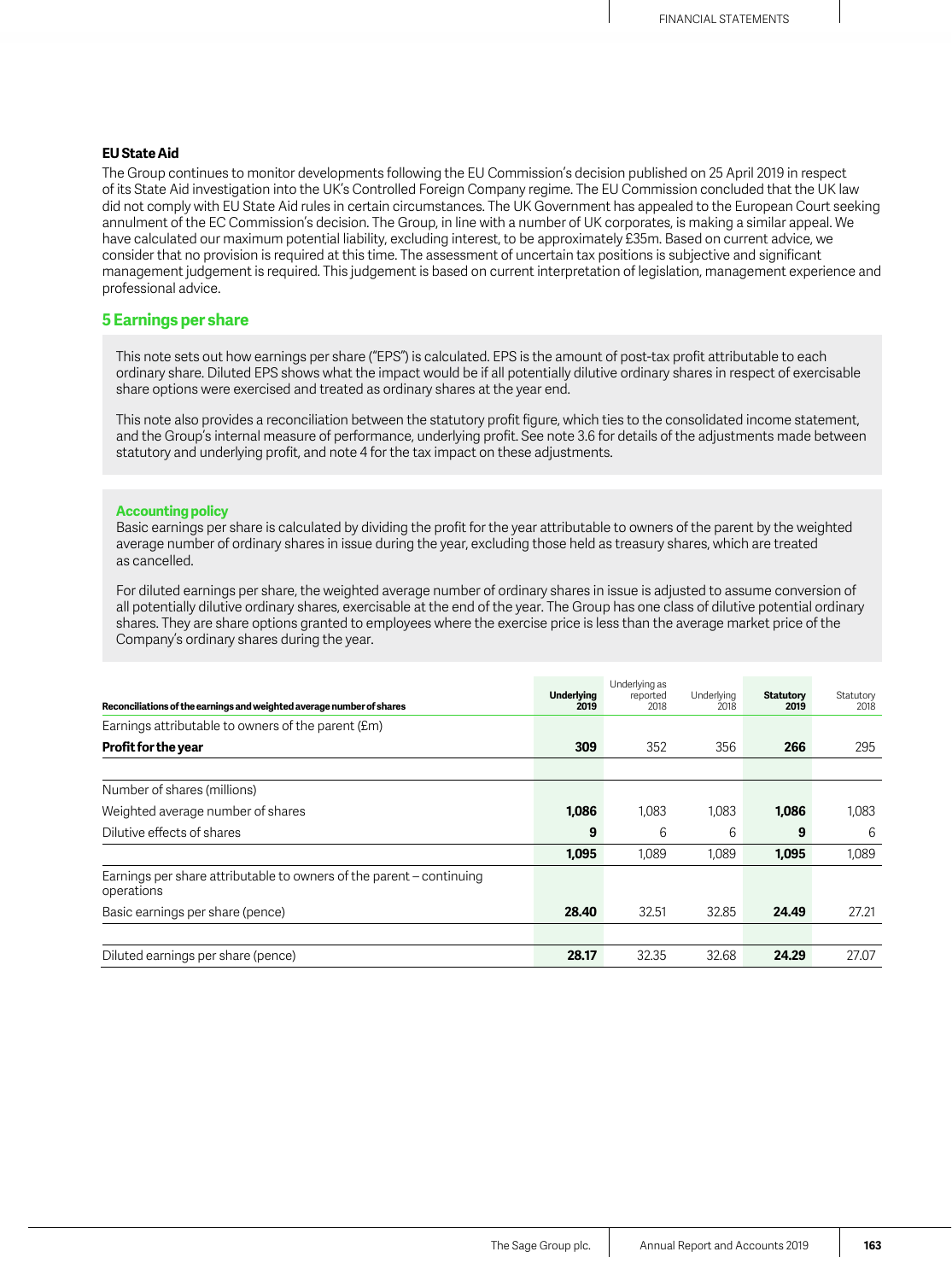# **5 Earnings per share continued**

| Reconciliation of earnings                                                                               | 2019<br>£m | 2018<br>£m |
|----------------------------------------------------------------------------------------------------------|------------|------------|
| Earnings – statutory profit for the year attributable to owners of the parent                            | 266        | 295        |
| Adjustments:                                                                                             |            |            |
| - Amortisation of acquired intangible assets and adjustment to acquired deferred income                  | 31         | 46         |
| - Fair value adjustments to debt-related financial instruments                                           |            |            |
| – (Gain)/loss on disposal of subsidiary                                                                  | (28)       |            |
| - Foreign currency movements on intercompany balances                                                    | (2)        | (1)        |
| - Other M&A activity-related items                                                                       | 21         | 21         |
| - Impairment of assets held for sale                                                                     | 14         |            |
| - Restructuring costs and litigation-related items                                                       | 16         | 9          |
| - Office relocation                                                                                      | 12         |            |
| -Taxation on adjustments between underlying and statutory profit before tax                              | (21)       | (20)       |
| Net adjustments                                                                                          | 43         | 57         |
| Earnings – underlying profit for the year (before exchange movement)                                     | 309        | 352        |
| Exchange movement                                                                                        |            | 5          |
| Taxation on exchange movement                                                                            |            | (1)        |
| Net exchange movement                                                                                    |            | 4          |
| Earnings – underlying profit for the year (after exchange movement) attributable to owners of the parent | 309        | 356        |

Exchange movement relates to the retranslation of prior year results to current year exchange rates as shown in the table on page 52 within the financial review.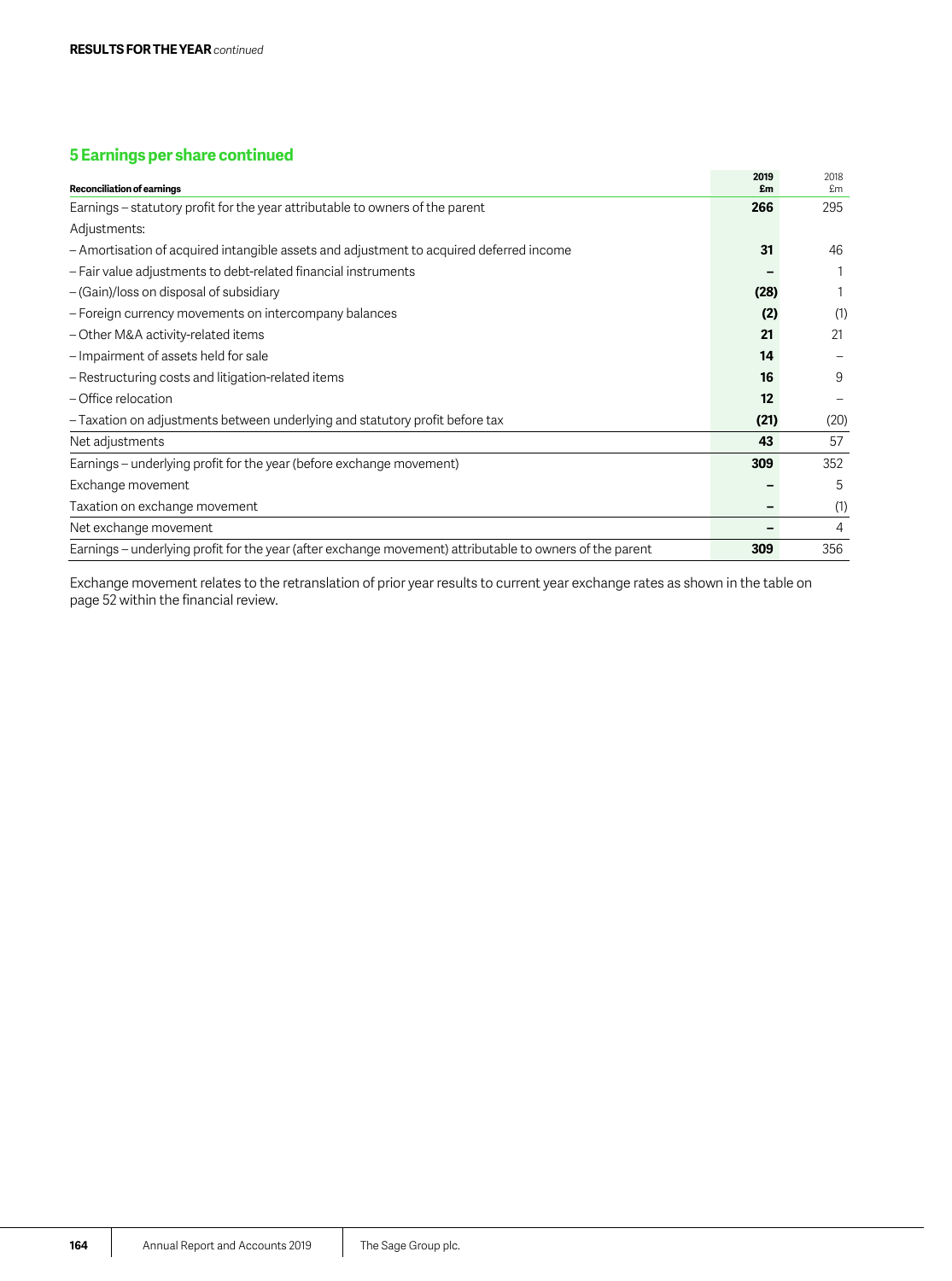# **6 Intangible assets**

This note provides details of the non-physical assets used by the Group to generate revenues and profits. These assets include items such as goodwill, and other intangible assets such as brands, customer relationships, computer software, in-process R&D and technology which have predominantly been acquired as part of business combinations. These assets are initially measured at fair value, which is the price that would be received to sell an asset in an orderly transaction between market participants at the measurement date.

Goodwill represents the excess of the amount paid to acquire a business over the fair value of the identifiable net assets of that business at the acquisition date.

This section also explains the accounting policies applied and the specific judgements and estimates made by the Directors in arriving at the carrying value of these assets.

### **6.1 Goodwill**

#### **Accounting policy**

Goodwill arising from the acquisition of a subsidiary represents the excess of the consideration transferred, the amount of any non-controlling interest in the acquiree and the acquisition date fair value of any previous equity interest in the acquiree over the fair value of the Group's total identifiable net assets acquired. Goodwill is carried at cost less accumulated impairment losses.

Goodwill previously written off directly to reserves under UK GAAP prior to 1 October 1998 has not been reinstated and is not recycled to the income statement on the disposal of the business to which it relates.

Goodwill is tested for impairment annually and when circumstances indicate that it may be impaired. Goodwill is assessed for the purpose of impairment testing, at either the individual CGU level or group of CGUs, consistent with the level at which goodwill is monitored internally. Impairment is determined by assessing the recoverable amount of each CGU or group of CGUs to which the goodwill relates. When the recoverable amount of the CGU or group of CGUs is less than its carrying amount, an impairment loss is recognised.

At recognition, goodwill is allocated to those CGUs expected to benefit from the synergies of the combination.

|                                 | Note | 2019<br>£m | 2018<br>£m |
|---------------------------------|------|------------|------------|
| Cost at 1 October               |      | 2,100      | 2,115      |
| - Additions                     | 15.1 | 41         |            |
| Disposals*<br>-                 | 15.3 | 3          |            |
| - Transfer to held for sale     | 15.3 | (119)      | (32)       |
| Exchange movement<br>۰          |      | 73         | 17         |
| At 30 September                 |      | 2,098      | 2,100      |
|                                 |      |            |            |
| <b>Impairment at 1 October</b>  |      | 92         | 113        |
| - Transfer to held for sale     | 15.3 | (93)       |            |
| Exchange movement<br>-          |      |            | (21)       |
| At 30 September                 |      |            | 92         |
|                                 |      |            |            |
| Net book amount at 30 September |      | 2,098      | 2,008      |

Includes finalisation of the sale of Sage Payroll Solutions. See note 15.3.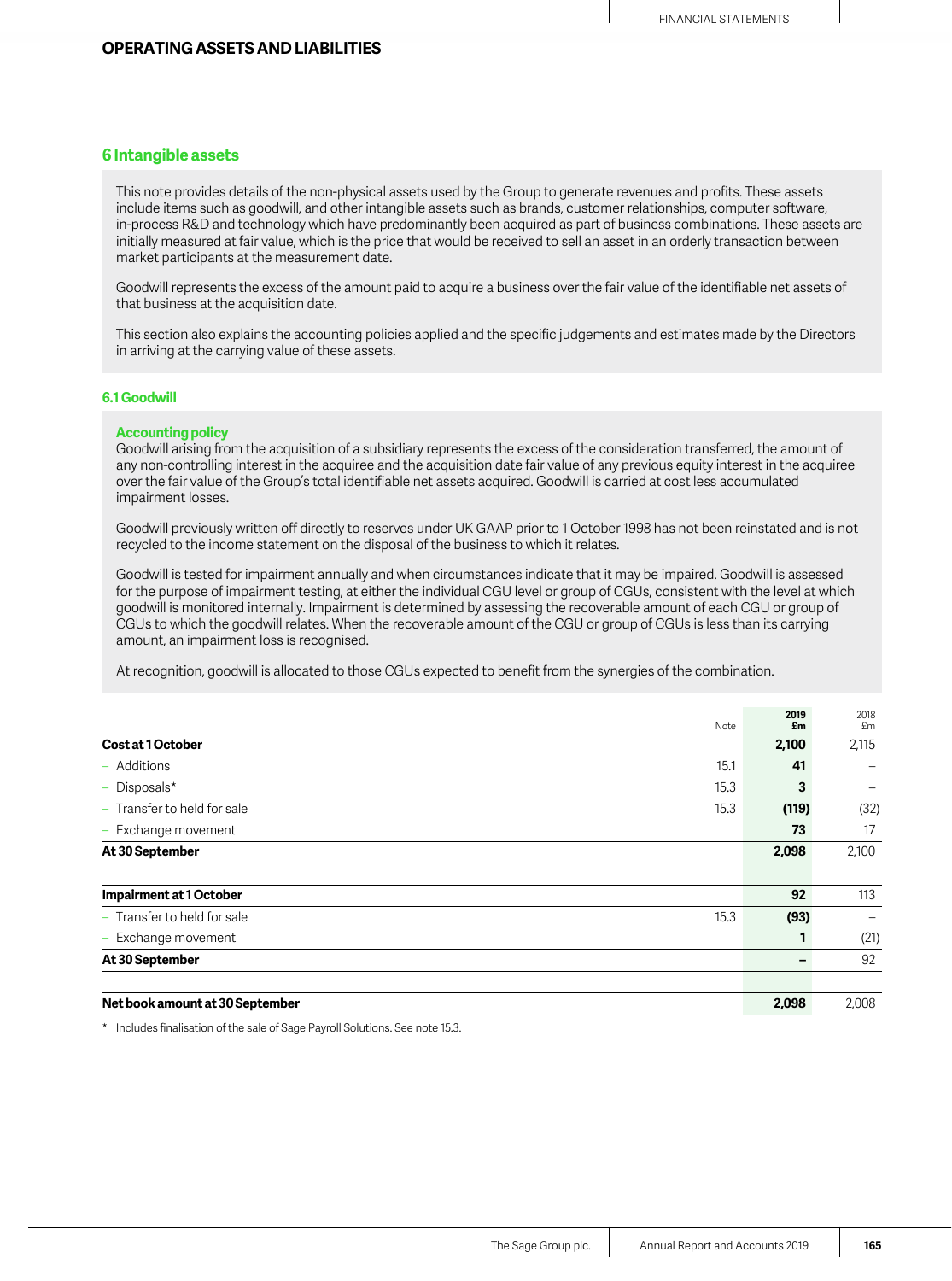# **6 Intangible assets continued**

# **6.1 Goodwill continued**

# **Cash-generating units**

The following table shows the allocation of the carrying value of goodwill at the end of the reporting period by CGUs or group of CGUs:

|                                           | 2019<br>£m | 2018<br>£m |
|-------------------------------------------|------------|------------|
| North America                             |            |            |
| - Sage Business Solutions Division (SBS)  | 752        | 705        |
| $-$ Sage Intacct                          | 494        | 466        |
| UK & Ireland                              | 287        | 287        |
| France                                    | 224        | 225        |
| Iberia                                    | 134        | 135        |
| Central Europe                            | 87         | 85         |
| Africa and the Middle East                | 31         | 32         |
| Australia                                 | 28         | 28         |
| Asia                                      | 20         | 19         |
| Sage Pay Europe (note 15.3)               |            | 26         |
| Unallocated – Ocrex business combination* | 41         |            |
|                                           | 2,098      | 2,008      |

Unallocated goodwill relates to Ocrex Limited, which was acquired on 27 September 2019 and calculated on a provisional basis. See note 15.1. In accordance with IAS 36 "Impairment of assets", goodwill will be allocated before the end of the first annual period beginning after the acquisition date, being by 30 September 2020. Management assessed whether there have been any triggering event or indicator that could lead to an impairment of the goodwill acquired through the Ocrex Limited acquisition and concluded that there were no indicators that the fair value is lower than the amount paid by Sage.

#### **Annual goodwill impairment tests**

The recoverable amount of a CGU or group of CGUs is determined as the higher of its fair value less costs of disposal and its value in use. In determining value in use, estimated future cash flows are discounted to their present value. The Group performed its annual test for impairment as at 30 June 2019. In all cases, the 2020 budget and the approved Group plan for the three years following the current financial year form the basis for the cash flow projections for a CGU or group of CGUs with an extension of a further six years for the Sage Intacct CGU to reflect the planned growth following its acquisition in 2017. Beyond the three-year Group plan period and additional six-year period for the Sage Intacct CGU these projections are extrapolated using an estimated long-term growth rate. The key assumptions in the value in use calculations are the average medium-term revenue growth rates and the long-term growth rates of net operating cash flows.

- The average medium-term revenue growth rates represent the compound annual revenue growth for the first five (2018: five) years. The average medium-term revenue growth rate applied to CGUs reflects the specific rates for each territory.
- Long-term growth rates of net operating cash flows are assumed to be equal to the long-term growth rate in the gross domestic product of the country in which the CGU's operations are undertaken reflecting the specific rates for each territory.

| Range of rates used across the different CGUs        | 2019        | 2018   |
|------------------------------------------------------|-------------|--------|
| - Average medium-term revenue growth rates $*$       | 2%-17%      | 4%-22% |
| - Long-term growth rates to net operating cash flows | $1\% - 3\%$ | 1%-4%  |

Average medium-term revenue growth rate is calculated on value in use projections that exclude intercompany revenue.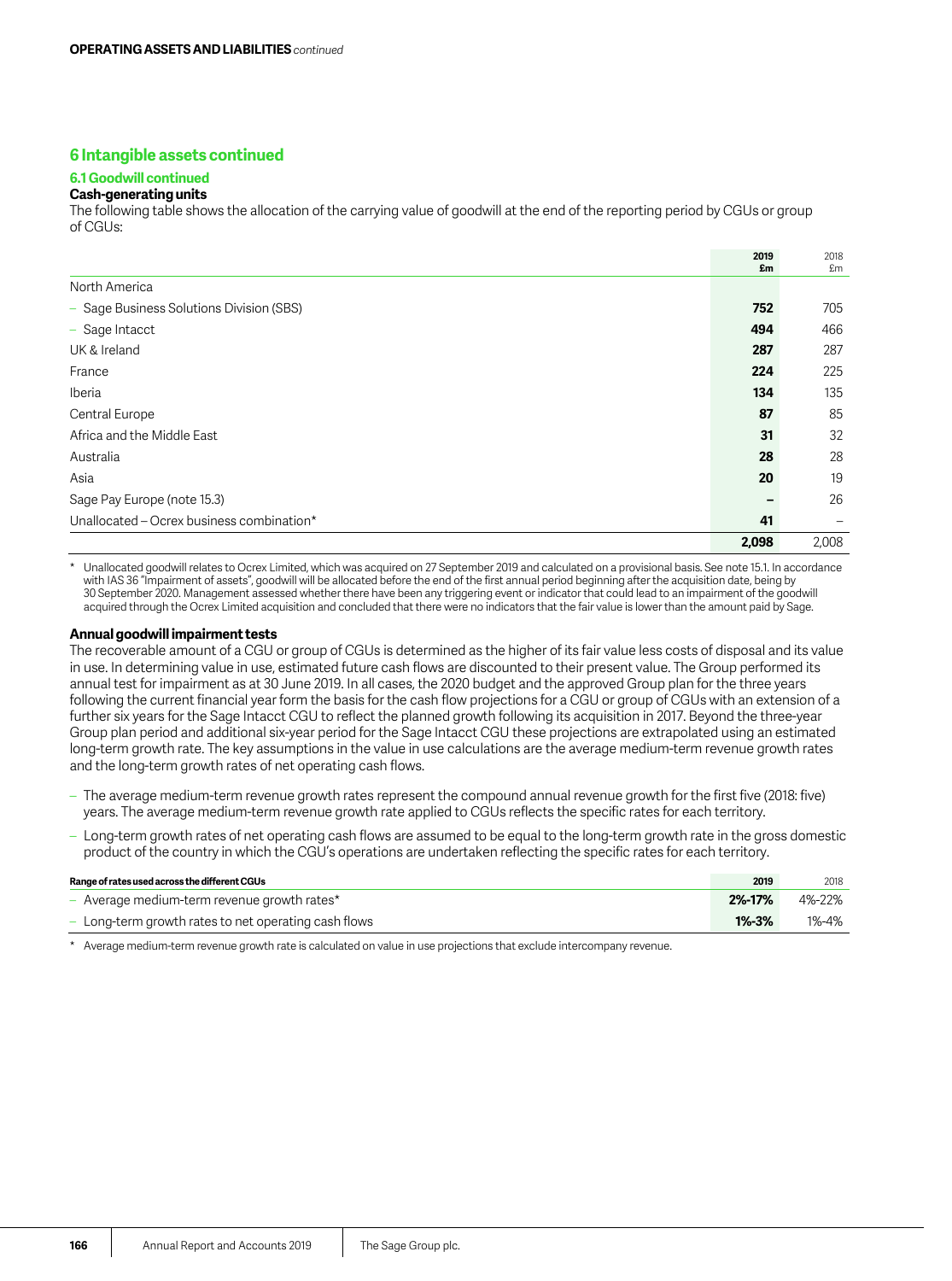In accordance with IAS 36, key assumptions for the value in use calculations are disclosed for those CGUs and groups of CGUs where significant goodwill is held. These are deemed by management to be CGUs or groups of CGUs holding more than 10% of total goodwill. The discount rate, average medium-term revenue growth rate and long-term growth rate assumptions used for the value in use calculation for these are shown below:

| 2019                           | (post-tax) | Approximate<br>Local local discount<br>discount rate rate (pre-tax)<br>equivalent | Long-term<br>growth<br>rate | Average<br>medium-term<br>revenue<br>growth rate* |
|--------------------------------|------------|-----------------------------------------------------------------------------------|-----------------------------|---------------------------------------------------|
| $-$ UKI                        | 7.9%       | 9.1%                                                                              | 2.1%                        | 5.2%                                              |
| $-$ France                     | 7.7%       | 9.6%                                                                              | 2.0%                        | 3.9%                                              |
| – North America – SBS          | 9.0%       | 11.6%                                                                             | 1.9%                        | 4.8%                                              |
| - North America - Sage Intacct | 9.0%       | 10.7%                                                                             | 1.9%                        | 16.8%                                             |

| 2018                           | Local<br>discount rate<br>(post-tax) | Approximate<br>local discount<br>rate (pre-tax)<br>equivalent | Long-term<br>arowth<br>rate | Average<br>medium-term<br>revenue<br>growth rate* |
|--------------------------------|--------------------------------------|---------------------------------------------------------------|-----------------------------|---------------------------------------------------|
| $-$ UKI                        | 7.9%                                 | 9.1%                                                          | 2.1%                        | 4.5%                                              |
| $-$ France                     | 7.7%                                 | 9.8%                                                          | 1.7%                        | 5.2%                                              |
| - North America - SBS          | 8.9%                                 | 11.6%                                                         | 1.9%                        | 5.8%                                              |
| - North America - Sage Intacct | 10.5%                                | 12.5%                                                         | 1.9%                        | 21.7%                                             |

\* Average medium-term revenue growth rate is calculated on value in use projections that exclude intercompany revenue.

### **Discount rate**

The Group uses a discount rate based on a local Weighted Average Cost of Capital ("WACC") for each CGU or group of CGUs, applying local government yield bonds and tax rates to each CGU or group of CGUs on a geographical basis. The discount rate applied to a CGU or group of CGUs represents a post-tax rate that reflects the market assessment of the time value of money as at 30 June 2019 and the risks specific to the CGU or group of CGUs. The post-tax discount rates applied to CGUs or group of CGUs were in the range of 7.2% (2018: 7.2%) to 15.6% (2018: 15.3%), reflecting the specific rates for each territory.

#### **Sensitivity analysis**

A sensitivity analysis was performed for each of the significant CGUs or group of CGUs and other than for the Sage Intacct CGU management concluded that no reasonably possible change in any of the key assumptions would result in the carrying value of the CGU or group of CGUs to exceed its recoverable amount.

For the Intacct CGU, a reasonably possible change of a 2% increase in the discount rate combined with a decrease in the average medium-term revenue growth rate by 6% p.a. for the initial five years would reduce the value in use by £968m down to its carrying value. The Group has concluded that no reasonably possible change in the long-term growth rate would reduce the recoverable amount to below its carrying value.

For the Asia CGU, a reasonably possible change in the average medium-term revenue growth rate by 3% p.a. for the subsequent three years would reduce the value in use by £7m down to its carrying value. The Group has concluded that no reasonably possible change in discount rate or long-term growth rate would reduce the recoverable amount to below its carrying value.

#### **Impairment charge**

The Group performed its annual test for impairment as at 30 June 2019. The recoverable amount exceeded the carrying value for each CGU or group of CGUs, accordingly no impairment charge has been recognised in the year (2018: £nil).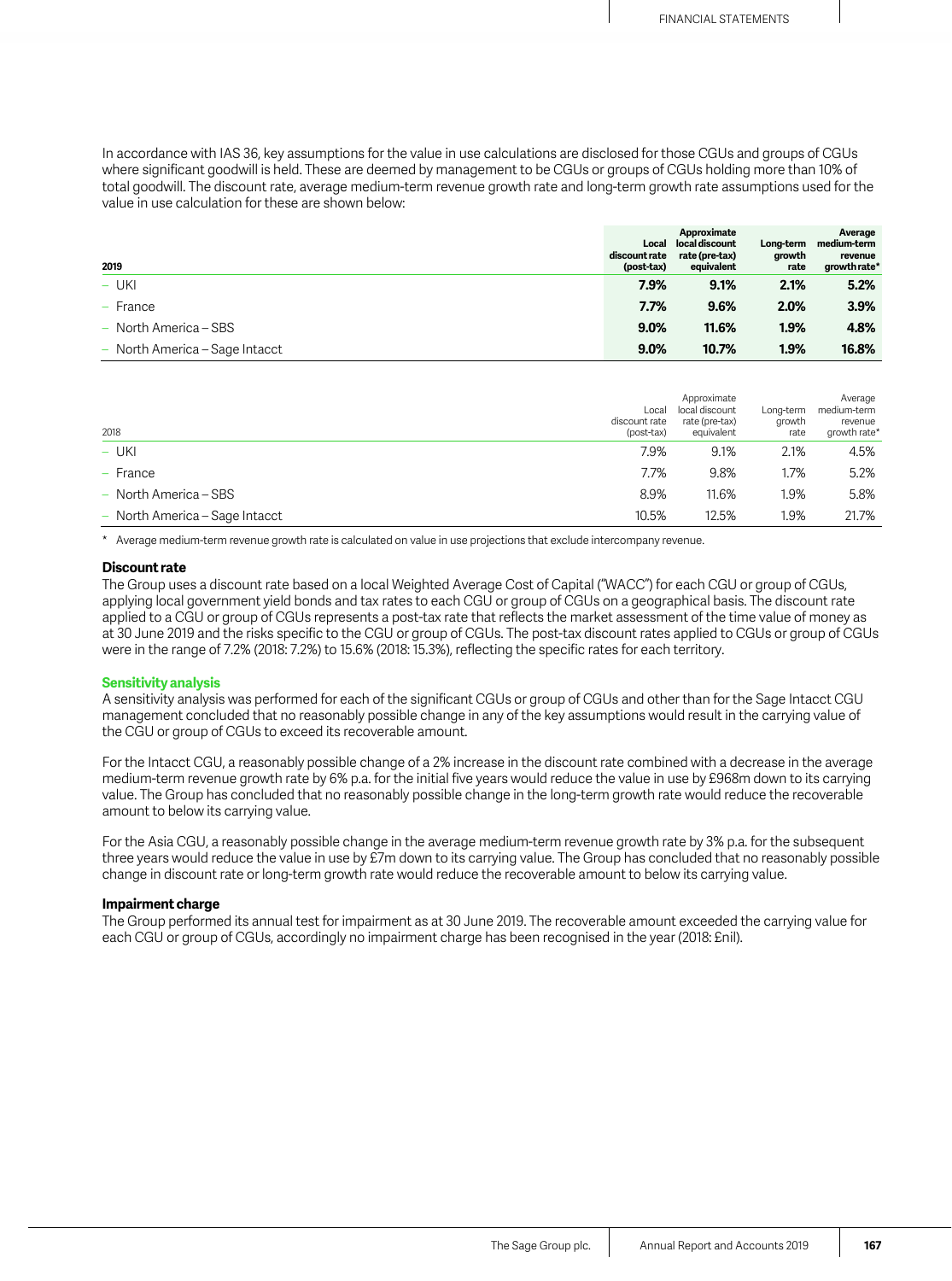# **6 Intangible assets continued**

### **6.2 Other intangibles**

#### **Accounting policy**

Intangible assets arising on business combinations are recognised initially at fair value at the date of acquisition. Subsequently they are carried at cost less accumulated amortisation and impairment charges. The main intangible assets recognised are brands, technology, in-process R&D, computer software and customer relationships. Amortisation is charged to the income statement on a straight-line basis over their estimated useful lives.

The estimated useful lives are as follows:

| Brand names                         | $-1$ to 20 years | Customer relationships | $-4$ to 15 years |
|-------------------------------------|------------------|------------------------|------------------|
| Technology/In-process R&D ("IPR&D") | 3 to 7 years     | Computer software      | $-2$ to 7 years  |

Other intangible assets that are acquired by the Group are stated at cost, which is the asset's purchase price and any directly attributable costs of preparing the asset for its intended use, less accumulated amortisation and impairment losses if applicable. Software assets are amortised on a straight-line basis over their estimated useful lives, which do not exceed seven years.

The carrying value of intangibles is reviewed for impairment whenever events indicate that the carrying value may not be recoverable.

Internally-generated software development costs qualify for capitalisation when the Group can demonstrate all of the following:

- The technical feasibility of completing the intangible asset so that it will be available for use or sale;
- Its intention to complete the intangible asset and use or sell it;
- Its ability to use or sell the intangible asset;
- How the intangible asset will generate probable future economic benefits;
- The existence of a market or, if it is to be used internally, the usefulness of the intangible asset;
- The availability of adequate technical, financial and other resources to complete the development and to use or sell the intangible asset; and
- Its ability to measure reliably the expenditure attributable to the intangible asset during development.

Generally, commercial viability of new products is not proven until all high-risk development issues have been resolved through testing pre-launch versions of the product. As a result, technical feasibility is proven only after completion of the detailed design phase and formal approval, which occurs just before the products are ready to go to market. Accordingly, development costs have not been capitalised. However, the Group continues to assess the eligibility of development costs for capitalisation on a project-by-project basis.

Costs which are incurred after the general release of internally-generated software or costs which are incurred in order to enhance existing products are expensed in the period in which they are incurred and included within research and development expense in the financial statements.

|                                            | <b>Brands</b><br>£m | <b>Technology</b><br>£m | <b>Internal</b><br><b>IPR&amp;D</b><br>£m | Computer<br>software<br>£m | <b>Customer</b><br>relationships<br>£m | <b>Total</b><br>£m |
|--------------------------------------------|---------------------|-------------------------|-------------------------------------------|----------------------------|----------------------------------------|--------------------|
| Cost at 1 October 2018                     | 41                  | 187                     | 4                                         | 135                        | 183                                    | 550                |
| Additions                                  |                     | 4                       |                                           | 11                         | -                                      | 15                 |
| Disposals*                                 |                     | -                       |                                           | (1)                        | (8)                                    | (9)                |
| Transfer to held for sale                  | (5)                 | (14)                    |                                           | (4)                        | (10)                                   | (33)               |
| Exchange movement                          |                     | 5                       |                                           | 5                          | 7                                      | 18                 |
| At 30 September 2019                       | 37                  | 182                     | 4                                         | 146                        | 172                                    | 541                |
| Accumulated amortisation at 1 October 2018 | 35                  | 99                      | 4                                         | 85                         | 67                                     | 290                |
| Charge for the year                        | $\mathbf{2}$        | 15                      | -                                         | 13                         | 14                                     | 44                 |
| Disposals*                                 |                     |                         |                                           | (1)                        | (3)                                    | (4)                |
| Transfer to held for sale                  | (4)                 | (14)                    |                                           | (3)                        | (6)                                    | (27)               |
| Exchange movement                          | 1                   | $\mathbf{2}$            |                                           | 4                          | 3                                      | 10                 |
| At 30 September 2019                       | 34                  | 102                     | 4                                         | 98                         | 75                                     | 313                |
| Net book amount at 30 September 2019       | 3                   | 80                      |                                           | 48                         | 97                                     | 228                |

\* Includes finalisation of the sale of Sage Payroll Solutions. See note 15.3.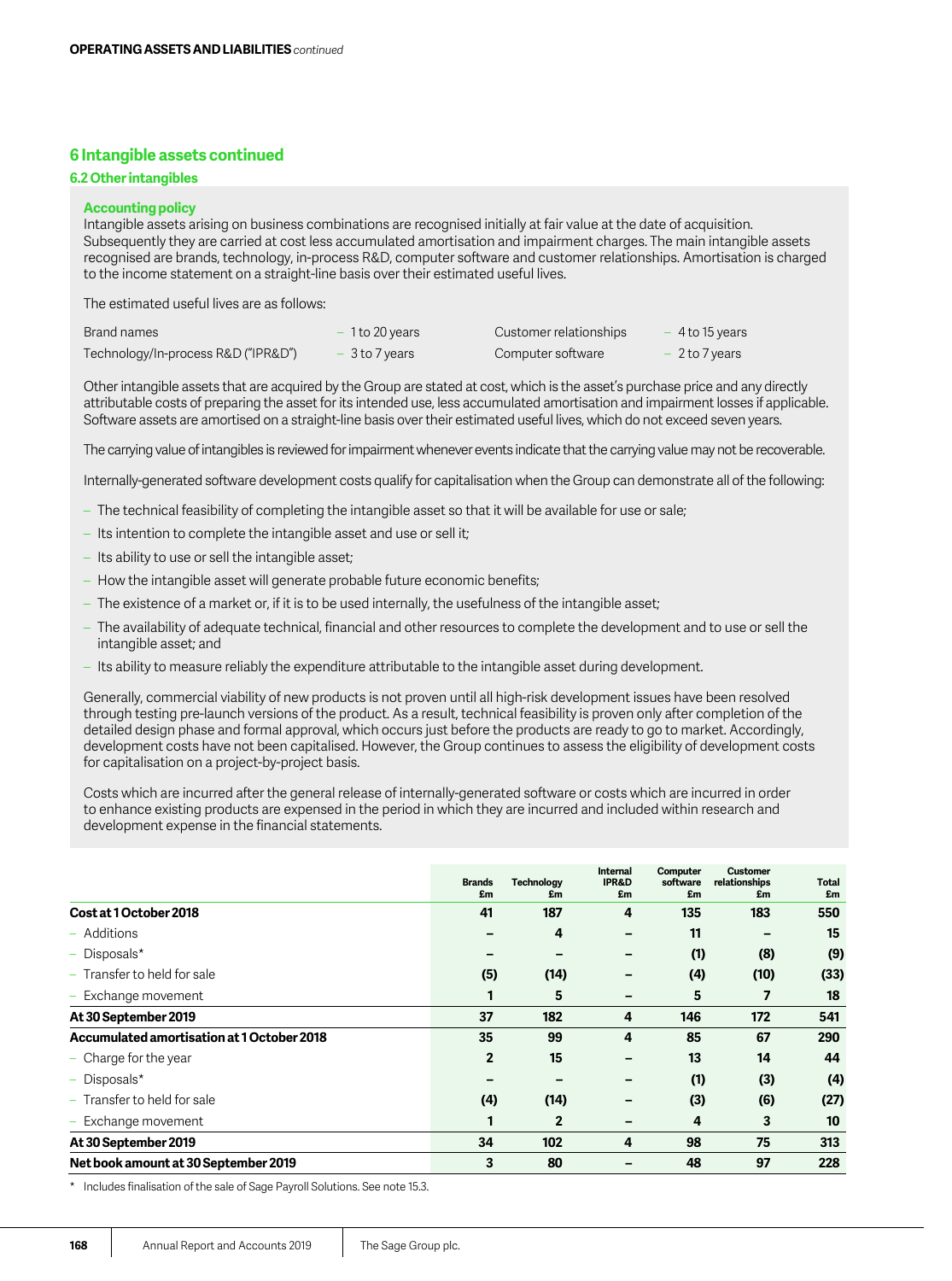Computer

Customer

Internal

| Net book amount at 30 September 2018       | 6                   | 88               |                            | 50                         | 116                              | 260         |
|--------------------------------------------|---------------------|------------------|----------------------------|----------------------------|----------------------------------|-------------|
| At 30 September 2018                       | 35                  | 99               | 4                          | 85                         | 67                               | 290         |
| Exchange movement                          | (1)                 | (2)              |                            | 5                          |                                  | 2           |
| Transfer to held for sale                  |                     | (19)             |                            |                            | (1)                              | (20)        |
| Disposals                                  |                     |                  |                            |                            |                                  |             |
| Charge for the year                        | 3                   | 18               |                            | 13                         | 14                               | 48          |
| Accumulated amortisation at 1 October 2017 | 33                  | 102              | 4                          | 67                         | 54                               | 260         |
| At 30 September 2018                       | 41                  | 187              | 4                          | 135                        | 183                              | 550         |
| Exchange movement                          | (1)                 | 3                | -                          | 3                          | 2                                |             |
| Transfer to held for sale<br>-             |                     | (34)             |                            |                            | (6)                              | (40)        |
| <b>Disposals</b>                           |                     |                  |                            | (1)                        | -                                | (1)         |
| - Acquisitions                             |                     | 11               |                            |                            |                                  | 11          |
| Additions                                  |                     | 12               | -                          | 27                         | -                                | 39          |
| Cost at 1 October 2017                     | 42                  | 195              | 4                          | 106                        | 187                              | 534         |
|                                            | <b>Brands</b><br>£m | Technology<br>£m | 11111111111<br>IPR&D<br>£m | Computer<br>software<br>£m | CUSLUITEI<br>relationships<br>£m | Total<br>£m |

All amortisation charges in the year have been charged through selling and administrative expenses.

# **7 Property, plant and equipment**

This note details the physical assets used by the Group to operate the business and generate revenues and profits. Assets are shown at their purchase price less depreciation, which is an expense that is charged over the useful life of these assets to reflect annual usage and wear and tear, and impairment.

#### **Accounting policy**

Property, plant and equipment are stated at cost less accumulated depreciation and impairment losses. Depreciation on property, plant and equipment is provided on a straight-line basis to write down an asset to its residual value over its useful life as follows:

| Freehold buildings                        | $-$ Up to 50 years     |
|-------------------------------------------|------------------------|
| Long leasehold buildings and improvements | - over period of lease |
| Plant and equipment                       | $-2$ to 7 years        |
| Motor vehicles                            | $-4$ years             |
| Office equipment                          | $-2$ to 7 years        |
|                                           |                        |

Freehold land is not depreciated.

An item of property, plant and equipment is reviewed for impairment whenever events indicate that its carrying value may not be recoverable.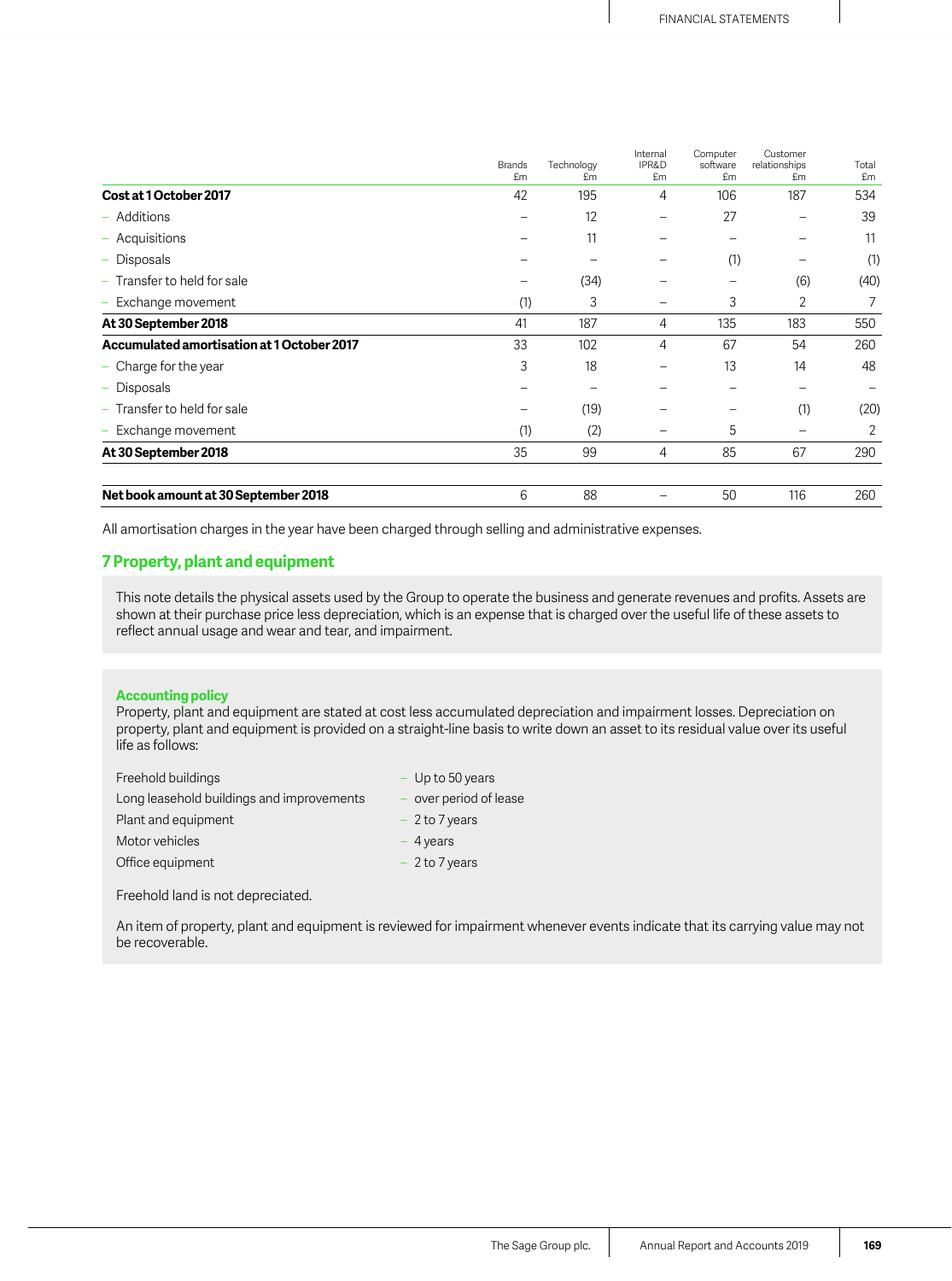# **7 Property, plant and equipment continued**

|                                            | Land and<br>buildings<br>£m | <b>Plant and</b><br>equipment<br>£m | Motor<br>vehicles and<br>office<br>equipment<br>£m | <b>Total</b><br>£m |
|--------------------------------------------|-----------------------------|-------------------------------------|----------------------------------------------------|--------------------|
| Cost at 1 October 2018                     | 92                          | 130                                 | 60                                                 | 282                |
| Additions                                  |                             | 25                                  | $\mathbf{2}$                                       | 27                 |
| <b>Disposals</b>                           |                             | (4)                                 | (3)                                                | (7)                |
| Disposal of subsidiaries<br>-              |                             | (2)                                 | -                                                  | (2)                |
| - Transfer to assets held for sale         |                             | (14)                                | (2)                                                | (16)               |
| Exchange movement<br>-                     |                             | 2                                   | 2                                                  | 4                  |
| At 30 September 2019                       | 92                          | 137                                 | 59                                                 | 288                |
| Accumulated depreciation at 1 October 2018 | 18                          | 94                                  | 41                                                 | 153                |
| $-$ Charge for the year                    | 13                          | 16                                  | 5                                                  | 34                 |
| Impairment<br>-                            |                             | $\overline{2}$                      | 1                                                  | 3                  |
| <b>Disposals</b><br>-                      |                             | (4)                                 | (3)                                                | (7)                |
| Disposal of subsidiaries<br>-              |                             | (2)                                 |                                                    | (2)                |
| Transfer to assets held for sale<br>-      |                             | (12)                                | (1)                                                | (13)               |
| Exchange movement<br>-                     |                             | $\overline{2}$                      | 1                                                  | 3                  |
| At 30 September 2019                       | 31                          | 96                                  | 44                                                 | 171                |
| Net book amount at 30 September 2019       | 61                          | 41                                  | 15                                                 | 117                |

|                                            |                 | Motor vehicles  |                 |       |  |
|--------------------------------------------|-----------------|-----------------|-----------------|-------|--|
|                                            | Land and        | Plant and       | and office      | Total |  |
|                                            | buildings<br>£m | equipment<br>£m | equipment<br>£m | £m    |  |
| Cost at 1 October 2017                     | 93              | 120             | 58              | 271   |  |
| Additions<br>÷                             |                 | 13              | 6               | 20    |  |
| Disposals<br>-                             | (2)             | (4)             | (3)             | (9)   |  |
| Exchange movement<br>-                     |                 |                 | (1)             |       |  |
| At 30 September 2018                       | 92              | 130             | 60              | 282   |  |
| Accumulated depreciation at 1 October 2017 | 17              | 83              | 38              | 138   |  |
| $-$ Charge for the year                    |                 | 15              | 4               | 20    |  |
| <b>Disposals</b><br>-                      |                 | (4)             | (2)             | (6)   |  |
| Exchange movement                          |                 |                 |                 |       |  |
| At 30 September 2018                       | 18              | 94              | 41              | 153   |  |
| Net book amount at 30 September 2018       | 74              | 36              | 19              | 129   |  |

All depreciation charges in the year have been charged through selling and administrative expenses. Of these depreciation charges, £12m (2018: £nil) has been classified as a non-recurring adjustment, see note 3.6.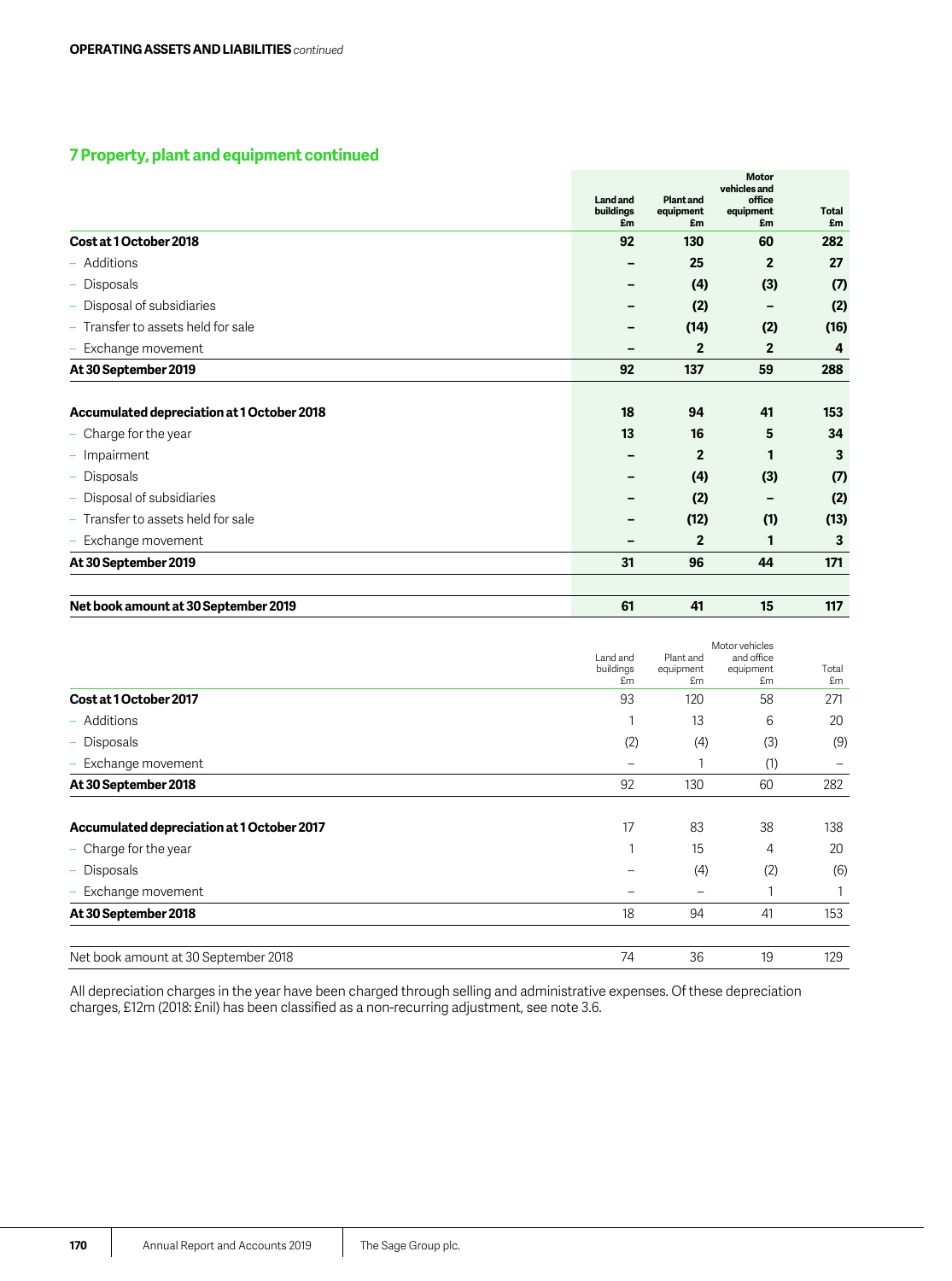# **8 Working capital**

This note provides the amounts invested by the Group in working capital balances at the end of the financial year. Working capital is made up of trade and other receivables, trade and other payables and deferred income.

Trade and other receivables are made up of amounts owed to the Group by customers, amounts that we pay to our suppliers in advance and unamortised incremental costs to acquire a contract. Trade receivables are shown net of an allowance for bad and doubtful debts. Our trade and other payables are amounts we owe to our suppliers that have been invoiced to us or accrued by us. They also include taxes and social security amounts due in relation to our role as an employer.

This note also gives some additional detail on the age and recoverability of our trade receivables, which provides an understanding of the credit risk faced by the Group as a part of everyday trading. Credit risk is further disclosed in note 13.6.

### **8.1 Trade and other receivables**

### **Accounting policy**

### **Trade receivables and contract assets**

Trade receivables are recognised initially at fair value and subsequently measured at amortised cost using the effective interest method, less an allowance for expected credit losses.

The Group uses the term "Trade receivables" for contract receivables. These are recognised when the right to consideration is unconditional. Typically, the Group invoices fees for perpetual licences on contract closure and delivery. For performance obligations satisfied over time, judgement is required in determining whether a right to consideration is unconditional. In such situations, a receivable is recognised for the transaction price of the non-cancellable portion of the contract when the Group starts satisfying the performance obligation.

When revenue recognised in respect of a customer contract exceeds amounts received or receivable from the customer a contract asset is recognised.

The Group has accounted for its trade receivables in accordance with IFRS 9 for the first time in the year ended 30 September 2019. Information relating to the year ended 30 September 2018 is presented in accordance with the Group's previous accounting policies under IAS 39. Under IAS 39, a provision for impairment of trade receivables was established when there was objective evidence that the Group would not be able to collect all amounts due according to the original terms of the receivables. Further explanation of the changes arising on transition to IFRS 9 is included in note 1.

The carrying amounts of trade receivables and contract assets are reduced by allowances for expected credit losses using the simplified approach under IFRS 9. The Group uses a matrix approach to determine the allowance, with default rates assessed for each country in which the Group operates. The default rates applied are based on the ageing of the receivable, past experience of credit losses and forward looking information. An allowance for a receivable's estimated lifetime expected credit losses is first recorded when the receivable is initially recognised, and subsequently adjusted to reflect changes in credit risk until the balance is collected. In the event that management considers that a receivable cannot be collected, the balance is written off.

### **Incremental costs of obtaining customer contracts**

The incremental costs of obtaining customer contracts are capitalised under IFRS 15. Contract acquisition costs primarily consist of sales commissions earned by the Group's sales force. Differences between IFRS 15 and previous accounting policy are set out in note 17.

Judgement is required in determining the amounts to be capitalised, particularly where the commissions are based on cumulative targets. The Group capitalises such cumulative target commissions for all customer contracts that count towards the cumulative target but only if nothing other than obtaining customer contracts can contribute to achieving the cumulative target.

The capitalised assets are amortised over the period during which the related revenue is recognised, which may extend beyond the initial contract term where the Group expects to benefit from future renewals as a result of incurring the costs. Typically, either the Group does not pay sales commissions for customer contract renewals or such commissions are not commensurate with the commissions paid for new contracts. Consequently, the Group amortises sales commissions paid for new customer contracts on a straight-line basis over the expected contract life including probable contract renewals. Judgement is required in estimating these contract lives. In exercising this judgement, the Group considers respective renewal history adjusted for indications that the renewal history is not fully indicative of future renewals.

The amortisation periods range from one year to ten years depending on the type of commission arrangement. Amortisation of the capitalised costs of obtaining customer contracts is reported within selling and administrative expenses.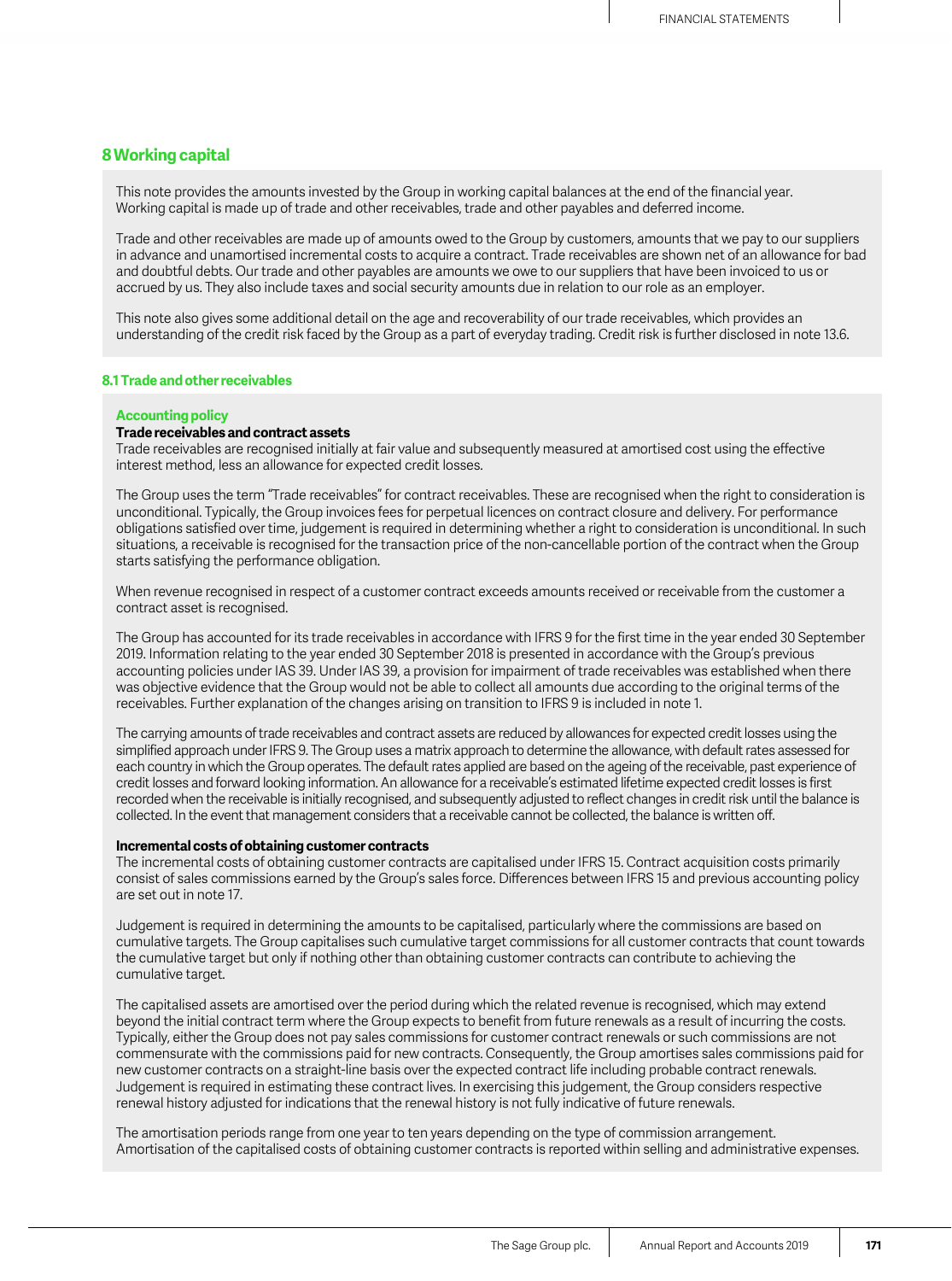# **8 Working capital continued**

# **8.1 Trade and other receivables continued**

| Non-current:                               | 2019<br>£m | 2018<br>£m     |
|--------------------------------------------|------------|----------------|
| Customer acquisition costs                 | 65         |                |
| Other receivables                          | 4          |                |
| Prepayments                                | 4          | 2              |
|                                            | 73         | $\overline{2}$ |
|                                            |            |                |
| Current:                                   | 2019<br>£m | 2018<br>£m     |
| Trade receivables                          | 280        | 390            |
| Less: allowance for expected credit losses | (23)       | (20)           |
| Trade receivables - net                    | 257        | 370            |
| Other receivables                          | 15         | 24             |
| Prepayments                                | 55         | 66             |
| Customer acquisition costs                 | 37         |                |
|                                            | 364        | 460            |

The Group has incurred £111m to obtain customer contracts and an amortisation expense of £76m was recognised in operating profit during the year. There were no material contract assets.

| Movements on the Group allowance for expected credit losses of trade receivables were as follows: | 2019<br>£m | 2018<br>£m |
|---------------------------------------------------------------------------------------------------|------------|------------|
| At 1 October                                                                                      | 20         | 21         |
| Impact of adoption of IFRS 9                                                                      | 6          |            |
| Increase in allowance for expected credit losses                                                  |            |            |
| Receivables written off during the year as uncollectable                                          | (5)        | (6)        |
| Unused amounts reversed                                                                           | (3)        | (5)        |
| Transfer to held for sale                                                                         | (1)        |            |
| Exchange movement                                                                                 | (1)        | 3          |
| At 30 September                                                                                   | 23         | 20         |

The Group's credit risk on trade and other receivables is primarily attributable to trade receivables. The Group has no significant concentrations of credit risk since the risk is spread over a large number of unrelated counterparties.

The Group's businesses implement policies, procedures and controls to manage customer credit risk. Outstanding balances are regularly monitored and reviewed to identify any change in risk profile. The Group recognises a loss allowance against trade receivables using the simplified approach under IFRS 9. The amount of the allowance reflects the lifetime expected credit losses measured using historical payment default rates determined for each geographical market in which the Group operates. The historical default rates are adjusted where necessary if they do not reflect the level of future expected credit losses, for example because of changes in the local economy or other commercial considerations. The allowance for expected credit losses is calculated using a provision matrix. The amount of the allowance increases as outstanding balances age. A customer balance is written off when it is considered that there is no reasonable expectation that the amount will be collected and legal enforcement activities have ceased.

An analysis of the gross carrying amount of trade receivables showing credit risk exposure by age of the outstanding balance is as follows:

| Trade receivables at 30 September 2019           | Not vet due<br>£m | $1-30$ days<br>overdue<br>£m | 31-60 days<br>overdue<br>£m | 61-90 days<br>overdue<br>£m | $91 + days$<br>overdue<br>£m | Total<br>£m |
|--------------------------------------------------|-------------------|------------------------------|-----------------------------|-----------------------------|------------------------------|-------------|
| Expected credit loss rate                        | 2%                | 2%                           | 17%                         | 47%                         | 77%                          |             |
| Estimated total gross carrying amount at default | 203               | 39                           | 10                          | 12                          | 16                           | 280         |
| Expected credit loss                             | (3)               |                              |                             | (6)                         | (12)                         | (23)        |

Disclosures for the prior year are presented in accordance with the requirements that applied under IAS 39:

At 30 September 2018, trade receivables of £22m were either partially or fully impaired.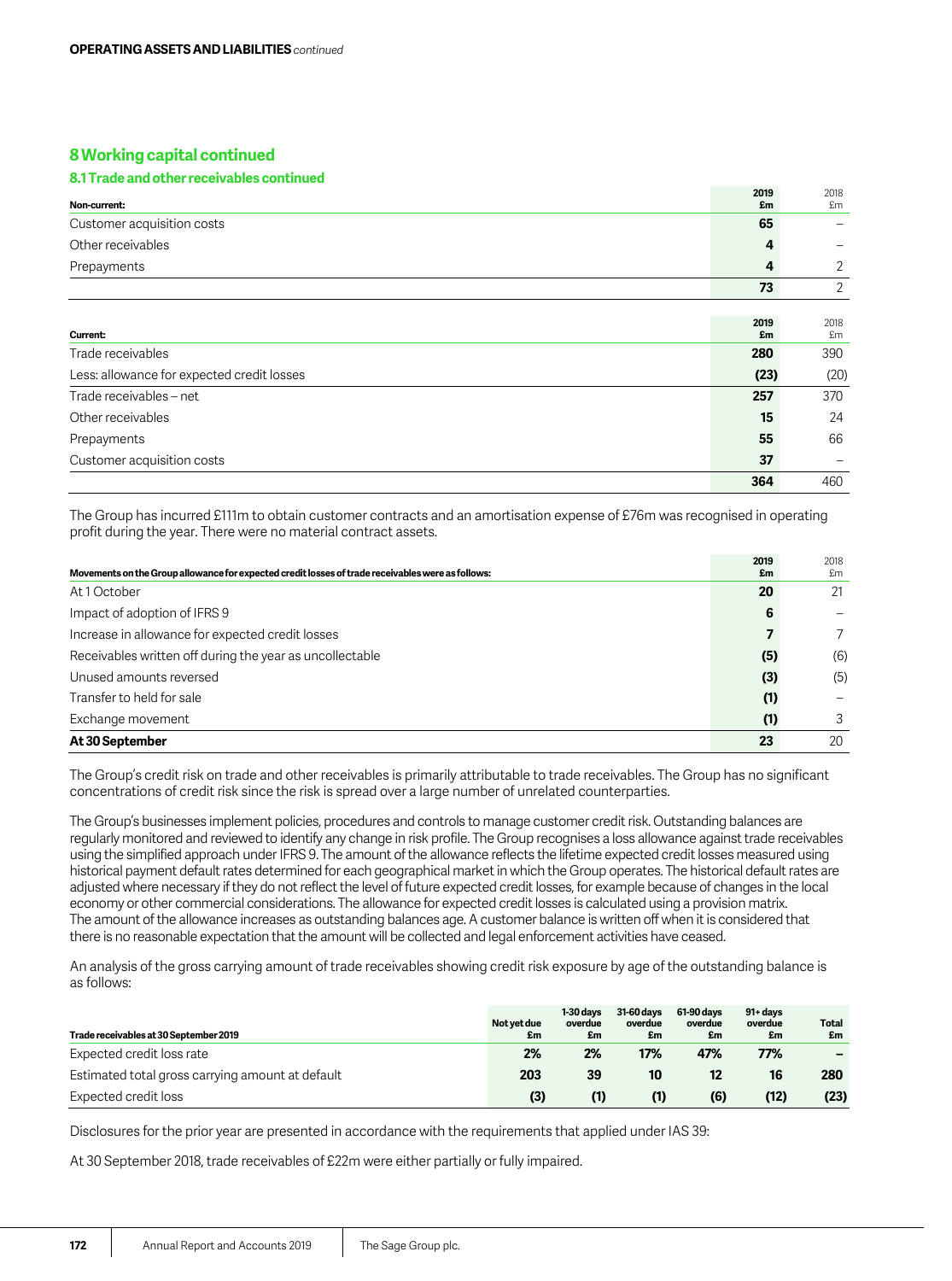| The ageing of these receivables was as follows: | 2018<br>£m |
|-------------------------------------------------|------------|
| Not due                                         |            |
| Less than six months past due                   |            |
| More than six months past due                   | 20         |
|                                                 | 22         |

Trade receivables which were past due date but not impaired at 30 September 2018 were £82m.

| The ageing of these receivables was as follows: | 2018<br>£m |
|-------------------------------------------------|------------|
| Less than six months past due                   | 67         |
| More than six months past due                   |            |
|                                                 | 82         |

Included in selling and administrative expenses in the income statement is £17m (2018: £16m) in relation to receivables credit losses.

The maximum exposure to credit risk at the end of the reporting period is the fair value of each class of receivables mentioned above. The Group held no collateral as security. The Directors estimate that the carrying value of trade receivables approximated their fair value.

## **8.2 Trade and other payables**

### **Accounting policy**

Trade payables are recognised initially at fair value and subsequently measured at amortised cost using the effective interest method.

| Trade and other payables can be analysed as follows: | 2019<br>£m | 2018<br>£m |
|------------------------------------------------------|------------|------------|
| Trade payables                                       | 16         | 29         |
| Other tax and social security payable                | 37         | 52         |
| Other payables                                       | 38         | 31         |
| Cash held on behalf of customers (see note 12.3)     |            | 19         |
| Accruals                                             | 200        | 118        |
|                                                      | 291        | 249        |

# **8.3 Deferred income**

#### **Accounting policy**

If amounts received or receivable from a customer exceed revenue recognised for a contract, a contract liability is recognised. The Group uses the term "Deferred income" for a contract liability. Contract liabilities primarily reflect invoices due or payments received in advance of revenue recognition. Deferred revenue is unwound as related performance obligations are satisfied.

In all material respects current deferred income at 1 October 2018 was recognised as revenue during the year. Other than business-as-usual movements there were no significant changes in contract liability balances during the year.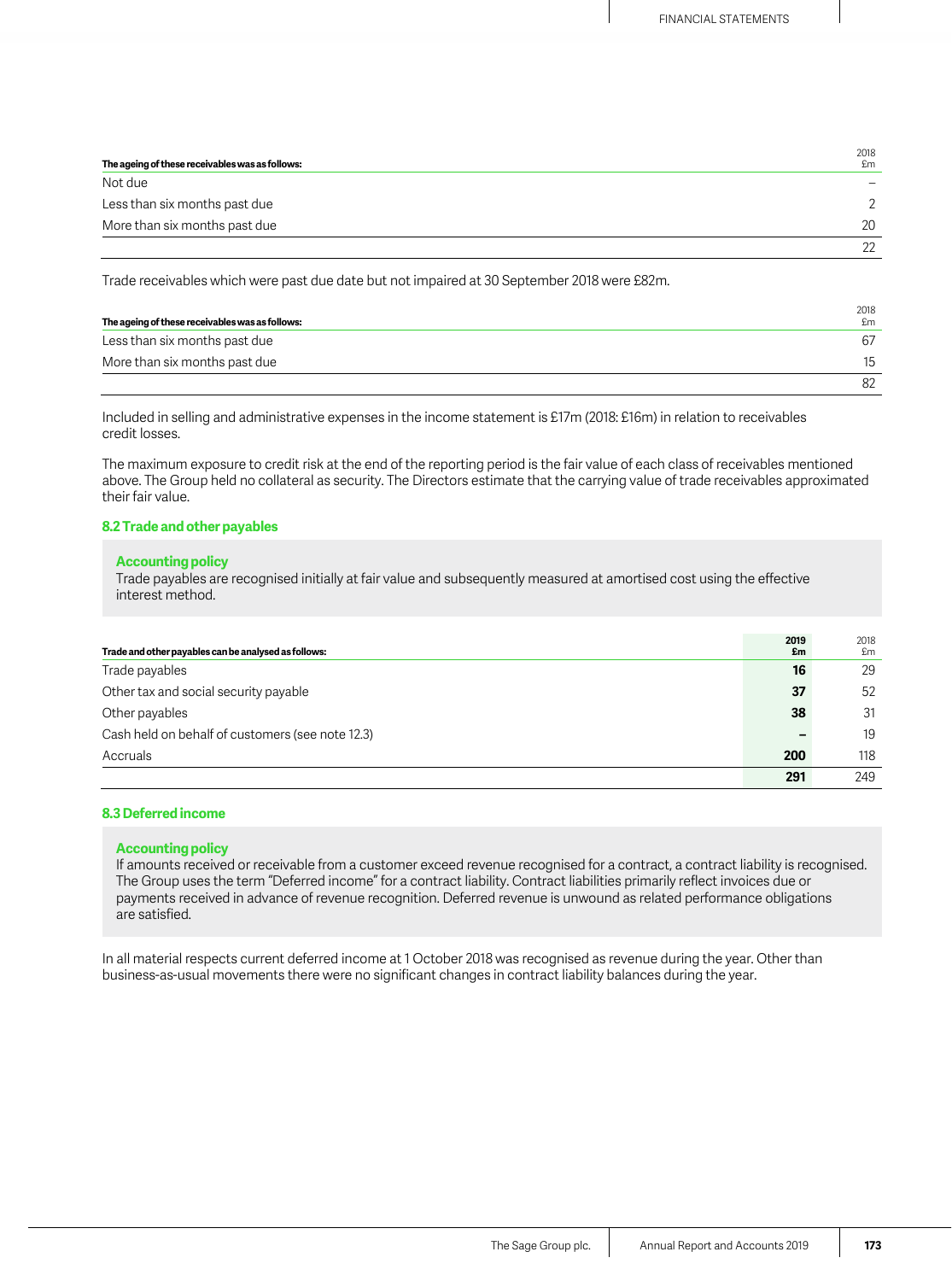# **9 Provisions**

This note provides details of the provisions recognised by the Group, where a liability exists of uncertain timing or amount. The main estimates in this area relate to legal exposure, employee severance, onerous leases and dilapidation charges.

This section also explains the accounting policies applied and the specific judgements and estimates made by the Directors in arriving at the value of these liabilities.

#### **Accounting policy**

A provision is recognised only when all three of the following conditions are met:

- The Group has a present obligation (legal or constructive) as a result of a past event;
- It is probable that an outflow of resources embodying economic benefits will be required to settle the obligation; and
- A reliable estimate can be made of the amount of the obligation.

The amount recognised as a provision is the present value of the best estimate of the expenditure required to settle the present obligation at the end of the reporting period, i.e. the present value of the amount that the Group would rationally pay to settle the obligation at the balance sheet date or to transfer it to a third party.

|                                       | Restructuring<br>£m | Legal<br>£m    | <b>Building</b><br>£m | Other<br>£m    | <b>Total</b><br>£m |
|---------------------------------------|---------------------|----------------|-----------------------|----------------|--------------------|
| At 1 October 2018                     | 2                   | 11             | 22                    | $\mathbf{2}$   | 37                 |
| Additional provision in the year<br>- |                     | 4              | 13                    |                | 18                 |
| Provision utilised in the year<br>-   | (2)                 | (4)            | (19)                  | -              | (25)               |
| Unused amounts reversed<br>-          |                     | (1)            |                       |                | (1)                |
| Exchange movement<br>-                |                     | (1)            |                       |                | (1)                |
| Transfer to held for sale<br>÷        |                     | (2)            |                       |                | (2)                |
| At 30 September 2019                  | 1                   | $\overline{ }$ | 16                    | $\overline{2}$ | 26                 |
|                                       | Restructuring<br>£m | Legal<br>£m    | <b>Building</b><br>£m | Other<br>£m    | <b>Total</b><br>£m |
| Maturity profile                      |                     |                |                       |                |                    |
| < 1 year                              |                     | 3              | 5                     | $\mathbf{2}$   | 11                 |
| $1 - 2$ years                         |                     | 4              |                       |                | 11                 |
| $2-5$ years                           |                     |                | 3                     |                | 3                  |
| > 5 years                             |                     |                |                       |                |                    |
| At 30 September 2019                  |                     | 7              | 16                    | $\mathbf{2}$   | 26                 |

Restructuring provisions are for the estimated costs of Group restructuring activities and relate mainly to employee severance which remains unpaid at the balance sheet date. These provisions will be utilised as obligations are settled which is generally expected to be within one year.

Legal provisions have been made in relation to ongoing disputes with third parties and other claims against the Group. The ageing of legal provisions is assessed regularly, based upon internal and external legal advice, as required.

Building provisions relate to dilapidation charges and onerous lease commitments. The timing of the cash flows associated with building provisions is dependent on the timing of lease agreement termination. This includes the non-recurring property restructuring costs which remain unpaid at the balance sheet date (see note 3.6).

Other provisions comprise mainly those for the costs of warranty cover provided by the Group in respect of products sold to third parties. The timing of the cash flows associated with warranty provisions is spread over the period of warranty with the majority of the claims expected in the first year.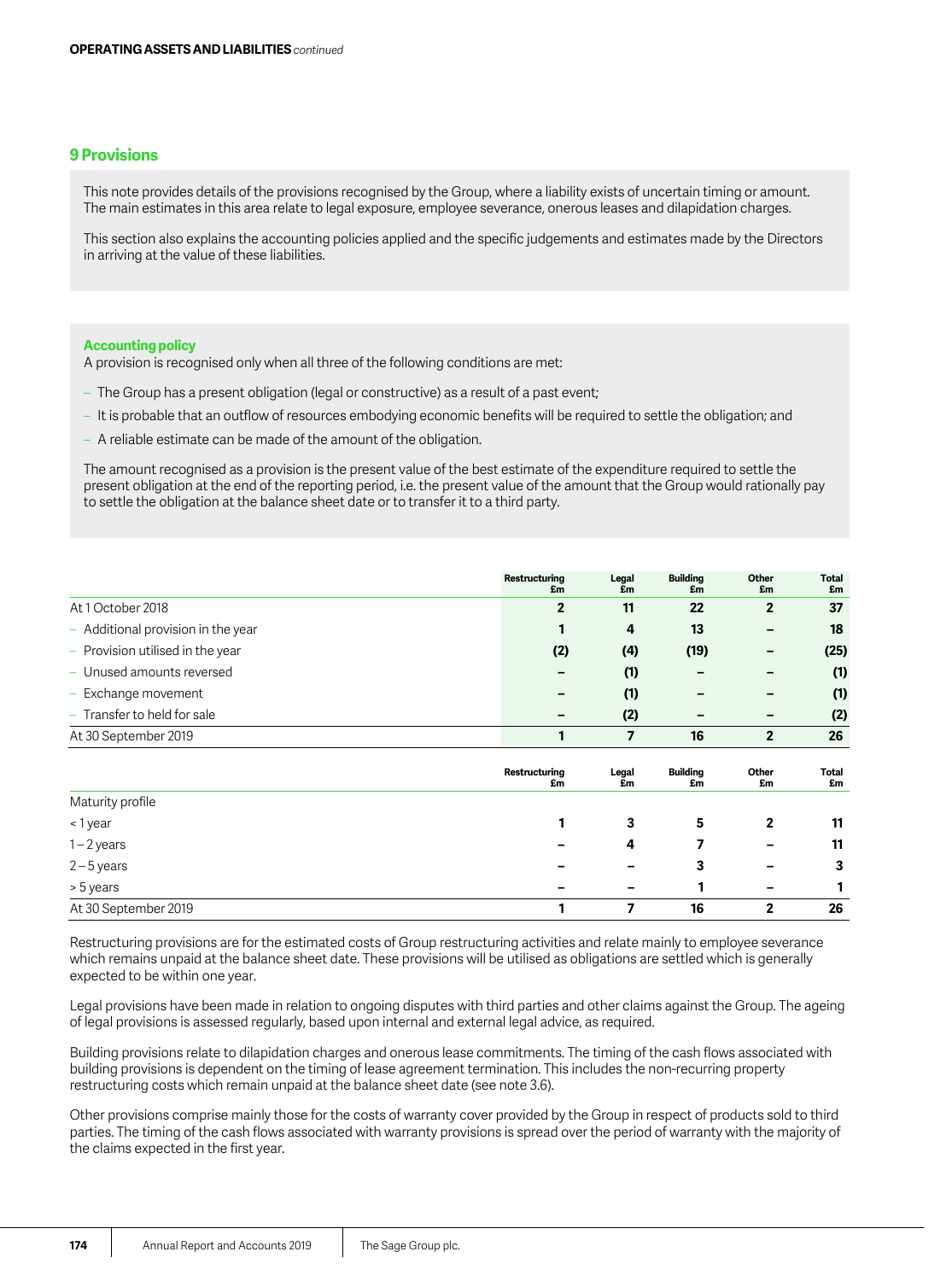# **10 Post-employment benefits**

This note explains the accounting policies governing the Group's pension schemes, analyses the deficit on the defined benefit pension scheme and shows how it has been calculated.

The majority of the Group's employees are members of defined contribution pension schemes. Additionally, the Group operates two small defined benefit schemes in France and Switzerland.

For defined contribution schemes, the Group pays contributions into separate funds on behalf of the employee and has no further obligations to employees. The risks associated with this type of plan are assumed by the member. Contributions paid by the Group in respect of the current period are included within the income statement.

The defined benefit scheme is a pension arrangement under which participating members receive a pension benefit at retirement determined by the scheme rules, salary and length of pensionable service. The income statement charge for the defined benefit scheme is the current/past service cost and the net interest cost which is the change in the net defined benefit liability that arises from the passage of time. The Group underwrites both financial and demographic risks associated with this type of plan.

### **Accounting policy**

Obligations under defined contribution schemes are recognised as an operating cost in the income statement as incurred.

The Group also operates a small defined benefit pension scheme in Switzerland and other post-employment benefit schemes in France. The assets of these schemes are held separately from the assets of the Group. Under French legislation, the Group is required to make one-off payments to employees in France who reach retirement age while still in employment. The costs of providing benefits under these schemes are determined using the projected unit credit actuarial valuation method.

The current service cost and gains and losses on settlements and curtailments are included in selling and administrative expenses in the income statement. Past service costs should be recognised on the earlier of the date of the plan amendment and the date the Group recognises restructuring-related costs. Interest on the pension plan assets and the imputed interest on pension plan liabilities are included within selling and administrative expenses in the income statement.

Changes in the post-employment benefit obligation due to experience and changes in actuarial assumptions are included in the statement of comprehensive income in full in the period in which they arise.

The liability recognised in the balance sheet in respect of the defined benefit pension scheme is the present value of the defined benefit obligation and future administration costs at the end of the reporting period, less the fair value of plan assets. The defined benefit obligation is calculated annually by independent actuaries. The present value of the defined benefit obligation is determined by discounting the estimated future cash outflows using interest rates of high-quality corporate bonds that are denominated in the currency in which the benefits will be paid and that have terms to maturity approximate to the terms of the related pension liability.

The calculation of the defined benefit obligation of a defined benefit plan requires estimation of future events, for example salary and pension increases, inflation and mortality rates. In the event that future experience does not bear out the estimates made in previous years, an adjustment will be made to the plan's defined benefit obligation in future periods which could have a material effect on the Group.

A sensitivity analysis has been performed on the significant assumptions. The significant assumptions are deemed to be the discount rate and salary increases, as these are most likely to have a material impact on the defined benefit obligations. The analysis has been performed by the independent actuaries.

| Pension costs included in the consolidated income statement | Note | 2019<br>£m | 2018<br>£m |
|-------------------------------------------------------------|------|------------|------------|
| Defined contribution schemes                                |      | 16         |            |
| Defined benefit plans                                       |      |            |            |
|                                                             | 3.3  | 18         |            |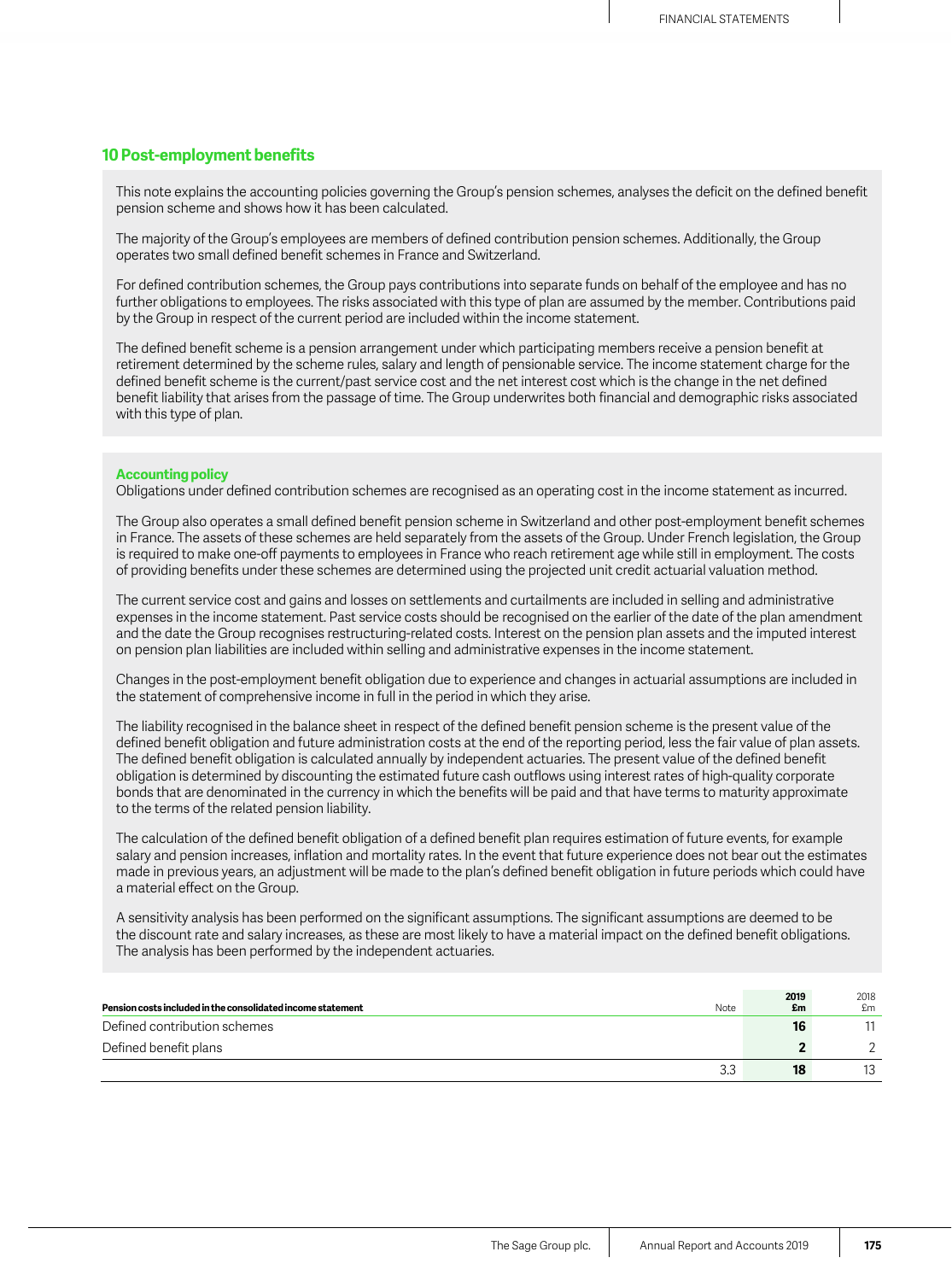# **10 Post-employment benefits continued**

# **Defined benefit plans**

The most recent actuarial valuations of the post-employment benefit plans were performed by KPMG (France) and PwC (Switzerland) during the year for the year ended 30 September 2019.

| Weighted average principal assumptions made by the actuaries         |    |           | 2019<br>%     | 2018<br>%     |
|----------------------------------------------------------------------|----|-----------|---------------|---------------|
| Rate of increase in pensionable salaries                             |    |           | 2.0           | 2.0           |
| Discount rate                                                        |    |           | 0.3           | 1.0           |
| Inflation assumption                                                 |    |           | 2.0           | 2.0           |
|                                                                      |    |           |               |               |
| Mortality rate assumptions made by the actuaries                     |    |           | 2019<br>Years | 2018<br>Years |
| Average life expectancy for 65-year-old male                         |    |           | 21            | 21            |
| Average life expectancy for 65-year-old female                       |    |           | 23            | 23            |
| Average life expectancy for 45-year-old male                         |    |           | 40            | 40            |
| Average life expectancy for 45-year-old female                       |    |           | 43            | 43            |
| Amounts recognised in the balance sheet                              |    |           | 2019<br>£m    | 2018<br>£m    |
| Present value of funded obligations                                  |    |           | (48)          | (41)          |
| Fair value of plan assets                                            |    |           | 23            | 19            |
| Net liability recognised in the balance sheet                        |    |           | (25)          | (22)          |
| Major categories of plan assets as a percentage of total plan assets | £m | 2019<br>℅ | £m            | 2018<br>%     |
| Bonds (quoted)                                                       | 8  | 35        | 6             | 29            |
| Equities (quoted)                                                    | 6  | 26        | 6             | 34            |
| Other (unquoted)                                                     | 9  | 39        | 7             | 37            |
|                                                                      | 23 | 100       | 19            | 100           |

Expected contributions to post-employment benefit plans for the year ending 30 September 2020 are £1m (2018: expected contributions for the year ending 30 September 2019: £1m).

| Amounts recognised in the income statement                                         | 2019<br>£m | 2018<br>£m |
|------------------------------------------------------------------------------------|------------|------------|
| Net interest costs on obligation                                                   |            |            |
| Current service cost                                                               | (2)        | (2)        |
| Total included within staff costs - all within selling and administrative expenses | (2)        | (2)        |
| Changes in the present value of the defined benefit obligation                     | 2019<br>£m | 2018<br>£m |
| At 1 October                                                                       | (41)       | (43)       |
| Exchange movement                                                                  | (1)        |            |
| Service cost                                                                       | (2)        | (2)        |
| Plan participant contributions                                                     | (1)        | (1)        |
| Interest cost                                                                      | (1)        |            |
| Benefits paid                                                                      | 2          | 3          |
| Actuarial (loss)/gain – financial assumptions                                      | (3)        |            |
| Actuarial (loss)/gain - experience                                                 | (1)        |            |
| At 30 September                                                                    | (48)       | (41)       |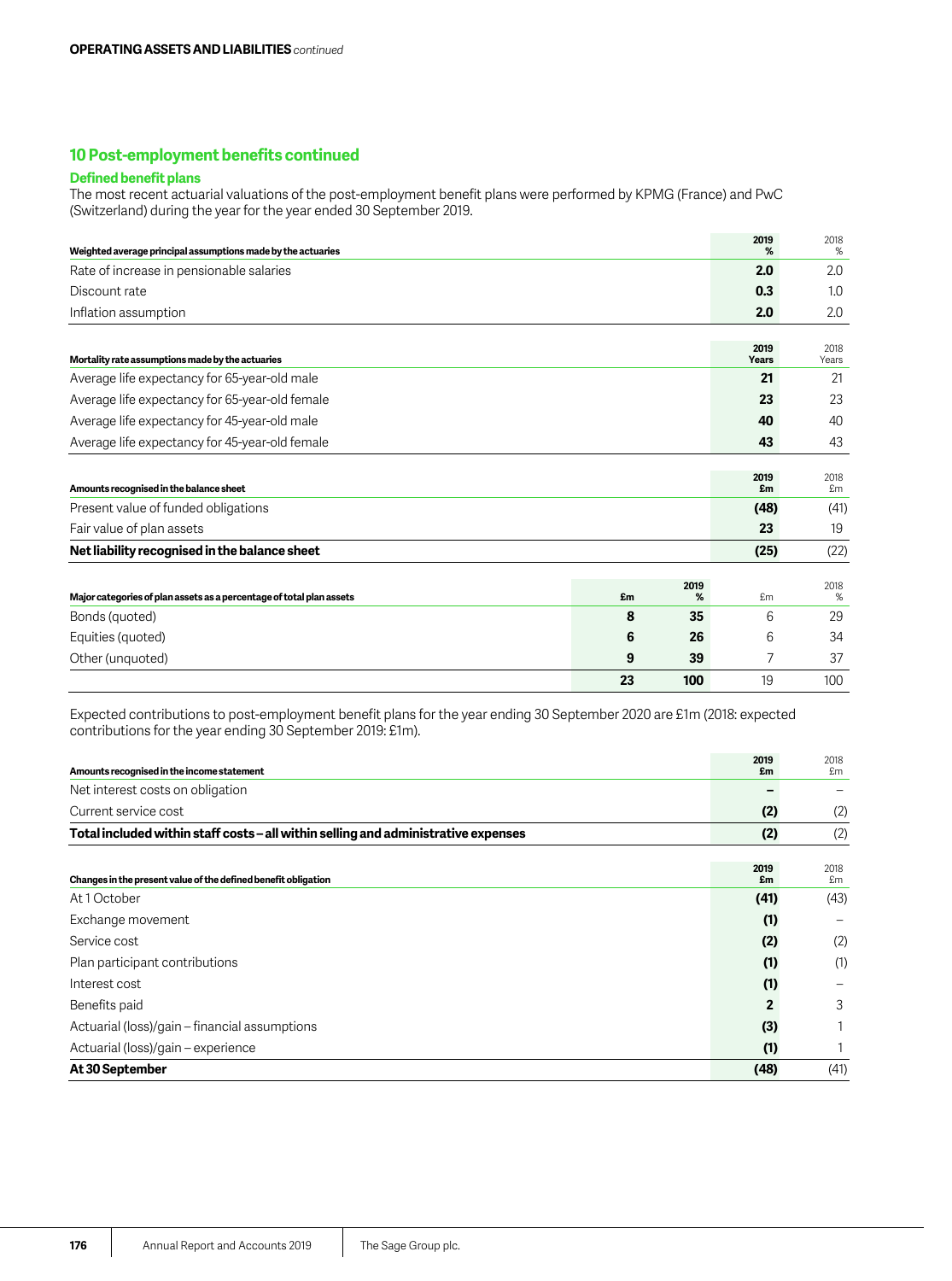| Changes in the fair value of plan assets | 2019<br>£m | 2018<br>£m   |
|------------------------------------------|------------|--------------|
| At 1 October                             | 19         | 21           |
| Exchange movement                        |            |              |
| Employer's contributions                 |            | $\mathbf{1}$ |
| Plan participant contributions           |            | 1            |
| Benefits paid                            | (2)        | (2)          |
| Actuarial gain on plan assets            |            | (2)          |
| At 30 September                          | 23         | 19           |

| Analysis of the movement in the balance sheet liability   |               | 2019<br>£m   | 2018<br>£m |
|-----------------------------------------------------------|---------------|--------------|------------|
| At 1 October                                              |               | (22)         | (22)       |
| Total expense as recognised in the income statement       |               | (3)          | (2)        |
| Benefits paid                                             |               |              |            |
| Contributions paid                                        |               |              |            |
| Actuarial loss                                            |               | (1)          |            |
| At 30 September                                           |               | (25)         | (22)       |
| Sensitivity analysis on significant actuarial assumptions |               | 2019<br>£m   | 2018<br>£m |
| Discount rate applied to scheme obligations               | +/-0.5% pa    | 3            | 2          |
| Salary increases                                          | $+/- 0.5%$ pa | $\mathbf{2}$ |            |

# **11 Deferred income tax**

Deferred income tax is an accounting adjustment to recognise liabilities or benefits that are expected to arise in the future due to differences in the carrying value of assets and liabilities and their respective tax bases. In this note we outline the accounting policies, movements in the year on the deferred tax account and the net deferred tax asset or liability at the year end.

A deferred tax asset represents a tax reduction that is expected to arise in a future period.

A deferred tax liability represents taxes which will become payable in a future period as a result of a current or an earlier transaction.

### **Accounting policy**

Deferred tax liabilities are generally recognised for all taxable temporary differences and deferred tax assets are recognised to the extent that it is probable that taxable profits will be available against which deductible temporary differences can be utilised. Such assets and liabilities are not recognised if the temporary difference arises from goodwill or from the initial recognition (other than in a business combination) of other assets and liabilities in a transaction that affects neither the taxable profit nor the accounting profit.

Deferred tax liabilities are recognised for taxable temporary differences arising on investments in subsidiaries, except where the Group is able to control the reversal of the temporary difference and it is probable that the temporary difference will not reverse in the foreseeable future.

Deferred tax is calculated at the tax rates that are expected to apply in the period when the liability is settled or the asset realised based on tax rates that have been enacted or substantively enacted at the end of the reporting period.

Tax assets and liabilities are offset when there is a legally enforceable right and there is an intention to settle the balances net.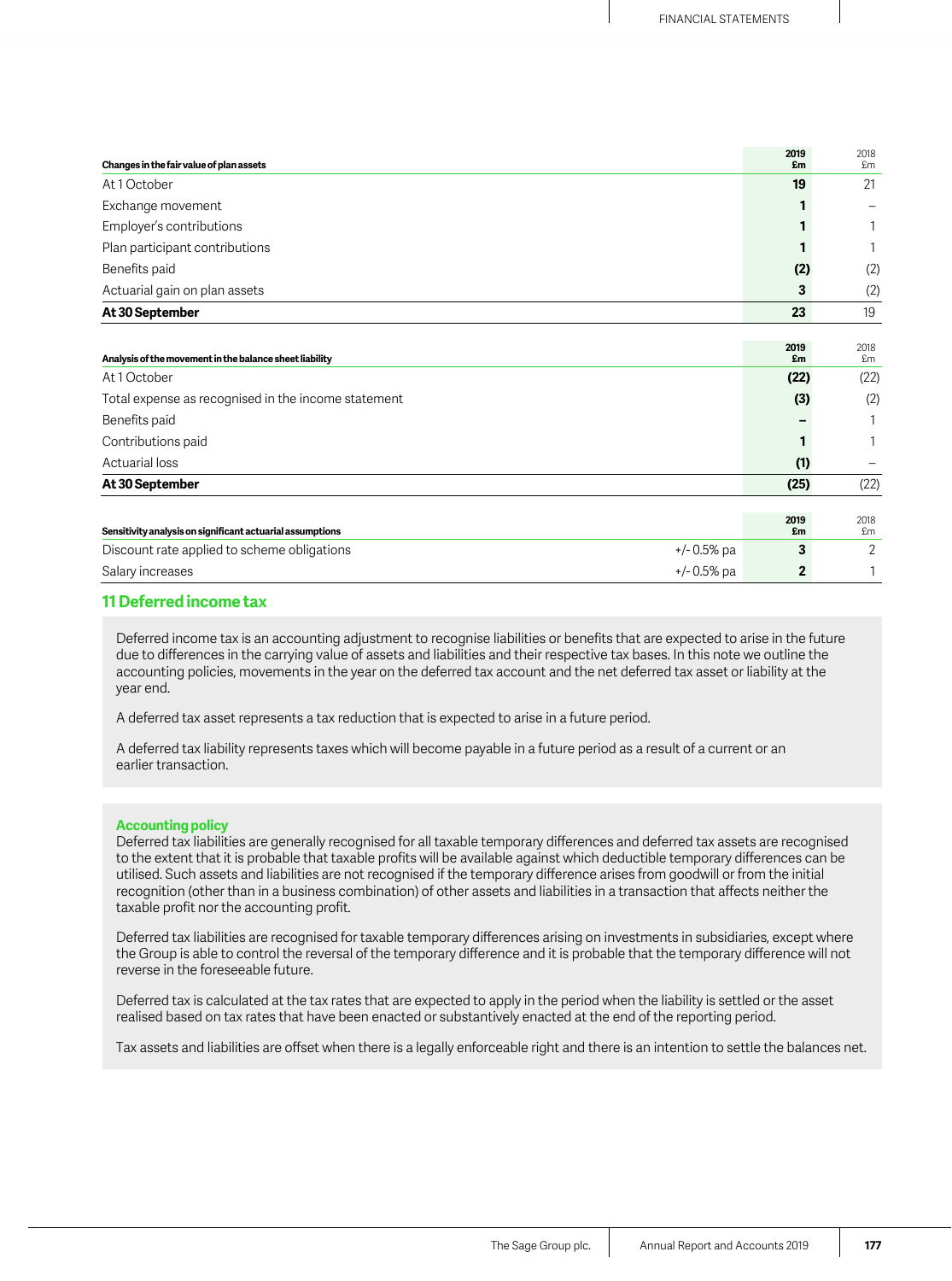# **11 Deferred income tax continued**

| The movement on the deferred tax account is as shown below:          | 2019<br>£m | 2018<br>£m |
|----------------------------------------------------------------------|------------|------------|
| At 1 October                                                         | 26         | 36         |
| Income statement (charge)/credit                                     | (1)        |            |
| Acquisition of subsidiaries                                          |            | (3)        |
| Disposal of subsidiaries                                             |            |            |
| Transfer to held for sale                                            | (13)       |            |
| Other balance sheet reclassification                                 |            | (1)        |
| Exchange movement                                                    | (1)        | (5)        |
| Other comprehensive income/equity movement in deferred tax           | (4)        | (2)        |
| At 30 September                                                      | 7          | 26         |
|                                                                      |            |            |
| The net deferred tax asset at the end of the year is analysed below: | 2019<br>£m | 2018<br>£m |
| Deferred tax assets                                                  | 31         | 51         |
| Deferred tax liabilities                                             | (24)       | (25)       |
| Net deferred tax asset                                               | 7          | 26         |

Deferred tax assets have been recognised in respect of tax losses and other temporary differences giving rise to deferred tax assets because it is probable that these assets will be recovered. Each of these assets are reviewed to ensure there is sufficient evidence to support their recognition. All underlying temporary differences where a deferred tax liability arising from investments in subsidiaries and associates have been appropriately recognised where it is probable the temporary difference will reverse in the foreseeable future.

In particular, there are tax losses carried forward in respect of Brazilian entities generating a potential net tax asset of £13m. There is sufficient supporting evidence of future profitability which is available to allow for the recognition of this asset. This evidence includes detailed financial projections for each individual entity as adjusted for tax sensitive items. As at 30 September 2019 following a decision to sell the Brazilian entities this asset has been transferred to held for sale and can be recovered on transfer of ownership. See note 15.3.

The movements in deferred tax assets and liabilities (prior to the offsetting of balances within the same jurisdiction as required by IAS 12 "Income Taxes", during the year are shown below. Deferred tax assets and liabilities are only offset where there is a legally enforceable right of offset and there is an intention to settle the balances net.

Deferred tax assets and liabilities categorised as "other deferred tax" of £32m (2018: £36m) includes various balances in relation to accounting provisions/accruals (asset £22m) (2018: £31m), goodwill amortisation (liability £21m) (2018: £13m), deferred revenue (asset £17m) (2018: £16m), deferred tax on stock options (asset £7m) (2018: £1m), interest carried forward (asset £3m) (2018: nil), R&D capitalisation (asset £2m) (2018: nil), and other sundry amounts (asset £2m) (2018: £1m).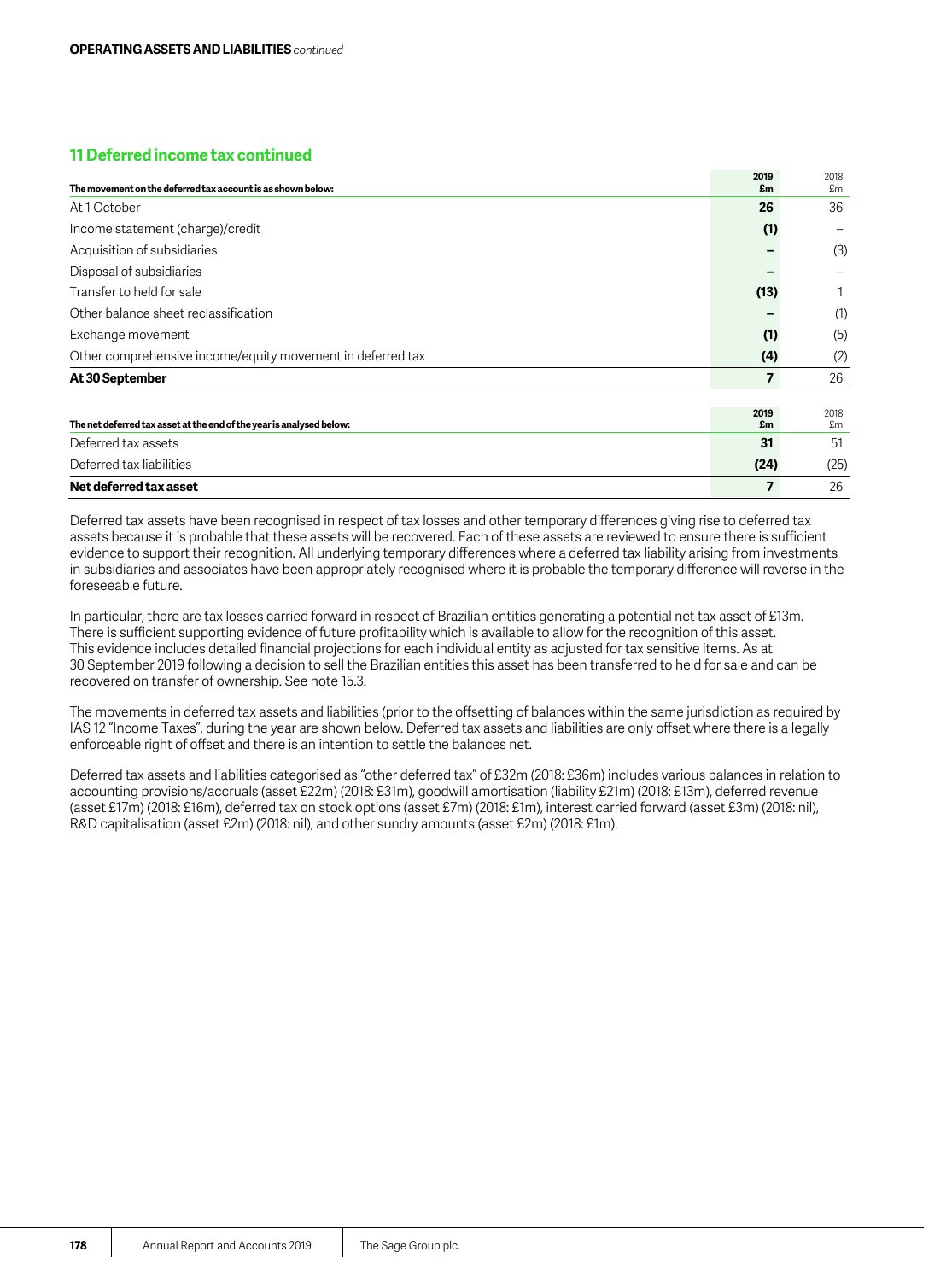| Deferred tax                                               | Intangible<br>assets<br>£m | Tax<br>losses<br>£m | Other<br>£m | <b>Total</b><br>£m |
|------------------------------------------------------------|----------------------------|---------------------|-------------|--------------------|
| At 1 October 2017                                          | (60)                       | 59                  | 37          | 36                 |
| Income statement credit/(debit)                            | 22                         | (27)                | 5           |                    |
| Acquisition/disposal                                       | (3)                        |                     |             | (3)                |
| Transferred to assets held for sale                        | 8                          | (7)                 | -           |                    |
| Other comprehensive income/equity movement in deferred tax |                            |                     | (2)         | (2)                |
| Other balance sheet reclassification                       |                            |                     | (1)         | (1)                |
| Exchange movement                                          | (1)                        | (1)                 | (3)         | (5)                |
| At 30 September 2018                                       | (34)                       | 24                  | 36          | 26                 |
| Income statement (debit)/credit                            | (1)                        | (5)                 | 5           | (1)                |
| Acquisition/disposal                                       |                            |                     |             |                    |
| Transferred to assets held for sale                        | $\mathbf{2}$               | (10)                | (5)         | (13)               |
| Other comprehensive income/equity movement in deferred tax |                            |                     | (4)         | (4)                |
| Exchange movement                                          | (2)                        |                     |             | (1)                |
| At 30 September 2019                                       | (35)                       | 10                  | 32          | 7                  |

All underlying temporary differences arising from investments in subsidiaries and associates have been appropriately recognised where it is probable the temporary difference will reverse in the foreseeable future.

The company has unrecognised carried forward losses of £62m (2018: £50m) in the UK and the US available indefinitely to reduce certain future taxable profits. Deferred tax assets have not been recognised in respect of these losses due to uncertainty whether suitable profits will arise in future periods against which the deferred tax asset would reverse.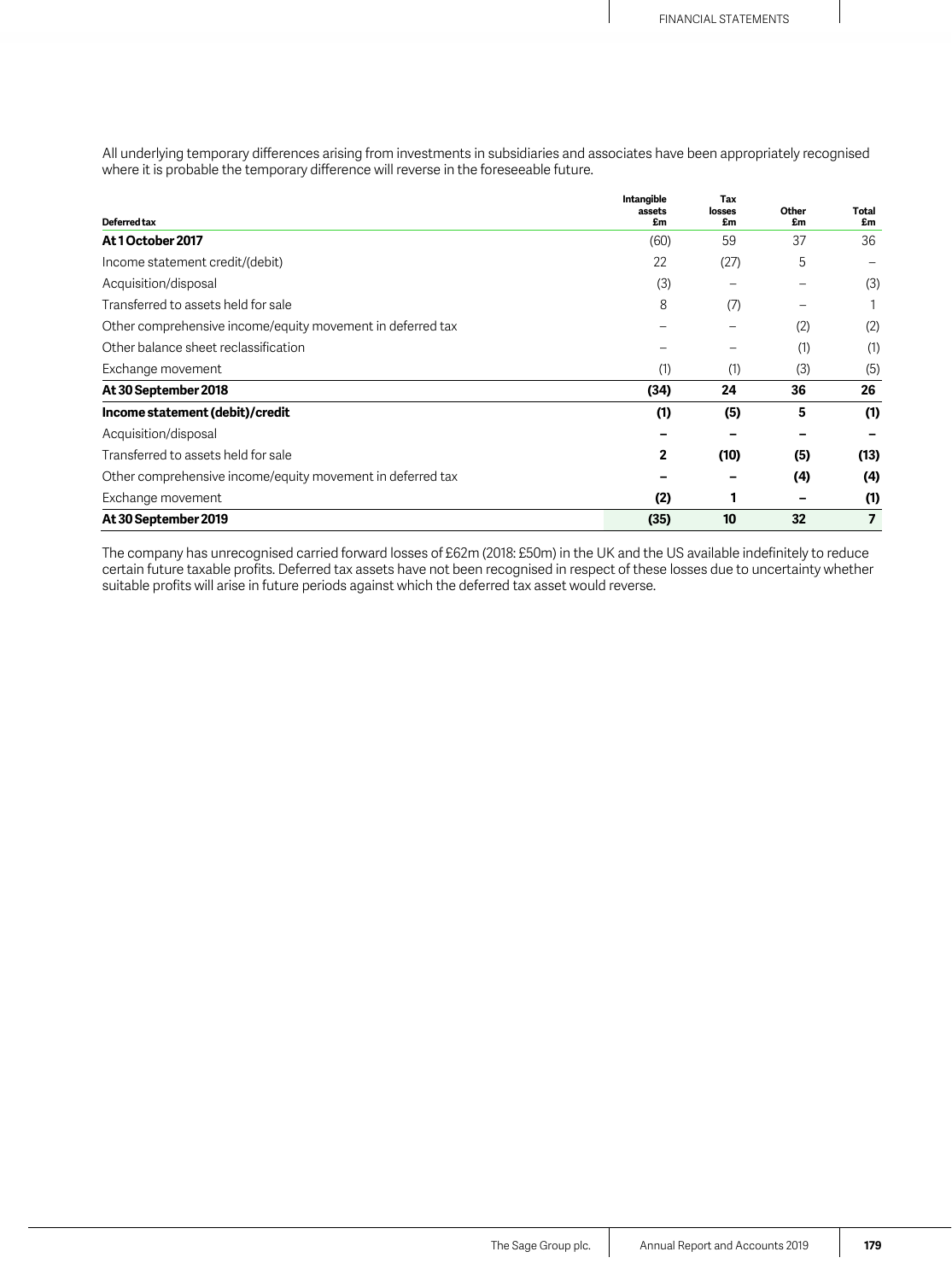# **12 Cash flow and net debt**

This note analyses our operational cash generation, shows the movement in our net debt in the year, and explains what is included within our cash balances and borrowings at the year end.

Cash generated from operations is the starting point of our consolidated statement of cash flows. This section outlines the adjustments for any non-cash accounting items to reconcile our accounting profit for the year to the amount of cash we generated from our operations.

Net debt represents the amount of cash held less borrowings, overdrafts, and cash held on behalf of customers.

Borrowings are mostly made up of fixed-term external debt which the Group has taken out in order to finance acquisitions in the past.

# **12.1 Cash flow generated from continuing operations**

| Reconciliation of profit for the year to cash generated from continuing operations            | 2019<br>£m | 2018<br>£m |
|-----------------------------------------------------------------------------------------------|------------|------------|
| Profit for the year                                                                           | 266        | 295        |
| Adjustments for:                                                                              |            |            |
| Income tax                                                                                    | 95         | 103        |
| Finance income                                                                                | (8)        | (5)        |
| Finance costs                                                                                 | 29         | 34         |
| - Amortisation and impairment of intangible assets                                            | 44         | 48         |
| Depreciation and impairment of property, plant and equipment                                  | 37         | 20         |
| Impairment and cost of disposal of assets held for sale                                       | 19         |            |
| Loss on disposal of tangible assets                                                           |            |            |
| R&D tax credits                                                                               | (2)        | (6)        |
| Equity-settled share-based transactions                                                       | 32         | 18         |
| (Gain)/loss on disposal of subsidiary                                                         | (28)       |            |
| Exchange movement                                                                             |            |            |
| Changes in working capital (excluding effects of acquisitions and disposals of subsidiaries): |            |            |
| Decrease in trade and other receivables                                                       | 18         | 7          |
| Increase/(decrease) in trade and other payables and provisions                                | 46         | (61)       |
| Increase in deferred income                                                                   | 38         | 32         |
| Cash generated from continuing operations                                                     | 586        | 487        |

# **12.2 Net debt**

| Reconciliation of net cash flow to movement in net debt                   | 2019<br>£m | 2018<br>£m |
|---------------------------------------------------------------------------|------------|------------|
| Increase in cash in the year (pre-exchange movements)                     | 158        | 107        |
| Cash outflow from movement in loans, and cash held on behalf of customers | 142        | 60         |
| Change in net debt resulting from cash flows                              | 300        | 167        |
| Acquisitions                                                              |            |            |
| Non-cash movements                                                        | (2)        | (2)        |
| Exchange movement                                                         | (24)       | (20)       |
| Movement in net debt in the year                                          | 275        | 145        |
| Net debt at 1 October                                                     | (668)      | (813)      |
| Net debt at 30 September                                                  | (393)      | (668)      |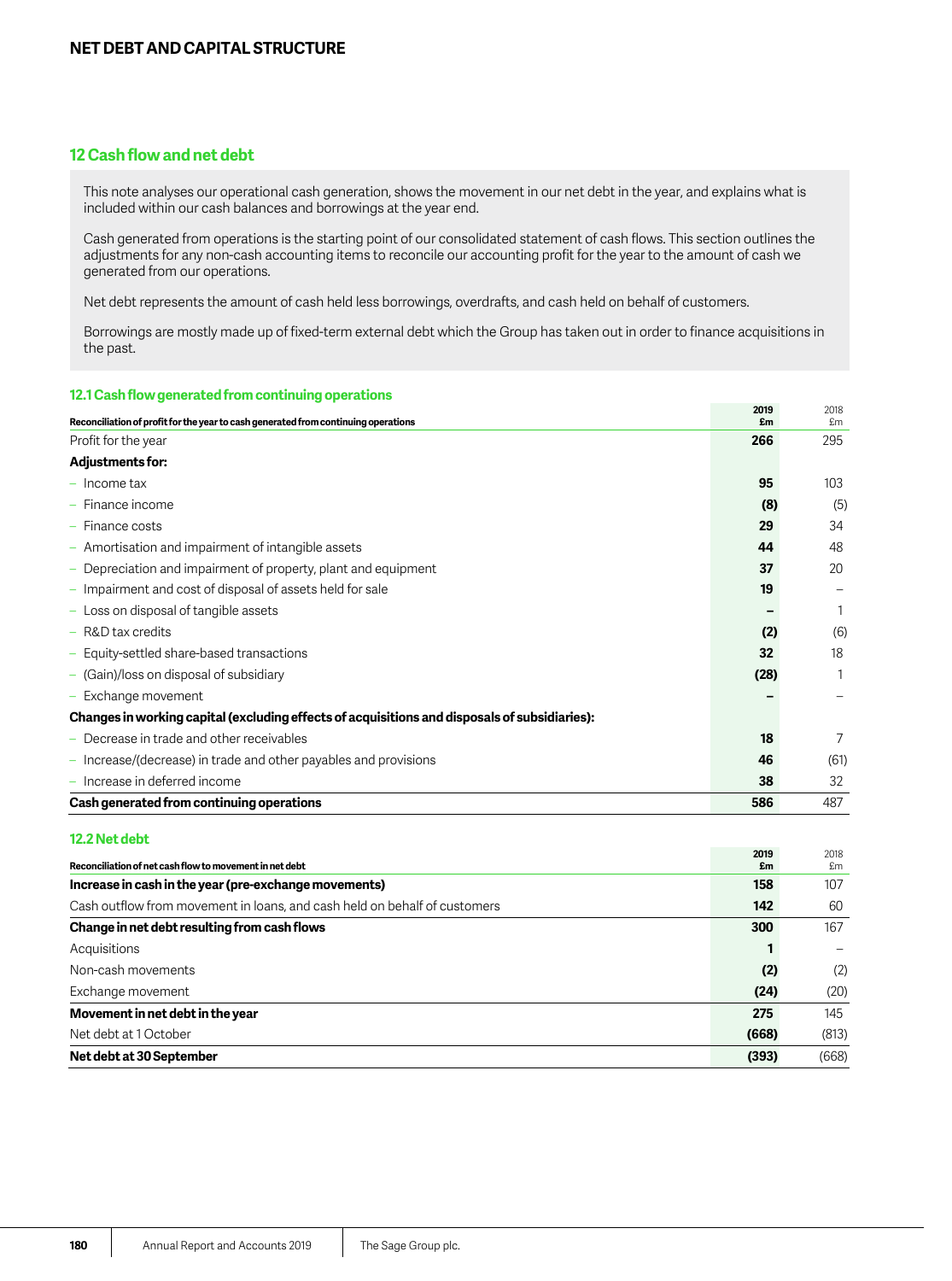| Analysis of change in net debt                                                | At<br>1 October<br>2017<br>£m | At<br>1 October<br>2018<br>£m | <b>Cash flow</b><br>£m | <b>Acquisitions</b><br>£m | Reclassification<br>as held for sale | Disposal of<br>subsidiary<br>£m | Non-cash<br>movements<br>£m | Exchange<br>movement<br>£m | At<br>30 September<br>2019<br>£m |
|-------------------------------------------------------------------------------|-------------------------------|-------------------------------|------------------------|---------------------------|--------------------------------------|---------------------------------|-----------------------------|----------------------------|----------------------------------|
| Cash and cash equivalents                                                     | 231                           | 272                           | 120                    | 1                         | (4)                                  | (26)                            |                             | 8                          | 371                              |
| Bank overdrafts                                                               | (18)                          | (8)                           | 5                      |                           | 3                                    |                                 |                             |                            |                                  |
| Cash and bank overdrafts<br>amounts included in held for sale                 |                               | 58                            | 33                     |                           | 1                                    | (91)                            |                             |                            | 1                                |
| Cash, cash equivalents and bank<br>overdrafts including cash held<br>for sale | 213                           | 322                           | 158                    | 1                         |                                      | (117)                           |                             | 8                          | 372                              |
| Liabilities arising from<br>financing activities                              |                               |                               |                        |                           |                                      |                                 |                             |                            |                                  |
| Loans due within one year                                                     | (37)                          |                               |                        |                           |                                      |                                 | (115)                       | (7)                        | (122)                            |
| Loans due after more than<br>one year                                         | (914)                         | (913)                         | 181                    |                           |                                      |                                 | 113                         | (24)                       | (643)                            |
| Cash held on behalf of<br>customers                                           | (75)                          | (19)                          | (6)                    |                           |                                      | 26                              |                             | (1)                        |                                  |
| Cash held on behalf of customers<br>included in held for sale                 |                               | (58)                          | (33)                   |                           |                                      | 91                              |                             |                            |                                  |
|                                                                               | (1,026)                       | (990)                         | 142                    |                           |                                      | 117                             | (2)                         | (32)                       | (765)                            |
|                                                                               |                               |                               |                        |                           |                                      |                                 |                             |                            |                                  |
| Total                                                                         | (813)                         | (668)                         | 300                    | 1                         |                                      |                                 | (2)                         | (24)                       | (393)                            |

Included in cash above is £nil (2018: £77m) relating to cash held on behalf of customers. The reduction in the year is due to the disposals made in the current year, see note 15.3.

#### **12.3 Cash and cash equivalents (excluding bank overdrafts and cash amounts included in held for sale)**

#### **Accounting policy**

For the purpose of preparation of the consolidated statement of cash flows and the consolidated balance sheet, cash and cash equivalents include cash at bank and in hand and short-term deposits with an original maturity period of three months or less. Bank overdrafts that are an integral part of a subsidiary's cash management are included in cash and cash equivalents where they have a legal right of set-off and there is an intention to settle net, against positive cash balances, otherwise bank overdrafts are classified as borrowings. Cash and cash equivalents are measured at amortised cost.

|                                  | 2019<br>£m | 2018<br>£m |
|----------------------------------|------------|------------|
| Cash at bank and in hand         | 370        | 252        |
| Cash held on behalf of customers |            | 19         |
| Short-term bank deposits         |            |            |
|                                  | 371        |            |

In line with contractual obligations or Company practice, cash held on behalf of customers is held in separate bank accounts by the Group until such time as these amounts are paid.

The credit risk on liquid funds is considered to be low, as the Board-approved Group treasury policy limits the value that can be invested with each approved counterparty to minimise the risk of loss. The Group policy is to place cash and cash equivalents with counterparties which are well established banks with high credit ratings where available. In some jurisdictions there is limited availability of such counterparties.

Cash and cash equivalents are classified and measured at amortised cost under IFRS 9 and are therefore subject to the expected loss model requirements of that standard. However, no material expected credit losses have been identified. At 30 September 2019, 93% (2018: 80%) of the cash and cash equivalents balance was deposited with financial institutions rated at least A3 by Moody's Investors Service. The investment instruments utilised are money market funds, money market term deposits and bank deposits.

The Group's maximum exposure to credit risk in relation to cash and cash equivalents is their carrying amount in the balance sheet.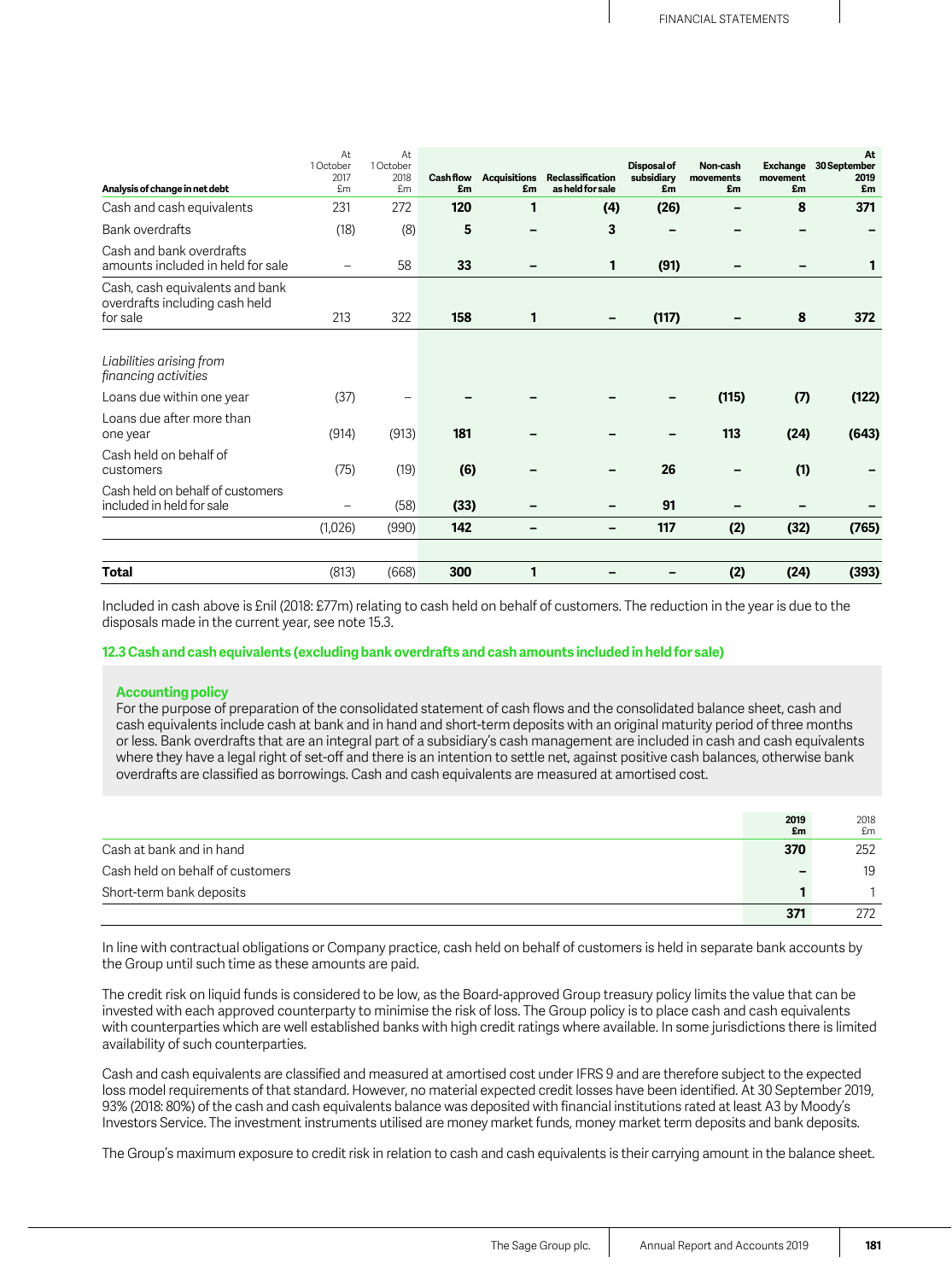# **12 Cash flow and net debt continued**

# **12.4 Borrowings (excluding borrowings included in held for sale)**

## **Accounting policy**

Interest-bearing borrowings are recognised initially at fair value less attributable issue costs, which are amortised over the period of the borrowings. Subsequent to initial recognition, interest-bearing borrowings are stated at amortised cost with any difference between cost and redemption value being recognised in the income statement over the period of borrowing on an effective interest basis.

| Current                          | 2019<br>£m | 2018<br>£m |
|----------------------------------|------------|------------|
| Bank overdrafts                  |            | 8          |
| US senior loan notes - unsecured | 122        |            |
|                                  | 122        | 8          |
|                                  |            |            |
| Non-current                      | 2019<br>£m | 2018<br>£m |
| Bank loans - unsecured           | 243        | 416        |
| US senior loan notes - unsecured | 400        | 497        |
|                                  | 643        | 913        |

Included in loans above is £765m (2018: £913m) of unsecured loans (after unamortised issue costs).

In the table above, bank loans and loan notes are stated net of unamortised issue costs of £2m (2018: £2m). Unsecured bank loans attract an average interest rate of 2.6% (FY18: 2.1%).

|                       |             |                    |                 | Loan value |            |
|-----------------------|-------------|--------------------|-----------------|------------|------------|
| <b>Borrowings</b>     | Year issued | Interest<br>coupon | Maturity        | 2019<br>£m | 2018<br>£m |
| US private placement  |             |                    |                 |            |            |
| - USD 150m loan note  | 2013        |                    | 3.08% 20-May-20 | 122        | 115        |
| - USD 150m loan note  | 2013        |                    | 3.71% 20-May-23 | 122        | 115        |
| - USD 50m loan note   | 2013        |                    | 3.86% 20-May-25 | 40         | 38         |
| $-$ EUR 55m loan note | 2015        | 1.89%              | 26-Jan-22       | 49         | 49         |
| $-$ EUR 30m loan note | 2015        | 2.07%              | 26-Jan-23       | 27         | 27         |
| - USD 200m loan note  | 2015        | 3.73%              | 26-Jan-25       | 162        | 153        |

Unsecured bank loans comprises a fixed term loan of £200m (2018: £nil) expiring in September 2021 and £45m drawings (2018: £418m) under the multi-currency revolving credit facility of £720m (2018: £686m) expiring in February 2024, which consists both of US\$719m/£585m (2018: US\$719m/£551m) and of £135m (2018: £135m) tranches.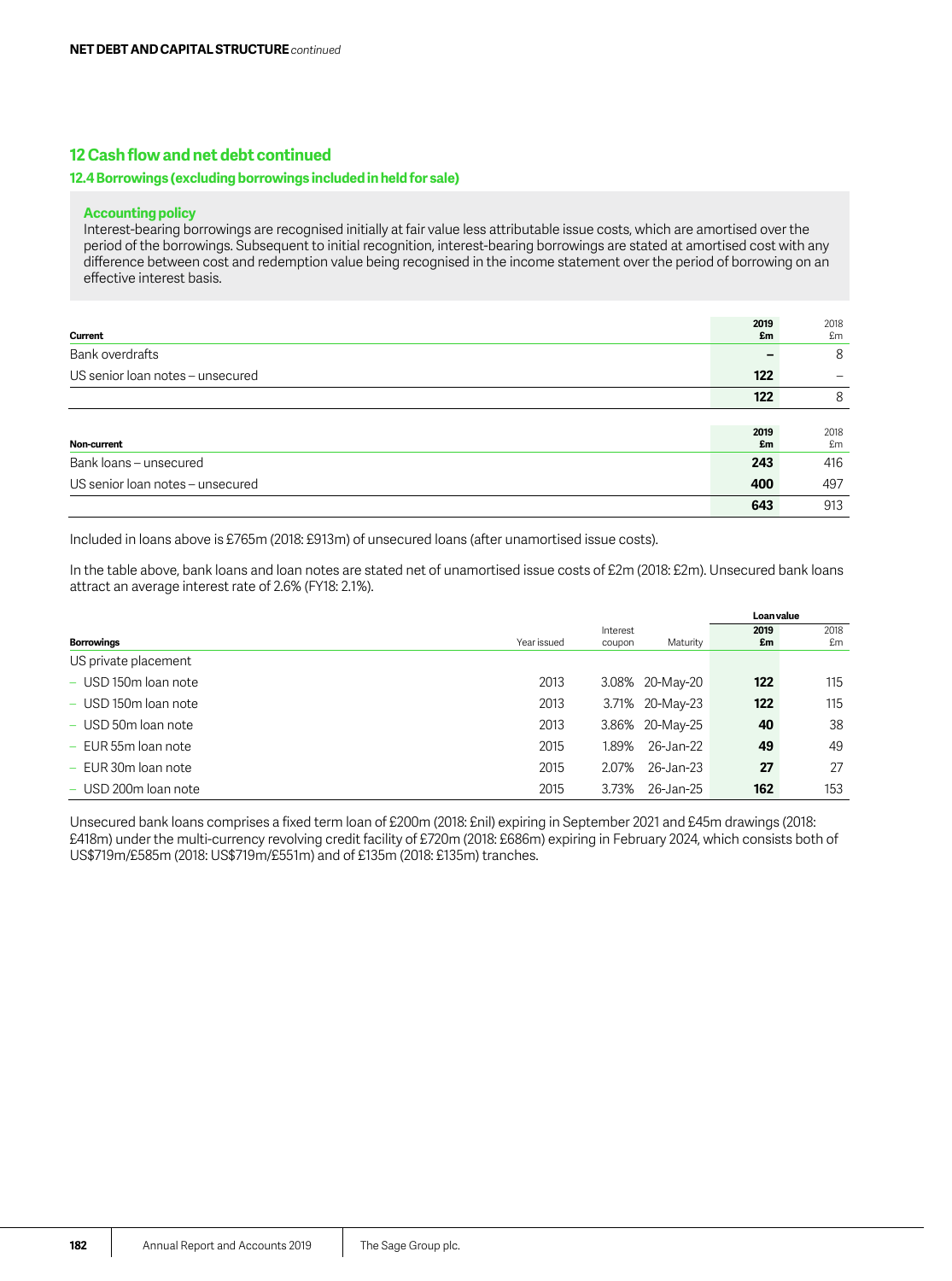# **13 Financial instruments**

This note shows details of the fair value and carrying value of short and long-term borrowings, trade and other payables, trade and other receivables, short-term bank deposits and cash at bank and in hand. These items are all classified as "financial instruments" under accounting standards. Fair value is the price that would be received to sell an asset or paid to transfer a liability in an orderly transaction between market participants at the measurement date.

In order to assist users of these financial statements in making an assessment of any risks relating to financial instruments, this note also sets out the maturity of these items and analyses their sensitivity to changes in key inputs, such as interest rates and foreign exchange rates. An explanation of the Group's exposure to, and management of, capital, liquidity, credit, interest rate and foreign currency risk is set out in the financial risk management section at the end of this note.

#### **Accounting policy**

Financial assets and financial liabilities are recognised in the Group's balance sheet when the Group becomes a party to the contractual provisions of the instrument.

Financial assets are derecognised when the rights to receive cash flows from the asset have expired, or when the Group has transferred those rights and either has also transferred substantially all the risks and rewards of the asset or has neither transferred nor retained substantially all the risks and rewards of the asset but no longer has control of the asset.

Financial liabilities are derecognised when the obligation specified in the contract is discharged, cancelled or expires.

The amounts in the consolidated balance sheet that are accounted for as financial instruments, and their classification under IFRS 9, are as follows:

|                                                                  |      |                            | <b>IFRS 9 classification</b>                     |                    |  |
|------------------------------------------------------------------|------|----------------------------|--------------------------------------------------|--------------------|--|
| As at 30 September 2019                                          | Note | At amortised<br>cost<br>£m | At fair value<br>through profit<br>or loss<br>£m | <b>Total</b><br>£m |  |
| Non-current assets                                               |      |                            |                                                  |                    |  |
| Other financial assets                                           |      | 3                          |                                                  | 4                  |  |
| Trade and other receivables: other receivables                   | 8.1  |                            | 3                                                | 4                  |  |
| <b>Current assets</b>                                            |      |                            |                                                  |                    |  |
| Trade and other receivables: trade receivables                   | 8.1  | 257                        |                                                  | 257                |  |
| Trade and other receivables: other receivables                   | 8.1  | 13                         | $\mathbf{2}$                                     | 15                 |  |
| Cash and cash equivalents                                        | 12.3 | 371                        |                                                  | 371                |  |
| <b>Current liabilities</b>                                       |      |                            |                                                  |                    |  |
| Trade and other payables excluding other tax and social security | 8.2  | (254)                      |                                                  | (254)              |  |
| <b>Borrowings</b>                                                |      | (122)                      |                                                  | (122)              |  |
| <b>Non-current liabilities</b>                                   |      |                            |                                                  |                    |  |
| <b>Borrowings</b>                                                | 12.4 | (643)                      |                                                  | (643)              |  |
|                                                                  |      | (374)                      | 6                                                | (368)              |  |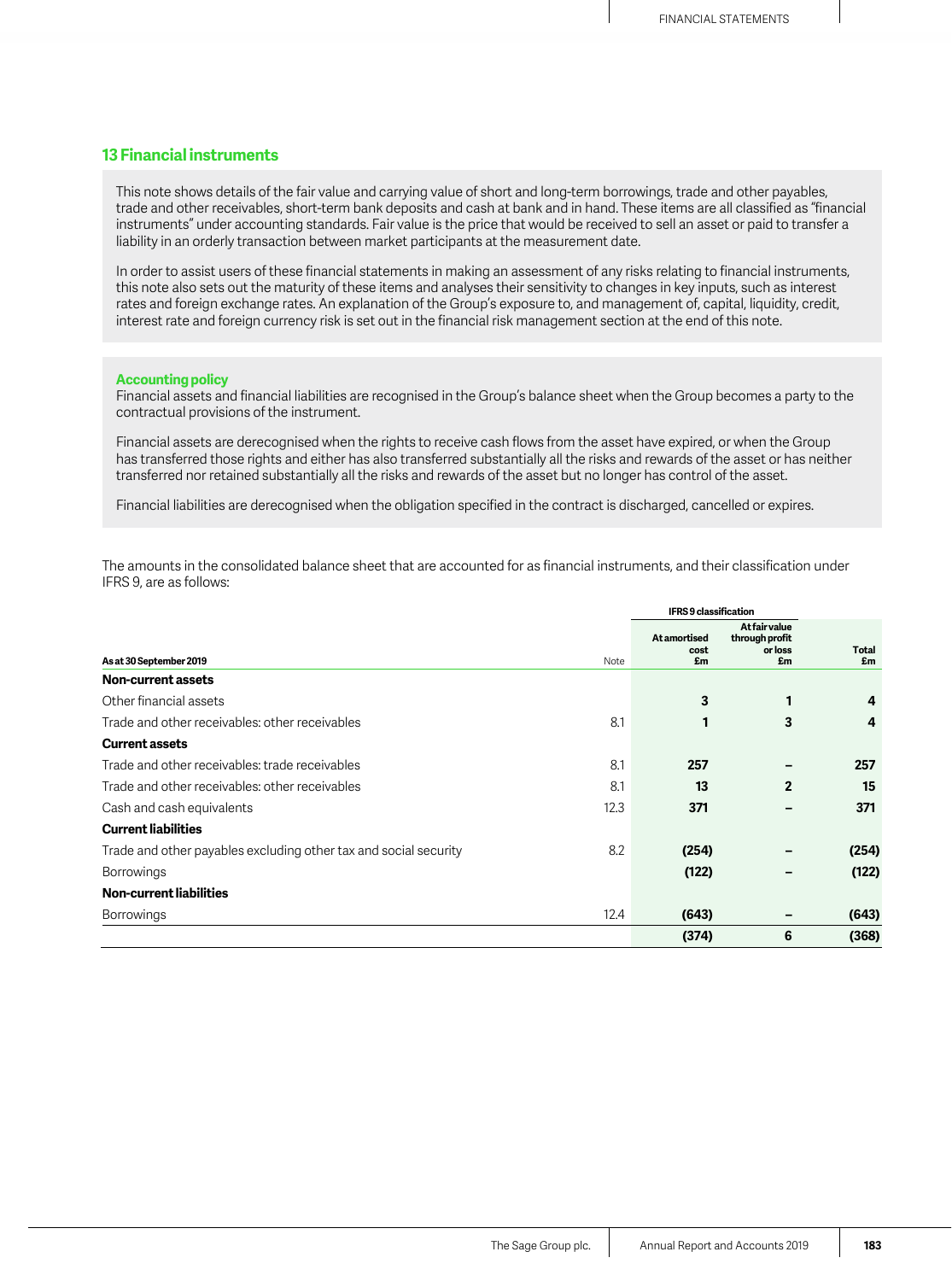# **13 Financial instruments continued**

For the year ended 30 September 2018, financial instruments are reported under IAS 39. The amounts in the consolidated balance sheet at that date that are accounted for as financial instruments, and their classification under IAS 39, are as follows. The changes resulting from the adoption of IFRS 9 are explained in note 1.

|                                                               |      | IAS 39 classification          |                                        |                                                            |                            |              |  |
|---------------------------------------------------------------|------|--------------------------------|----------------------------------------|------------------------------------------------------------|----------------------------|--------------|--|
| As at 30 September 2018                                       | Note | Loans and<br>receivables<br>£m | Available<br>-for-sale<br>$f_{\rm dm}$ | At fair value<br>through profit<br>or loss<br>$f_{\rm dm}$ | At<br>amortised cost<br>£m | Total<br>f.m |  |
| Non-current assets                                            |      |                                |                                        |                                                            |                            |              |  |
| Fixed asset investment                                        |      |                                | 17                                     |                                                            |                            | 17           |  |
| Other financial assets                                        |      | 2                              |                                        |                                                            |                            | 3            |  |
| <b>Current assets</b>                                         |      |                                |                                        |                                                            |                            |              |  |
| Trade and other receivables: trade receivables                | 8.1  | 370                            |                                        |                                                            |                            | 370          |  |
| Trade and other receivables: other receivables                | 8.1  | 23                             |                                        |                                                            |                            | 23           |  |
| Cash and cash equivalents (excluding bank<br>overdrafts)      | 12.3 | 272                            |                                        |                                                            |                            | 272          |  |
| <b>Current liabilities</b>                                    |      |                                |                                        |                                                            |                            |              |  |
| Trade and other payables: trade payables                      | 8.3  |                                |                                        |                                                            | (29)                       | (29)         |  |
| Trade and other payables: other payables                      | 8.3  |                                |                                        |                                                            | (31)                       | (31)         |  |
| Trade and other payables: cash held on behalf of<br>customers | 8.3  |                                |                                        |                                                            | (19)                       | (19)         |  |
| <b>Borrowings</b>                                             | 12.4 |                                |                                        |                                                            | (8)                        | (8)          |  |
| Non-current liabilities                                       |      |                                |                                        |                                                            |                            |              |  |
| Borrowings                                                    | 12.4 |                                |                                        |                                                            | (913)                      | (913)        |  |
| Trade and other payables                                      |      |                                |                                        |                                                            | (8)                        | (8)          |  |
|                                                               |      | 666                            | 17                                     |                                                            | (1,008)                    | (324)        |  |

# **13.1 Fair values of financial instruments**

The carrying amounts of the following financial assets and liabilities approximate to their fair values: trade and other payables excluding tax and social security, trade and other receivables excluding prepayments and accrued income, short-term bank deposits and cash at bank and in hand.

#### *Borrowings*

184

The fair value of borrowings is determined by reference to interest rate movements on the US\$ private placement market and therefore can be considered as a level 2 fair value as defined within IFRS 13.

|                      |      |                         | 2019                    |                  | 2018             |
|----------------------|------|-------------------------|-------------------------|------------------|------------------|
|                      | Note | <b>Book value</b><br>£m | <b>Fair value</b><br>£m | Book value<br>£m | Fair value<br>£m |
| Long-term borrowing  | 12.4 | (643)                   | (660)                   | (913)            | (906)            |
| Short-term borrowing | 12.4 | (122)                   | (122)                   | (8)              | (8)              |

## *Fixed asset investment*

At 30 September 2018, the Group had a US\$ fixed asset investment in an unquoted equity instrument which was classified as an available-for-sale financial asset under IAS 39 and carried at its fair value of £17m. During the year ended 30 September 2019, the investment was derecognised on its redemption by the issuer. The fair value of the investment at the date of derecognition was £17m, and no gain or loss arose on disposal. On transition to IFRS 9, the Group elected to classify the investment as held at fair value through other comprehensive income as the investment was not considered to be held for trading. As a result, changes in the fair value of the investment continued to be recognised in the statement of other comprehensive income when they arose. However, in a change to the previous treatment, the cumulative gain was not reclassified to profit for the period when the investment was derecognised. At 30 September 2018, the fair value of the investment was determined using a discounted cash flow valuation technique. The main inputs to the calculation for which assumptions were made were the discount rate, the timing of future cash flows and the period over which the investment would continue to be held. The gain on revaluation of £1m was recognised in other comprehensive income in the year ended 30 September 2018. The remaining movement was due to foreign currency exchange. This was a level 3 fair value as defined within IFRS 13.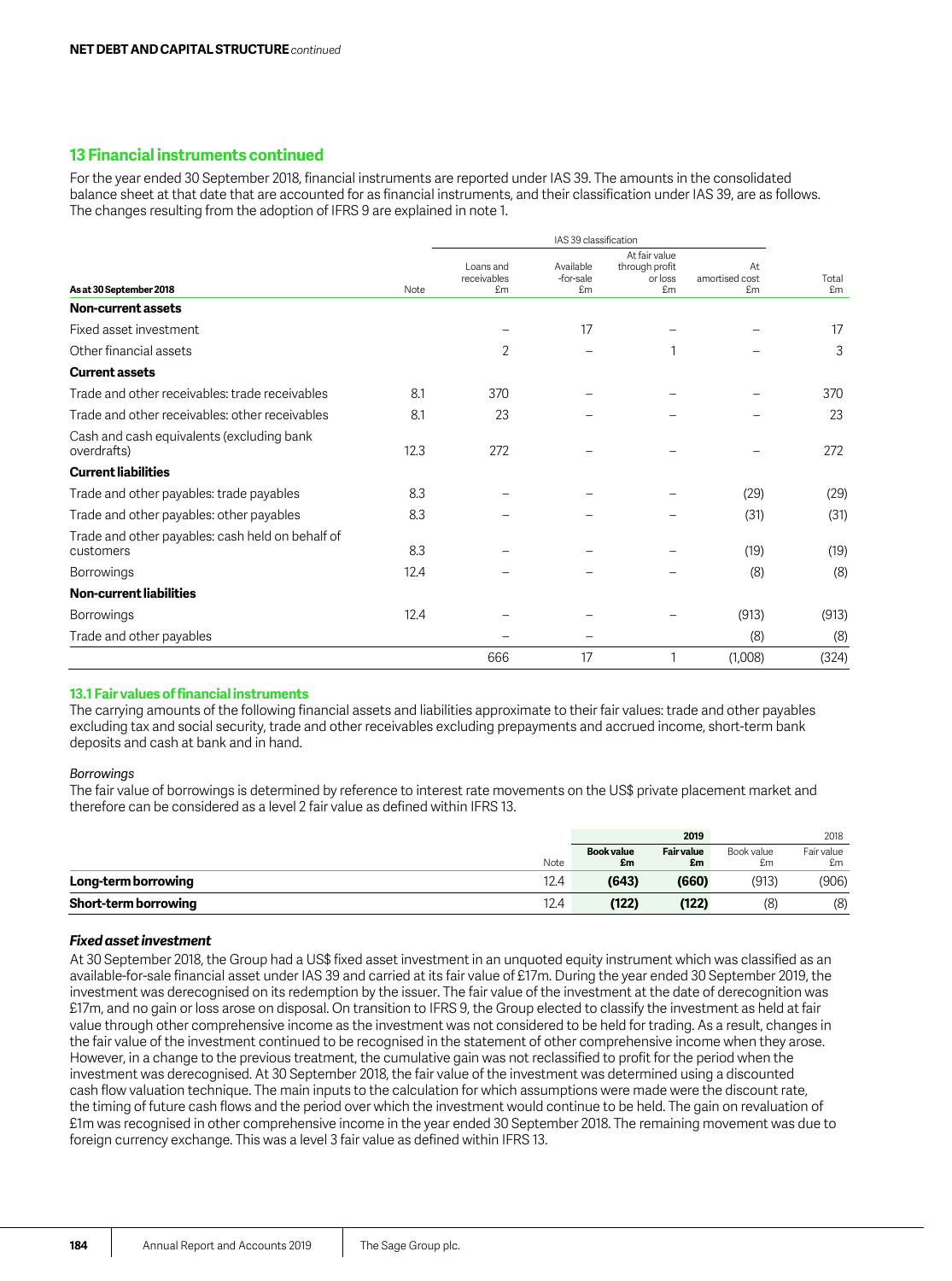### *Contingent consideration receivable*

On the disposal of Sage Payroll Solutions during the year, the Group recognised contingent consideration receivable of £5m. This is classified as a financial asset measured at fair value through profit or loss. An explanation of the measurement basis applied is set out in note 15.3.

# **13.2 Maturity of financial liabilities**

The maturity profile of the undiscounted contractual amount of the Group's financial liabilities at 30 September was as follows:

|                                                     |                         |                                                                     | 2019               |
|-----------------------------------------------------|-------------------------|---------------------------------------------------------------------|--------------------|
|                                                     |                         | <b>Trade and</b><br>other<br>payables<br>excluding<br>other tax and |                    |
|                                                     | <b>Borrowings</b><br>£m | social security<br>£m                                               | <b>Total</b><br>£m |
| In less than one year                               | 148                     | 255                                                                 | 403                |
| In more than one year but not more than two years   | 217                     |                                                                     | 218                |
| In more than two years but not more than five years | 278                     | -                                                                   | 278                |
| In more than five years                             | 206                     | -                                                                   | 206                |
|                                                     | 849                     | 256                                                                 | 1,105              |

|                                                     |                  |                                                                                    | 2018        |
|-----------------------------------------------------|------------------|------------------------------------------------------------------------------------|-------------|
|                                                     | Borrowings<br>£m | Trade and<br>other payables<br>excluding<br>other tax and<br>social security<br>£m | Total<br>£m |
| In less than one year                               | 36               | 197                                                                                | 233         |
| In more than one year but not more than two years   | 144              |                                                                                    | 147         |
| In more than two years but not more than five years | 667              | 5                                                                                  | 672         |
| In more than five years                             | 202              | -                                                                                  | 202         |
|                                                     | 1.049            | 205                                                                                | 1,254       |

The maturity profile of provisions is disclosed in note 9.

#### **13.3 Borrowing facilities**

The Group has the following undrawn committed borrowing facilities available at 30 September in respect of which all conditions precedent had been met at that date:

|                                                              | 2019<br>£m | 2018<br>£m |
|--------------------------------------------------------------|------------|------------|
| Expiring in more than two years but not more than five years |            | 268        |

The facilities have been arranged to help finance the expansion of the Group's activities. All these facilities incur commitment fees at market rates. In addition, the Group maintains overdraft and uncommitted facilities to provide short-term flexibility and has also utilised the US private placement market.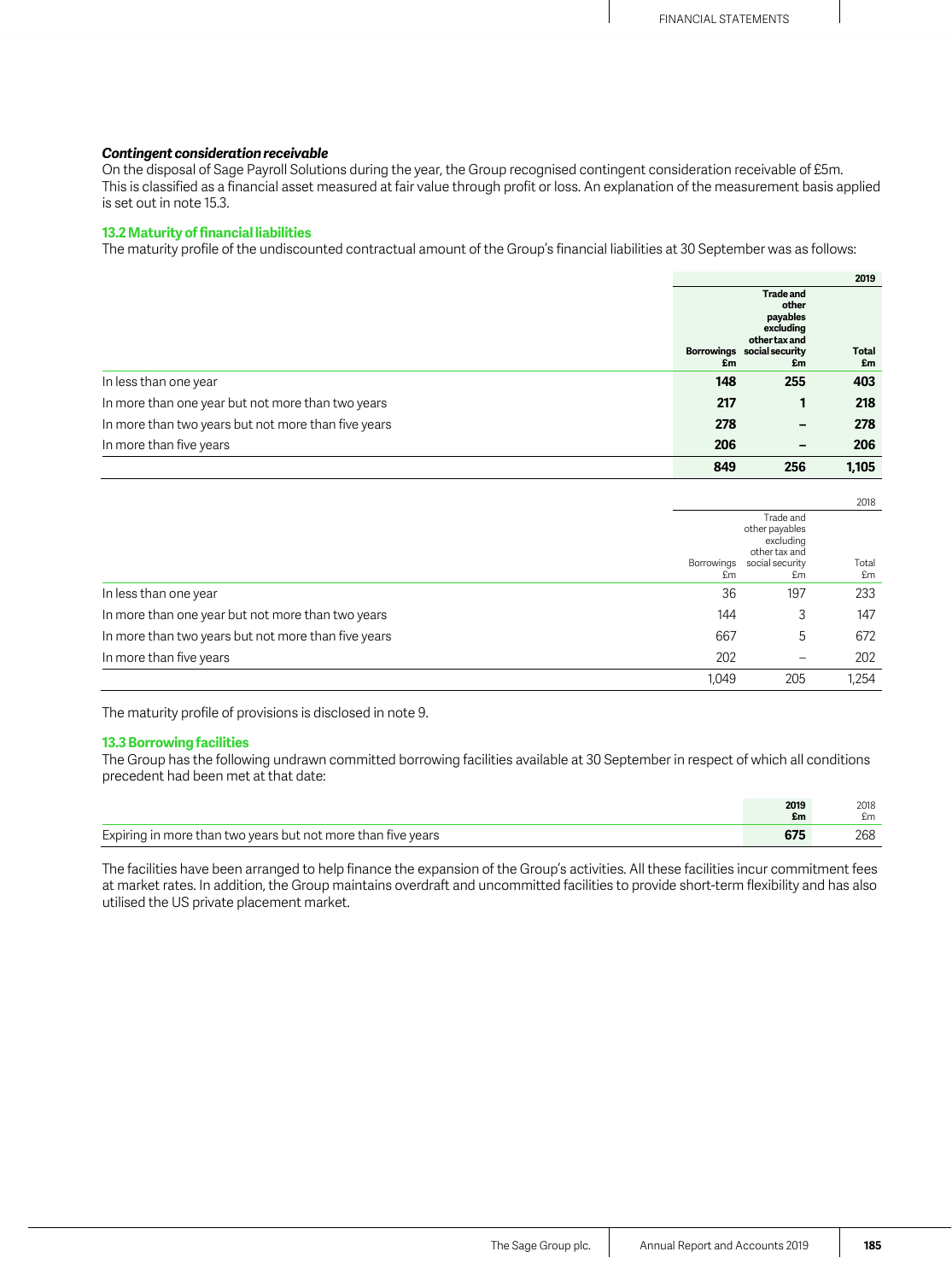# **13 Financial instruments continued**

### **13.4 Market risk sensitivity analysis**

Financial instruments affected by market risks include borrowings and deposits.

The following analysis, required by IFRS 7 "Financial Instruments: Disclosures", is intended to illustrate the sensitivity to changes in market variables, being sterling, US Dollar and Euro interest rates, and sterling/US Dollar and sterling/Euro exchange rates.

The sensitivity analysis assumes reasonable movements in foreign exchange and interest rates before the effect of tax. The Group considers a reasonable interest rate movement in LIBOR to be 1%, based on interest rate history. Similarly, sensitivity to movements in sterling/US Dollar and sterling/Euro exchange rates of 10% are shown, reflecting changes of reasonable proportion in the context of movement in those currency pairs over the last year.

Using the above assumptions, the following table shows the illustrative effect on the consolidated income statement and equity resulting from changes in market interest rates.

|                                      |              | 2019                                          |                                | 2018                           |
|--------------------------------------|--------------|-----------------------------------------------|--------------------------------|--------------------------------|
|                                      | Income<br>£m | Eauity<br>(losses)/gains (losses)/gains<br>£m | Income<br>(losses)/gains<br>£m | Equity<br>(losses)/gains<br>£m |
| 1% increase in market interest rates | (2)          | (2)                                           | (3)                            | (3)                            |
| 1% decrease in market interest rates |              |                                               |                                |                                |

The following table shows the illustrative effect on equity resulting from changes in Sterling/US Dollar and Sterling/Euro exchange rates:

|                                                    | 2019                                  | 2018                           |
|----------------------------------------------------|---------------------------------------|--------------------------------|
|                                                    | <b>Equity</b><br>gains/(losses)<br>£m | Equity<br>gains/(losses)<br>£m |
| 10% strengthening of sterling versus the US Dollar | 41                                    | 38                             |
| 10% strengthening of sterling versus the Euro      |                                       |                                |
| 10% weakening of sterling versus the US Dollar     | (50)                                  | (47)                           |
| 10% weakening of sterling versus the Euro          | (8)                                   | (8)                            |

### **13.5 Hedge accounting**

### **Accounting policy**

186

On transition to IFRS 9, the Group has elected to continue to apply the hedge accounting requirements of IAS 39. The Group applies hedge accounting to external borrowings that are designated as a hedge of a net investment in foreign operations. The portion of the gain or loss on an instrument used to hedge a net investment in a foreign operation which is determined to be an effective hedge is recognised in other comprehensive income. The ineffective portion is recognised immediately in profit or loss. On disposal of the net investment, the foreign exchange gains and losses on the hedging instrument are recycled to the income statement from equity.

The Group hedges the risk exposure to foreign currency exchange movements of its net investment in its subsidiaries in the US and Eurozone. A proportion of the Group's external US Dollar denominated borrowings, and the total of its Euro denominated borrowings, are designated as the hedging instruments. The underlying risk of the hedging instruments exactly matches the hedged risk as the borrowings and net investments in subsidiaries are denominated in the same currencies, giving a hedge ratio of 1:1. Hedge ineffectiveness will arise if the carrying amount of the net investment falls below the carrying amount of the designated borrowings.

The impact of the hedging instrument on the consolidated balance sheet is:

|                | Nominal amount  | Carrying amount<br>£m | Change in carrying amount as a<br>result of foreign currency<br>movements in the year<br>recognised in OCI<br>£m |
|----------------|-----------------|-----------------------|------------------------------------------------------------------------------------------------------------------|
| USD loan notes | USD 133m        | 108                   |                                                                                                                  |
| USD loan notes | USD 400m        | 324                   |                                                                                                                  |
|                | <b>USD 533m</b> | 432                   | 25                                                                                                               |
| EUR loan notes | <b>EUR 85m</b>  | 76                    |                                                                                                                  |
|                |                 | 508                   | 25                                                                                                               |
|                |                 |                       |                                                                                                                  |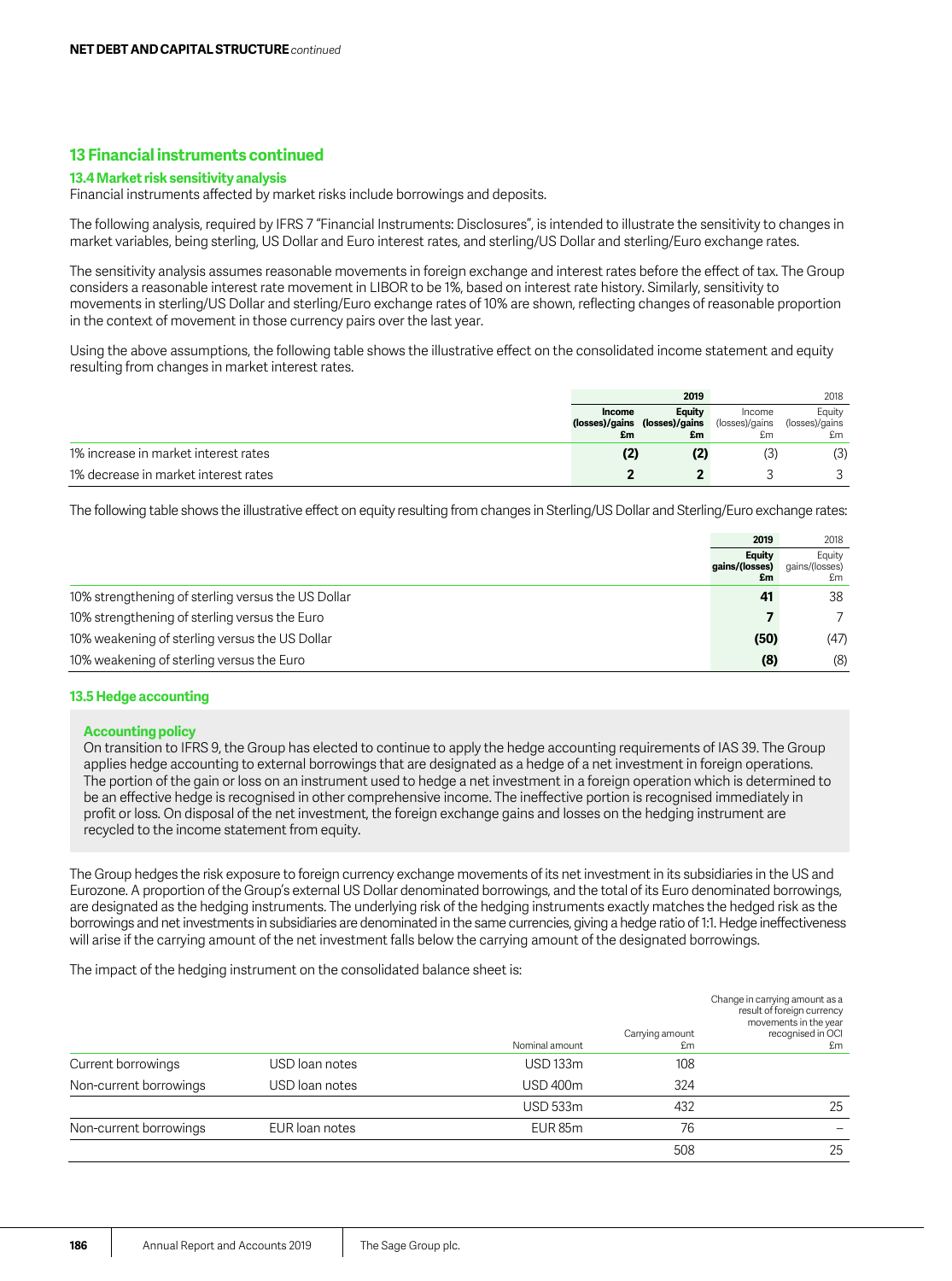The impact of the hedged item on the statement of financial position is as follows:

|                                              | Change in value of<br>hedged item used to<br>determine hedge<br>effectiveness | Foreign currency<br>translation reserve |
|----------------------------------------------|-------------------------------------------------------------------------------|-----------------------------------------|
|                                              | £m                                                                            | £m                                      |
| Net investment in foreign subsidiaries - USD | 25                                                                            | 82                                      |
| Net investment in foreign subsidiaries - EUR | -                                                                             | 12                                      |
|                                              | 25                                                                            | 94                                      |

The hedging movement recognised in other comprehensive income is equal to the change in value for measuring effectiveness. No ineffectiveness is recognised in profit or loss.

On disposal of Sage Payroll Solutions during the year, an exchange difference of £6m related to hedge instruments was recycled through the income statement in proportion to the disposed net investment.

Further information on the Group's exposure to foreign currency risk and how the risk is managed is included in note 13.6.

### **13.6 Financial risk management**

The Group's exposure to and management of capital, liquidity, credit, interest rate and foreign currency risk are summarised below.

### **Capital risk**

The Group's objectives when managing capital (defined as net debt plus equity) are to safeguard our ability to continue as a going concern in order to provide returns to shareholders and benefits for other stakeholders, while optimising returns to shareholders through an appropriate balance of debt and equity funding. The Group manages its capital structure and makes adjustments to it with respect to changes in economic conditions and our strategic objectives. The Group has set a long-term minimum leverage target of 1.0x net debt to EBITDA and will work to maintain this going forward.

### **Liquidity risk**

The Group manages its exposure to liquidity risk by reviewing cash resources required to meet business objectives through both short and long-term cash flow forecasts. The Group has committed facilities which are available to be drawn for general corporate purposes including working capital. The Treasury function has responsibility for optimising the level of cash across the business.

#### **Credit risk**

The Group's credit risk primarily arises from trade and other receivables. The Group has a very low operational credit risk due to the transactions being principally of a high volume, low value and short maturity. The Group has no significant concentration of operational credit risk, with the exposure spread over a large number of counterparties and customers.

The credit risk on liquid funds is considered to be low, as the Board-approved Group treasury policy limits the value that can be invested with each approved counterparty to minimise the risk of loss. All counterparties must meet minimum credit rating requirements.

Further information on the credit risk management procedures applied to trade receivables is given in note 8.1 and to cash and cash equivalents in note 12.3. The carrying amounts of trade receivables and cash and cash equivalents shown in those notes represent the Group's maximum exposure to credit risk.

### **Interest rate risk**

The Group is exposed to interest rate risk on floating rate deposits and borrowings. The Group's borrowings comprise principally US private placement loan notes which are at fixed interest rates, and a bank revolving credit facility and a term loan, which are subject to floating interest rates. At 30 September 2019, the Group had £371m (2018: £272m) of cash and cash equivalents.

The Group regularly reviews forecast debt, cash and cash equivalents and interest rates to monitor this risk. Interest rates on debt and deposits are fixed when management decides this is appropriate.

At 30 September 2019, the Group's borrowings comprised US private placement loan notes of £522m (2018: £497m), which have an average fixed interest rate of 3.33% (2018: 3.31%); and unsecured bank loans of £243m (2018: £416m), comprising a fixed term loan and a bank revolving credit facility, which have an average interest rate of 2.6% (2018: 2.1%).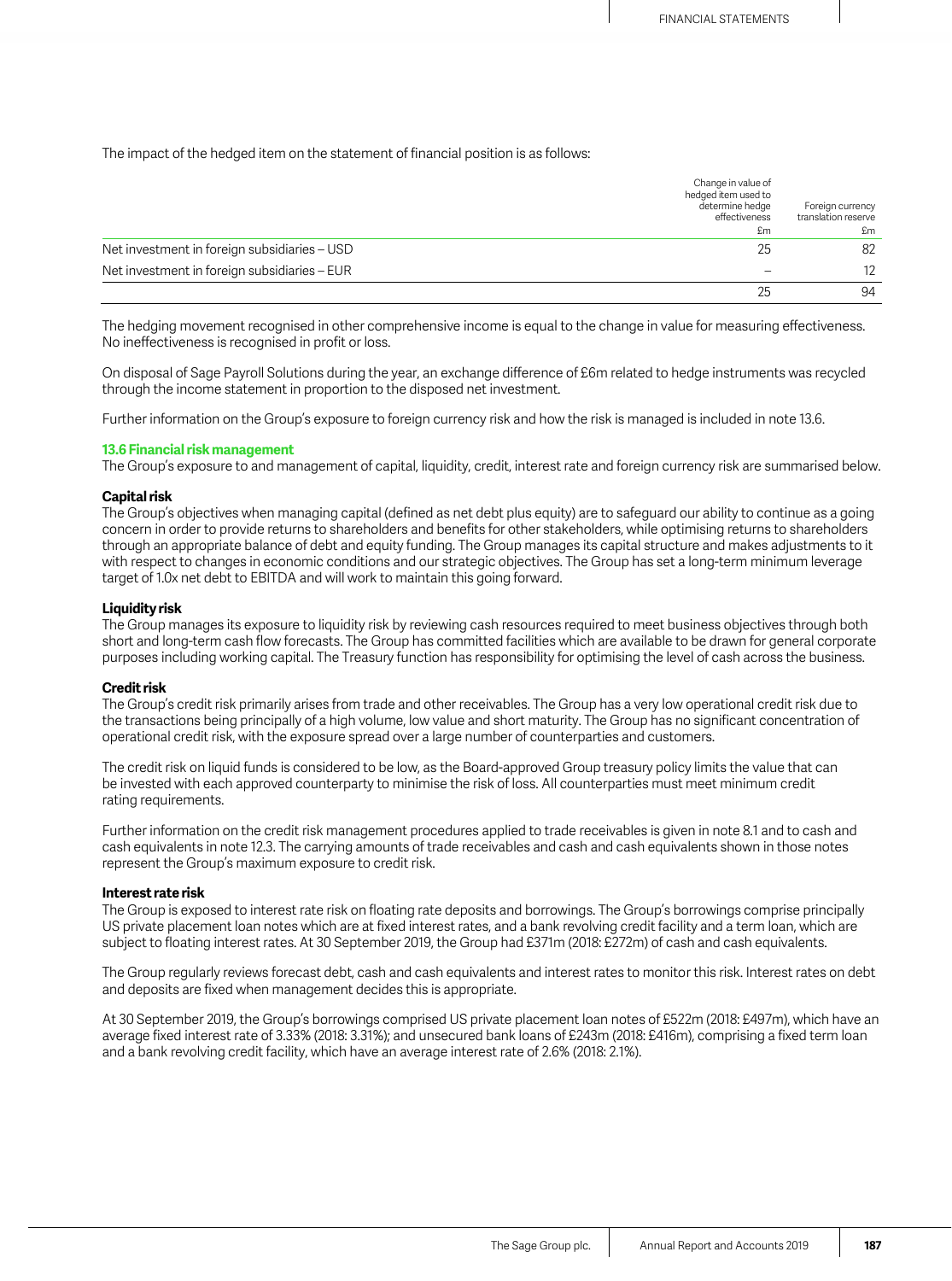# **13 Financial instruments continued**

### **13.6 Financial risk management continued**

## **Foreign currency risk**

Although a substantial proportion of the Group's revenue and profit is earned outside the UK, operating companies generally only trade in their own currency. The Group is therefore not subject to any significant foreign exchange transactional exposure within these subsidiaries.

The Group's principal exposure to foreign currency lies in the translation of overseas profits into sterling; this exposure is not hedged.

The Group's external Euro denominated borrowings and a proportion of its US Dollar borrowings are designated as a hedge of the net investment in its subsidiaries in the US and Eurozone. The foreign exchange movements on translation of the borrowings into sterling have therefore been recognised in the translation reserve. Certain of the Group's intercompany balances have been identified as part of the Group's net investment in foreign operations. Foreign exchange effects on these balances that remain on consolidation are also reflected in the translation reserve. The Group's other currency exposures comprise those currency gains and losses recognised in the income statement, reflecting other monetary assets and liabilities of the Group that are not denominated in the functional currency of the entity involved. At 30 September 2019 and 30 September 2018, these exposures were immaterial to the Group.

# **14 Equity**

This note analyses the movements recorded through shareholders' equity that are not explained elsewhere in the financial statements, being changes in the amount which shareholders have invested in the Group.

The Group utilises share award schemes as part of its employee remuneration package. Share option schemes for our employees include The Sage Group Performance Share Plan for Directors and senior executives and The Sage Group Savings-related Share Option Plan (the "SAYE Plan") for all qualifying employees. The Group incurs costs in respect of these schemes in the income statement, which is set out below along with a detailed description of each scheme and the number of options outstanding.

This note also shows the dividends paid in the year and any dividends that are to be proposed and paid post-year end. Dividends are paid as an amount per ordinary share held.

# **14.1 Ordinary shares**

#### **Accounting policy**

Ordinary shares are classified as equity. Incremental costs directly attributable to the issue of new ordinary shares or options are shown in equity as a deduction, net of tax, from the proceeds.

Where any Group company purchases the Company's equity share capital (treasury shares), the consideration paid, including any directly attributable incremental costs (net of income taxes), is deducted from equity attributable to the owners of the Company until the shares are cancelled or reissued.

| Issued and fully paid ordinary shares of 14/77 pence each | 2019<br>shares           | 2019<br>£m               | 2018<br>shares | 2018<br>£m |
|-----------------------------------------------------------|--------------------------|--------------------------|----------------|------------|
| At 1 October                                              | 1,120,789,295            | 12                       | 1,120,638,121  | 12         |
| Shares issued                                             | $\overline{\phantom{a}}$ | $\overline{\phantom{0}}$ | 151.174        | -          |
| At 30 September                                           | 1,120,789,295            | 12                       | 1,120,789,295  |            |

## **Issues of ordinary shares**

No new shares were issued during the year (2018: Executive Share Option Scheme – 23,179 14/77p ordinary shares; Savings-related Share Option Scheme – 127,995 14/77p ordinary shares).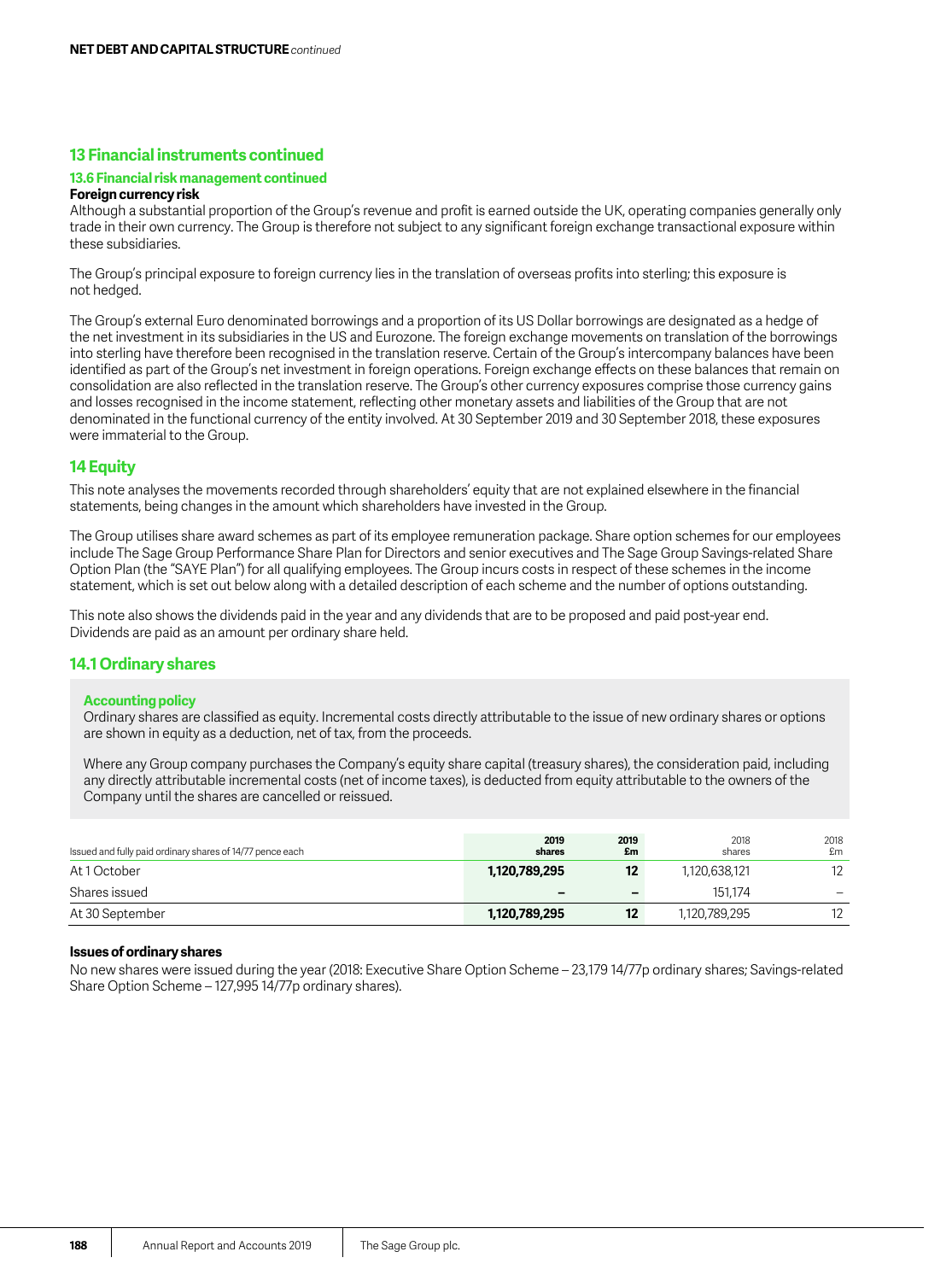### **14.2 Share-based payments**

## **Accounting policy**

Equity-settled share-based payments are measured at fair value (excluding the effect of non market-based vesting conditions) at the date of grant. The fair value determined at the grant date of the equity-settled share-based payments is expensed on a straight-line basis over the vesting period, based on the Group's estimate of the shares that will eventually vest allowing for the effect of non market-based vesting conditions.

Fair value is measured using the Black-Scholes or the Monte Carlo pricing models, based on observable market prices. The expected life used in the model has been adjusted, based on management's best estimate, for the effects of non-transferability, exercise restrictions and behavioural considerations.

All outstanding Sage Performance Share Plans ("PSPs") are subject to some non-market performance conditions. These are organic revenue, EPS and annualised recurring revenue growth. The element of the income statement charge relating to market performance conditions is fixed at the grant date.

At the end of the reporting period, the Group revises its estimates for the number of options expected to vest. It recognises the impact of the revision to original estimates, if any, in the income statement, with a corresponding adjustment to equity.

The total charge for the year relating to employee share-based payment plans was £32m (2018: £18m), all of which related to equity-settled share-based payment transactions.

| Scheme                 | 2019<br>£m | 2018<br>£m |
|------------------------|------------|------------|
| Performance Share Plan |            |            |
| Restricted Share Plan  | 23         | 9          |
| Share options          |            |            |
| Total                  | 32         | 18         |

### **The Sage Group Performance Share Plan**

Annual grants of performance shares will normally be made to Executive Directors and senior executives across the Group after the preliminary declaration of the annual results. Under the Performance Share Plan 3,690,288 (2018: 2,704,069) awards were made during the year.

### **Awards from 2016-2018**

These performance shares are subject to a service condition and two performance conditions. Performance conditions are weighted one half on the achievement of a revenue growth target and one half on the achievement of a TSR target. The revenue growth target is subject to two underpin performance conditions relating to EPS growth and organic revenue growth.

The revenue growth target is based on the Company's compound annual recurring revenue growth. Where the Company's annual recurring revenue growth is between 8% and 10% or 10% and 12%, the extent to which the revenue performance condition is satisfied will be calculated on a straight-line pro rata basis between 10% and 40% or between 40% and 50% respectively. Notwithstanding the extent to which the revenue performance condition has been satisfied, the revenue tranche will not be released and will lapse on the Board's determination that (i) the compound growth of the Company's underlying EPS over the performance period is less than 8% per annum; or (ii) the compound growth of the Company's organic revenue over the performance period is less than 6% per annum.

The performance target relating to TSR measures share price performance against a designated comparator group. Where the Company's TSR is between median and upper quartile, the TSR vesting percentage will be calculated on a straight-line pro-rata basis between 10% and 40% and where the Company's TSR is between upper quartile and upper decile, the TSR vesting percentage will be calculated on a straight-line pro-rata basis between 40% and 50%.

The comparator group for awards granted from 2016 onwards is the companies comprised in the FTSE 100 Index at the start of the performance period, excluding financial services and extraction companies.

#### **Awards from 2019**

These performance shares are subject to a service condition and two performance conditions. Performance conditions are weighted 70% on the achievement of a revenue growth target and 30% on the achievement of a TSR target.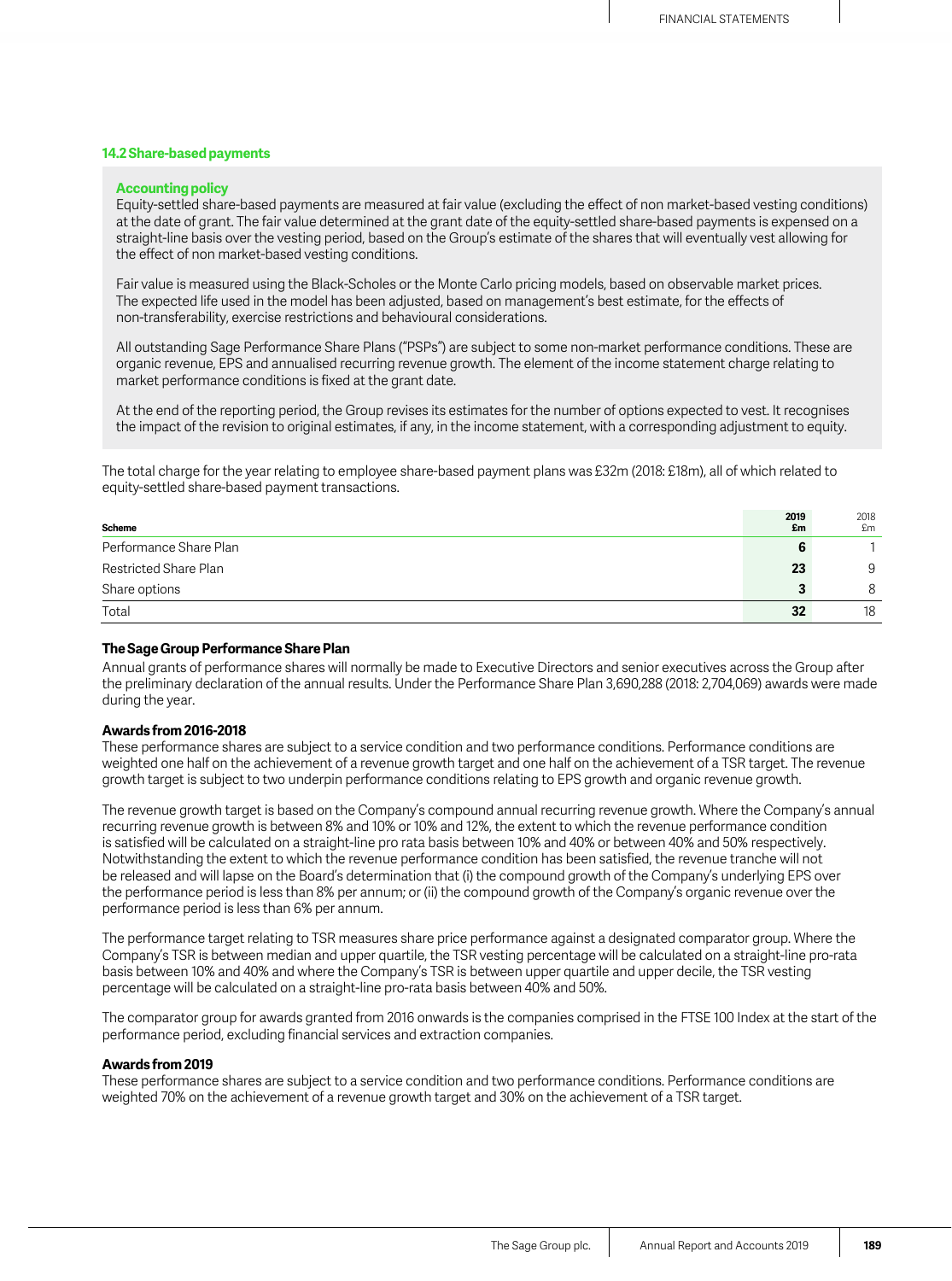# **14 Equity continued**

### **14.2 Share-based payments continued**

The revenue growth target is based on the Company's compound annualised recurring revenue growth. Where the Company's annualised recurring revenue growth is between 8% and 10% or 10% and 11%, the extent to which the revenue performance condition is satisfied will be calculated on a straight-line pro rata basis between 14% and 56% or between 56% and 70% respectively.

The performance target relating to TSR measures share price performance against a designated comparator group. Where the Company's TSR is between median and upper quartile, the TSR vesting percentage will be calculated on a straight-line pro-rata basis between 6% and 24% and where the Company's TSR is between upper quartile and upper decile, the TSR vesting percentage will be calculated on a straight-line pro-rata basis between 24% and 30%.

The comparator group for awards granted from 2019 onwards is the companies comprised in the FTSE 100 Index at the start of the performance period, excluding financial services and extraction companies.

Awards were valued using the Monte Carlo option pricing model. Performance conditions were included in the fair value calculations, which were based on observable market prices at grant date. All options granted under performance share awards have an exercise price of nil. The fair value per award(s) granted and the assumptions used in the calculation are as follows:

|                           | <b>December</b> | February | May          | September |
|---------------------------|-----------------|----------|--------------|-----------|
| <b>Grant date</b>         | 2018            | 2019     | 2019         | 2019      |
| Share price at grant date | 5.78/5.86       | 6.61     | 7.39         | 6.71      |
| Number of employees       | 94              | 8        | $\mathbf{2}$ |           |
| Shares under award        | 2,921,885       | 712.414  | 45,526       | 10,463    |
| Vesting period (years)    | $1-3$           | 3        | 3            | 3         |
| Expected volatility       | 22.7%           | 25.1%    | 22.6%        | 22.7%     |
| Award life (years)        | $1-3$           | 3        | 3            | 3         |
| Expected life (years)     | $1-3$           | 3        | 3            | 3         |
| Risk-free rate            | 0.75%           | 0.85%    | 0.71%        | 0.46%     |
| Fair value per award      | 4.88            | 5.58     | 6.84         | 5.88      |

| <b>Grant date</b>         | December<br>2017 | May<br>2018 |
|---------------------------|------------------|-------------|
| Share price at grant date | £7.59            | £6.73       |
| Number of employees       | 84               | 14          |
| Shares under award        | 2,561,092        | 142,977     |
| Vesting period (years)    | 3                | 3           |
| Expected volatility       | 20.9%            | 21.4%       |
| Award life (years)        | 3                | 3           |
| Expected life (years)     | 3                | 3           |
| Risk-free rate            | 0.95%            | 0.83%       |
| Fair value per award      | 6.10             | 4.64        |

The expected volatility is based on historical volatility over the last three years. The expected life is the average expected period to exercise. The risk-free rate of return is the yield on zero-coupon UK government bonds of a term consistent with the assumed award life.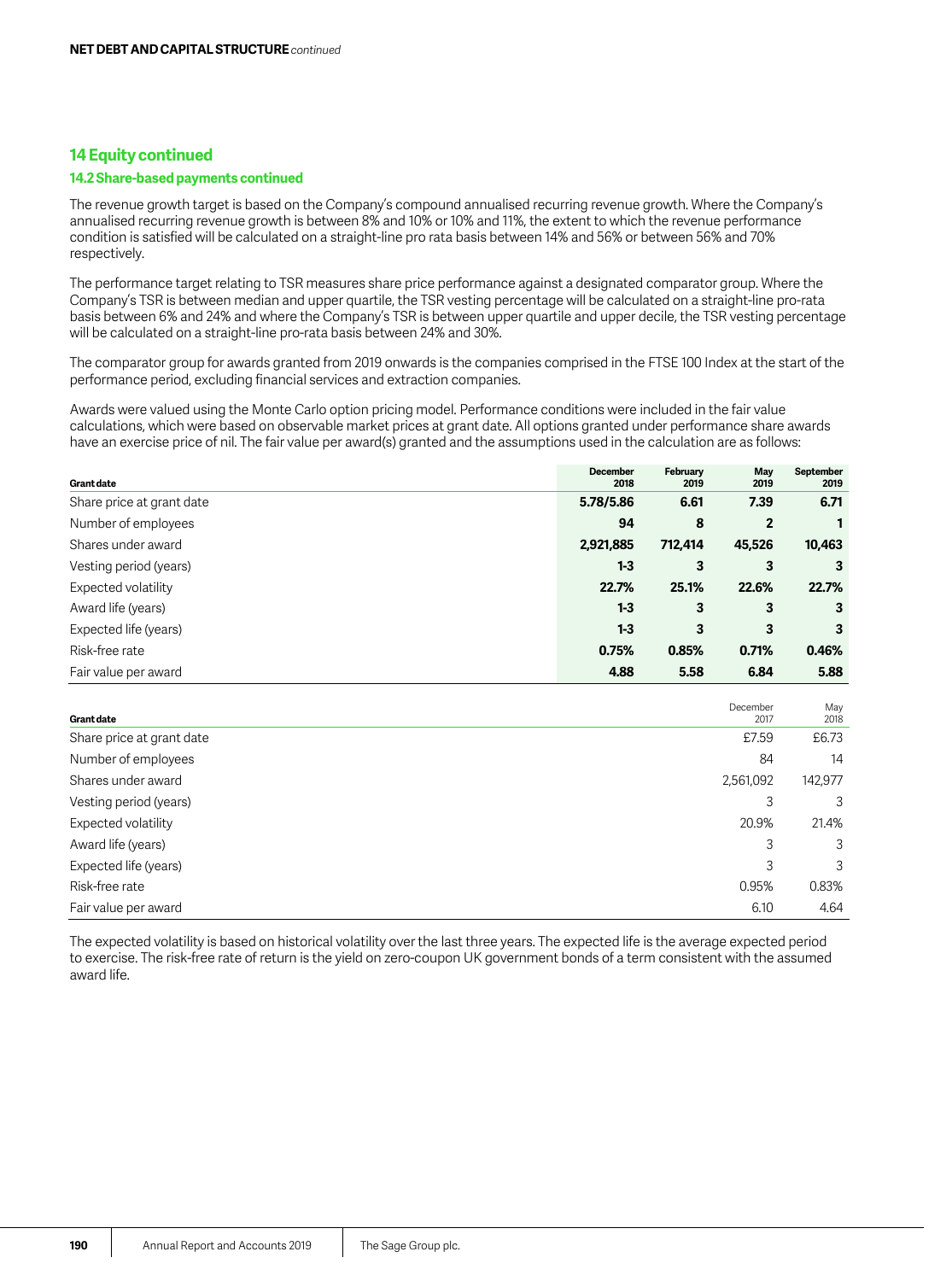A reconciliation of award movements over the year is shown below:

|                                    |                        | 2019                                          |                 | 2018                                          |
|------------------------------------|------------------------|-----------------------------------------------|-----------------|-----------------------------------------------|
|                                    | <b>Number</b><br>'000s | Weighted<br>average<br>exercise<br>price<br>£ | Number<br>'000s | Weighted<br>average<br>exercise<br>price<br>£ |
| Outstanding at 1 October           | 6,245                  | $\qquad \qquad \blacksquare$                  | 7,627           | -                                             |
| Awarded                            | 3,690                  | $\qquad \qquad \blacksquare$                  | 2,704           |                                               |
| Forfeited                          | (2,085)                | -                                             | (2, 392)        |                                               |
| Exercised                          | (482)                  | $\qquad \qquad$                               | (1,694)         | -                                             |
| Outstanding at 30 September        | 7,368                  | -                                             | 6,245           | -                                             |
| <b>Exercisable at 30 September</b> |                        |                                               |                 |                                               |

|                          |                 | 2019           |          | 2018           |
|--------------------------|-----------------|----------------|----------|----------------|
|                          |                 | Weighted       |          | Weighted       |
|                          |                 | average        |          | average        |
|                          |                 | remaining life |          | remaining life |
|                          |                 | years          |          | years          |
| Range of exercise prices | <b>Expected</b> | Contractual    | Expected | Contractual    |
| N/A                      | 1.3             | 1.3            | ل.ر      | 1.3            |

## **The Sage Group Restricted Share Plan**

The Group's Restricted Share Plan is a long-term incentive plan used in limited circumstances and usually on a one-off basis, under which contingent share awards are usually made only with service conditions. Executive Directors are not permitted to participate in the plan and shares are either purchased in the market or treasury shares are utilised to satisfy vesting awards. During the year 5,258,827 (2018: 2,609,526) awards were made. These awards only have service conditions and their fair values are equal to the share price on the date of grant, ranging from 579-739p.

A reconciliation of award movements over the year is shown below:

|                                    |                        | 2019                                          |                 | 2018                                          |
|------------------------------------|------------------------|-----------------------------------------------|-----------------|-----------------------------------------------|
|                                    | <b>Number</b><br>'000s | Weighted<br>average<br>exercise<br>price<br>£ | Number<br>'000s | Weighted<br>average<br>exercise<br>price<br>£ |
| Outstanding at 1 October           | 2,734                  | $\qquad \qquad$                               | 740             | $\overline{\phantom{0}}$                      |
| Awarded                            | 5,259                  | $\qquad \qquad \blacksquare$                  | 2,610           |                                               |
| Forfeited                          | (423)                  | $\qquad \qquad \blacksquare$                  | (226)           |                                               |
| Exercised                          | (794)                  | $\qquad \qquad \blacksquare$                  | (390)           |                                               |
| Outstanding at 30 September        | 6,776                  | -                                             | 2,734           | $\overline{\phantom{0}}$                      |
| <b>Exercisable at 30 September</b> |                        | -                                             |                 |                                               |
|                                    |                        | 2019                                          |                 | 2018                                          |
|                                    |                        | Mainhtad average                              |                 | Meighted average                              |

|                          | Weighted average<br>remaining life |             | Weighted average<br>remaining life |             |
|--------------------------|------------------------------------|-------------|------------------------------------|-------------|
|                          |                                    | years       |                                    | years       |
| Range of exercise prices | <b>Expected</b>                    | Contractual | Expected                           | Contractual |
| N/A                      | 1.5                                | 1.5         | l.t                                | 1.6         |

## **Share options**

Share options comprise The Sage Global Save and Share Plan (the "Save and Share Plan") and acquisition options.

The Save and Share Plan is a savings-related share option scheme for employees of the Group and is available to employees in the majority of countries in which the Group operates. The UK plan is an HMRC-approved savings-related share option scheme, and similar arrangements apply in other countries where they are available. The fair value of the options is expensed over the service period of three, five or seven years on the assumption that 5% of options will lapse over the service period as employees leave the Group.

In the year, 1,002,584 (2018: 1,363,310) options were granted under the terms of the Save and Share Plan.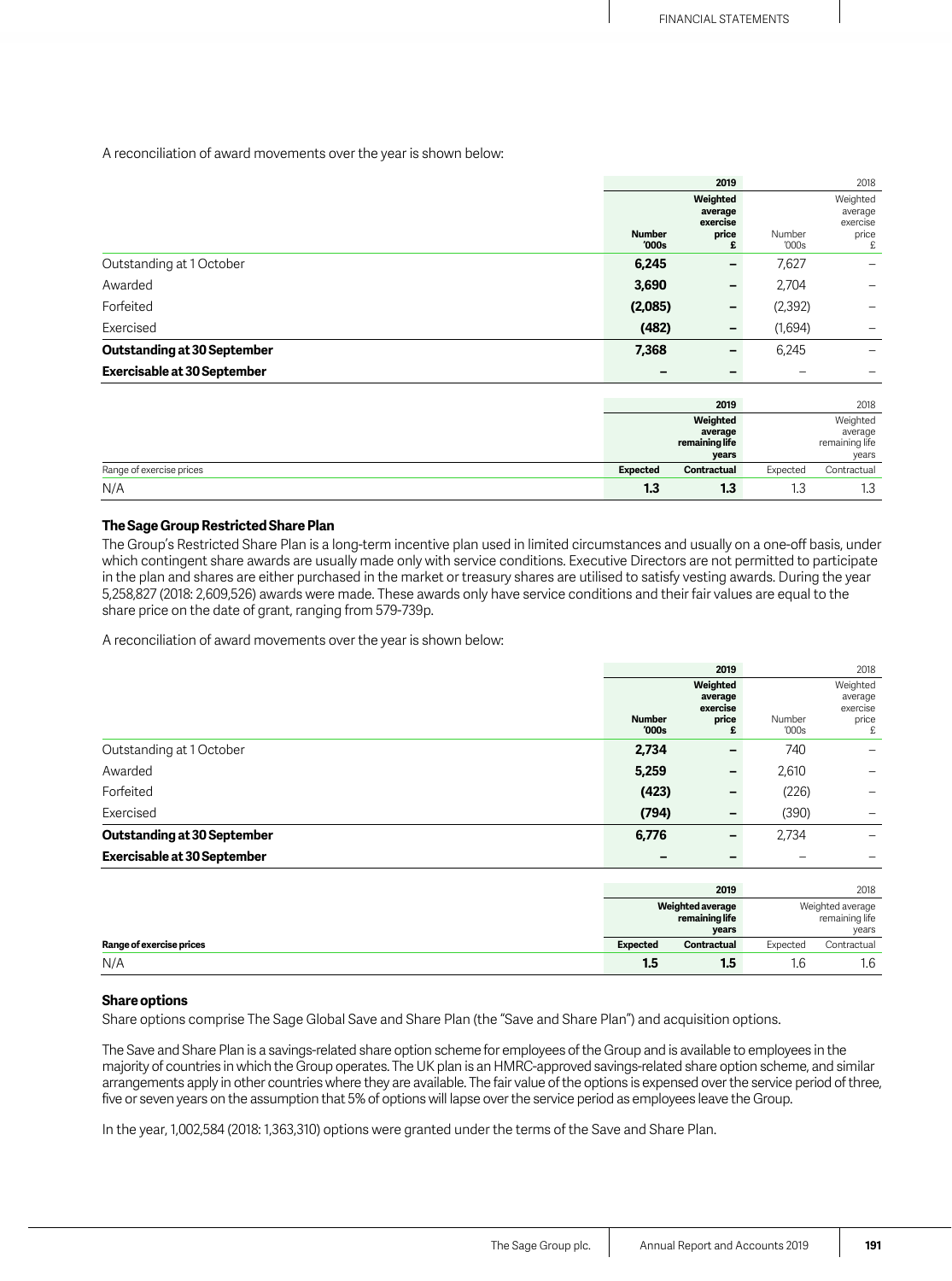# **14 Equity continued**

## **14.2 Share-based payments continued**

As part of certain acquisitions, the Group awards certain employees with options proportional to previously held options in the company acquired. Nil (2018: nil) options have been granted in the year. The awards granted in 2017 only have service conditions with the fair value portion of the options relating to pre-acquisition services being included as part of the purchase consideration and the remaining fair value of options being expensed over the service period ranging from 1-36 months.

A reconciliation of award movements over the year is shown below:

|                                    |               | 2019              |        | 2018              |
|------------------------------------|---------------|-------------------|--------|-------------------|
|                                    |               | Weighted          |        | Weighted          |
|                                    |               | average           |        | average           |
|                                    | <b>Number</b> | exercise<br>price | Number | exercise<br>price |
|                                    | '000s         | £                 | '000s  | £                 |
| Outstanding at 1 October           | 5,319         | 1.92              | 6,542  | 1.85              |
| Awarded                            |               |                   |        |                   |
| Forfeited                          | (97)          | 3.41              | (292)  | 2.93              |
| Exercised                          | (1,006)       | 1.35              | (931)  | 1.09              |
| Outstanding at 30 September        | 4,216         | 2.03              | 5,319  | 1.92              |
| <b>Exercisable at 30 September</b> | 3,282         | 1.65              | 3,396  | 1.34              |

|                          |                                    | 2019        |                                    | 2018        |
|--------------------------|------------------------------------|-------------|------------------------------------|-------------|
|                          | Weighted average<br>remaining life |             | Weighted average<br>remaining life |             |
|                          | years                              |             |                                    | vears       |
| Range of exercise prices | <b>Expected</b>                    | Contractual | Expected                           | Contractual |
| 22p-681p                 | . .                                | 6.0         |                                    | ں. ہ        |

# **14.3 Other reserves**

|                                                                                      | <b>Translation</b><br>reserve<br>£m | Merger<br>reserve<br>£m | Total<br>other<br>reserves<br>£m |
|--------------------------------------------------------------------------------------|-------------------------------------|-------------------------|----------------------------------|
| At 1 October 2017                                                                    | 70                                  | 61                      | 131                              |
| Exchange differences on translating foreign operations                               | 15                                  |                         | 15                               |
| At 30 September 2018                                                                 | 85                                  | 61                      | 146                              |
| Exchange differences on translating foreign operations                               | 42                                  |                         | 42                               |
| Exchange differences recycled through income statement on sale of foreign operations | (4)                                 |                         | (4)                              |
| At 30 September 2019                                                                 | 123                                 | 61                      | 184                              |

### **Translation reserve**

The translation reserve represents the accumulated exchange differences arising since the transition to IFRS from the following sources:

– The impact of the translation of subsidiaries with a functional currency other than sterling; and

– Exchange differences arising on hedging instruments that are designated hedges of a net investment in foreign operations, net of tax where applicable.

Exchange differences arising prior to the IFRS transition were offset against retained earnings.

### **Merger reserve**

Merger reserve brought forward relates to the merger reserve which was present under UK GAAP and frozen on transition to IFRS.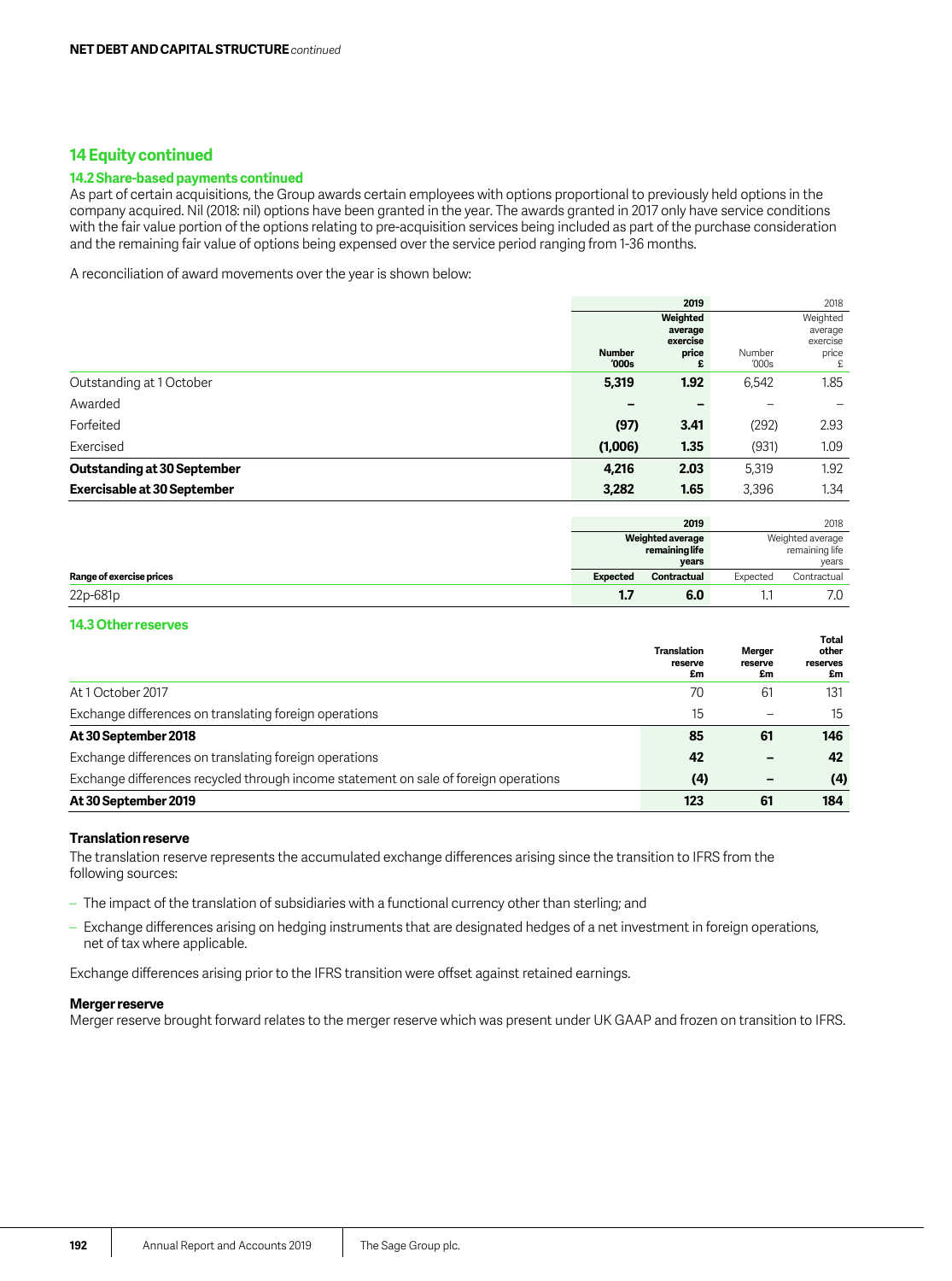### **14.4 Retained earnings**

| <b>Retained earnings</b>                                        | 2019<br>£m | 2018<br>£m |
|-----------------------------------------------------------------|------------|------------|
| At 1 October                                                    | 621        | 477        |
| Adjustment on initial application of IFRS 15 net of tax         | 24         |            |
| Adjustment on initial application of IFRS 9 net of tax          | (5)        |            |
| Profit for the year                                             | 266        | 295        |
| Actuarial loss on post-employment benefit obligations (note 10) | (1)        |            |
| Gain on available-for-sale fixed asset investment               |            |            |
| Value of employee services including deferred tax               | 33         | 16         |
| Proceeds from issuance of treasury shares                       |            | 3          |
| Dividends paid to owners of the parent (note 14.5)              | (181)      | (171)      |
| <b>Total</b>                                                    | 760        | 621        |

#### **Treasury shares**

#### *Purchase of treasury shares*

Shares purchased under the Group's buyback programme are not cancelled but are retained in issue and represent a deduction from equity attributable to owners of the parent. During the year the Group agreed to satisfy the vesting of certain share awards, utilising a total of 3,781,720 (2018: 3,022,375) treasury shares.

At 30 September 2019 the Group held 31,699,170 (2018: 35,480,890) treasury shares.

#### *Employee Share Trust*

The Group holds treasury shares in a trust which was set up for the benefit of Group employees. The Trust purchases the Company's shares in the market or is gifted these by the Company for use in connection with the Group's share-based payments arrangements. The Trust holds 35,792 ordinary shares in the Company (2018: 254,525) at a cost of £nil (2018: £2m) and a nominal value of £nil (2018: £nil).

During the year, the Trust agreed to satisfy the vesting of certain share awards, utilising a total of 368,733 (2018: 707,190) shares held in the Trust. The Trust received £2m (2018: £nil) additional funds for future purchase of shares in the market (2018: nil funds received).

The costs of funding and administering the scheme are charged to the profit and loss account of the Company in the period to which they relate. The market value of the shares at 30 September 2019 was £nil (2018: £1m).

### **14.5 Dividends**

#### **Accounting policy**

Dividends are recognised through equity when approved by the Company's shareholders or on payment, whichever is earlier.

|                                                                                       | 2019<br>£m | 2018<br>£m |
|---------------------------------------------------------------------------------------|------------|------------|
| <b>Final</b> dividend paid for the year ended 30 September 2018 of 10.85p per share   | 118        |            |
| (2018: final dividend paid for the year ended 30 September 2017 of 10.20p per share)  |            | 110        |
| <b>Interim</b> dividend paid for the year ended 30 September 2019 of 5.79p per share  | 63         |            |
| (2018: interim dividend paid for the year ended 30 September 2018 of 5.65p per share) |            | 61         |
|                                                                                       | 181        |            |

In addition, the Directors are proposing a final dividend in respect of the financial year ended 30 September 2019 of 11.12p per share which will absorb an estimated £121m of shareholders' funds. If approved at the AGM, it will be paid on 2 March 2020 to shareholders who are on the register of members on 7 February 2020. These financial statements do not reflect this proposed dividend payable.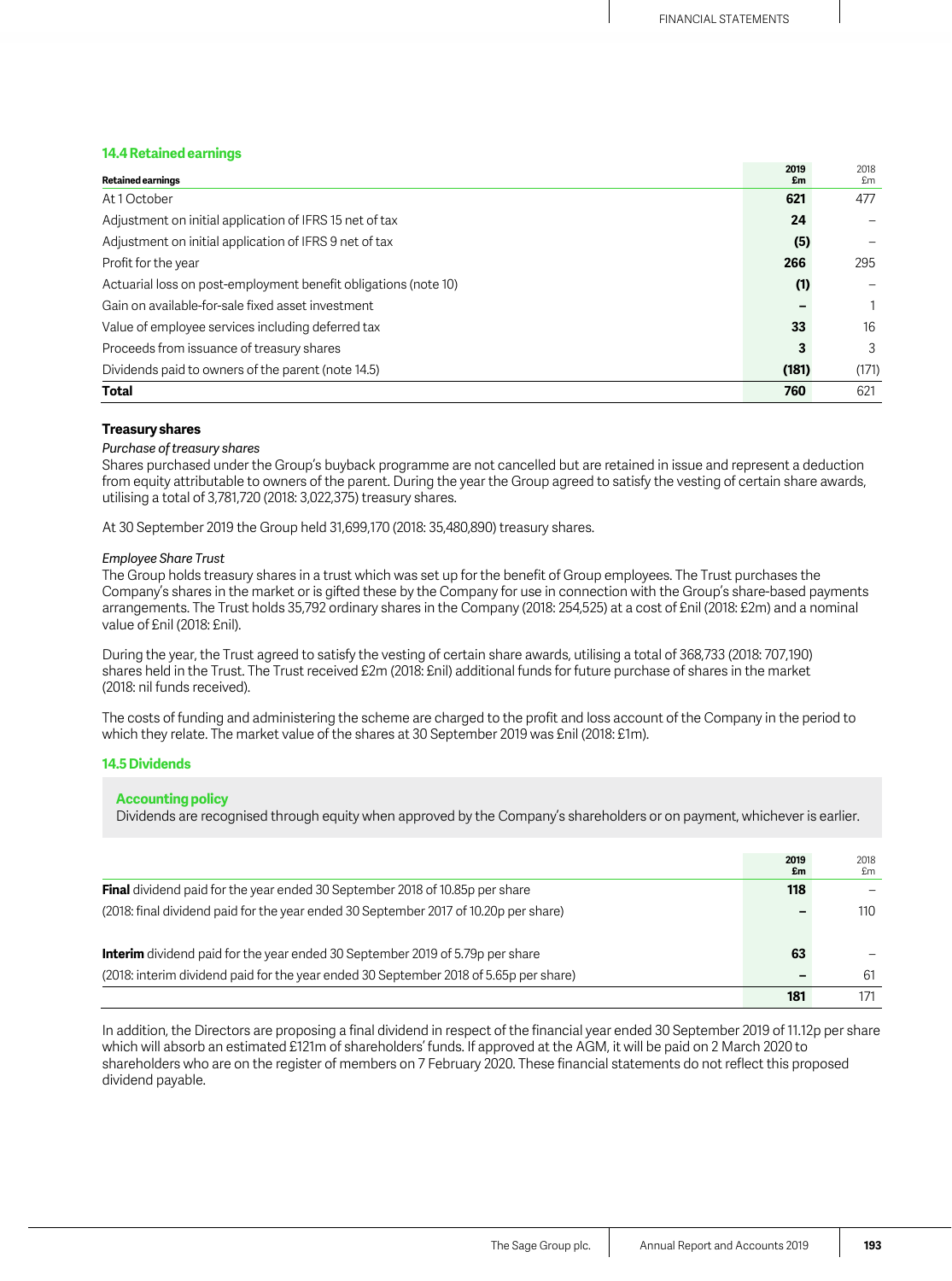# **15 Acquisitions and disposals**

The following note outlines acquisitions and disposals during the year and the accompanying accounting policies. Each acquisition or disposal during the year is discussed and the effects on the results of the Group are highlighted. Additional disclosures are presented for disposals and planned disposals that qualify as businesses held for sale or for presentation as discontinued operations.

# **Accounting policy**

Acquisitions:

The acquisition of subsidiaries is accounted for using the acquisition method. The cost of an acquisition is measured as the aggregate of the consideration transferred, which is measured at acquisition date fair value, and the amount of any non-controlling interests in the acquiree. The acquiree's identifiable assets, liabilities and contingent liabilities that meet the conditions for recognition under IFRS 3 "Business Combinations" are recognised at their fair values at the acquisition date.

Any contingent consideration to be transferred by the Group is recognised at fair value at the acquisition date. Subsequent changes to the fair value of the contingent consideration that is deemed to be an asset or liability are recognised in the income statement. Contingent consideration that is classified as equity is not re-measured, and its subsequent settlement is accounted for within equity.

Goodwill represents the excess of the consideration transferred, the amount of any non-controlling interest in the acquiree and the acquisition date fair value of any previous equity interest in the acquiree over the fair value of the Group's total identifiable net assets acquired. If, after reassessment, the Group's interest in the net fair value of the acquiree's identifiable assets, liabilities and contingent liabilities exceeds the cost of the business combination, the difference is recognised directly in the consolidated income statement. Any subsequent adjustment to reflect changes in consideration arising from contingent consideration amendments is recognised in the consolidated income statement.

On an acquisition-by-acquisition basis, the Group recognises any non-controlling interest in the acquiree either at fair value or at the non-controlling interest's proportionate share of the acquiree's net assets.

Acquisition-related items such as legal or professional fees are expensed to the income statement as incurred.

Businesses held for sale and discontinued operations:

The Group classifies the assets and liabilities of a business as held for sale if their carrying amounts will be recovered principally through a sale of the business rather than through continuing use. These assets and liabilities are measured at the lower of their carrying amount and fair value less costs to sell. The criteria for classification as held for sale are met only when the sale is highly probable and the business is available for immediate sale in its present condition. Actions required to complete the sale must indicate that it is unlikely that significant changes will be made to the plan or that the decision to sell will be withdrawn. Management must be committed to the sale and completion must be expected within one year from the date of the classification. Property, plant and equipment and intangible assets are not depreciated or amortised once classified as held for sale. Assets and liabilities classified as held for sale are presented separately as current items in the consolidated balance sheet.

A business qualifies as a discontinued operation if it is a component of the Group that either has been disposed of, or is classified as held for sale, and:

- represents a separate major line of business or geographical area of operations; and
- is part of a single co-ordinated plan to dispose of a separate major line of business or geographical area of operations.

Discontinued operations are excluded from the results of continuing operations in both the current and prior years and are presented as a single amount in the consolidated income statement as profit or loss on discontinued operations.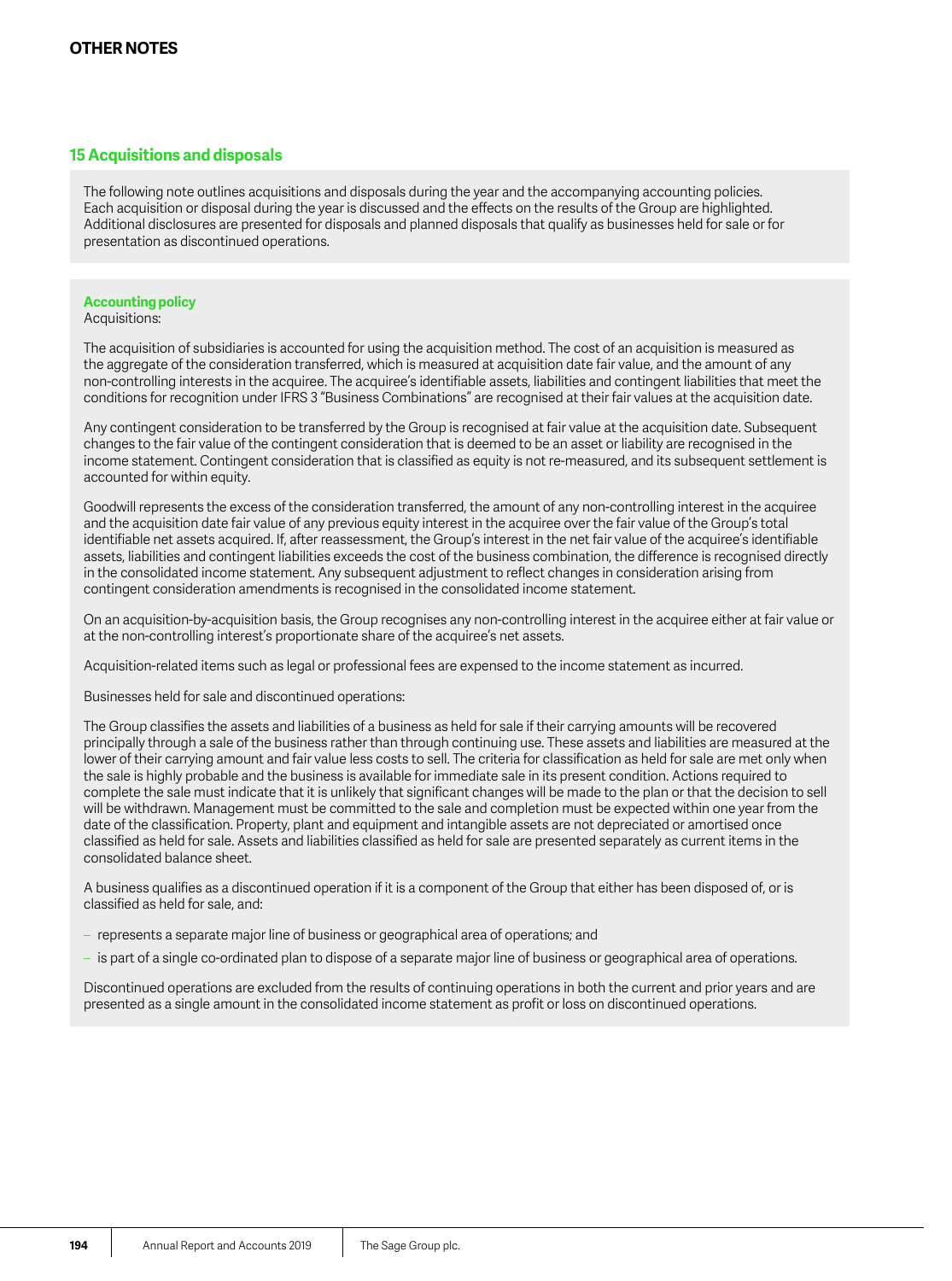### **15.1 Acquisitions**

### **Acquisitions made during the current year**

On 27 September 2019, the Group acquired 100% of the equity capital of Ocrex Limited ("Ocrex") for total consideration of £42m paid in cash. Ocrex is a leading provider of data entry automation for accountants, bookkeepers and businesses through its main product, AutoEntry. The acquisition of Ocrex and AutoEntry allows the Group to accelerate its vision to become a software as a service (SaaS) company.

| Summary of acquisition                            | Provisional fair<br>values<br>£m |
|---------------------------------------------------|----------------------------------|
| Purchase consideration                            |                                  |
| Cash                                              | 42                               |
| Provisional fair value of identifiable net assets |                                  |
| Goodwill                                          | 41                               |

The provisional fair value of identifiable net assets comprises cash and cash equivalents of £1m. Provisional fair values have been determined as the purchase price allocation exercise is incomplete because of the short period between the acquisition date and the approval of the Annual Report. Pending completion of the fair value exercise, the residual excess of consideration over the net assets acquired has been provisionally recognised entirely as goodwill. Goodwill is expected to reflect benefits from the assembled workforce and growth opportunities. No goodwill is expected to be deductible for tax purposes.

#### The outflow of cash and cash equivalents on the acquisition is as follows:  $E_{\rm m}$

| Net cash outflow                   | (41) |
|------------------------------------|------|
| Cash and cash equivalents acquired |      |
| Cash consideration                 | (42) |

Costs of £2m directly relating to the completion of the business combination have been included in selling and administrative expenses in the consolidated income statement as other M&A activity-related items and relate to advisory, legal and other professional services. Arrangements have been put in place for retention payments to remunerate employees of Ocrex for future services. The costs of these arrangements will be recognised in future periods over the retention period. No amounts have been recognised to date in respect of these arrangements. The consolidated income statement does not include any revenue or profit or loss reported by Ocrex for the period due to the acquisition date being close to the year end date. The revenue and profit of the Group for the year ended 30 September 2019 would not have been materially different if Ocrex had been included in the Group for the whole of the year.

#### **15.2 Costs relating to business combinations in the year**

Costs directly relating to completion of the business combinations in the year of £2m (2018: £1m) have been included in selling and administrative expenses in the consolidated income statement. These acquisition-related items relate to completed transactions and include advisory, legal, accounting, valuation and other professional or consulting services.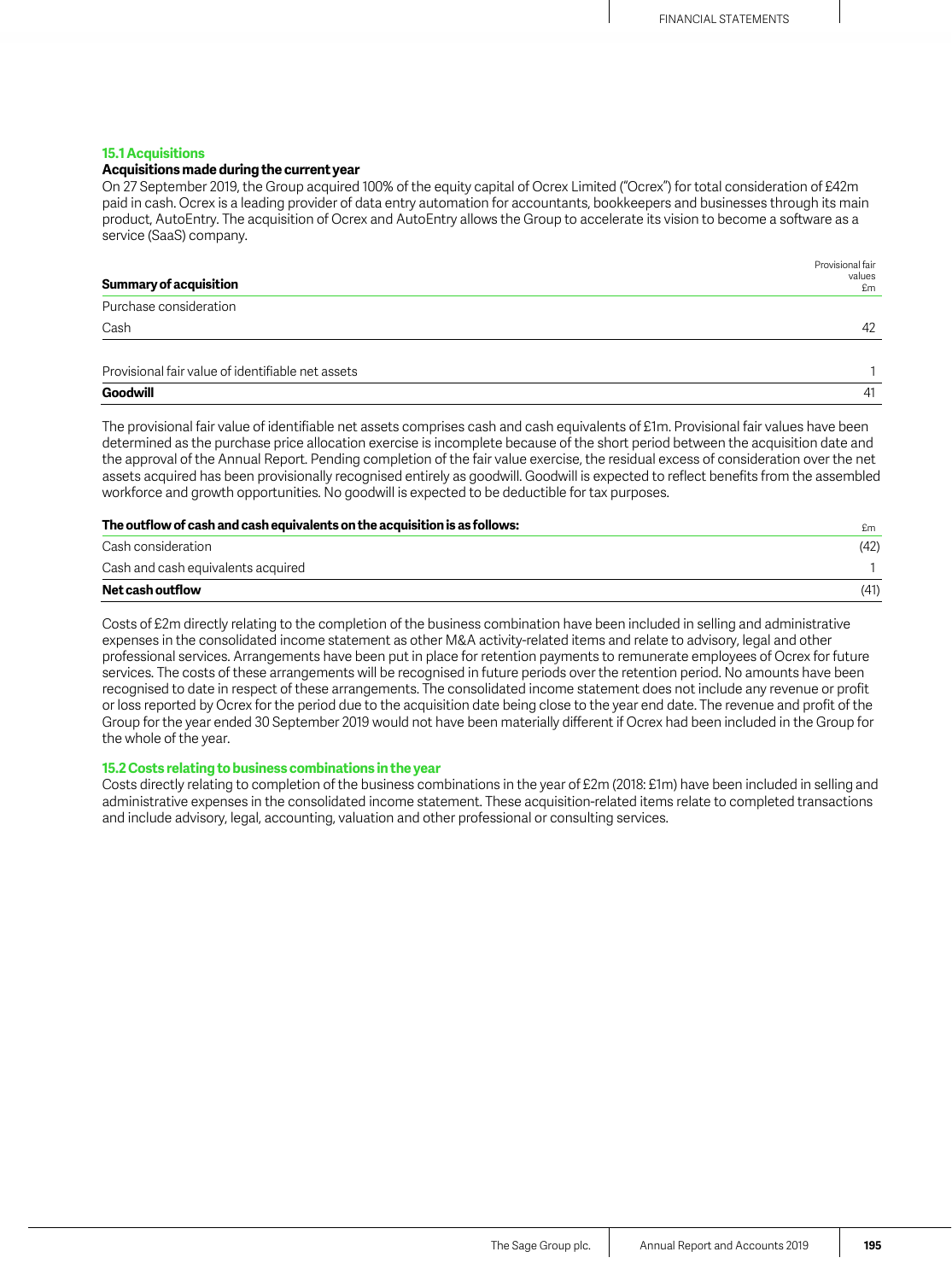# **15 Acquisitions and disposals continued**

# **15.3 Disposals and discontinued operations**

# **Disposals made during the current year**

On 21 February 2019, the Group completed the sale of Sage Payroll Solutions, the US-based payroll outsourcing business ("SPR") for total consideration of £76m. On 18 July 2019, the Group completed the sale of its South African payments business for £5m. The gain on disposal is calculated as follows:

|                                                                                                                  |                  | South African  |                |
|------------------------------------------------------------------------------------------------------------------|------------------|----------------|----------------|
| Gain on disposal                                                                                                 | <b>SPR</b><br>£m | payments<br>£m | Total<br>£m    |
| Cash consideration                                                                                               | 71               | 3              | 74             |
| Deferred consideration                                                                                           |                  |                | 2              |
| Contingent consideration                                                                                         | 5                |                | 5              |
| <b>Gross consideration</b>                                                                                       | 76               | 5              | 81             |
| Transaction costs                                                                                                | (4)              |                | (4)            |
| Net consideration                                                                                                | 72               | 5              | 77             |
| Net assets disposed                                                                                              | (51)             | (2)            | (53)           |
| Cumulative foreign exchange differences reclassified from other comprehensive income to<br>the income statement. | 6                | (2)            | $\overline{4}$ |
| Gains on disposal                                                                                                | 27               |                | 28             |

Net assets disposed comprise:

| <b>Net assets</b>               | 51               | $\mathbf{2}$                    | 53          |
|---------------------------------|------------------|---------------------------------|-------------|
|                                 |                  |                                 |             |
| <b>Total liabilities</b>        | (94)             | (26)                            | (120)       |
| Deferred income tax liabilities | (1)              |                                 | (1)         |
| Trade and other payables        | (93)             | (26)                            | (119)       |
| <b>Total assets</b>             | 145              | 28                              | 173         |
| Cash and cash equivalents       | 91               | 26                              | 117         |
| Trade and other receivables     |                  |                                 | 2           |
| Other intangible assets         | 25               |                                 | 25          |
| Goodwill                        | 28               |                                 | 29          |
|                                 | <b>SPR</b><br>£m | South African<br>payments<br>£m | Total<br>£m |

The gains are reported within continuing operations, as an adjustment between underlying and statutory results. The contingent consideration is measured at its fair value determined using a discounted cash flow valuation technique. The main inputs to the calculation for which assumptions have been made are the discount rate and the period over which the consideration will be received. This is a level 3 fair value under IFRS 13.

Prior to the disposals, SPR formed part of the Group's North America reporting segment and South African payments part of the International segment. The inflow of cash and cash equivalents on the disposal is calculated as follows:

| Net consideration received                      | 67               |                                 |             |
|-------------------------------------------------|------------------|---------------------------------|-------------|
| Transaction costs                               | (4)              |                                 | (4)         |
| Cash consideration                              |                  |                                 | 74          |
| Inflow of cash and cash equivalents on disposal | <b>SPR</b><br>£m | South African<br>payments<br>£m | Total<br>£m |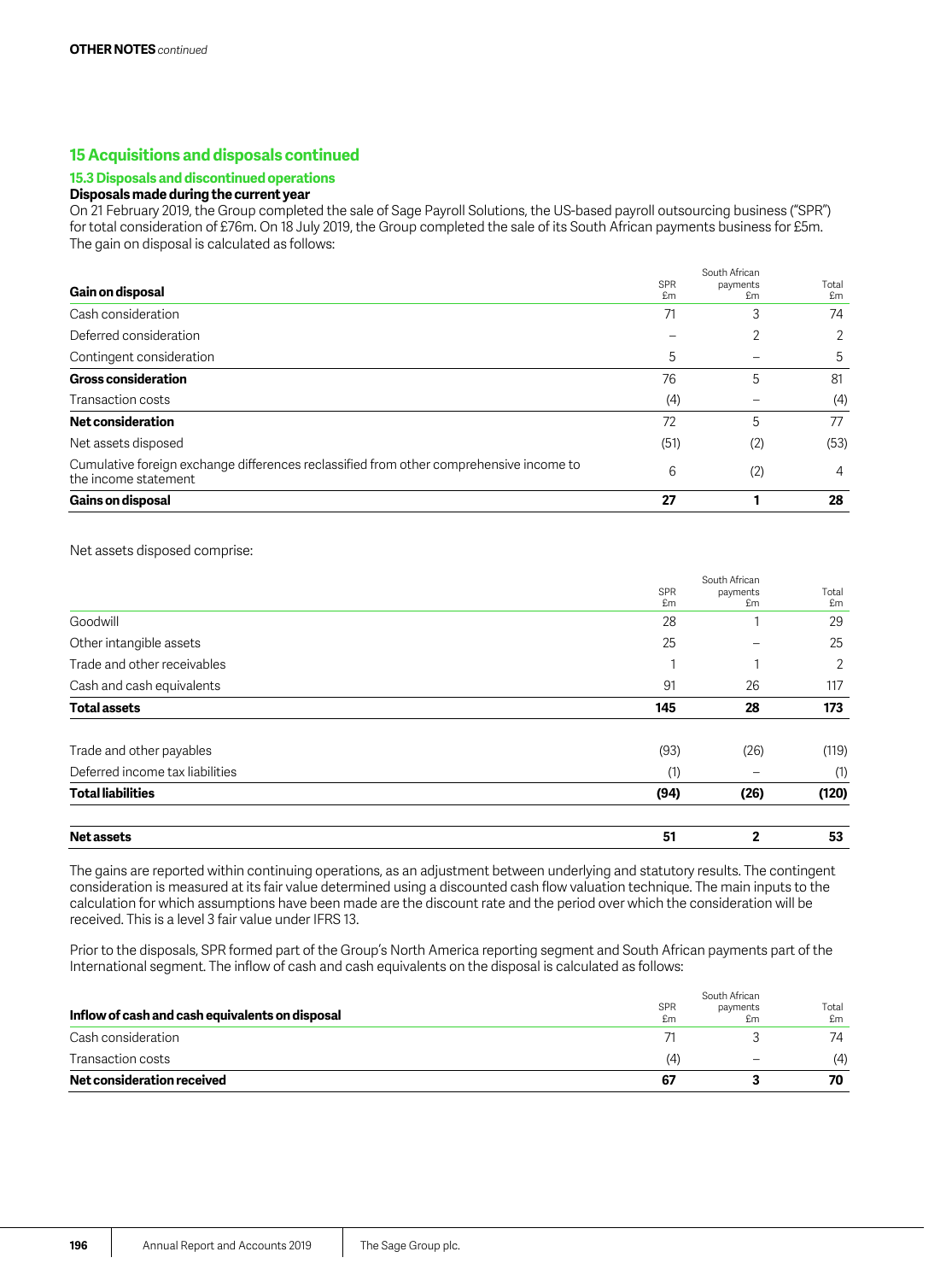#### **15.3 Disposals and discontinued operations continued**

# **Discontinued operations and assets and liabilities held for sale**

The Group had no discontinued operations during the years ended 30 September 2019 or 30 September 2018. Assets and liabilities held for sale at 30 September 2019 relate to the subsidiaries forming the Group's Sage Pay and Brazilian businesses, which were classified as held for sale during the year. The sale of the Group's Brazilian businesses is expected to be finalised during the year ending 30 September 2020. An agreement was signed on 18 November 2019, for the sale of the Sage Pay business to Elavon Inc., a subsidiary of U.S. Bancorp (as disclosed in note 19). The transaction is subject to regulatory approval with completion and loss of control expected to occur in Q2 FY20. The Sage Pay business forms part of the Group's Northern Europe reportable segment, and the Brazilian business is part of the International segment.

On classification of the Brazilian business as held for sale, the Group recognised a write down of net assets of £19m, comprising £14m impairment of assets and £5m provision for future selling costs, to reduce the carrying value of the business to its fair value less costs to sell. This is included within selling and administrative expenses in the income statement as an adjustment between underlying and statutory operating profit (see note 3.6). Note that the fair value less costs of sale of the disposal groups held for sale was determined using observable inputs that required some adjustments using unobservable data, leading to level 3 classification when considering the fair value hierarchy under IFRS 13.

Upon disposal, the income in relation to cumulative foreign exchange differences that have been recognised in other comprehensive income relating to the assets and liabilities of these businesses from the date of their acquisition to the date of disposal will be recycled to the income statement. Assets and liabilities held for sale at 30 September 2018 relate to the Group's subsidiary Sage Payroll Solutions which was sold on 21 February 2019.

Assets and liabilities held for sale comprise:

|                                | <b>Brazil</b><br>2019<br>£m | Sage Pay<br>2019<br>£m | <b>Total</b><br>2019<br>£m | Total<br>2018<br>£m |
|--------------------------------|-----------------------------|------------------------|----------------------------|---------------------|
| Goodwill                       |                             | 26                     | 26                         | 32                  |
| Other intangible assets        |                             |                        |                            | 20                  |
| Property, plant and equipment  |                             | $\mathbf{2}$           | $\mathbf{2}$               |                     |
| Deferred income tax asset      | $\overline{7}$              |                        |                            |                     |
| Inventory                      |                             |                        |                            |                     |
| Trade and other receivables    | 16                          | 6                      | 22                         | 3                   |
| Cash and cash equivalents      |                             | 4                      | 4                          | 58                  |
| <b>Total assets</b>            | 23                          | 40                     | 63                         | 113                 |
| Trade and other payables       | (8)                         | (4)                    | (12)                       | (62)                |
| <b>Borrowings</b>              | (3)                         |                        | (3)                        |                     |
| Current income tax liabilities | (1)                         |                        | (1)                        |                     |
| Provisions                     | (6)                         |                        | (6)                        |                     |
| Deferred income                | (10)                        | (1)                    | (11)                       | (1)                 |
| <b>Total liabilities</b>       | (28)                        | (5)                    | (33)                       | (63)                |
| Net (liabilities)/assets       | (5)                         | 35                     | 30                         | 50                  |

## **16 Related party transactions**

This note provides information about transactions between the Group and its related parties. A group's related parties include any entities over which it has control, joint control or significant influence, and any persons who are members of its key management personnel.

The Group's related parties are its subsidiary undertakings and its key management personnel, which comprises the Group's Executive Committee members and the Non-executive Directors. Prior to 17 March 2018, related parties also included the Group's investment in its associated undertaking. Transactions and outstanding balances between the parent and its subsidiaries within the Group and between those subsidiaries have been eliminated on consolidation and are not disclosed in this note. Compensation paid to the Executive Committee is disclosed in note 3.3.

No other related party transactions occurred during the current year or the prior year.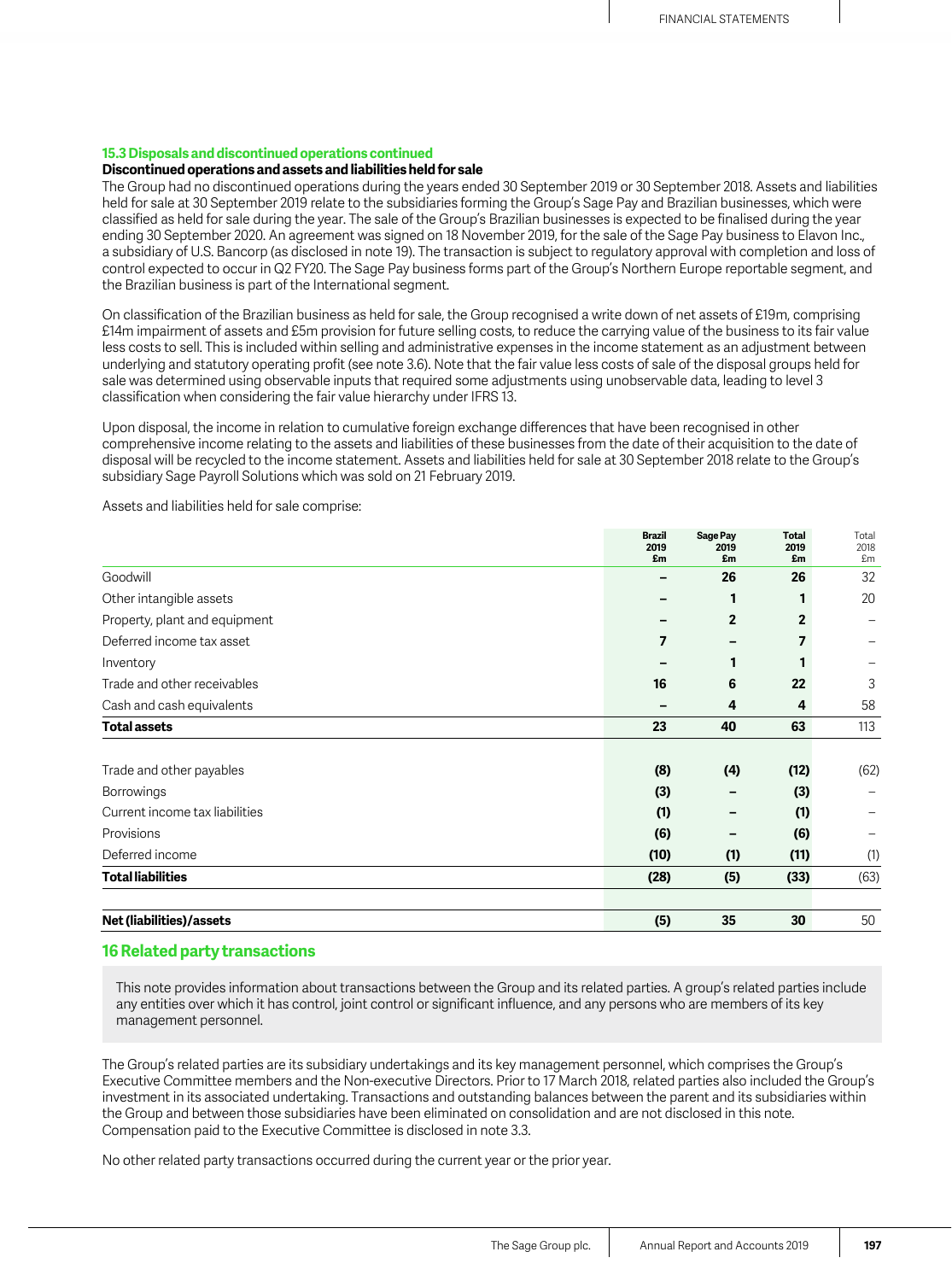# **17 IFRS 15**

This note provides information on the changes resulting from the adoption of IFRS 15, quantitative information on their impact at 1 October 2018 and a reconciliation for the year ending 30 September 2019 between the primary financial statements under IFRS 15 and the financial position and performance that would have been reported in accordance with IAS 18.

# **Differences between IFRS 15 and previous accounting policies**

There are several differences between the Group's accounting policies under IFRS 15 and its previous accounting policies under IAS 18. The most significant of these are as follows.

– *Unbundling of subscription software and related maintenance and support contracts for on-premise products* IFRS 15 introduces a new concept of performance obligations. This requires changes to the way the transaction price is allocated to separately identifiable components of a bundle within a contract, which can impact the timing of recognising revenue. As a result, the revenue recognition pattern changes for certain on-premise subscription contracts, which combine the delivery of software and support services and the obligation to deliver, in the future, unspecified software upgrades under a maintenance contract. Under IAS 18 policies, the Group recognised the entire price as revenue on a straight-line basis over the subscription term. Under IFRS 15, a portion of the transaction price is recognised upon delivery of the initial software at the outset of the arrangement with the remainder recognised over the term of the contract due to the fact that these are deemed to be separate performance obligations.

– *Non-refundable contract sign-up fees* 

In some cases, customers pay a non-refundable contract sign-up fee when they enter into a new initial contract for a software product, and no equivalent fee is payable on subsequent renewals. As a result of paying the contract sign-up fee, the customer has an option to renew the contract and to pay a lower price on renewal than would have been the case had the contract signup fee not been paid. Under IFRS 15, the fee is considered to provide the customer with a material right that the customer would not receive without having entered into the initial contract. Therefore, the upfront fee is recognised as revenue over the anticipated period of benefit to the customer, which ranges from four to seven years and takes account of the likelihood of the customer renewing the contract. Under IAS 18 policies, the full amount of the contract sign-up fee was recognised as revenue on a straight-line basis over the initial contract term.

– *Costs of obtaining customer contracts*

Under IFRS 15, all incremental costs of obtaining a contract with a customer, including commission to internal sales employees, are recognised as an asset on the balance sheet, within trade and other receivables, if the Group expects to recover those costs. The costs are amortised over the period during which the related revenue is recognised, which may extend beyond the initial contract term where the Group expects to benefit from future renewals as a result of incurring the costs. The amortisation periods range from one year to ten years depending on the type of offering. Amortisation is reported within selling and administrative expenses. Under previous policies, costs to obtain a contract were recognised as assets, within trade and other receivables, and amortised only if they were payable to a third-party agent and related to a contract where revenue was recognised over time. As a result, compared to previous policies the amount recognised as an asset under IFRS 15 increases and the recognition of costs is deferred.

### – *Business partner arrangements*

Under IFRS 15, the Group is required to assess whether it controls a good or service before it is transferred to the end customer to determine whether it is principal or agent in that transaction. This is in contrast to the previous guidance which was focused on assessing whether the Group had the risks and rewards of a principal. For Sage, the application of IFRS 15 results in a change in principal versus agent assessment for a number of business partner arrangements. The Group has therefore identified an increase in the number of business partner arrangements where Sage is considered to be the principal under IFRS 15 with respect to the end customer. As a result, there is an increase in the gross revenue recognised for these arrangements as the amounts payable to business partners are classified as a cost of sale rather than a deduction from revenue. On the balance sheet, the unamortised amounts payable to business partners which were previously netted within deferred income are now presented as part of customer acquisition costs.

– *Timing of recognising a receivable*

Under IFRS 15, a receivable is recognised when the right to consideration is unconditional. Typically, for a non-cancellable contract this happens when the Group starts providing the service. Under IAS 18 receivables were recognised based on the billing arrangement agreed under the contract, even where the contract was not unconditional or the group had not started providing services under the contract. As a result, compared to previous policies the amount recognised as a receivable decreased with a corresponding decrease in deferred income.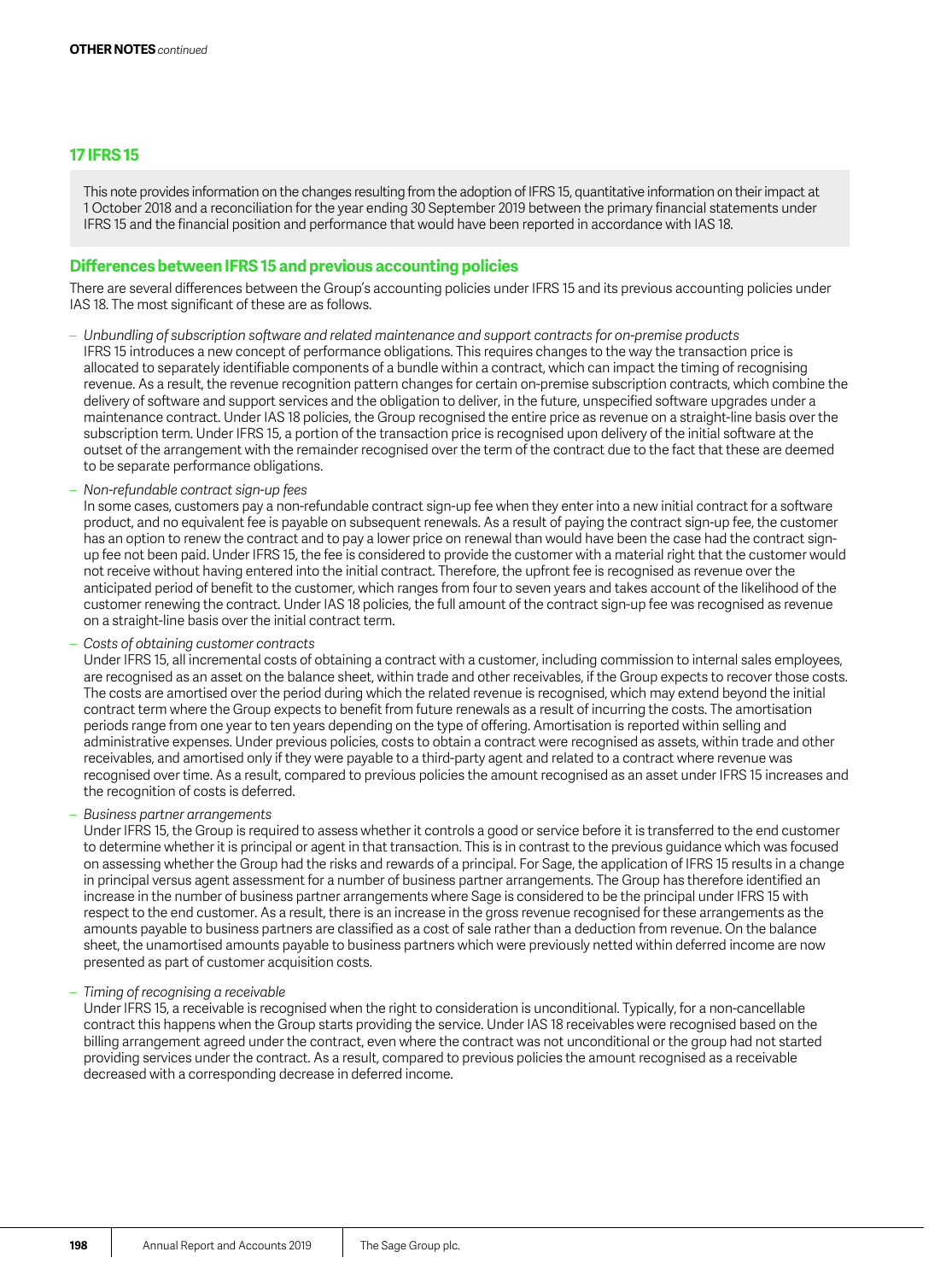# **Quantitative impact of policy changes on consolidated balance sheet at 1 October 2018**

The financial impact of the policy changes explained above on the Group's consolidated balance sheet on initial application is as follows:

|                                 |                                                 |                                                      |                                                      |                                                  |                                                |                            |                  | As at 1 October 2018  |
|---------------------------------|-------------------------------------------------|------------------------------------------------------|------------------------------------------------------|--------------------------------------------------|------------------------------------------------|----------------------------|------------------|-----------------------|
|                                 | Unbundling of<br>subscription<br>software<br>£m | Non-<br>refundable<br>contract<br>sign-up fees<br>£m | Costs of<br>obtaining<br>customer<br>contracts<br>£m | <b>Business</b><br>partner<br>arrangements<br>£m | Timing of<br>recognising<br>a receivable<br>£m | Other<br>adjustments<br>£m | Tax impact<br>£m | Total<br>Impact<br>£m |
| Non-current assets              |                                                 |                                                      |                                                      |                                                  |                                                |                            |                  |                       |
| Trade and other receivables     |                                                 |                                                      | 34                                                   |                                                  |                                                |                            |                  | 34                    |
| Deferred income tax assets      |                                                 |                                                      | $\overline{\phantom{0}}$                             |                                                  |                                                |                            | (4)              | (4)                   |
| <b>Current assets</b>           |                                                 |                                                      |                                                      |                                                  |                                                |                            |                  |                       |
| Trade and other receivables     |                                                 |                                                      | $\overline{4}$                                       | 16                                               | (43)                                           |                            |                  | (23)                  |
| <b>Current liabilities</b>      |                                                 |                                                      |                                                      |                                                  |                                                |                            |                  |                       |
| Deferred income                 | 21                                              | (21)                                                 |                                                      | (16)                                             | 43                                             | (6)                        |                  | 21                    |
| <b>Non-current liabilities</b>  |                                                 |                                                      |                                                      |                                                  |                                                |                            |                  |                       |
| Deferred income tax liabilities |                                                 |                                                      |                                                      |                                                  |                                                |                            | (4)              | (4)                   |
| <b>Net assets</b>               | 21                                              | (21)                                                 | 38                                                   |                                                  |                                                | (6)                        | (8)              | 24                    |
|                                 |                                                 |                                                      |                                                      |                                                  |                                                |                            |                  |                       |
| Total equity                    | 21                                              | (21)                                                 | 38                                                   |                                                  |                                                | (6)                        | (8)              | 24                    |

## **Primary statements under IAS 18**

The Group's consolidated financial statements for the year ended 30 September 2019 are prepared in accordance with IFRS 15; comparative periods have not been restated. Where there are differences between the primary consolidated financial statements presented in accordance with IFRS 15 and comparable presentation under the Group's previous revenue accounting policy (in accordance with IAS 18 "Revenue"), the effects are disclosed below. The Group's consolidated statement of cash flows is not affected by the implementation of IFRS 15 and so is not re-presented.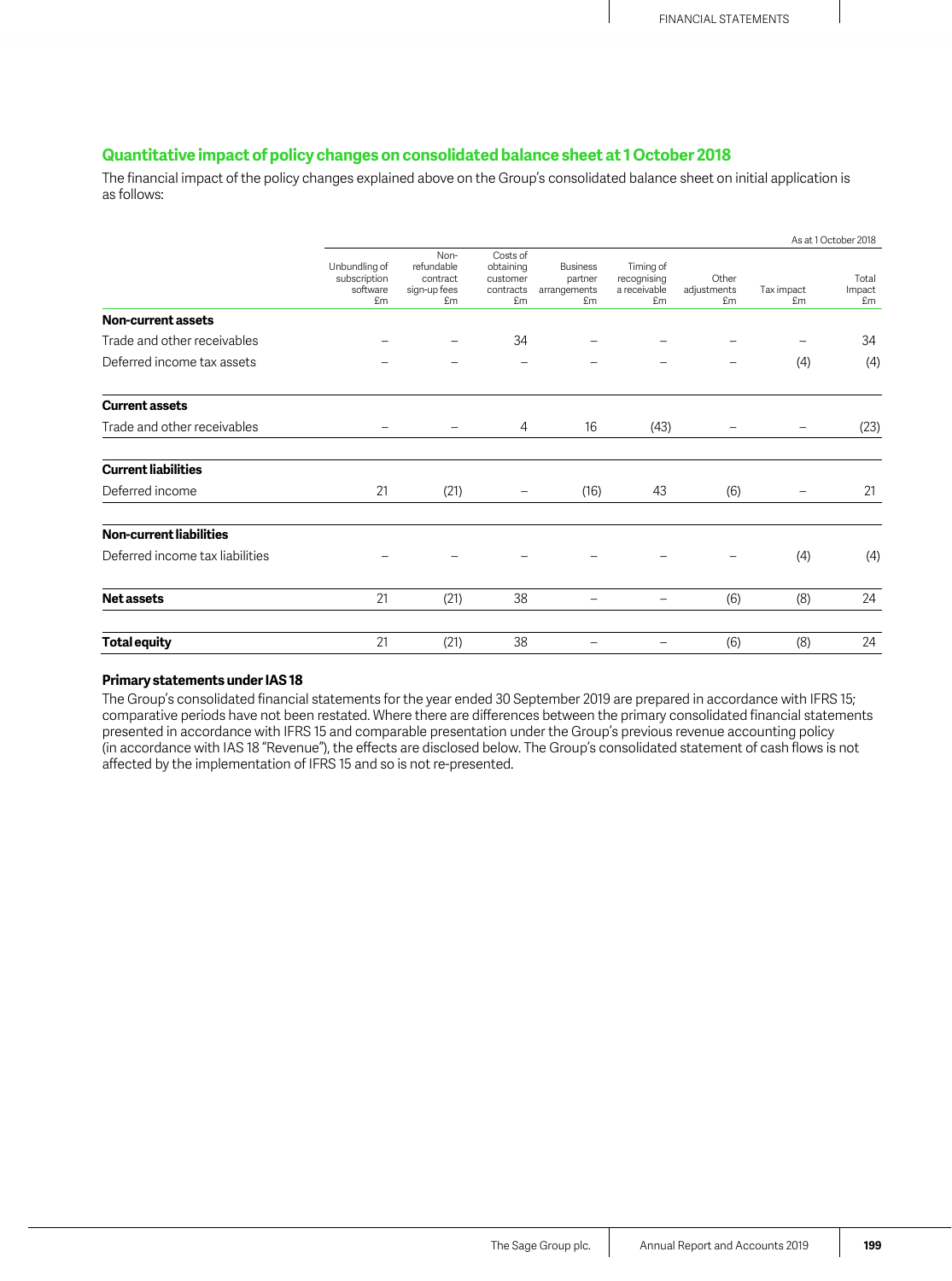# **Consolidated income statement (reconciliation to IAS 18)**

| Year ended 30 September 2019                                           | IFRS 15 basis<br>£m | Adjustments<br>£m | IAS 18 basis<br>£m |
|------------------------------------------------------------------------|---------------------|-------------------|--------------------|
| Revenue                                                                | 1,936               | (8)               | 1,928              |
| Cost of sales                                                          | (138)               | (6)               | (144)              |
| <b>Gross profit</b>                                                    | 1,798               | (14)              | 1,784              |
| Selling and administrative expenses                                    | (1, 416)            | 7                 | (1,409)            |
| Operating profit                                                       | 382                 | (7)               | 375                |
| Finance income                                                         | 8                   |                   | 8                  |
| Finance costs                                                          | (29)                | -                 | (29)               |
| Profit before income tax                                               | 361                 | (7)               | 354                |
| Income tax expense                                                     | (95)                | 2                 | (93)               |
| Profit for the year                                                    | 266                 | (5)               | 261                |
| Profit attributable to:                                                |                     |                   |                    |
| Owners of the parent                                                   | 266                 | (5)               | 261                |
| Earnings per share attributable to the owners<br>of the parent (pence) |                     |                   |                    |
| <b>Basic</b>                                                           | 24.49 <sub>p</sub>  |                   | 24.03p             |
| Diluted                                                                | 24.29p              |                   | 23.83p             |

Under IFRS 15 basis revenue from software licence and support showed a net increase of £8m, with most of the difference resulting from an increase in the number of business partner arrangements where the end user is considered to be the customer for the Group and by upfront recognition of software for certain on-premise subscription contracts. This is mitigated by a revised revenue pattern for non-refundable contract sign-up fees which are spread over the anticipated period of benefit to the customer.

Cost of sales showed a net decrease of £6m, with most of the difference resulting from business partner arrangements where there is a change in principal versus agent assessment for third-party products.

Selling and administrative expenses showed a net increase of £7m, with most of the difference resulting from an increase in the number of business partner arrangements where the end user is considered to be the customer under IFRS 15. This is mitigated by higher capitalisation of sales commissions offset by the related amortisation charge.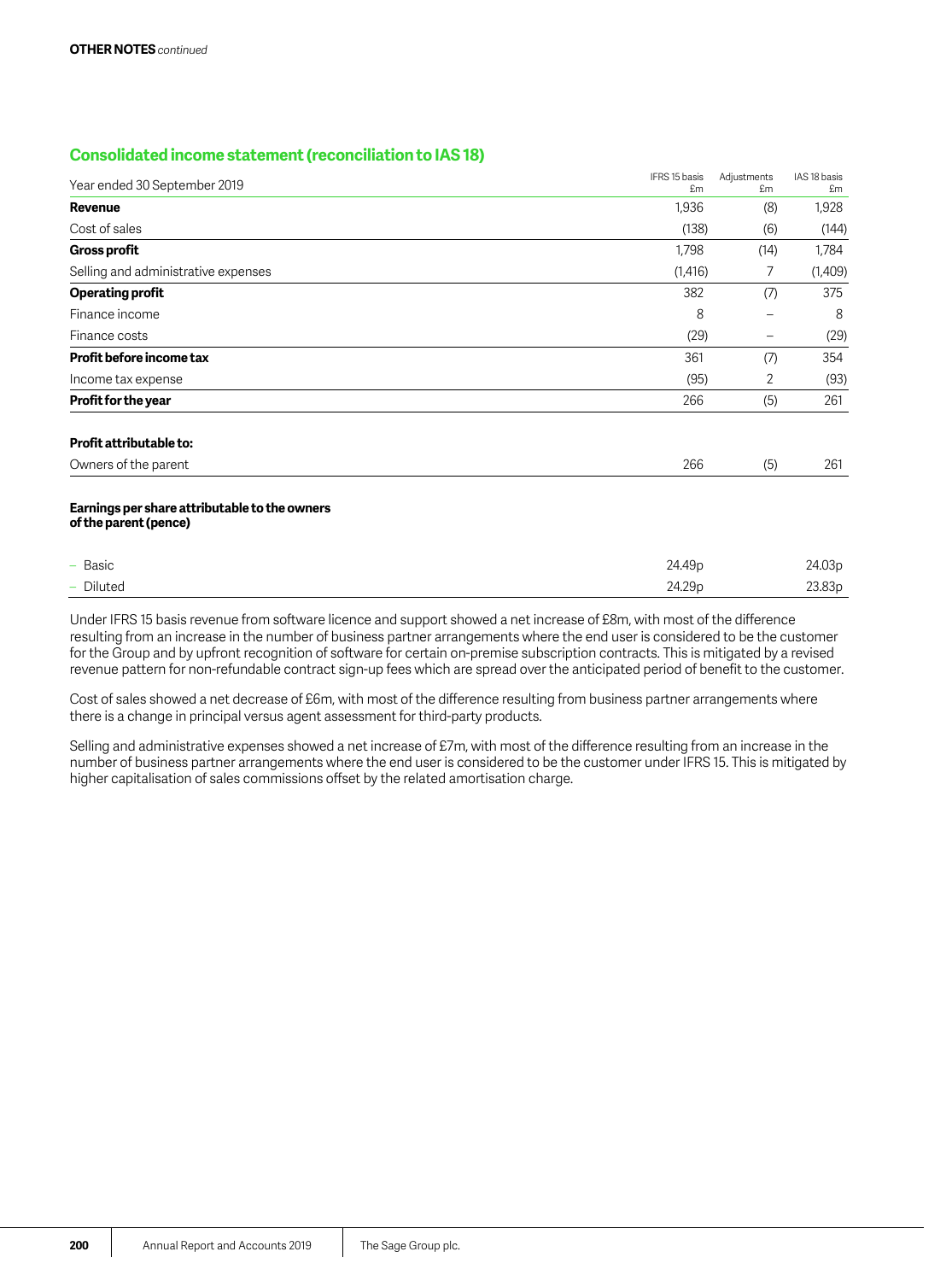$\overline{\phantom{a}}$ 

 $\overline{1}$ 

# **Consolidated balance sheet (reconciliation to IAS 18)**

| 30 September 2019                                     | <b>IFRS 15 basis</b><br>£m | <b>Adjustments</b><br>£m | IAS 18 basis<br>£m |
|-------------------------------------------------------|----------------------------|--------------------------|--------------------|
| <b>Non-current assets</b>                             |                            |                          |                    |
| Goodwill                                              | 2,098                      |                          | 2,098              |
| Other intangible assets                               | 228                        |                          | 228                |
| Property, plant and equipment                         | 117                        |                          | 117                |
| Fixed asset investment                                |                            |                          |                    |
| Other financial assets                                | 4                          | $\overline{\phantom{0}}$ | 4                  |
| Trade and other receivables                           | 73                         | (65)                     | 8                  |
| Deferred income tax assets                            | 31                         | 1                        | 32                 |
|                                                       | 2,551                      | (64)                     | 2,487              |
| <b>Current assets</b>                                 |                            |                          |                    |
| Trade and other receivables                           | 364                        | 11                       | 375                |
| Current income tax asset                              | 3                          | $\overline{\phantom{0}}$ | 3                  |
| Cash and cash equivalents (excluding bank overdrafts) | 371                        | $\overline{\phantom{0}}$ | 371                |
| Assets classified as held for sale                    | 63                         | (1)                      | 62                 |
|                                                       | 801                        | 10                       | 811                |
|                                                       |                            |                          |                    |
| <b>Total assets</b>                                   | 3,352                      | (54)                     | 3,298              |
| <b>Current liabilities</b>                            |                            |                          |                    |
| Trade and other payables                              | (291)                      | $\qquad \qquad -$        | (291)              |
| Current income tax liabilities                        | (32)                       | 2                        | (30)               |
| Borrowings                                            | (122)                      | $\overline{\phantom{0}}$ | (122)              |
| Provisions                                            | (11)                       | $\overline{\phantom{0}}$ | (11)               |
| Deferred income                                       | (637)                      | 16                       | (621)              |
| Liabilities classified as held for sale               | (33)                       | $\qquad \qquad -$        | (33)               |
|                                                       | (1, 126)                   | 18                       | (1,108)            |
| Non-current liabilities                               |                            |                          |                    |
| Borrowings                                            | (643)                      | -                        | (643)              |
| Post-employment benefits                              | (25)                       | -                        | (25)               |
| Deferred income tax liabilities                       | (24)                       | $\overline{7}$           | (17)               |
| Provisions                                            | (15)                       |                          | (15)               |
| Trade and other payables                              | (7)                        |                          | (7)                |
| Deferred income                                       | (8)                        |                          | (8)                |
|                                                       | (722)                      | $\overline{7}$           | (715)              |
| <b>Total liabilities</b>                              | (1,848)                    | 25                       | (1,823)            |
| <b>Net assets</b>                                     | 1,504                      | (29)                     | 1,475              |
| Equity attributable to owners of the parent           |                            |                          |                    |
| Ordinary shares                                       | 12                         |                          | 12                 |
| Share premium                                         | 548                        | $\overline{\phantom{0}}$ | 548                |
| Other reserves                                        | 184                        | $\qquad \qquad -$        | 184                |
| Retained earnings                                     | 760                        | (29)                     | 731                |
| <b>Total equity</b>                                   | 1,504                      | (29)                     | 1,475              |
|                                                       |                            |                          |                    |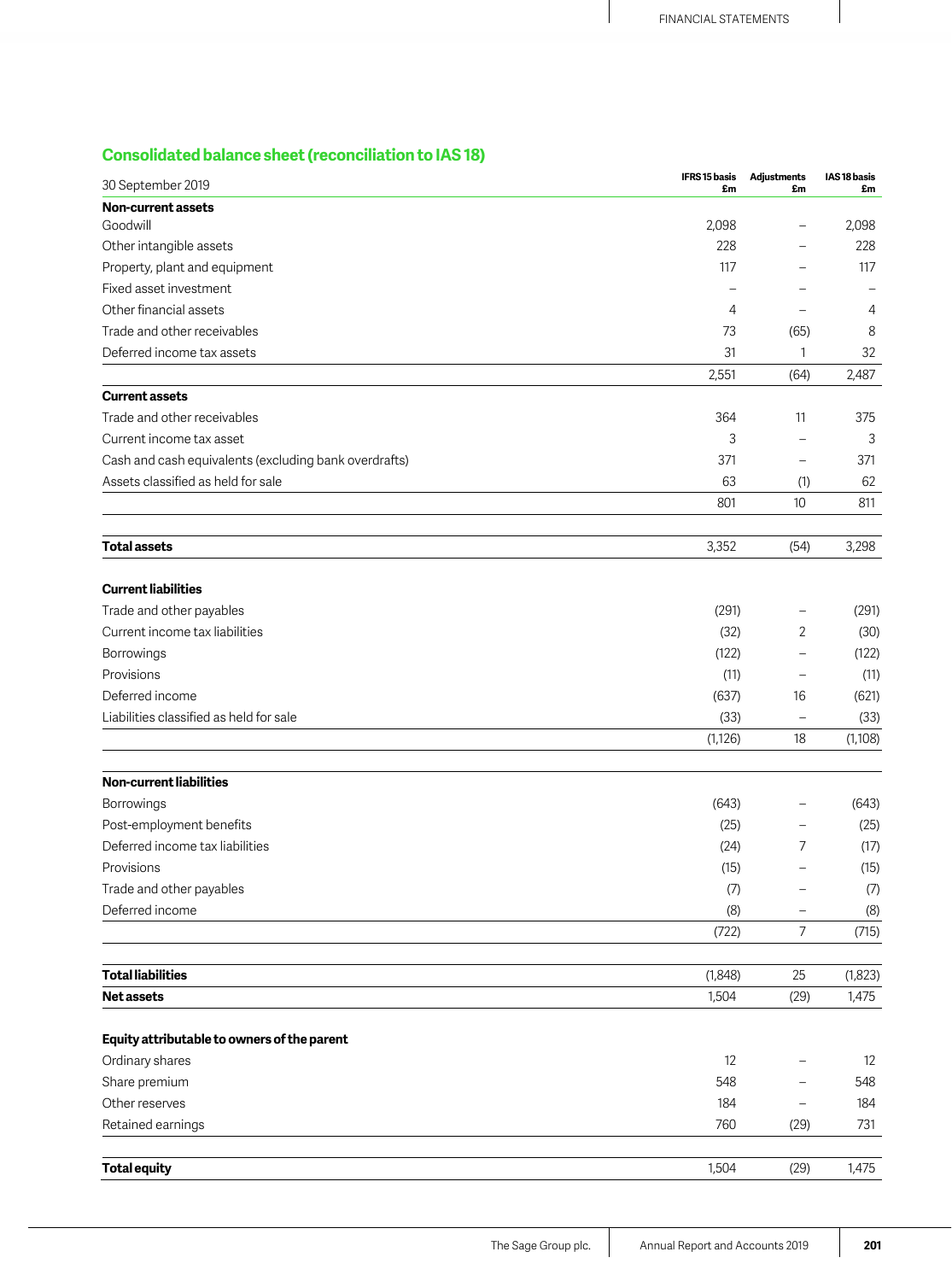### **17 IFRS 15 continued**

Under IFRS 15 basis non-current trade and other receivables are higher by £65m (FY18: higher by £34m) due to the higher capitalisation of sales commissions.

Current trade and other receivables are lower by £11m (FY18: £23m) resulting from changes in the timing of and amounts recognised as receivables and the capitalisation of business partner commissions where the end user is considered to be the customer under IFRS 15, with corresponding impact in current deferred income.

Current deferred income is higher by £16m (FY18: £21m), resulting from revised revenue pattern for non-refundable contract sign-up fees which are spread over the anticipated period of benefit to the customer and the capitalisation of business partner commissions where the end user is considered to be the customer under IFRS 15, with corresponding impact in current deferred income. This is mitigated by changes in the timing of and amounts recognised as receivables and by upfront recognition of software for certain on-premise subscription contracts.

Deferred income tax assets are lower by £1m (FY18: £4m), current income tax liabilities and deferred income tax liabilities are higher by £2m and £7m (FY18: £nil and £4m respectively) due to the tax impact of the above adjustments.

### **18 Group undertakings**

While we present consolidated results in these financial statements, our structure is such that there are a number of different operating and holding companies that contribute significantly to the overall result.

Our subsidiaries are located around the world and each contributes to the profits, assets and cash flow of the Group.

The entities listed below and on the following pages are subsidiaries of the Company or the Group. The Group percentage of equity capital and voting rights is 100% for all subsidiaries listed below. The results for all of the subsidiaries have been consolidated within these financial statements.

| Country         | Name                                                     | <b>Registered address</b>                                                                              |
|-----------------|----------------------------------------------------------|--------------------------------------------------------------------------------------------------------|
| Australia       | Handisoft Software Pty Ltd                               | Level 11, The Zenith Tower B, 821 Pacific Hwy, Chatswood, 2067, Australia                              |
| Australia       | Ocrex Australia Pty Ltd                                  | 7 Catherine Ct, Yarra Glen, Vic 3775, Australia                                                        |
| Australia       | Sage Australia Holdings Pty Ltd                          | Level 11, The Zenith Tower B, 821 Pacific Hwy, Chatswood, 2067, Australia                              |
| Australia       | Sage Business Solutions Pty Ltd                          | Level 11, The Zenith Tower B, 821 Pacific Hwy, Chatswood, 2067, Australia                              |
| Australia       | Sage Intacct Australia Pty Ltd                           | Level 11, The Zenith Tower B, 821 Pacific Hwy, Chatswood, 2067, Australia                              |
| Australia       | Sage One Pty. Ltd                                        | Level 11, The Zenith Tower B, 821 Pacific Hwy, Chatswood, 2067, Australia                              |
| Australia       | Sage Software Australia Pty Ltd                          | Level 11, The Zenith Tower B, 821 Pacific Hwy, Chatswood, 2067, Australia                              |
| Australia       | Snowdrop Systems Pty Ltd                                 | Level 11, The Zenith Tower B, 821 Pacific Hwy, Chatswood, 2067, Australia                              |
| Australia       | Softline Australia Holdings Pty Ltd                      | Level 11, The Zenith Tower B, 821 Pacific Hwy, Chatswood, 2067, Australia                              |
| Austria         | Sage GmbH                                                | Stella-Klein-Löw-Weg 15, 1020 Wien, Austria                                                            |
| Bahamas         | Intelligent Apps Holdings Ltd                            | Providence House, East Hill Street, Nassau, Bahamas                                                    |
| Belgium         | Sage S.A.                                                | Buro & Design Center, Esplanade 1, 1020, Brussels, Belgium                                             |
| <b>Botswana</b> | Sage Software Botswana (Pty) Ltd                         | Plot 50371, Fairground Office Park, Gaborone, Botswana                                                 |
| <b>Brazil</b>   | IOB Informações Objetivas Publicações<br>Jurídicas Ltda. | Rua Antonio Nagib Ibrahim, 350, São Paulo, São Paulo, CEP 05036-60,<br>Brazil                          |
| Brazil          | Sage Brasil 3 Empreendimentos e<br>Participações Ltda    | Rua Antônio Nagib Ibrahim, 350, Part A, Água Branca, São Paulo, São<br>Paulo, CEP 05036-060, Brazil    |
| Brazil          | Sage Brasil Software S.A.                                | Rodovia Luiz de Queiroz (SP 304), Km 127,5, Bairro Nova Americana, São<br>Paulo, CEP 13466-170, Brazil |
| <b>Brazil</b>   | Sytax Sistemas S.A.                                      | Rua Antonio Nagib Ibrahim, 350, Part B, São Paulo, São Paulo, CEP 05036-<br>060, Brazil                |
| Canada          | Sage Software Canada Ltd.                                | 111, 5th Avenue SW, Suite 3100-C, Calgary AB T2P 5L3, Canada                                           |
| France          | Sage Holding France SAS                                  | Atrium Defense, Paris la Defense, 10 Place de Belgique, 92250, Le Garenne<br>Colombes, Paris, France   |
| France          | Sage Overseas Limited (Branch<br>Registration)           | Atrium Defense, Paris la Defense, 10 Place de Belgique, 92250, Le Garenne<br>Colombes, Paris, France   |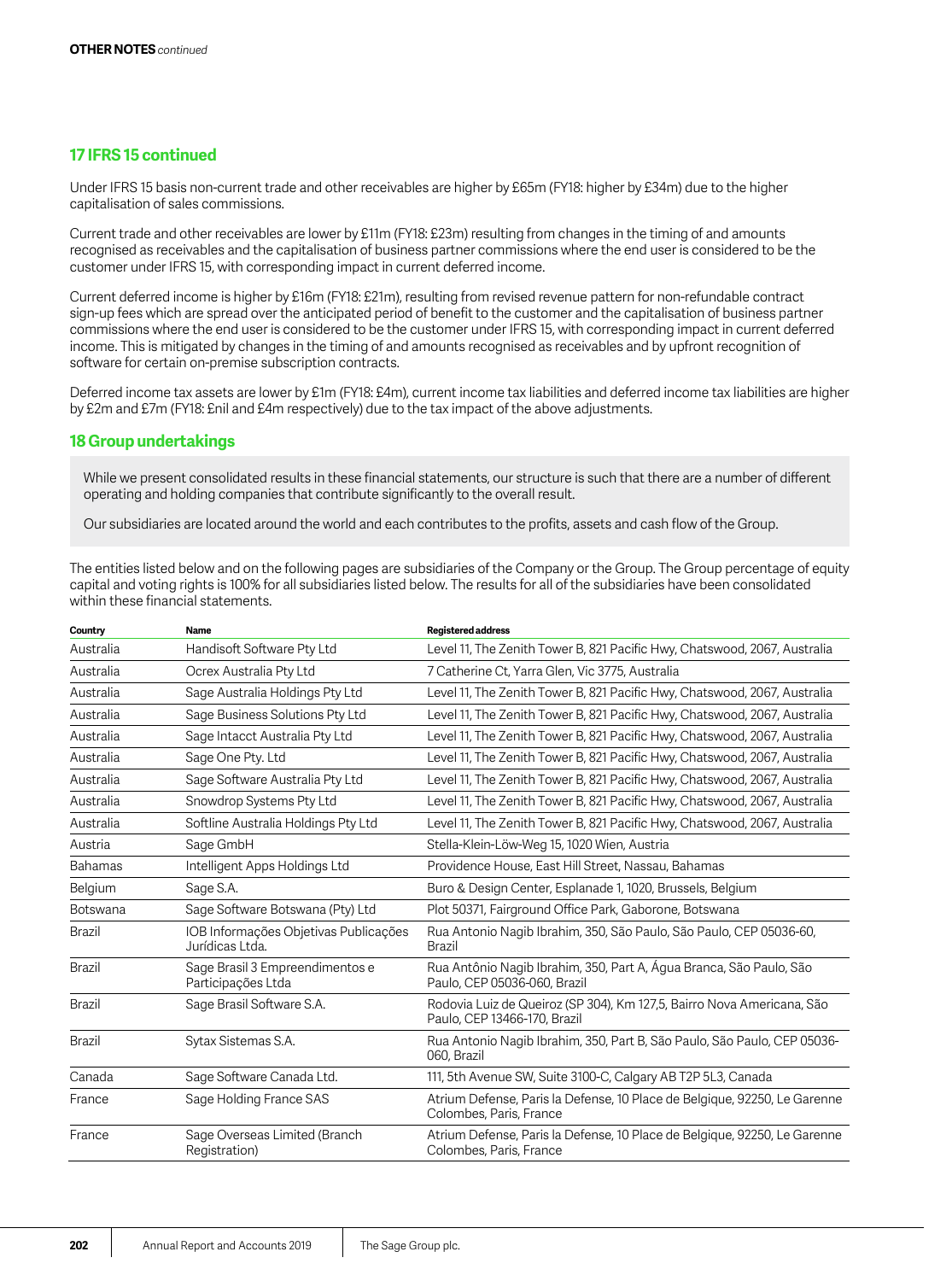J

| Country      | Name                                                | <b>Registered Address</b>                                                                                                  |
|--------------|-----------------------------------------------------|----------------------------------------------------------------------------------------------------------------------------|
| France       | Sage SAS                                            | Atrium Defense, Paris la Defense, 10 Place de Belgique, 92250, Le Garenne<br>Colombes, Paris, France                       |
| Germany      | Best Software (Germany) Gmbh                        | Franklinstraße 61-63, 60486, Frankfurt am Main, Germany                                                                    |
| Germany      | eWare GmbH                                          | Untere Weidenstr. 5, c/o RAè Becker & Koll., 81543, München, Germany                                                       |
| Germany      | Sage bäurer GmbH                                    | Josefstraße 10, 78166 Donauerschingen, Germany                                                                             |
| Germany      | Sage CRM Solutions GmbH                             | Franklinstraße 61-63, 60486, Frankfurt am Main, Germany                                                                    |
| Germany      | Sage GmbH                                           | Franklinstraße 61-63, 60486, Frankfurt am Main, Germany                                                                    |
| Germany      | Sage Management & Services GmbH                     | Franklinstraße 61-63, 60486, Frankfurt am Main, Germany                                                                    |
| Germany      | Sage Pay GmbH                                       | Franklinstraße 61-63, 60486, Frankfurt am Main, Germany                                                                    |
| Germany      | Sage Services GmbH                                  | Karl-Heine-Straße 109-111, 04229, Leipzig, Germany                                                                         |
| India        | Intacct Software Private Limited                    | No. 26/1 3rd Floor, Esteem Arcade, Devearaju Urs Road, Race Course<br>Road, Bangalore, 560001, India                       |
| India        | Ocrex Entreprises Private Limited                   | House No 546, Sector-10D, Chandigarh 160011, Chandigarh, India                                                             |
| India        | Sage Software India Private Ltd (In<br>Liquidation) | N-34, Lower Ground Floor, Kalkaji, New Delhi, 110 019, India                                                               |
| Ireland      | Ocrex Limited                                       | 11/12 Warrington Place, Dublin 2, Ireland                                                                                  |
| Ireland      | Sage Global Services (Ireland) Limited              | Number One Central Park Leopardstown, Dublin 18, Ireland                                                                   |
| Ireland      | Sage Hibernia Limited                               | Number One Central Park Leopardstown, Dublin 18, Ireland                                                                   |
| Ireland      | Sage Irish Finance Company Unlimited<br>Company     | Number One Central Park Leopardstown, Dublin 18, Ireland                                                                   |
| Ireland      | Sage Pay (Dublin) Limited                           | Number One Central Park Leopardstown, Dublin 18, Ireland                                                                   |
| Ireland      | Sage Pay Ireland Limited                            | Number One Central Park Leopardstown, Dublin 18, Ireland                                                                   |
| Ireland      | Sage Technologies Limited                           | Number One Central Park Leopardstown, Dublin 18, Ireland                                                                   |
| Ireland      | Sage Treasury Ireland Unlimited<br>Company          | Number One Central Park Leopardstown, Dublin 18, Ireland                                                                   |
| Ireland      | <b>TAS Software Limited</b>                         | Number One Central Park Leopardstown, Dublin 18, Ireland                                                                   |
| Ireland      | Tonwomp Unlimited Company                           | Number One Central Park Leopardstown, Dublin 18, Ireland                                                                   |
| Israel       | Budgeta Technologies Ltd                            | Derech Menachem Begin 144, Tel Aviv-Yafo, 6492102, Israel                                                                  |
| Kenya        | Sage Software East Africa Limited                   | LR No. 1870/IX/96, 114 & 115 Nivina Towers, Westlands Road, Westlands,<br>Nairobi, P.O Box 38283, Kenya                    |
| Malaysia     | Creative Purpose Sdn Bhd<br>(In Liquidation)        | Suite B13A-4, Tower B, Level 13A, Northpoint Offices, Mid Valley City, No. 1<br>Medan Syed Putra Utara, 59200 Kuala Lumpur |
| Malaysia     | Sage Software Sdn Bhd                               | Suite B13A-4, Tower B, Level 13A, Northpoint Offices, Mid Valley City, No. 1<br>Medan Syed Putra Utara, 59200 Kuala Lumpur |
| Morocco      | Sage Software                                       | Tour Crystal 1, Niveau 9, Bd Sidi Mohammed Ben Abdellah, Casablanca,<br>20030, Morocco                                     |
| Namibia      | Sage Software Namibia (Pty) Ltd                     | 3rd Floor, 344 Independence Avenue, Windhoek, P O BOX 1571, Namibia                                                        |
| Nigeria      | Sage Software Nigeria Limited                       | Landmark Towers, 5B Water Corporation Road, Victoria Island, Lagos,<br>Nigeria                                             |
| Poland       | Sage sp. z o.o.                                     | Aleje Jerozolimskie 132, 02-305 Warsaw, Poland                                                                             |
| Portugal     | Sage Portugal - Software, S.A.                      | Edifício Olympus II, Av. Dom Afonso Henriques 1462, 4450 013,<br>Matosinhos, Portugal                                      |
| Romania      | Intacct Development Romania SRL                     | Cluj-Napoca, Bd. 21 Decembrie 1989 no. 77, 1st floor, room C.1.2 building C-<br>D, The Office, Cluj county, Romania        |
| Singapore    | Sage Singapore Holdings Pte. Limited                | 12 Marina View, #25-02/03 Asia Square Tower 2, 01896, Singapore                                                            |
| Singapore    | Sage Software Asia Pte. Limited                     | 12 Marina View, #25-02/03 Asia Square Tower 2, 01896, Singapore                                                            |
| South Africa | Sage Alchemex (Pty) Ltd                             | 23A Flanders Drive, Mount Edgecombe, Durban, 4321, South Africa                                                            |
| South Africa | Sage South Africa (Pty) Ltd*                        | Floor 6 Gateway West, 22 Magwa Crescent, Waterfall 5-1R, Midrand,<br>Gauteng, 2066, South Africa                           |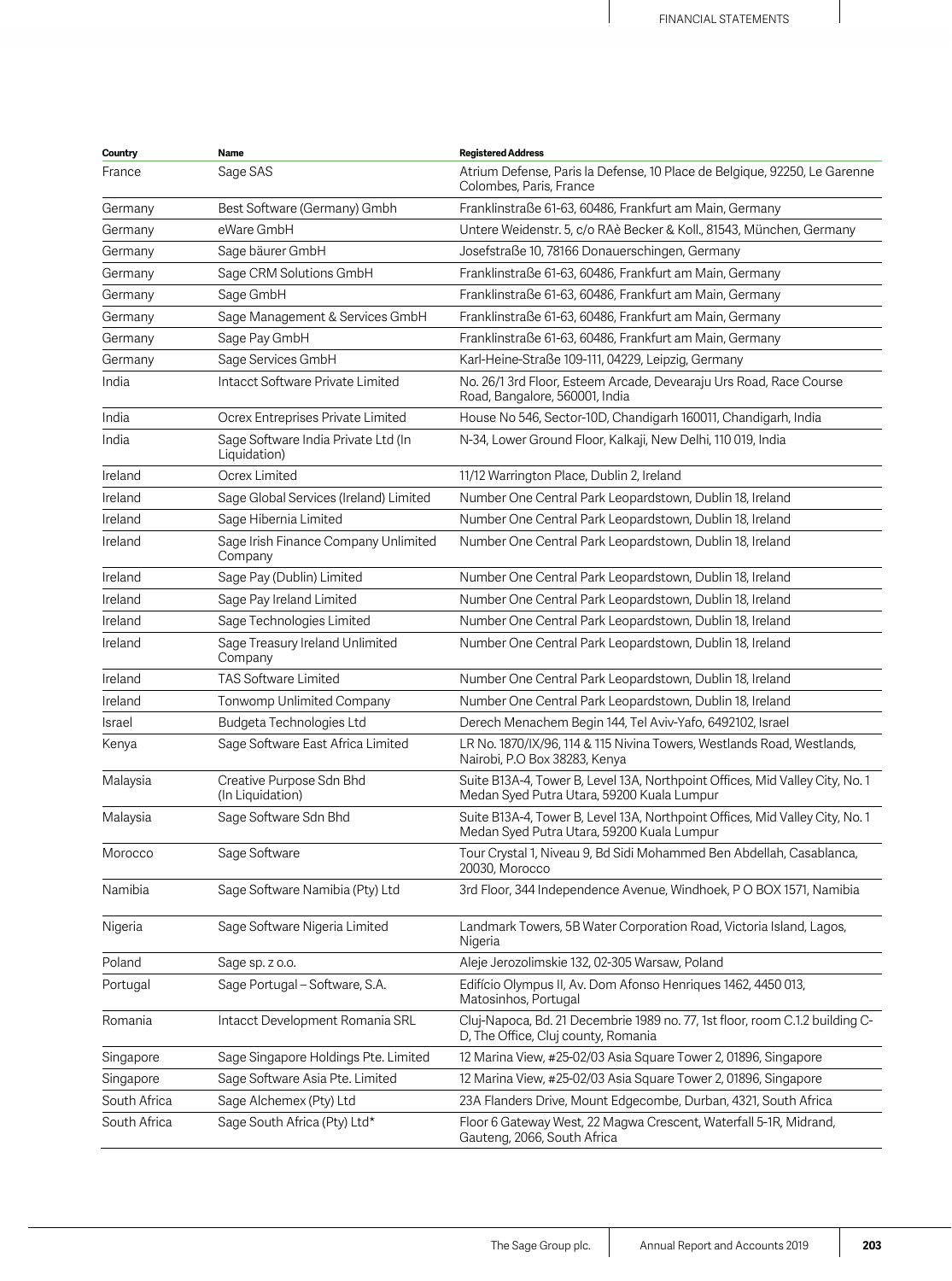# **18 Group undertakings continued**

| Sage Pay S.L.U.<br>C/ Labastida, 10-12 28934, Madrid, Spain<br>Spain<br>Sage Spain Holdco. S.L.U.<br>Moraleja Building One - Planta 1, Parque Empresarial de La Moraleja,<br>Spain<br>Avenida de Europa no19, 28108 Alcobendas, Madrid, Spain<br>Moraleja Building One - Planta 1, Parque Empresarial de La Moraleja,<br>Spain<br>Sage Spain, S.L.<br>Avenida de Europa no19, 28108 Alcobendas, Madrid, Spain<br><b>KHK Software AG</b><br>Switzerland<br>Platz 10, Root D4, CH-6039, Switzerland<br>Switzerland<br>Sage Bäurer AG<br>Platz 10, Root D4, CH-6039, Switzerland<br>Switzerland<br>Sage Schweiz AG<br>Platz 10, Root D4, CH-6039, Switzerland<br>Tunisia<br>Ulysoft<br>Immeuble Mélika, rez de chausse, rue Lac Windermere, Berge du Lac,<br>1053, Tunisia<br>United Arab<br>Sage Software Middle East FZ-LLC<br>Suite 118, Building No. 11, Dubai Internet City, Dubai (U.A.E)<br>Emirates<br><b>ACCPAC UK Limited</b><br>United Kingdom<br>North Park, Newcastle upon Tyne, NE13 9AA, United Kingdom<br>United Kingdom<br>Interact UK Holdings Limited*<br>North Park, Newcastle upon Tyne, NE13 9AA, United Kingdom<br>KCS Global Holdings Limited<br>North Park, Newcastle upon Tyne, NE13 9AA, United Kingdom<br>United Kingdom<br>United Kingdom<br>Multisoft Financial Systems Limited<br>North Park, Newcastle upon Tyne, NE13 9AA, United Kingdom<br>Ocrex UK Ltd<br>Quatro House, Frimley Road, Frimley, Camberley, Surrey, GU19 5EW,<br>United Kingdom<br>United Kingdom<br>United Kingdom<br>Protx Group Limited<br>North Park, Newcastle upon Tyne, NE13 9AA, United Kingdom<br>Protx Limited<br>United Kingdom<br>North Park, Newcastle upon Tyne, NE13 9AA, United Kingdom<br>United Kingdom<br>North Park, Newcastle upon Tyne, NE13 9AA, United Kingdom<br>Sage (UK) Ltd<br>United Kingdom<br>Sage Brazilian Investment One Limited<br>North Park, Newcastle upon Tyne, NE13 9AA, United Kingdom<br>North Park, Newcastle upon Tyne, NE13 9AA, United Kingdom<br>United Kingdom<br>Sage Brazilian Investment Two Limited<br>United Kingdom<br>Sage CRM Solutions Limited<br>Sage House, Wharfedale Road, Winnersh, Wokingham, Berkshire,<br>RG41 5RD, United Kingdom<br>United Kingdom<br>Sage Euro Hedgeco 1<br>North Park, Newcastle upon Tyne, NE13 9AA, United Kingdom<br>United Kingdom<br>North Park, Newcastle upon Tyne, NE13 9AA, United Kingdom<br>Sage Euro Hedgeco 2<br>United Kingdom<br>Sage Far East Investments Limited<br>North Park, Newcastle upon Tyne, NE13 9AA, United Kingdom<br>North Park, Newcastle upon Tyne, NE13 9AA, United Kingdom<br>United Kingdom<br>Sage Global Services Limited<br>United Kingdom<br>Sage Hibernia Investments No.1 Limited<br>North Park, Newcastle upon Tyne, NE13 9AA, United Kingdom<br>United Kingdom<br>Sage Hibernia Investments No.2 Limited<br>North Park, Newcastle upon Tyne, NE13 9AA, United Kingdom<br>Sage Holding Company Limited*<br>North Park, Newcastle upon Tyne, NE13 9AA, United Kingdom<br>United Kingdom<br>North Park, Newcastle upon Tyne, NE13 9AA, United Kingdom<br>United Kingdom<br>Sage Holdings Limited<br>United Kingdom<br>Sage Intacct UK Limited<br>North Park, Newcastle Upon Tyne, NE13 9AA, United Kingdom<br>United Kingdom<br>Sage Irish Investments LLP<br>North Park, Newcastle upon Tyne, NE13 9AA, United Kingdom<br>United Kingdom<br>North Park, Newcastle upon Tyne, NE13 9AA, United Kingdom<br>Sage Irish Investments One Limited*<br>North Park, Newcastle upon Tyne, NE13 9AA, United Kingdom<br>United Kingdom<br>Sage Irish Investments Two Limited*<br>United Kingdom<br>Sage Online Holdings Limited<br>North Park, Newcastle upon Tyne, NE13 9AA, United Kingdom<br>North Park, Newcastle upon Tyne, NE13 9AA, United Kingdom<br>United Kingdom<br>Sage Overseas Limited.<br>Sage Pay (GB) Limited<br>North Park, Newcastle upon Tyne, NE13 9AA, United Kingdom<br>United Kingdom<br>North Park, Newcastle upon Tyne, NE13 9AA, United Kingdom<br>United Kingdom<br>Sage Pay Europe Limited<br>United Kingdom<br>Sage Payments (UK) Ltd.<br>North Park, Newcastle upon Tyne, NE13 9AA, United Kingdom<br>United Kingdom<br>Sage People Limited<br>North Park, Newcastle upon Tyne, NE13 9AA, United Kingdom<br>United Kingdom<br>Sage Software Ltd<br>North Park, Newcastle upon Tyne, NE13 9AA, United Kingdom | Country        | Name                           | <b>Registered Address</b>                                 |
|--------------------------------------------------------------------------------------------------------------------------------------------------------------------------------------------------------------------------------------------------------------------------------------------------------------------------------------------------------------------------------------------------------------------------------------------------------------------------------------------------------------------------------------------------------------------------------------------------------------------------------------------------------------------------------------------------------------------------------------------------------------------------------------------------------------------------------------------------------------------------------------------------------------------------------------------------------------------------------------------------------------------------------------------------------------------------------------------------------------------------------------------------------------------------------------------------------------------------------------------------------------------------------------------------------------------------------------------------------------------------------------------------------------------------------------------------------------------------------------------------------------------------------------------------------------------------------------------------------------------------------------------------------------------------------------------------------------------------------------------------------------------------------------------------------------------------------------------------------------------------------------------------------------------------------------------------------------------------------------------------------------------------------------------------------------------------------------------------------------------------------------------------------------------------------------------------------------------------------------------------------------------------------------------------------------------------------------------------------------------------------------------------------------------------------------------------------------------------------------------------------------------------------------------------------------------------------------------------------------------------------------------------------------------------------------------------------------------------------------------------------------------------------------------------------------------------------------------------------------------------------------------------------------------------------------------------------------------------------------------------------------------------------------------------------------------------------------------------------------------------------------------------------------------------------------------------------------------------------------------------------------------------------------------------------------------------------------------------------------------------------------------------------------------------------------------------------------------------------------------------------------------------------------------------------------------------------------------------------------------------------------------------------------------------------------------------------------------------------------------------------------------------------------------------------------------------------------------------------------------------------------------------------------------------------------------------------------------------------------------------------------------------------------------------------------------------------------------------------------------------------------------------------------------------------------------------------------------------------------------------------------------------------------------------------------------------------------------------------------|----------------|--------------------------------|-----------------------------------------------------------|
|                                                                                                                                                                                                                                                                                                                                                                                                                                                                                                                                                                                                                                                                                                                                                                                                                                                                                                                                                                                                                                                                                                                                                                                                                                                                                                                                                                                                                                                                                                                                                                                                                                                                                                                                                                                                                                                                                                                                                                                                                                                                                                                                                                                                                                                                                                                                                                                                                                                                                                                                                                                                                                                                                                                                                                                                                                                                                                                                                                                                                                                                                                                                                                                                                                                                                                                                                                                                                                                                                                                                                                                                                                                                                                                                                                                                                                                                                                                                                                                                                                                                                                                                                                                                                                                                                                                                                              |                |                                |                                                           |
|                                                                                                                                                                                                                                                                                                                                                                                                                                                                                                                                                                                                                                                                                                                                                                                                                                                                                                                                                                                                                                                                                                                                                                                                                                                                                                                                                                                                                                                                                                                                                                                                                                                                                                                                                                                                                                                                                                                                                                                                                                                                                                                                                                                                                                                                                                                                                                                                                                                                                                                                                                                                                                                                                                                                                                                                                                                                                                                                                                                                                                                                                                                                                                                                                                                                                                                                                                                                                                                                                                                                                                                                                                                                                                                                                                                                                                                                                                                                                                                                                                                                                                                                                                                                                                                                                                                                                              |                |                                |                                                           |
|                                                                                                                                                                                                                                                                                                                                                                                                                                                                                                                                                                                                                                                                                                                                                                                                                                                                                                                                                                                                                                                                                                                                                                                                                                                                                                                                                                                                                                                                                                                                                                                                                                                                                                                                                                                                                                                                                                                                                                                                                                                                                                                                                                                                                                                                                                                                                                                                                                                                                                                                                                                                                                                                                                                                                                                                                                                                                                                                                                                                                                                                                                                                                                                                                                                                                                                                                                                                                                                                                                                                                                                                                                                                                                                                                                                                                                                                                                                                                                                                                                                                                                                                                                                                                                                                                                                                                              |                |                                |                                                           |
|                                                                                                                                                                                                                                                                                                                                                                                                                                                                                                                                                                                                                                                                                                                                                                                                                                                                                                                                                                                                                                                                                                                                                                                                                                                                                                                                                                                                                                                                                                                                                                                                                                                                                                                                                                                                                                                                                                                                                                                                                                                                                                                                                                                                                                                                                                                                                                                                                                                                                                                                                                                                                                                                                                                                                                                                                                                                                                                                                                                                                                                                                                                                                                                                                                                                                                                                                                                                                                                                                                                                                                                                                                                                                                                                                                                                                                                                                                                                                                                                                                                                                                                                                                                                                                                                                                                                                              |                |                                |                                                           |
|                                                                                                                                                                                                                                                                                                                                                                                                                                                                                                                                                                                                                                                                                                                                                                                                                                                                                                                                                                                                                                                                                                                                                                                                                                                                                                                                                                                                                                                                                                                                                                                                                                                                                                                                                                                                                                                                                                                                                                                                                                                                                                                                                                                                                                                                                                                                                                                                                                                                                                                                                                                                                                                                                                                                                                                                                                                                                                                                                                                                                                                                                                                                                                                                                                                                                                                                                                                                                                                                                                                                                                                                                                                                                                                                                                                                                                                                                                                                                                                                                                                                                                                                                                                                                                                                                                                                                              |                |                                |                                                           |
|                                                                                                                                                                                                                                                                                                                                                                                                                                                                                                                                                                                                                                                                                                                                                                                                                                                                                                                                                                                                                                                                                                                                                                                                                                                                                                                                                                                                                                                                                                                                                                                                                                                                                                                                                                                                                                                                                                                                                                                                                                                                                                                                                                                                                                                                                                                                                                                                                                                                                                                                                                                                                                                                                                                                                                                                                                                                                                                                                                                                                                                                                                                                                                                                                                                                                                                                                                                                                                                                                                                                                                                                                                                                                                                                                                                                                                                                                                                                                                                                                                                                                                                                                                                                                                                                                                                                                              |                |                                |                                                           |
|                                                                                                                                                                                                                                                                                                                                                                                                                                                                                                                                                                                                                                                                                                                                                                                                                                                                                                                                                                                                                                                                                                                                                                                                                                                                                                                                                                                                                                                                                                                                                                                                                                                                                                                                                                                                                                                                                                                                                                                                                                                                                                                                                                                                                                                                                                                                                                                                                                                                                                                                                                                                                                                                                                                                                                                                                                                                                                                                                                                                                                                                                                                                                                                                                                                                                                                                                                                                                                                                                                                                                                                                                                                                                                                                                                                                                                                                                                                                                                                                                                                                                                                                                                                                                                                                                                                                                              |                |                                |                                                           |
|                                                                                                                                                                                                                                                                                                                                                                                                                                                                                                                                                                                                                                                                                                                                                                                                                                                                                                                                                                                                                                                                                                                                                                                                                                                                                                                                                                                                                                                                                                                                                                                                                                                                                                                                                                                                                                                                                                                                                                                                                                                                                                                                                                                                                                                                                                                                                                                                                                                                                                                                                                                                                                                                                                                                                                                                                                                                                                                                                                                                                                                                                                                                                                                                                                                                                                                                                                                                                                                                                                                                                                                                                                                                                                                                                                                                                                                                                                                                                                                                                                                                                                                                                                                                                                                                                                                                                              |                |                                |                                                           |
|                                                                                                                                                                                                                                                                                                                                                                                                                                                                                                                                                                                                                                                                                                                                                                                                                                                                                                                                                                                                                                                                                                                                                                                                                                                                                                                                                                                                                                                                                                                                                                                                                                                                                                                                                                                                                                                                                                                                                                                                                                                                                                                                                                                                                                                                                                                                                                                                                                                                                                                                                                                                                                                                                                                                                                                                                                                                                                                                                                                                                                                                                                                                                                                                                                                                                                                                                                                                                                                                                                                                                                                                                                                                                                                                                                                                                                                                                                                                                                                                                                                                                                                                                                                                                                                                                                                                                              |                |                                |                                                           |
|                                                                                                                                                                                                                                                                                                                                                                                                                                                                                                                                                                                                                                                                                                                                                                                                                                                                                                                                                                                                                                                                                                                                                                                                                                                                                                                                                                                                                                                                                                                                                                                                                                                                                                                                                                                                                                                                                                                                                                                                                                                                                                                                                                                                                                                                                                                                                                                                                                                                                                                                                                                                                                                                                                                                                                                                                                                                                                                                                                                                                                                                                                                                                                                                                                                                                                                                                                                                                                                                                                                                                                                                                                                                                                                                                                                                                                                                                                                                                                                                                                                                                                                                                                                                                                                                                                                                                              |                |                                |                                                           |
|                                                                                                                                                                                                                                                                                                                                                                                                                                                                                                                                                                                                                                                                                                                                                                                                                                                                                                                                                                                                                                                                                                                                                                                                                                                                                                                                                                                                                                                                                                                                                                                                                                                                                                                                                                                                                                                                                                                                                                                                                                                                                                                                                                                                                                                                                                                                                                                                                                                                                                                                                                                                                                                                                                                                                                                                                                                                                                                                                                                                                                                                                                                                                                                                                                                                                                                                                                                                                                                                                                                                                                                                                                                                                                                                                                                                                                                                                                                                                                                                                                                                                                                                                                                                                                                                                                                                                              |                |                                |                                                           |
|                                                                                                                                                                                                                                                                                                                                                                                                                                                                                                                                                                                                                                                                                                                                                                                                                                                                                                                                                                                                                                                                                                                                                                                                                                                                                                                                                                                                                                                                                                                                                                                                                                                                                                                                                                                                                                                                                                                                                                                                                                                                                                                                                                                                                                                                                                                                                                                                                                                                                                                                                                                                                                                                                                                                                                                                                                                                                                                                                                                                                                                                                                                                                                                                                                                                                                                                                                                                                                                                                                                                                                                                                                                                                                                                                                                                                                                                                                                                                                                                                                                                                                                                                                                                                                                                                                                                                              |                |                                |                                                           |
|                                                                                                                                                                                                                                                                                                                                                                                                                                                                                                                                                                                                                                                                                                                                                                                                                                                                                                                                                                                                                                                                                                                                                                                                                                                                                                                                                                                                                                                                                                                                                                                                                                                                                                                                                                                                                                                                                                                                                                                                                                                                                                                                                                                                                                                                                                                                                                                                                                                                                                                                                                                                                                                                                                                                                                                                                                                                                                                                                                                                                                                                                                                                                                                                                                                                                                                                                                                                                                                                                                                                                                                                                                                                                                                                                                                                                                                                                                                                                                                                                                                                                                                                                                                                                                                                                                                                                              |                |                                |                                                           |
|                                                                                                                                                                                                                                                                                                                                                                                                                                                                                                                                                                                                                                                                                                                                                                                                                                                                                                                                                                                                                                                                                                                                                                                                                                                                                                                                                                                                                                                                                                                                                                                                                                                                                                                                                                                                                                                                                                                                                                                                                                                                                                                                                                                                                                                                                                                                                                                                                                                                                                                                                                                                                                                                                                                                                                                                                                                                                                                                                                                                                                                                                                                                                                                                                                                                                                                                                                                                                                                                                                                                                                                                                                                                                                                                                                                                                                                                                                                                                                                                                                                                                                                                                                                                                                                                                                                                                              |                |                                |                                                           |
|                                                                                                                                                                                                                                                                                                                                                                                                                                                                                                                                                                                                                                                                                                                                                                                                                                                                                                                                                                                                                                                                                                                                                                                                                                                                                                                                                                                                                                                                                                                                                                                                                                                                                                                                                                                                                                                                                                                                                                                                                                                                                                                                                                                                                                                                                                                                                                                                                                                                                                                                                                                                                                                                                                                                                                                                                                                                                                                                                                                                                                                                                                                                                                                                                                                                                                                                                                                                                                                                                                                                                                                                                                                                                                                                                                                                                                                                                                                                                                                                                                                                                                                                                                                                                                                                                                                                                              |                |                                |                                                           |
|                                                                                                                                                                                                                                                                                                                                                                                                                                                                                                                                                                                                                                                                                                                                                                                                                                                                                                                                                                                                                                                                                                                                                                                                                                                                                                                                                                                                                                                                                                                                                                                                                                                                                                                                                                                                                                                                                                                                                                                                                                                                                                                                                                                                                                                                                                                                                                                                                                                                                                                                                                                                                                                                                                                                                                                                                                                                                                                                                                                                                                                                                                                                                                                                                                                                                                                                                                                                                                                                                                                                                                                                                                                                                                                                                                                                                                                                                                                                                                                                                                                                                                                                                                                                                                                                                                                                                              |                |                                |                                                           |
|                                                                                                                                                                                                                                                                                                                                                                                                                                                                                                                                                                                                                                                                                                                                                                                                                                                                                                                                                                                                                                                                                                                                                                                                                                                                                                                                                                                                                                                                                                                                                                                                                                                                                                                                                                                                                                                                                                                                                                                                                                                                                                                                                                                                                                                                                                                                                                                                                                                                                                                                                                                                                                                                                                                                                                                                                                                                                                                                                                                                                                                                                                                                                                                                                                                                                                                                                                                                                                                                                                                                                                                                                                                                                                                                                                                                                                                                                                                                                                                                                                                                                                                                                                                                                                                                                                                                                              |                |                                |                                                           |
|                                                                                                                                                                                                                                                                                                                                                                                                                                                                                                                                                                                                                                                                                                                                                                                                                                                                                                                                                                                                                                                                                                                                                                                                                                                                                                                                                                                                                                                                                                                                                                                                                                                                                                                                                                                                                                                                                                                                                                                                                                                                                                                                                                                                                                                                                                                                                                                                                                                                                                                                                                                                                                                                                                                                                                                                                                                                                                                                                                                                                                                                                                                                                                                                                                                                                                                                                                                                                                                                                                                                                                                                                                                                                                                                                                                                                                                                                                                                                                                                                                                                                                                                                                                                                                                                                                                                                              |                |                                |                                                           |
|                                                                                                                                                                                                                                                                                                                                                                                                                                                                                                                                                                                                                                                                                                                                                                                                                                                                                                                                                                                                                                                                                                                                                                                                                                                                                                                                                                                                                                                                                                                                                                                                                                                                                                                                                                                                                                                                                                                                                                                                                                                                                                                                                                                                                                                                                                                                                                                                                                                                                                                                                                                                                                                                                                                                                                                                                                                                                                                                                                                                                                                                                                                                                                                                                                                                                                                                                                                                                                                                                                                                                                                                                                                                                                                                                                                                                                                                                                                                                                                                                                                                                                                                                                                                                                                                                                                                                              |                |                                |                                                           |
|                                                                                                                                                                                                                                                                                                                                                                                                                                                                                                                                                                                                                                                                                                                                                                                                                                                                                                                                                                                                                                                                                                                                                                                                                                                                                                                                                                                                                                                                                                                                                                                                                                                                                                                                                                                                                                                                                                                                                                                                                                                                                                                                                                                                                                                                                                                                                                                                                                                                                                                                                                                                                                                                                                                                                                                                                                                                                                                                                                                                                                                                                                                                                                                                                                                                                                                                                                                                                                                                                                                                                                                                                                                                                                                                                                                                                                                                                                                                                                                                                                                                                                                                                                                                                                                                                                                                                              |                |                                |                                                           |
|                                                                                                                                                                                                                                                                                                                                                                                                                                                                                                                                                                                                                                                                                                                                                                                                                                                                                                                                                                                                                                                                                                                                                                                                                                                                                                                                                                                                                                                                                                                                                                                                                                                                                                                                                                                                                                                                                                                                                                                                                                                                                                                                                                                                                                                                                                                                                                                                                                                                                                                                                                                                                                                                                                                                                                                                                                                                                                                                                                                                                                                                                                                                                                                                                                                                                                                                                                                                                                                                                                                                                                                                                                                                                                                                                                                                                                                                                                                                                                                                                                                                                                                                                                                                                                                                                                                                                              |                |                                |                                                           |
|                                                                                                                                                                                                                                                                                                                                                                                                                                                                                                                                                                                                                                                                                                                                                                                                                                                                                                                                                                                                                                                                                                                                                                                                                                                                                                                                                                                                                                                                                                                                                                                                                                                                                                                                                                                                                                                                                                                                                                                                                                                                                                                                                                                                                                                                                                                                                                                                                                                                                                                                                                                                                                                                                                                                                                                                                                                                                                                                                                                                                                                                                                                                                                                                                                                                                                                                                                                                                                                                                                                                                                                                                                                                                                                                                                                                                                                                                                                                                                                                                                                                                                                                                                                                                                                                                                                                                              |                |                                |                                                           |
|                                                                                                                                                                                                                                                                                                                                                                                                                                                                                                                                                                                                                                                                                                                                                                                                                                                                                                                                                                                                                                                                                                                                                                                                                                                                                                                                                                                                                                                                                                                                                                                                                                                                                                                                                                                                                                                                                                                                                                                                                                                                                                                                                                                                                                                                                                                                                                                                                                                                                                                                                                                                                                                                                                                                                                                                                                                                                                                                                                                                                                                                                                                                                                                                                                                                                                                                                                                                                                                                                                                                                                                                                                                                                                                                                                                                                                                                                                                                                                                                                                                                                                                                                                                                                                                                                                                                                              |                |                                |                                                           |
|                                                                                                                                                                                                                                                                                                                                                                                                                                                                                                                                                                                                                                                                                                                                                                                                                                                                                                                                                                                                                                                                                                                                                                                                                                                                                                                                                                                                                                                                                                                                                                                                                                                                                                                                                                                                                                                                                                                                                                                                                                                                                                                                                                                                                                                                                                                                                                                                                                                                                                                                                                                                                                                                                                                                                                                                                                                                                                                                                                                                                                                                                                                                                                                                                                                                                                                                                                                                                                                                                                                                                                                                                                                                                                                                                                                                                                                                                                                                                                                                                                                                                                                                                                                                                                                                                                                                                              |                |                                |                                                           |
|                                                                                                                                                                                                                                                                                                                                                                                                                                                                                                                                                                                                                                                                                                                                                                                                                                                                                                                                                                                                                                                                                                                                                                                                                                                                                                                                                                                                                                                                                                                                                                                                                                                                                                                                                                                                                                                                                                                                                                                                                                                                                                                                                                                                                                                                                                                                                                                                                                                                                                                                                                                                                                                                                                                                                                                                                                                                                                                                                                                                                                                                                                                                                                                                                                                                                                                                                                                                                                                                                                                                                                                                                                                                                                                                                                                                                                                                                                                                                                                                                                                                                                                                                                                                                                                                                                                                                              |                |                                |                                                           |
|                                                                                                                                                                                                                                                                                                                                                                                                                                                                                                                                                                                                                                                                                                                                                                                                                                                                                                                                                                                                                                                                                                                                                                                                                                                                                                                                                                                                                                                                                                                                                                                                                                                                                                                                                                                                                                                                                                                                                                                                                                                                                                                                                                                                                                                                                                                                                                                                                                                                                                                                                                                                                                                                                                                                                                                                                                                                                                                                                                                                                                                                                                                                                                                                                                                                                                                                                                                                                                                                                                                                                                                                                                                                                                                                                                                                                                                                                                                                                                                                                                                                                                                                                                                                                                                                                                                                                              |                |                                |                                                           |
|                                                                                                                                                                                                                                                                                                                                                                                                                                                                                                                                                                                                                                                                                                                                                                                                                                                                                                                                                                                                                                                                                                                                                                                                                                                                                                                                                                                                                                                                                                                                                                                                                                                                                                                                                                                                                                                                                                                                                                                                                                                                                                                                                                                                                                                                                                                                                                                                                                                                                                                                                                                                                                                                                                                                                                                                                                                                                                                                                                                                                                                                                                                                                                                                                                                                                                                                                                                                                                                                                                                                                                                                                                                                                                                                                                                                                                                                                                                                                                                                                                                                                                                                                                                                                                                                                                                                                              |                |                                |                                                           |
|                                                                                                                                                                                                                                                                                                                                                                                                                                                                                                                                                                                                                                                                                                                                                                                                                                                                                                                                                                                                                                                                                                                                                                                                                                                                                                                                                                                                                                                                                                                                                                                                                                                                                                                                                                                                                                                                                                                                                                                                                                                                                                                                                                                                                                                                                                                                                                                                                                                                                                                                                                                                                                                                                                                                                                                                                                                                                                                                                                                                                                                                                                                                                                                                                                                                                                                                                                                                                                                                                                                                                                                                                                                                                                                                                                                                                                                                                                                                                                                                                                                                                                                                                                                                                                                                                                                                                              |                |                                |                                                           |
|                                                                                                                                                                                                                                                                                                                                                                                                                                                                                                                                                                                                                                                                                                                                                                                                                                                                                                                                                                                                                                                                                                                                                                                                                                                                                                                                                                                                                                                                                                                                                                                                                                                                                                                                                                                                                                                                                                                                                                                                                                                                                                                                                                                                                                                                                                                                                                                                                                                                                                                                                                                                                                                                                                                                                                                                                                                                                                                                                                                                                                                                                                                                                                                                                                                                                                                                                                                                                                                                                                                                                                                                                                                                                                                                                                                                                                                                                                                                                                                                                                                                                                                                                                                                                                                                                                                                                              |                |                                |                                                           |
|                                                                                                                                                                                                                                                                                                                                                                                                                                                                                                                                                                                                                                                                                                                                                                                                                                                                                                                                                                                                                                                                                                                                                                                                                                                                                                                                                                                                                                                                                                                                                                                                                                                                                                                                                                                                                                                                                                                                                                                                                                                                                                                                                                                                                                                                                                                                                                                                                                                                                                                                                                                                                                                                                                                                                                                                                                                                                                                                                                                                                                                                                                                                                                                                                                                                                                                                                                                                                                                                                                                                                                                                                                                                                                                                                                                                                                                                                                                                                                                                                                                                                                                                                                                                                                                                                                                                                              |                |                                |                                                           |
|                                                                                                                                                                                                                                                                                                                                                                                                                                                                                                                                                                                                                                                                                                                                                                                                                                                                                                                                                                                                                                                                                                                                                                                                                                                                                                                                                                                                                                                                                                                                                                                                                                                                                                                                                                                                                                                                                                                                                                                                                                                                                                                                                                                                                                                                                                                                                                                                                                                                                                                                                                                                                                                                                                                                                                                                                                                                                                                                                                                                                                                                                                                                                                                                                                                                                                                                                                                                                                                                                                                                                                                                                                                                                                                                                                                                                                                                                                                                                                                                                                                                                                                                                                                                                                                                                                                                                              |                |                                |                                                           |
|                                                                                                                                                                                                                                                                                                                                                                                                                                                                                                                                                                                                                                                                                                                                                                                                                                                                                                                                                                                                                                                                                                                                                                                                                                                                                                                                                                                                                                                                                                                                                                                                                                                                                                                                                                                                                                                                                                                                                                                                                                                                                                                                                                                                                                                                                                                                                                                                                                                                                                                                                                                                                                                                                                                                                                                                                                                                                                                                                                                                                                                                                                                                                                                                                                                                                                                                                                                                                                                                                                                                                                                                                                                                                                                                                                                                                                                                                                                                                                                                                                                                                                                                                                                                                                                                                                                                                              |                |                                |                                                           |
|                                                                                                                                                                                                                                                                                                                                                                                                                                                                                                                                                                                                                                                                                                                                                                                                                                                                                                                                                                                                                                                                                                                                                                                                                                                                                                                                                                                                                                                                                                                                                                                                                                                                                                                                                                                                                                                                                                                                                                                                                                                                                                                                                                                                                                                                                                                                                                                                                                                                                                                                                                                                                                                                                                                                                                                                                                                                                                                                                                                                                                                                                                                                                                                                                                                                                                                                                                                                                                                                                                                                                                                                                                                                                                                                                                                                                                                                                                                                                                                                                                                                                                                                                                                                                                                                                                                                                              |                |                                |                                                           |
|                                                                                                                                                                                                                                                                                                                                                                                                                                                                                                                                                                                                                                                                                                                                                                                                                                                                                                                                                                                                                                                                                                                                                                                                                                                                                                                                                                                                                                                                                                                                                                                                                                                                                                                                                                                                                                                                                                                                                                                                                                                                                                                                                                                                                                                                                                                                                                                                                                                                                                                                                                                                                                                                                                                                                                                                                                                                                                                                                                                                                                                                                                                                                                                                                                                                                                                                                                                                                                                                                                                                                                                                                                                                                                                                                                                                                                                                                                                                                                                                                                                                                                                                                                                                                                                                                                                                                              |                |                                |                                                           |
|                                                                                                                                                                                                                                                                                                                                                                                                                                                                                                                                                                                                                                                                                                                                                                                                                                                                                                                                                                                                                                                                                                                                                                                                                                                                                                                                                                                                                                                                                                                                                                                                                                                                                                                                                                                                                                                                                                                                                                                                                                                                                                                                                                                                                                                                                                                                                                                                                                                                                                                                                                                                                                                                                                                                                                                                                                                                                                                                                                                                                                                                                                                                                                                                                                                                                                                                                                                                                                                                                                                                                                                                                                                                                                                                                                                                                                                                                                                                                                                                                                                                                                                                                                                                                                                                                                                                                              |                |                                |                                                           |
|                                                                                                                                                                                                                                                                                                                                                                                                                                                                                                                                                                                                                                                                                                                                                                                                                                                                                                                                                                                                                                                                                                                                                                                                                                                                                                                                                                                                                                                                                                                                                                                                                                                                                                                                                                                                                                                                                                                                                                                                                                                                                                                                                                                                                                                                                                                                                                                                                                                                                                                                                                                                                                                                                                                                                                                                                                                                                                                                                                                                                                                                                                                                                                                                                                                                                                                                                                                                                                                                                                                                                                                                                                                                                                                                                                                                                                                                                                                                                                                                                                                                                                                                                                                                                                                                                                                                                              |                |                                |                                                           |
|                                                                                                                                                                                                                                                                                                                                                                                                                                                                                                                                                                                                                                                                                                                                                                                                                                                                                                                                                                                                                                                                                                                                                                                                                                                                                                                                                                                                                                                                                                                                                                                                                                                                                                                                                                                                                                                                                                                                                                                                                                                                                                                                                                                                                                                                                                                                                                                                                                                                                                                                                                                                                                                                                                                                                                                                                                                                                                                                                                                                                                                                                                                                                                                                                                                                                                                                                                                                                                                                                                                                                                                                                                                                                                                                                                                                                                                                                                                                                                                                                                                                                                                                                                                                                                                                                                                                                              |                |                                |                                                           |
|                                                                                                                                                                                                                                                                                                                                                                                                                                                                                                                                                                                                                                                                                                                                                                                                                                                                                                                                                                                                                                                                                                                                                                                                                                                                                                                                                                                                                                                                                                                                                                                                                                                                                                                                                                                                                                                                                                                                                                                                                                                                                                                                                                                                                                                                                                                                                                                                                                                                                                                                                                                                                                                                                                                                                                                                                                                                                                                                                                                                                                                                                                                                                                                                                                                                                                                                                                                                                                                                                                                                                                                                                                                                                                                                                                                                                                                                                                                                                                                                                                                                                                                                                                                                                                                                                                                                                              |                |                                |                                                           |
|                                                                                                                                                                                                                                                                                                                                                                                                                                                                                                                                                                                                                                                                                                                                                                                                                                                                                                                                                                                                                                                                                                                                                                                                                                                                                                                                                                                                                                                                                                                                                                                                                                                                                                                                                                                                                                                                                                                                                                                                                                                                                                                                                                                                                                                                                                                                                                                                                                                                                                                                                                                                                                                                                                                                                                                                                                                                                                                                                                                                                                                                                                                                                                                                                                                                                                                                                                                                                                                                                                                                                                                                                                                                                                                                                                                                                                                                                                                                                                                                                                                                                                                                                                                                                                                                                                                                                              | United Kingdom | Sage Treasury Company Limited* | North Park, Newcastle upon Tyne, NE13 9AA, United Kingdom |
| United Kingdom<br>Sage US LLP<br>North Park, Newcastle upon Tyne, NE13 9AA, United Kingdom                                                                                                                                                                                                                                                                                                                                                                                                                                                                                                                                                                                                                                                                                                                                                                                                                                                                                                                                                                                                                                                                                                                                                                                                                                                                                                                                                                                                                                                                                                                                                                                                                                                                                                                                                                                                                                                                                                                                                                                                                                                                                                                                                                                                                                                                                                                                                                                                                                                                                                                                                                                                                                                                                                                                                                                                                                                                                                                                                                                                                                                                                                                                                                                                                                                                                                                                                                                                                                                                                                                                                                                                                                                                                                                                                                                                                                                                                                                                                                                                                                                                                                                                                                                                                                                                   |                |                                |                                                           |
| North Park, Newcastle upon Tyne, NE13 9AA, United Kingdom<br>United Kingdom<br>Sage USD Hedgeco 1                                                                                                                                                                                                                                                                                                                                                                                                                                                                                                                                                                                                                                                                                                                                                                                                                                                                                                                                                                                                                                                                                                                                                                                                                                                                                                                                                                                                                                                                                                                                                                                                                                                                                                                                                                                                                                                                                                                                                                                                                                                                                                                                                                                                                                                                                                                                                                                                                                                                                                                                                                                                                                                                                                                                                                                                                                                                                                                                                                                                                                                                                                                                                                                                                                                                                                                                                                                                                                                                                                                                                                                                                                                                                                                                                                                                                                                                                                                                                                                                                                                                                                                                                                                                                                                            |                |                                |                                                           |
| United Kingdom<br>Sage USD Hedgeco 2<br>North Park, Newcastle upon Tyne, NE13 9AA, United Kingdom                                                                                                                                                                                                                                                                                                                                                                                                                                                                                                                                                                                                                                                                                                                                                                                                                                                                                                                                                                                                                                                                                                                                                                                                                                                                                                                                                                                                                                                                                                                                                                                                                                                                                                                                                                                                                                                                                                                                                                                                                                                                                                                                                                                                                                                                                                                                                                                                                                                                                                                                                                                                                                                                                                                                                                                                                                                                                                                                                                                                                                                                                                                                                                                                                                                                                                                                                                                                                                                                                                                                                                                                                                                                                                                                                                                                                                                                                                                                                                                                                                                                                                                                                                                                                                                            |                |                                |                                                           |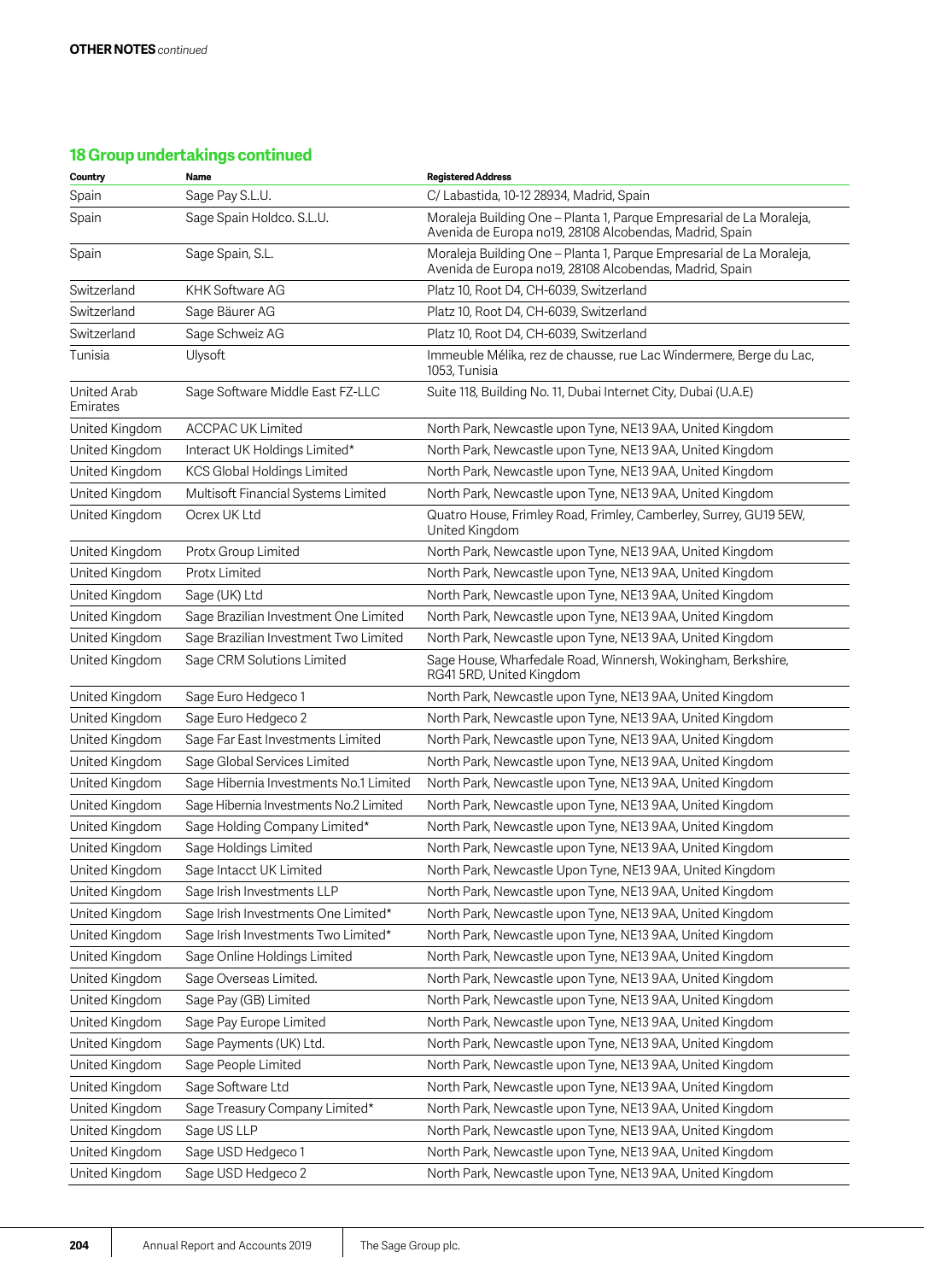| Country              | Name                              | <b>Registered Address</b>                                                                                          |
|----------------------|-----------------------------------|--------------------------------------------------------------------------------------------------------------------|
| United Kingdom       | Sage Whitley Limited              | North Park, Newcastle upon Tyne, NE13 9AA, United Kingdom                                                          |
| United Kingdom       | Sagesoft                          | North Park, Newcastle upon Tyne, NE13 9AA, United Kingdom                                                          |
| United Kingdom       | Snowdrop Systems Limited          | North Park, Newcastle upon Tyne, NE13 9AA, United Kingdom                                                          |
| United Kingdom       | TAS Software Limited              | North Park, Newcastle upon Tyne, NE13 9AA, United Kingdom                                                          |
| United States        | Ocrex, Inc.                       | 15 John Poulter Road, Lexington, MA 02421, United States                                                           |
| United States        | Sage Budgeta, Inc.                | 300 Park Avenue, Suite 300, San Jose, CA 95110, United States                                                      |
| United States        | Sage Global Services US, Inc.     | 271 17th Street NW, Suite 1100 Atlanta, Georgia 30363, United States                                               |
| <b>United States</b> | Sage Intacct, Inc.                | 300 Park Avenue, Suite 300, San Jose, CA 95110, United States                                                      |
| <b>United States</b> | Sage People, Inc.                 | 270 17th Street NW, Suite 1100 Atlanta, Georgia 30363, United States                                               |
| <b>United States</b> | Sage Software Holdings, Inc.      | 271 17th Street NW, Suite 1100 Atlanta, Georgia 30363, United States                                               |
| <b>United States</b> | Sage Software International, Inc. | 272 17th Street NW, Suite 1100 Atlanta, Georgia 30363, United States                                               |
| United States        | Sage Software North America       | 273 17th Street NW, Suite 1100 Atlanta, Georgia 30363, United States                                               |
| <b>United States</b> | Sage Software, Inc.               | 274 17th Street NW, Suite 1100 Atlanta, Georgia 30363, United States                                               |
| United States        | Sage Tempus, Inc.                 | 275 17th Street NW, Suite 1100 Atlanta, Georgia 30363, United States                                               |
| <b>United States</b> | Softline Holdings USA, Inc.       | 276 17th Street NW, Suite 1100 Atlanta, Georgia 30363, United States                                               |
| United States        | Softline Software USA, LLC        | 277 17th Street NW, Suite 1100 Atlanta, Georgia 30363, United States                                               |
| United States        | Softline Software, Inc.           | 278 17th Street NW, Suite 1100 Atlanta, Georgia 30363, United States                                               |
| <b>United States</b> | South Acquisition Corp.           | C/O Corporation Service Company, 251 Little Falls Drive, Wilmington, New<br>Castle, Delaware, 19808, United States |

\* Direct subsidiary

### **19 Post-balance sheet events**

An agreement was signed on 18 November 2019, for the sale of the Group's Sage Pay business for £232m (subject to customary debt and working capital adjustments) to Elavon Inc., a subsidiary of U.S. Bancorp. Sales proceeds are payable in cash upon completion. The business was classified as held for sale at 30 September 2019 (see note 15.3) and is part of the Group's Northern Europe reportable segment. Completion of the transaction and loss of control is expected to occur in Q2 FY20, subject to Elavon Inc. obtaining regulatory approval by the Board of Governors of the Federal Reserve System in the United States as well as the Central Bank of Ireland. The statutory gain on the transaction is expected to be approximately £180m on completion.

The board has approved a capital return of £250m, largely reflecting the expected proceeds from the disposal of Sage Pay.

205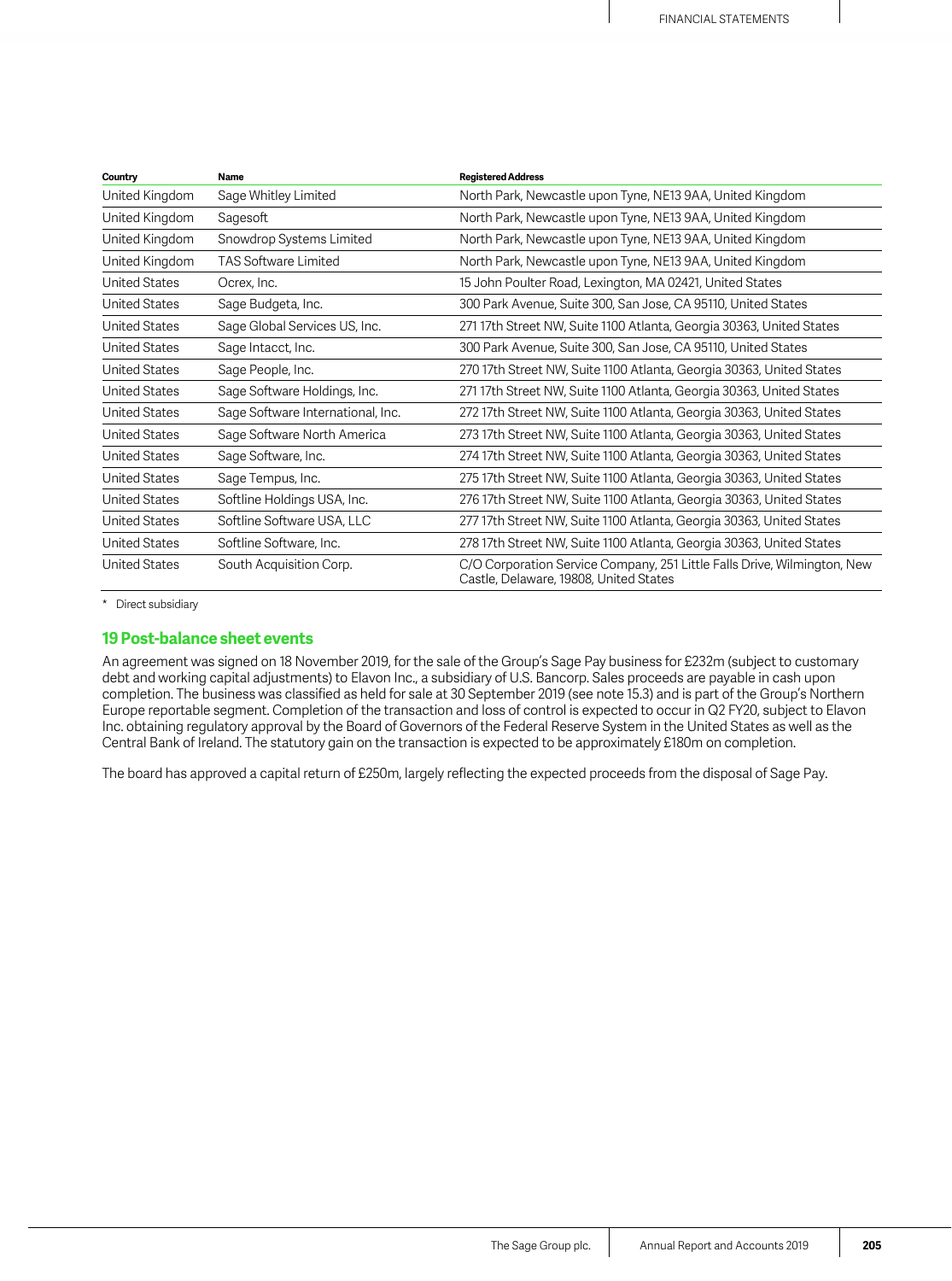| <b>Company financial statements</b>       | Company balance sheet                             | 207 |
|-------------------------------------------|---------------------------------------------------|-----|
|                                           | Company statement of changes in equity            | 208 |
|                                           | Company accounting policies                       | 209 |
|                                           |                                                   |     |
| Notes to the Company financial statements |                                                   |     |
|                                           | 1. Dividends                                      | 211 |
|                                           | 2. Fixed assets: investments                      | 211 |
|                                           | 3. Cash at bank and in hand                       | 211 |
|                                           | 4. Debtors                                        | 212 |
|                                           | 5. Creditors: amounts falling due within one year | 212 |

6. Obligations under operating leases 212 7. Equity 213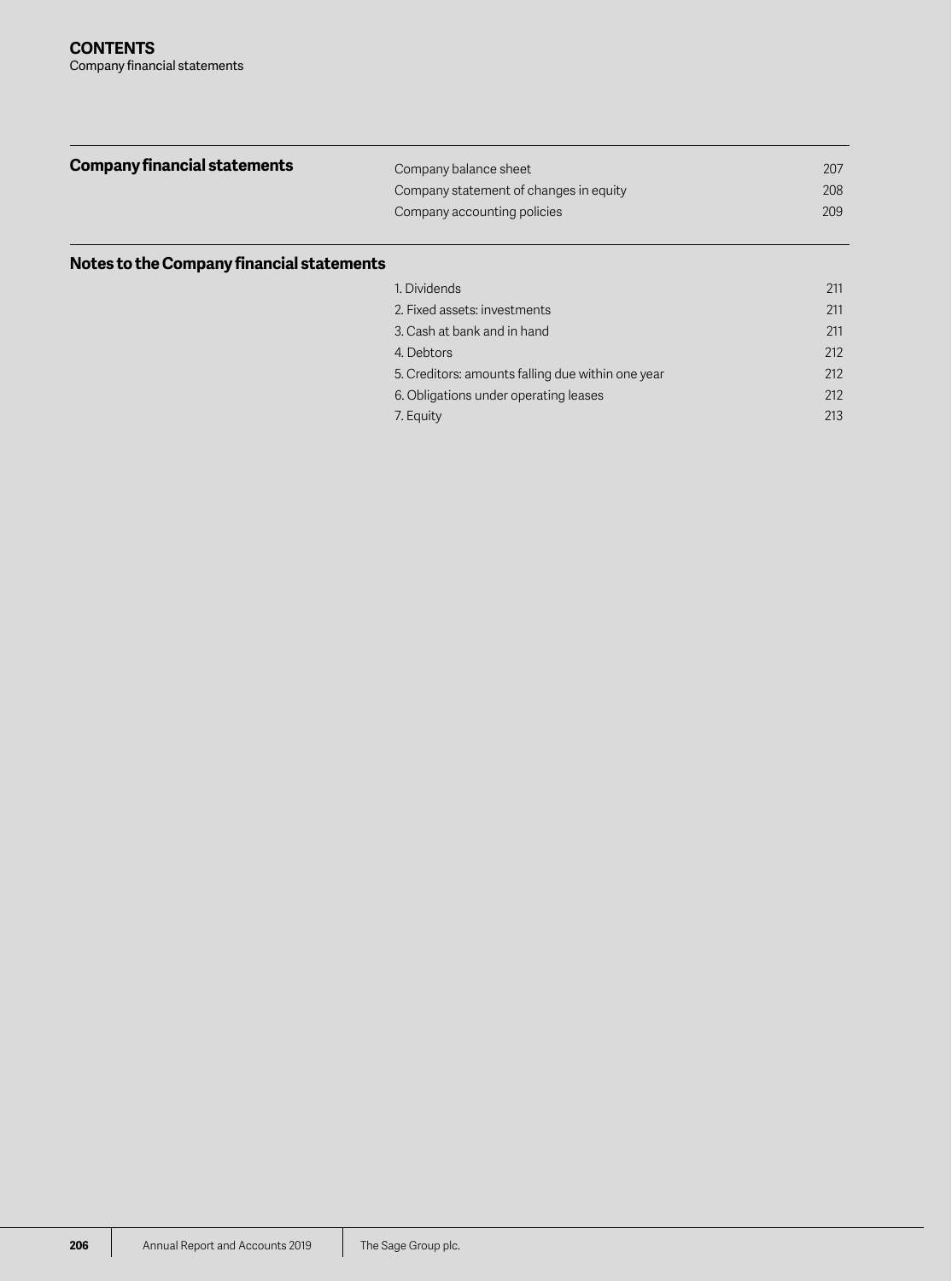## **COMPANY BALANCE SHEET**

At 30 September 2019

|                                                                 | Note | 2019<br>£m   | 2018<br>£m |
|-----------------------------------------------------------------|------|--------------|------------|
| Non-current assets: investments                                 | 2    | 3,088        | 3,088      |
|                                                                 |      |              |            |
| Current assets                                                  |      |              |            |
| Cash at bank and in hand                                        | 3    | $\mathbf{2}$ | -1         |
| Debtors - amounts due greater than one year £418m (2018: £378m) | 4    | 1,120        | 1,052      |
|                                                                 |      | 1,122        | 1,053      |
|                                                                 |      |              |            |
|                                                                 |      |              |            |
| Creditors: amounts falling due within one year                  |      |              |            |
| Trade and other payables                                        | 5    | (1,420)      | (1, 219)   |
|                                                                 |      |              |            |
| Net current liabilities                                         |      | (298)        | (166)      |
|                                                                 |      |              |            |
| Total assets less current liabilities                           |      | 2,790        | 2,922      |
|                                                                 |      |              |            |
| <b>Net assets</b>                                               |      | 2,790        | 2,922      |
|                                                                 |      |              |            |
| Capital and reserves                                            |      |              |            |
| Called up share capital                                         | 7.1  | 12           | 12         |
| Share premium account                                           |      | 548          | 548        |
| Other reserves                                                  | 7.2  | (77)         | (94)       |
| Profit and loss account                                         |      | 2,307        | 2,456      |
| <b>Total shareholders' funds</b>                                |      | 2,790        | 2,922      |

The Company's profit for the year was £14m (2018: £103m).

The financial statements on pages 207 to 213 were approved by the Board of Directors on 19 November 2019 and are signed on its behalf by:

. ای  $J.A. C$ 

**Jonathan Howell**  Chief Financial Officer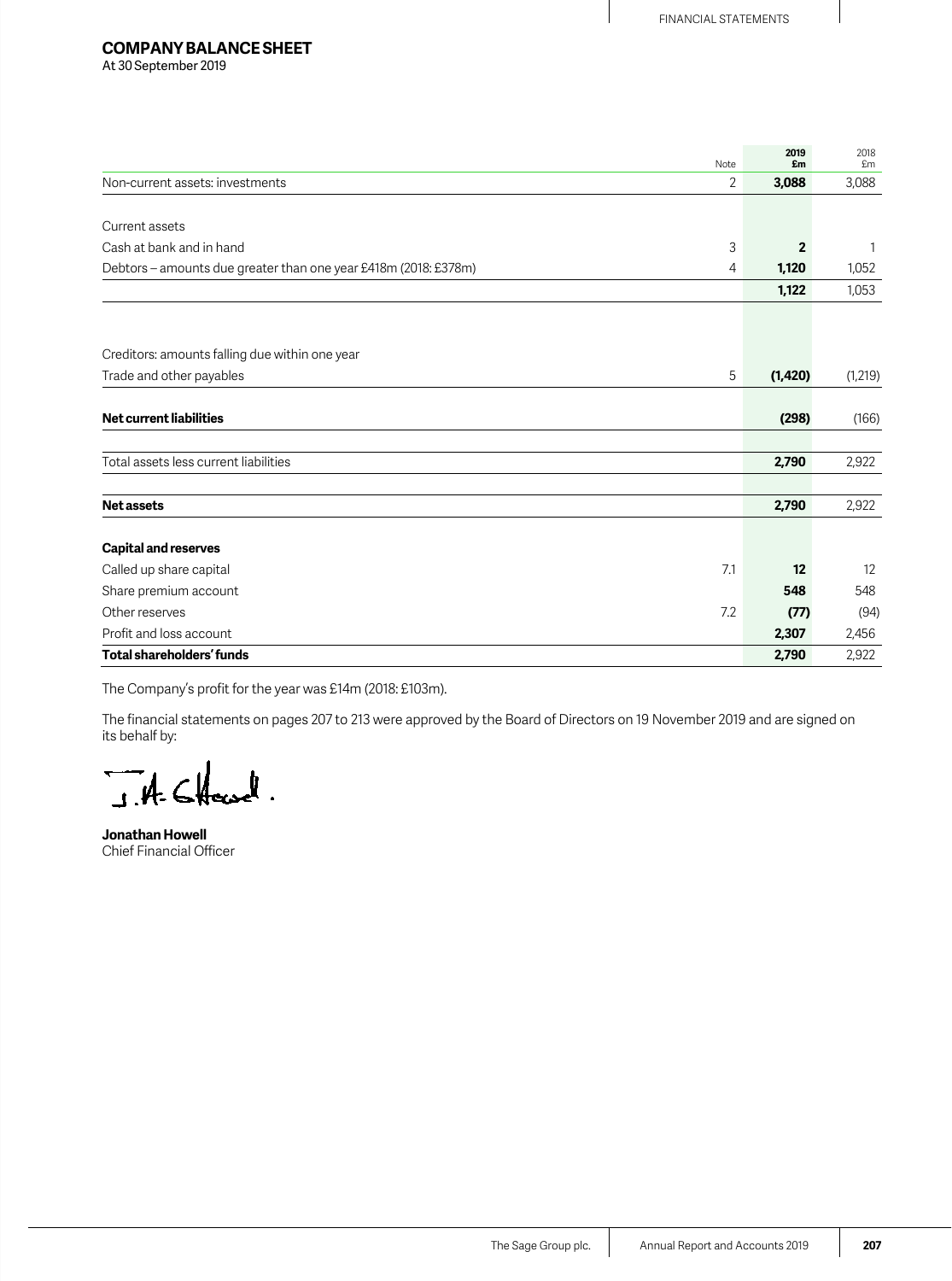### **COMPANY STATEMENT OF CHANGES IN EQUITY**

|                                                                     |                                  |                                  |                          | Attributable to owners of the parent |                                 |
|---------------------------------------------------------------------|----------------------------------|----------------------------------|--------------------------|--------------------------------------|---------------------------------|
|                                                                     | Called up<br>share capital<br>Em | Share<br>premium<br>$f_{\rm cm}$ | Other<br>reserves<br>f.m | Profit and loss<br>account<br>£m     | Total<br>equity<br>$f_{\rm cm}$ |
| At 1 October 2018                                                   | 12                               | 548                              | (94)                     | 2,456                                | 2,922                           |
| Profit for the year                                                 |                                  |                                  |                          | 14                                   | 14                              |
| Total comprehensive income for the year ended                       |                                  |                                  |                          | 14                                   | 14                              |
| 30 September 2019                                                   |                                  |                                  |                          |                                      |                                 |
| <b>Transactions with owners:</b>                                    |                                  |                                  |                          |                                      |                                 |
| Employee share option scheme:                                       |                                  |                                  |                          |                                      |                                 |
| - Value of employee services                                        |                                  |                                  |                          | 32                                   | 32                              |
| Utilisation of treasury shares                                      |                                  |                                  | 17                       | (17)                                 |                                 |
| Proceeds of issuance of treasury shares                             |                                  |                                  |                          | 3                                    | 3                               |
| Dividends paid to owners of the parent                              |                                  |                                  |                          | (181)                                | (181)                           |
| Total transactions with owners for the year ended 30 September 2019 |                                  |                                  | 17                       | (163)                                | (146)                           |
| At 30 September 2019                                                | 12                               | 548                              | (77)                     | 2,307                                | 2,790                           |
|                                                                     |                                  |                                  |                          | Attributable to owners of the parent |                                 |
|                                                                     | Called up<br>charo capital       | Share<br>promium.                | Other<br>rocon ioc.      | Profit and loss<br>$2000110+$        | Total<br>$\sim$ uity            |

|                                                                     | Called up<br>share capital<br>£m | Share<br>premium<br>£m | <b>Other</b><br>reserves<br>£m | Profit and loss<br>account<br>£m | Total<br>equity<br>£m |
|---------------------------------------------------------------------|----------------------------------|------------------------|--------------------------------|----------------------------------|-----------------------|
| At 1 October 2017                                                   | 12                               | 548                    | (107)                          | 2,516                            | 2,969                 |
| <b>Profit for the year</b>                                          |                                  |                        |                                | 103                              | 103                   |
| Total comprehensive income for the year ended                       |                                  |                        |                                |                                  |                       |
| 30 September 2018                                                   |                                  |                        |                                | 103                              | 103                   |
| <b>Transactions with owners:</b>                                    |                                  |                        |                                |                                  |                       |
| Employee share option scheme:                                       |                                  |                        |                                |                                  |                       |
| - Value of employee services, net of deferred tax                   |                                  |                        |                                | 18                               | 18                    |
| Utilisation of treasury shares                                      |                                  |                        | 13                             | (13)                             |                       |
| Proceeds of issuance of treasury shares                             |                                  |                        |                                | 3                                | 3                     |
| Dividends paid to owners of the parent                              |                                  |                        | -                              | (171)                            | (171)                 |
| Total transactions with owners for the year ended 30 September 2018 |                                  |                        | 13                             | (163)                            | (150)                 |
| At 30 September 2018                                                | 12                               | 548                    | (94)                           | 2,456                            | 2,922                 |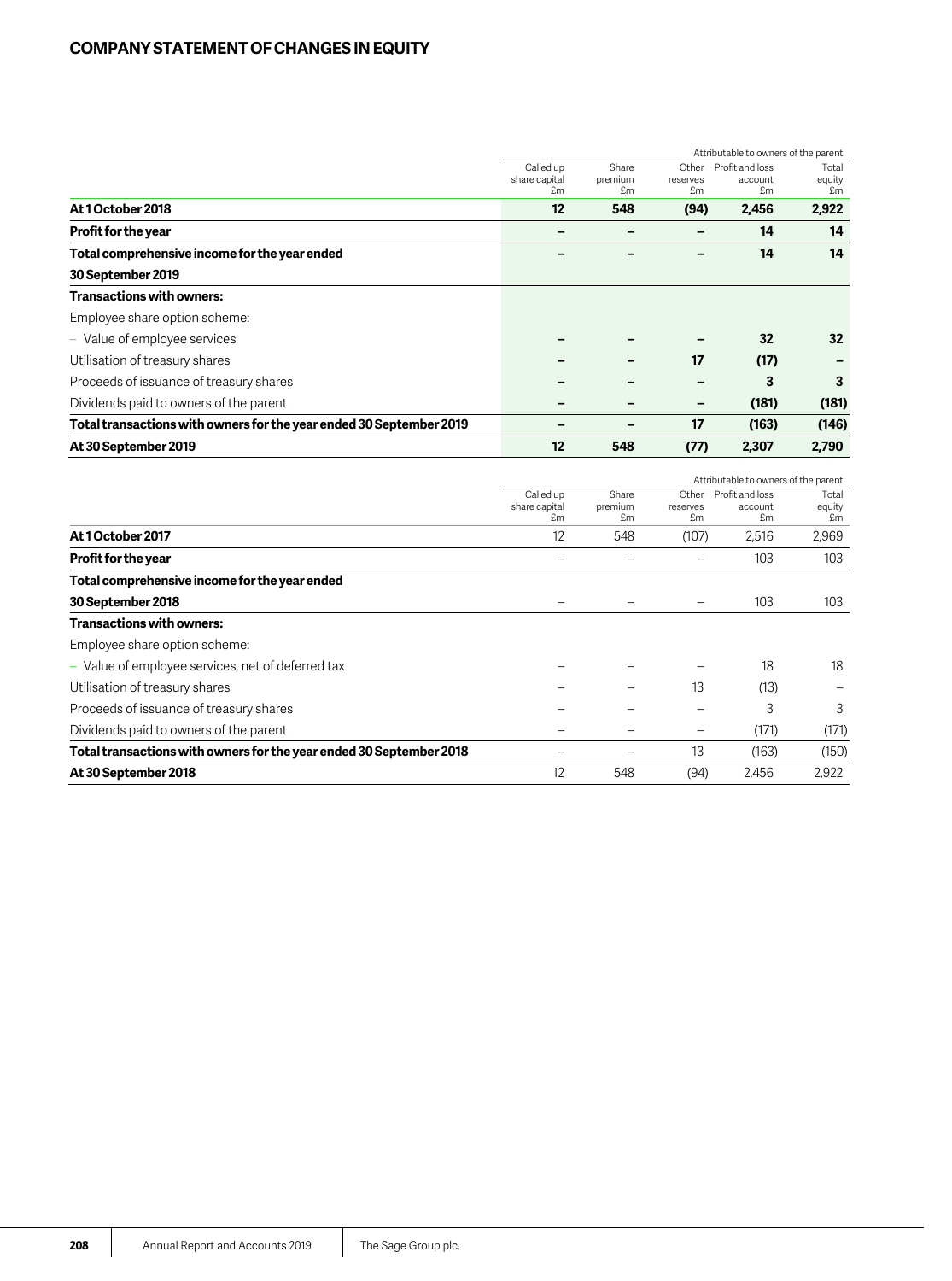### **Company accounting policies**

### **Statement of compliance**

These financial statements were prepared in accordance with Financial Reporting Standard 102 (FRS 102) "The Financial Reporting Standard applicable in the UK and Republic of Ireland".

#### **Basis of accounting**

These financial statements are prepared on the going concern basis, under the historical cost convention, and in accordance with the Companies Act 2006. A summary of the more important Company accounting policies, which have been consistently applied, is set out below. These accounting policies have been consistently applied to all periods presented.

The Company is deemed a qualifying entity under FRS 102, and so may take advantage of the reduced disclosures permitted under the standard. As a result, the following disclosures have not been provided:

- a statement of cash flows and related disclosures under Section 7 Statement of Cash Flows and Section 3 Financial Statement Presentation paragraph 3.17(d);
- disclosures about financial instruments under Section 11 Basic Financial Instruments and Section 12 Other Financial Instruments Issues paragraphs 12.26 (in relation to those cross-referenced paragraphs from which a disclosure exemption is available), 12.27, 12.29(a), 12.29(b), and 12.29A; this exemption is permitted as equivalent disclosures are included in the consolidated financial statements of The Sage Group plc;
- disclosures about share-based payments under Section 26 Share-based Payment paragraphs 26.18(b), 26.19 to 26.21 and 26.23; this exemption is permitted as the Company is an ultimate parent, the share-based payment arrangements concern its own equity instruments, its separate financial statements are presented alongside the consolidated financial statements of The Sage Group plc and equivalent disclosures are included in those consolidated financial statements; and
- key management personnel compensation in total under Section 33 Related Party Disclosures paragraph 33.7.

#### **Foreign currencies**

The UK is the home country of The Sage Group plc. Monetary assets and liabilities expressed in foreign currencies are translated into sterling at rates of exchange prevailing at the balance sheet date. Transactions in foreign currencies are converted into sterling at the rate prevailing at the dates of the transactions. All differences on exchange are taken to the profit and loss account.

#### **Investments**

Fixed asset investments are stated at cost less provision for any diminution in value. Any impairment is charged to the profit and loss account as it arises.

#### **Parent Company profit and loss account**

No profit and loss account is presented for the Company as permitted by section 408 of the Companies Act 2006.

Details of the average number of people employed by the parent Company and the staff costs incurred by the Company are as follows.

| Average monthly number of people employed<br>(including Directors) | 2019<br>number | 2018<br>number |
|--------------------------------------------------------------------|----------------|----------------|
| By segment:                                                        |                |                |
| Northern Europe                                                    | 27             | 112            |
| Staff costs (including Directors on service contracts)             | 2019<br>£m     | 2018<br>£m     |
|                                                                    |                |                |
| Wages and salaries                                                 | 6              | 10             |
| Social security costs                                              | $\overline{2}$ | 2              |
| Post-employment benefits                                           |                |                |
| Share-based payments                                               |                | 2              |
|                                                                    | 8              | 15             |

Staff costs are net of recharges to other Group companies.

### **Auditor's remuneration**

The audit fees payable in relation to the audit of the financial statements of the Company are £30,000 (2018: £30,000).

#### **Directors' remuneration**

Details of the remuneration of Executive and Non-executive Directors and their interest in shares and options of the Company are given in the audited part of the Directors' Remuneration Report on pages 96 to 123.

#### **Share-based payments**

The Company issues equity-settled share-based payments to certain employees and employees of its subsidiaries. Equity-settled share-based payments granted to employees of the Company are measured at fair value (excluding the effect of non market-based vesting conditions) at the date of grant. The fair value determined at the grant date of the equity-settled share-based payments is expensed on a straight-line basis over the vesting period, based on the Company's estimate of the shares that will eventually vest allowing for the effect of non market-based vesting conditions.

Fair value is measured using the Black-Scholes or the Monte Carlo pricing models. The expected life used in the model has been adjusted based on management's best estimate, for the effects of non-transferability, exercise restrictions and behavioural considerations.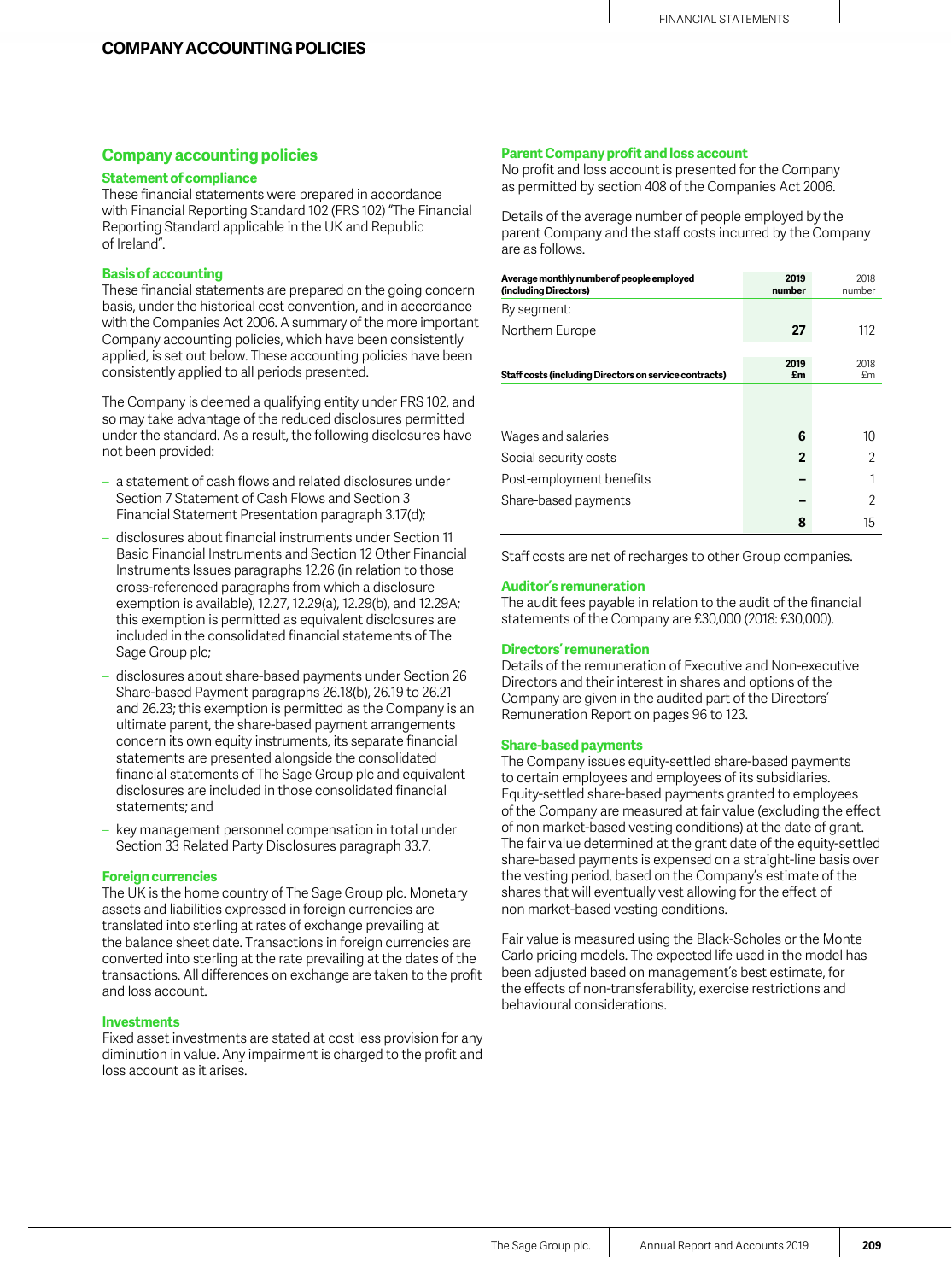The Company also provides certain employees and employees of its subsidiaries with the ability to purchase the Company's ordinary shares at a discount to the current market value at the date of the grant. For awards made to its own employees, the Company records an expense, based on its estimate of the discount related to shares expected to vest, on a straight-line basis over the vesting period.

At the end of each reporting period, the entity revises its estimates for the number of options expected to vest. It recognises the impact of the revision to original estimates, if any, in the profit and loss account, with a corresponding adjustment to equity.

For awards made to subsidiary employees, the fair value of awards made is recognised by the Company through profit and loss account. Intergroup recharges to the employing subsidiary, up to the fair value of awards made to employees of that subsidiary, subsequently reverse the decrease to the profit and loss account.

The proceeds received net of any directly attributable transaction costs are credited to share capital (nominal value) and share premium when the options are exercised.

### **Financial instruments**

The Company only enters into basic financial instrument transactions that result in the recognition of basic financial assets and liabilities, including trade and other receivables and payables and loans to and from related parties. These transactions are initially recorded at transaction price, unless the arrangement constitutes a financing transaction where the transaction is measured at the present value of the future receipt discounted at a market rate of interest, and subsequently recognised at amortised cost.

#### **Financial assets**

At the end of each reporting period financial assets measured at amortised cost are assessed for objective evidence of impairment. If an asset is impaired the impairment loss is the difference between the carrying amount and the present value of the estimated cash flows discounted at the asset's original effective interest rate. The impairment loss is recognised in comprehensive income or expense.

Financial assets are derecognised when (a) the contractual rights to the cash flows from the asset expire or are settled, or (b) substantially all the risks and rewards of the ownership of the asset are transferred to another party or (c) control of the asset has been transferred to another party who has the practical ability to unilaterally sell the asset to an unrelated third party without imposing additional restrictions.

#### **Financial liabilities**

Financial liabilities are derecognised when the liability is extinguished, that is when the contractual obligation is discharged, cancelled or expired.

### **Dividends**

Dividends are recognised through equity when approved by the Company's shareholders or on payment, whichever is earlier.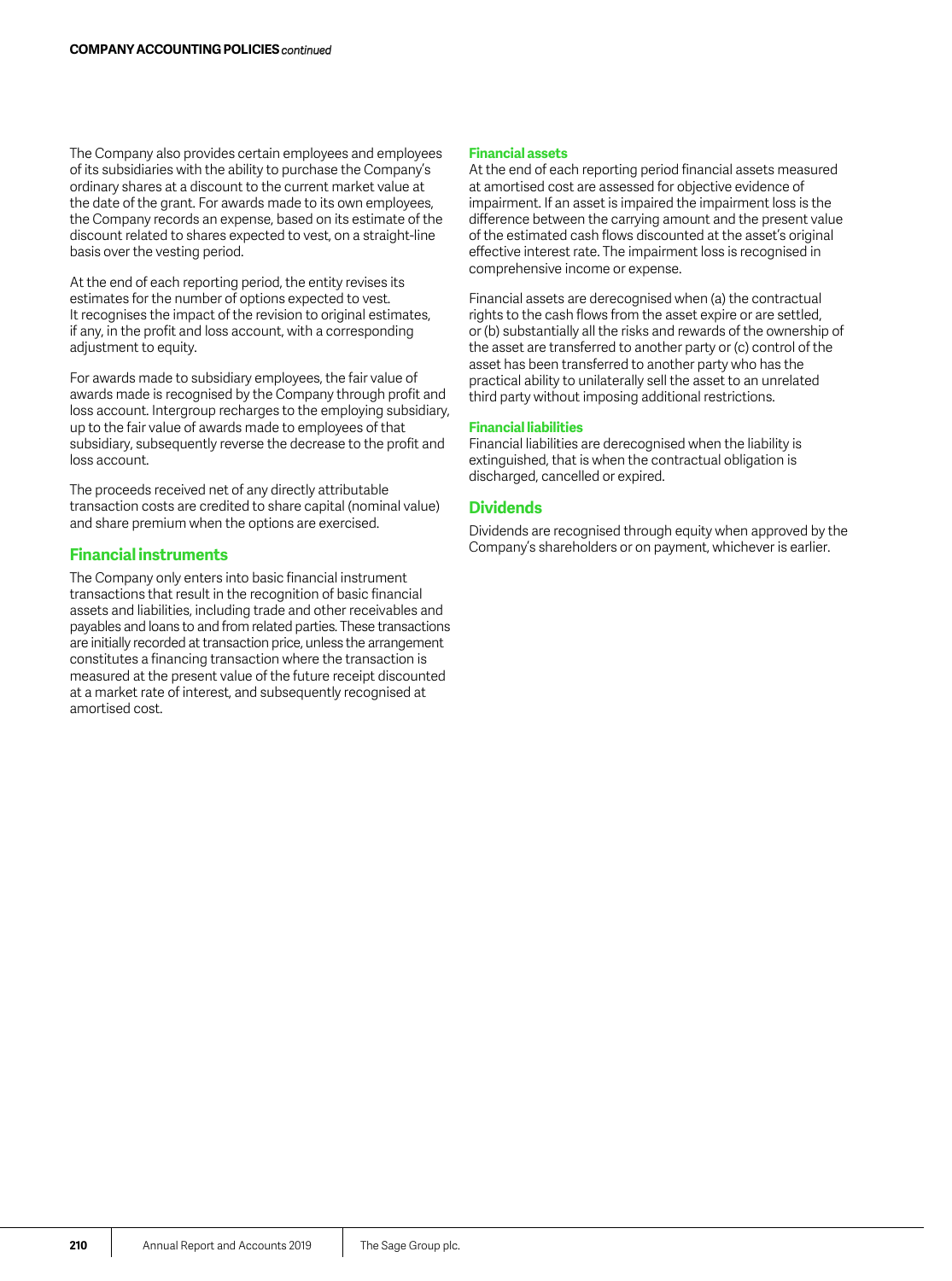### **NOTES TO THE COMPANY FINANCIAL STATEMENTS**

### **1 Dividends**

|                                                                                       | 2019<br>£m | 2018<br>£m |
|---------------------------------------------------------------------------------------|------------|------------|
| Final dividend paid for the year ended 30 September 2018 of 10.85p per share          | 118        |            |
| (2018: final dividend paid for the year ended 30 September 2017 of 10.20p per share)  |            | 110        |
| Interim dividend paid for the year ended 30 September 2019 of 5.79p per share         | 63         |            |
| (2018: interim dividend paid for the year ended 30 September 2018 of 5.65p per share) |            | 61         |
|                                                                                       | 181        |            |

In addition, the Directors are proposing a final dividend in respect of the financial year ended 30 September 2019 of 11.12p per share which will absorb an estimated £121m of shareholders' funds. If approved at the AGM, it will be paid on 2 March 2020 to shareholders who are on the register of members on 7 February 2020. These financial statements do not reflect this proposed dividend payable.

### **2 Fixed assets: investments**

Equity interests in subsidiary undertakings are as follows:

|                                   | £m    |
|-----------------------------------|-------|
| Cost                              |       |
| At 1 October 2018                 | 3,224 |
| At 30 September 2019              | 3,224 |
| Provision for diminution in value |       |
| At 1 October 2018                 | 136   |
| At 30 September 2019              | 136   |
| Net book value                    |       |
| At 30 September 2019              | 3,088 |
| At 30 September 2018              | 3,088 |

The Directors believe that the carrying value of the investments is supported by their underlying net assets.

Subsidiary undertakings, included in the Group financial statements for the year ended 30 September 2019, are shown in note 18 of the Group financial statements. All of these subsidiary undertakings are wholly-owned. All subsidiaries are engaged in the development, distribution and support of business management software and related products and services for small and medium-sized businesses.

All operating subsidiaries' results are included in the Group financial statements. The accounting reference date of all subsidiaries is 30 September, except for Brazilian subsidiaries which have an accounting reference date of 31 December due to Brazilian statutory requirements.

### **3 Cash at bank and in hand**

|                                                          | 2019 | 2018 |
|----------------------------------------------------------|------|------|
|                                                          | £m   | £m   |
| $\cap$ ach<br>hang<br>$\sim$ $\sim$ $\sim$ $\sim$ $\sim$ |      |      |

211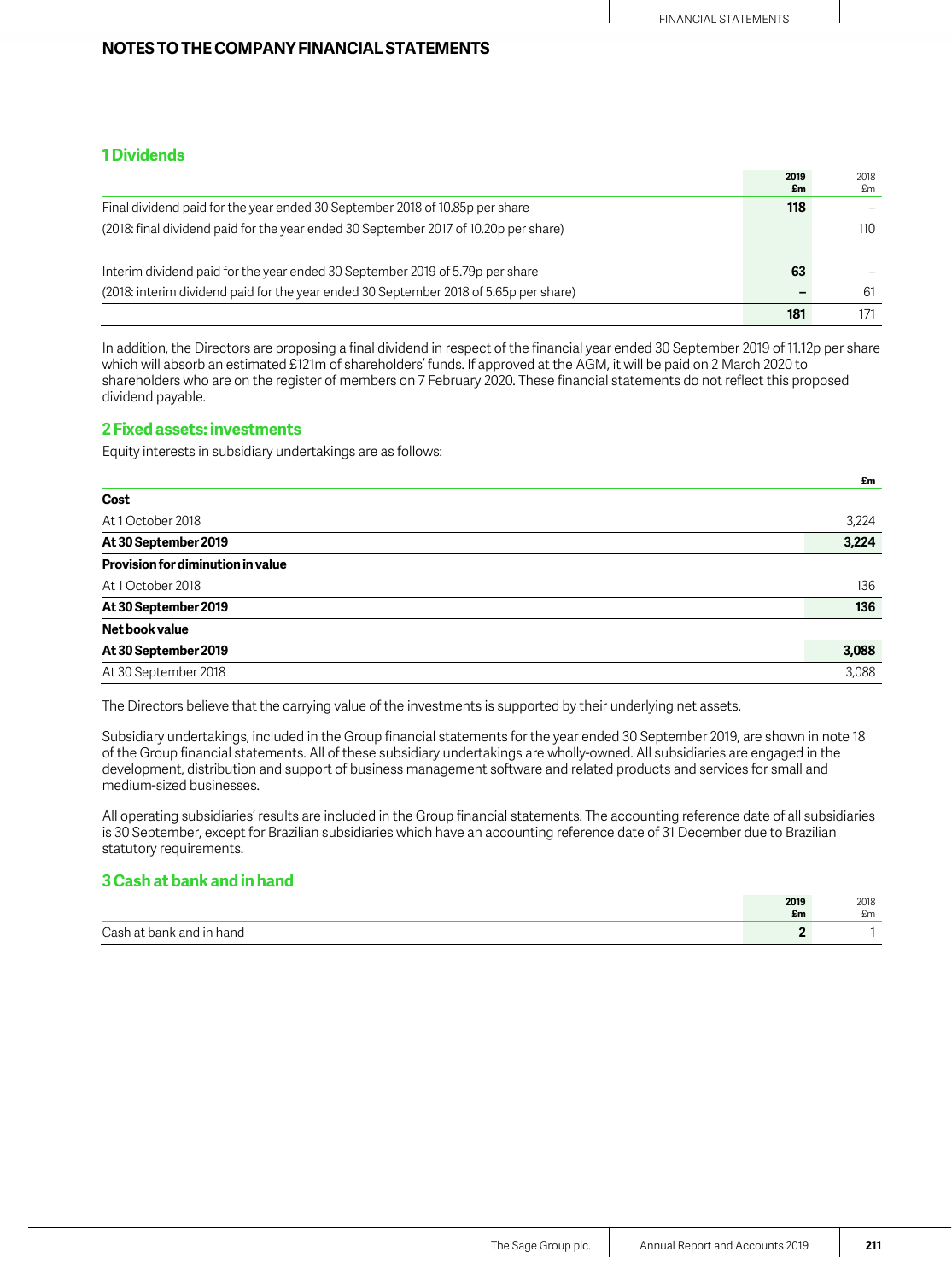### **4 Debtors**

|                                    | 2019<br>£m | 2018<br>£m |
|------------------------------------|------------|------------|
| Prepayments and accrued income     |            |            |
| Other debtors                      |            |            |
| Amounts owed by Group undertakings | 1.117      | 1,051      |
|                                    | 1,120      | 1,052      |

Of amounts owed by Group undertakings £418m (2018: £378m) is due greater than one year, on which interest is charged at 4.2% and is repayable in full on 21 October 2023 but may be repaid, in whole or in part, in advance of this date at the option of the borrower.

### **5 Trade and other payables**

|                                    | 2019  | 2018  |
|------------------------------------|-------|-------|
|                                    | £m    | £m    |
| Amounts owed to Group undertakings | 1.414 | 1,216 |
| Accruals and deferred income       |       |       |
|                                    | 1.420 | 1,219 |

Amounts owed to Group undertakings are unsecured and attract a rate of interest of between 0.0% and 6.8% (2018: 0.0% and 8.3%).

## **6 Obligations under operating leases**

|                                                                                                                | 2019                                | 2018                                |
|----------------------------------------------------------------------------------------------------------------|-------------------------------------|-------------------------------------|
|                                                                                                                | Property,<br>vehicles,<br>plant and | Property,<br>vehicles,<br>plant and |
|                                                                                                                | equipment                           | equipment                           |
| Total future minimum lease payments under non-cancellable operating leases falling due for payment as follows: | £m                                  | £m                                  |
| Within one year                                                                                                |                                     |                                     |
| Later than one year and less than five years                                                                   | 5                                   | .5                                  |
| After five years                                                                                               | 20                                  |                                     |
|                                                                                                                | 27                                  | 9                                   |

The Company leases various offices under non-cancellable operating lease agreements. These leases have various terms, escalation clauses and renewal rights.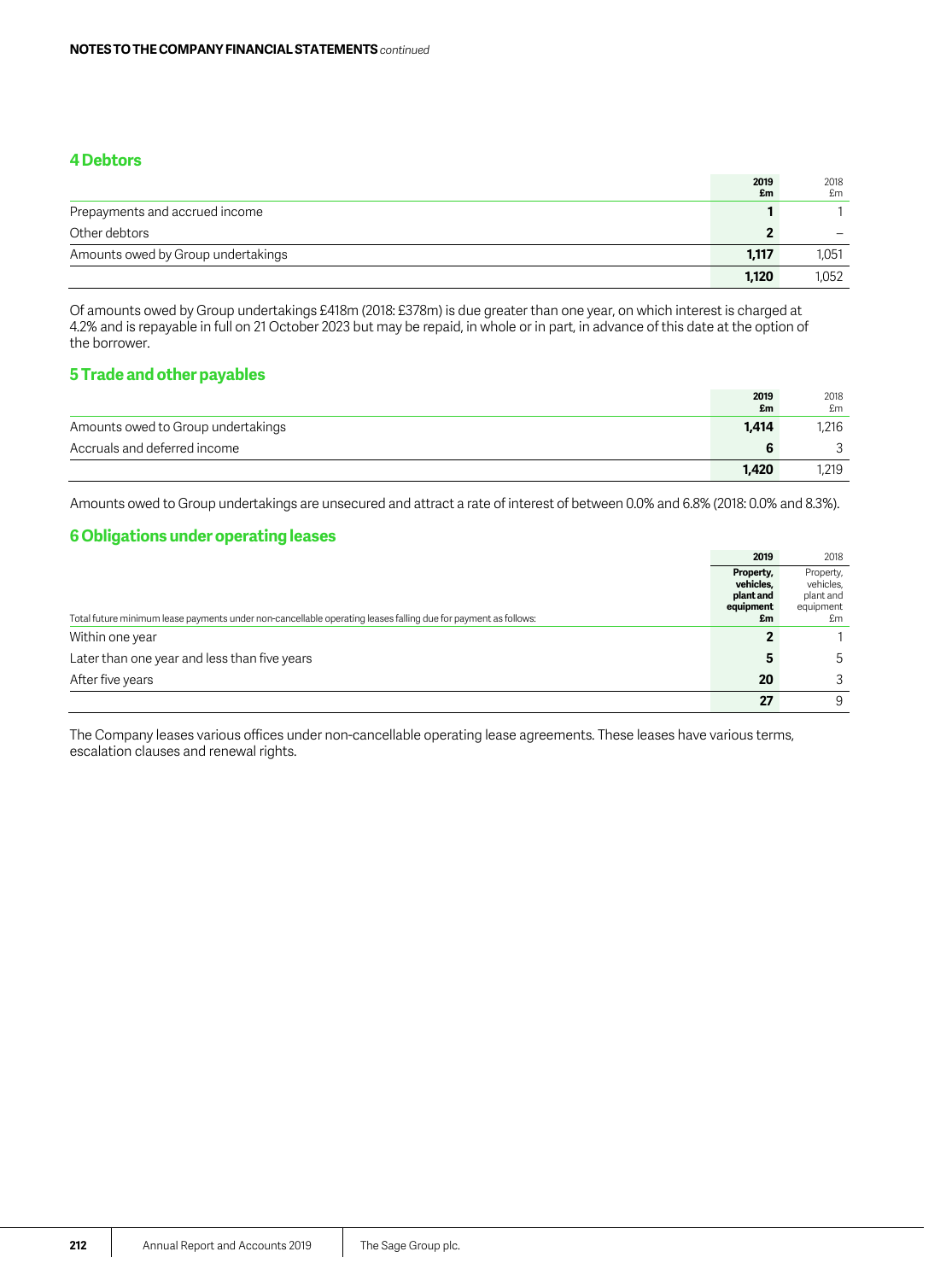**Capital** 

## **7 Equity**

### **7.1 Called up share capital**

| At 30 September                                          | 1,120,789,295            | 12                       | 1.120.789.295  |            |
|----------------------------------------------------------|--------------------------|--------------------------|----------------|------------|
| Proceeds from shares issued                              | $\overline{\phantom{0}}$ | $\overline{\phantom{0}}$ | 151.174        |            |
| At 1 October                                             | 1,120,789,295            | 12                       | 1.120.638.121  |            |
| Issued and fully paid ordinary share of 14/77 pence each | 2019<br>shares           | 2019<br>£m               | 2018<br>shares | 2018<br>£m |

#### **7.2 Other reserves**

|                                | Treasury<br>shares<br>£m | Merger<br>reserve<br>£m | capital<br>redemption<br>reserve<br>£m | <b>Total other</b><br>reserves<br>£m |
|--------------------------------|--------------------------|-------------------------|----------------------------------------|--------------------------------------|
| At 1 October 2018              | (157)                    | 61                      | $\overline{2}$                         | (94)                                 |
| Utilisation of treasury shares | 17                       |                         |                                        | 17                                   |
| At 30 September 2019           | (140)                    | 61                      | $\mathbf{2}$                           | (77)                                 |
|                                | Treasury<br>shares<br>£m | Merger<br>reserve<br>£m | Capital<br>redemption<br>reserve<br>£m | Total other<br>reserves<br>£m        |
| At 1 October 2017              | (170)                    | 61                      | ↑<br>∠                                 | (107)                                |
| Utilisation of treasury shares | 13                       |                         |                                        | 13                                   |
| At 30 September 2018           | (157)                    | 61                      | $\Omega$                               | (94)                                 |

#### **Treasury shares**

### **Purchase of treasury shares**

Shares purchased under the Group's buyback programme are not cancelled but are retained in issue and represent a deduction from equity attributable to owners of the parent, during the year the Group purchased no treasury shares (2018: none).

During the year the Group agreed to satisfy the vesting of certain share awards, utilising a total of 3,781,720 (2018: 3,022,375) treasury shares. The Group gifted nil shares (2018: nil) to the Employee Share Trust.

At 30 September 2019 the Group held 31,699,170 (2018: 35,480,890) of treasury shares.

#### **Employee Share Trust**

The Company holds treasury shares in a trust which was set up for the benefit of Group employees. The Trust purchases the Company's shares in the market or is gifted them by the Company for use in connection with the Group's share-based payments arrangements. The Trust holds 35,792 ordinary shares in the Company (2018: 254,525) at a cost of £nil (2018: £2m) and a nominal value of £nil (2018: £nil).

During the year, the Trust agreed to satisfy the vesting of certain share awards, utilising a total of 368,733 (2018: 707,190) shares held in the Trust. The Trust received £2m (2018: £nil) additional funds for future purchase of shares in the market (2018: nil funds received).

The costs of funding and administering the scheme are charged to the profit and loss account of the Company in the period to which they relate. The market value of the shares at 30 September 2019 was £nil (2018: £1m).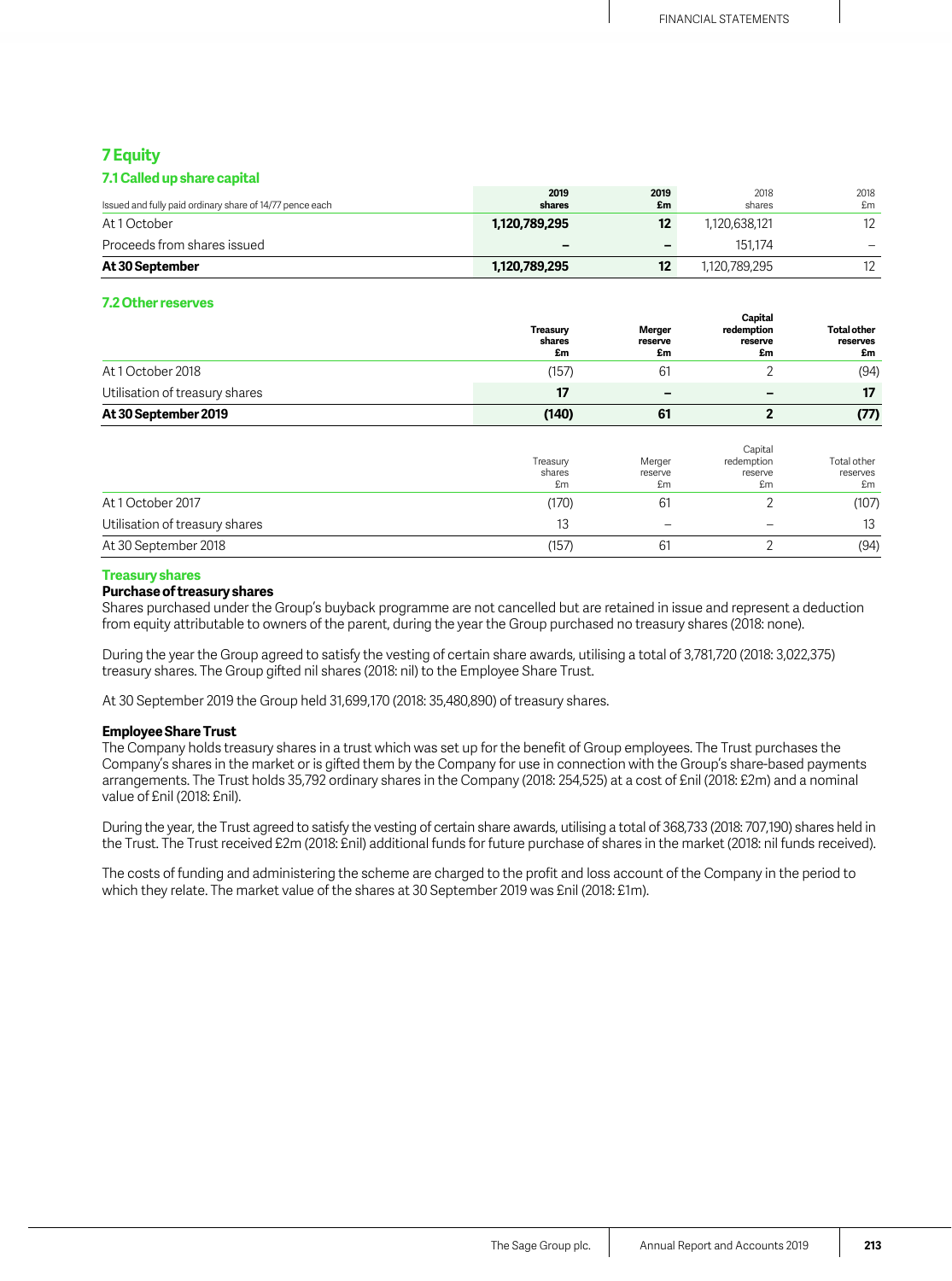## **Non-GAAP measures**

| Measure/Description                                                                                                                                                                                                                                                                                                                                                                                                                                                                                                                                                                  | Rationale                                                                                                                                                                                                                      |
|--------------------------------------------------------------------------------------------------------------------------------------------------------------------------------------------------------------------------------------------------------------------------------------------------------------------------------------------------------------------------------------------------------------------------------------------------------------------------------------------------------------------------------------------------------------------------------------|--------------------------------------------------------------------------------------------------------------------------------------------------------------------------------------------------------------------------------|
| Underlying (revenue and profit) measures                                                                                                                                                                                                                                                                                                                                                                                                                                                                                                                                             |                                                                                                                                                                                                                                |
| Underlying measures are adjusted to exclude items which would distort the<br>understanding of the performance for the year or comparability between periods:                                                                                                                                                                                                                                                                                                                                                                                                                         | Underlying measures allow management<br>and investors to compare performance<br>without the potentially distorting effects                                                                                                     |
| Recurring items include purchase price adjustments including amortisation of<br>acquired intangible assets and adjustments made to reduce deferred income<br>arising on acquisitions, acquisition-related items, FX on intercompany balances                                                                                                                                                                                                                                                                                                                                         | of foreign exchange movements, one-off or<br>non-operational items.                                                                                                                                                            |
| and fair value adjustments; and<br>Non-recurring items that management judge to be one-off or non-operational such<br>as gains and losses on the disposal of assets, impairment charges and reversals,<br>and restructuring related costs.                                                                                                                                                                                                                                                                                                                                           | By including part-period contributions from<br>acquisitions, discontinued operations,<br>disposals and assets held for sale of<br>standalone businesses in the current and/or<br>prior periods, the impact of M&A decisions on |
| All prior period underlying measures (revenue and profit) are retranslated at the<br>current year exchange rates to neutralise the effect of currency fluctuations.                                                                                                                                                                                                                                                                                                                                                                                                                  | earnings per share growth can be evaluated.                                                                                                                                                                                    |
| Organic (revenue and profit) measures                                                                                                                                                                                                                                                                                                                                                                                                                                                                                                                                                |                                                                                                                                                                                                                                |
| In addition to the adjustments made for Underlying measures, Organic measures:                                                                                                                                                                                                                                                                                                                                                                                                                                                                                                       | Organic measures allow management and                                                                                                                                                                                          |
| Exclude the contribution from discontinued operations, disposals and assets held<br>for sale of standalone businesses in the current and prior period; and                                                                                                                                                                                                                                                                                                                                                                                                                           | investors to understand the like-for-like<br>revenue and current period margin<br>performance of the continuing business.                                                                                                      |
| Exclude the contribution from acquired businesses until the year following the<br>year of acquisition, at which point they are included for the full current and<br>prior period; and                                                                                                                                                                                                                                                                                                                                                                                                | During FY19, the organic measure adjusts<br>the prior period (FY18) for IFRS15 to enable<br>like-for-like comparison across the periods.                                                                                       |
| For FY19 this includes the impact of IFRS15. FY18 is restated to reflect proforma<br>adjustments for the areas of impact of IFRS 15 adoption assuming the same<br>contractual basis as FY19.                                                                                                                                                                                                                                                                                                                                                                                         |                                                                                                                                                                                                                                |
| Acquisitions and disposals which occurred close to the start of the opening<br>comparative period where the contribution impact would be immaterial are not<br>adjusted. Please note that organic operating profit margin as reported is not<br>necessarily comparable from period to period.                                                                                                                                                                                                                                                                                        |                                                                                                                                                                                                                                |
| Underlying Cash Flow from Operating Activities                                                                                                                                                                                                                                                                                                                                                                                                                                                                                                                                       |                                                                                                                                                                                                                                |
| Underlying Cash Flow from Operating Activities is Underlying Operating Profit<br>adjusted for non-cash items, net capex (excluding business combinations and<br>similar items) and changes in working capital.                                                                                                                                                                                                                                                                                                                                                                       | To show the cashflow generated by the<br>operating activities and calculate underlying<br>cash conversion.                                                                                                                     |
| Underlying Cash Conversion                                                                                                                                                                                                                                                                                                                                                                                                                                                                                                                                                           |                                                                                                                                                                                                                                |
| Underlying Cash Flow from Operating Activities divided by Underlying Operating Profit.                                                                                                                                                                                                                                                                                                                                                                                                                                                                                               | Cash conversion informs management and<br>investors about the cash operating cycle of<br>the business and how efficiently operating<br>profit is converted into cash.                                                          |
| <b>EBITDA</b>                                                                                                                                                                                                                                                                                                                                                                                                                                                                                                                                                                        |                                                                                                                                                                                                                                |
| EBITDA is Underlying Operating Profit excluding depreciation, amortisation and share<br>based payments.                                                                                                                                                                                                                                                                                                                                                                                                                                                                              | To calculate the Net Debt to EBITDA leverage<br>ratio and to show profitability before the<br>impact of major non-cash charges.                                                                                                |
| Annualised recurring revenue                                                                                                                                                                                                                                                                                                                                                                                                                                                                                                                                                         |                                                                                                                                                                                                                                |
| Annualised recurring revenue ("ARR") is the normalised reported organic recurring<br>revenue in the last month of the reporting period, adjusted consistently period to<br>period, multiplied by twelve. Adjustments to normalise reported recurring revenue<br>include those components that management has assessed should be excluded in<br>order to ensure the measure reflects that part of the contracted revenue base which<br>(subject to ongoing use and renewal) can reasonably be expected to repeat in future<br>periods (such as non-refundable contract sign-up fees). | ARR represents the annualised value of the<br>recurring revenue base that is expected to<br>be carried into future periods, and its growth<br>is a forward-looking indicator of reporting<br>recurring revenue growth.         |
| Renewal Rate by Value                                                                                                                                                                                                                                                                                                                                                                                                                                                                                                                                                                |                                                                                                                                                                                                                                |
| The ARR from renewals, migrations, upsell and cross-sell of active customers at the<br>start of the year, divided by the opening ARR for the year.                                                                                                                                                                                                                                                                                                                                                                                                                                   | As an indicator of our ability to retain and<br>generate additional revenue from our existing<br>customer base through up and cross sell.                                                                                      |
| Free Cash Flow                                                                                                                                                                                                                                                                                                                                                                                                                                                                                                                                                                       |                                                                                                                                                                                                                                |
| Free Cash Flow is Cash Flow from Operating Activities minus non-recurring cash items,<br>interest paid, tax paid and adjusted for profit and loss foreign exchange movements.                                                                                                                                                                                                                                                                                                                                                                                                        | To measure the cash generated by the<br>operating activities during the period<br>that is available to repay debt, undertake<br>acquisitions or distribute to shareholders.                                                    |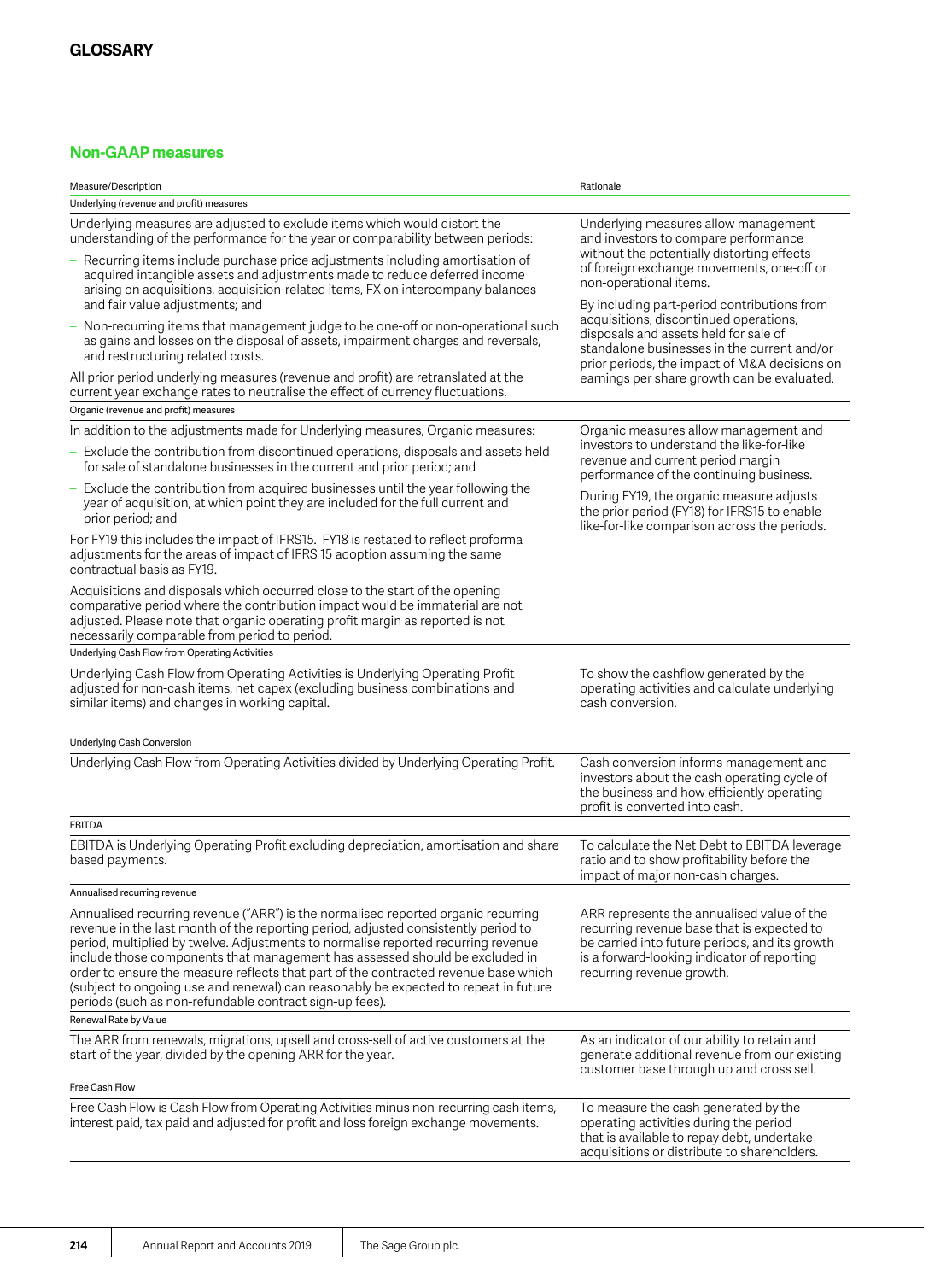| Measure/Description                                                                                                                                                                                  | Rationale                                                                                                                                                                                                                  |
|------------------------------------------------------------------------------------------------------------------------------------------------------------------------------------------------------|----------------------------------------------------------------------------------------------------------------------------------------------------------------------------------------------------------------------------|
| % Subscription Penetration                                                                                                                                                                           |                                                                                                                                                                                                                            |
| Organic software subscription revenue as a percentage of organic total revenue                                                                                                                       | To measure the progress of migrating<br>our customer base from licence and<br>maintenance to a subscription relationship.                                                                                                  |
| % Sage Business Cloud Penetration                                                                                                                                                                    |                                                                                                                                                                                                                            |
| Organic recurring revenue from the Sage Business Cloud (native and connected cloud)<br>as a percentage of the organic recurring revenue of the Future Sage Business Cloud                            | To measure the progress in the migration of<br>our revenue base to the Sage Business Cloud<br>by connecting our solutions to the cloud<br>and/or migrating our customers to cloud<br>connected and cloud native solutions. |
| Return on Capital Employed (ROCE)                                                                                                                                                                    |                                                                                                                                                                                                                            |
| ROCE is calculated as:                                                                                                                                                                               | As an indicator of the current period                                                                                                                                                                                      |
| - Underlying Operating Profit; minus                                                                                                                                                                 | financial return on the capital invested in the<br>company. ROCE is used as an underpin in the                                                                                                                             |
| Amortisation of acquired intangibles; the result being divided by                                                                                                                                    | FY19 PSP awards.                                                                                                                                                                                                           |
| The average (of the opening and closing balance for the period) total net assets<br>$\overline{\phantom{0}}$<br>excluding net debt, provisions for non-recurring costs and tax assets or liabilities |                                                                                                                                                                                                                            |

(i.e. capital employed).

| Revenue Type                           | Description                                                                                                                                                                                                                                                                                                                                                                                                                                                                                                                                                                                         |  |  |
|----------------------------------------|-----------------------------------------------------------------------------------------------------------------------------------------------------------------------------------------------------------------------------------------------------------------------------------------------------------------------------------------------------------------------------------------------------------------------------------------------------------------------------------------------------------------------------------------------------------------------------------------------------|--|--|
| Recurring revenue                      |                                                                                                                                                                                                                                                                                                                                                                                                                                                                                                                                                                                                     |  |  |
| Subscription contracts                 | Recurring revenue is revenue earned from customers for the provision of a good or service                                                                                                                                                                                                                                                                                                                                                                                                                                                                                                           |  |  |
| Maintenance and support contracts      | over a contractual term, with the customer being unable to continue to benefit from the full<br>functionality of the good or service without ongoing payments.                                                                                                                                                                                                                                                                                                                                                                                                                                      |  |  |
|                                        | Subscription revenue is recurring revenue earned from customers for the provision of a good<br>or service over a contractual term. In the event that the customer stops paying, they lose the<br>legal right to use the software and the Group has the ability to restrict the use of the product<br>or service.                                                                                                                                                                                                                                                                                    |  |  |
|                                        | Subscription revenue and maintenance and support revenue are usually recognised on a<br>straight-line basis over the term of the contract as control is transferred to the customer<br>(including non-specified upgrades, when included). An exception is revenue from term<br>licences embedded within a subscription contract for software with significant standalone<br>functionality which are expected to recur upon renewal of the subscription offering. Revenue<br>for these term licences is recognised when control is transferred at inception of each<br>subscription contract period. |  |  |
| Software and software-related services |                                                                                                                                                                                                                                                                                                                                                                                                                                                                                                                                                                                                     |  |  |
| Perpetual software licences            | Perpetual software licences with significant standalone functionality and specified upgrades                                                                                                                                                                                                                                                                                                                                                                                                                                                                                                        |  |  |
| Upgrades to perpetual licences         | revenue are recognised when the control relating to the licence has been transferred. This is<br>when the goods have left the warehouse to be shipped to the customer or when electronic                                                                                                                                                                                                                                                                                                                                                                                                            |  |  |
| Professional services                  | delivery has taken place.                                                                                                                                                                                                                                                                                                                                                                                                                                                                                                                                                                           |  |  |
| Training                               | Other product revenue (which includes hardware and stationery) is recognised as the                                                                                                                                                                                                                                                                                                                                                                                                                                                                                                                 |  |  |
| Hardware and stationery                | products are shipped to the customer.                                                                                                                                                                                                                                                                                                                                                                                                                                                                                                                                                               |  |  |
|                                        | Other services revenue (which includes the sale of professional services and training) is<br>recognised when delivered, or by reference to the stage of completion of the transaction at<br>the end of the reporting period. This assessment is made by comparing the proportion of<br>contract costs incurred to date to the total expected costs to completion.                                                                                                                                                                                                                                   |  |  |
| Processing revenue                     |                                                                                                                                                                                                                                                                                                                                                                                                                                                                                                                                                                                                     |  |  |
| Payment processing services            | Processing revenue is revenue earned from customers for the processing of payments                                                                                                                                                                                                                                                                                                                                                                                                                                                                                                                  |  |  |
| Payroll processing services            | or where Sage colleagues process our customers' payroll.                                                                                                                                                                                                                                                                                                                                                                                                                                                                                                                                            |  |  |
|                                        | Processing revenue is recognised at the point that the service is rendered on a<br>per transaction basis.                                                                                                                                                                                                                                                                                                                                                                                                                                                                                           |  |  |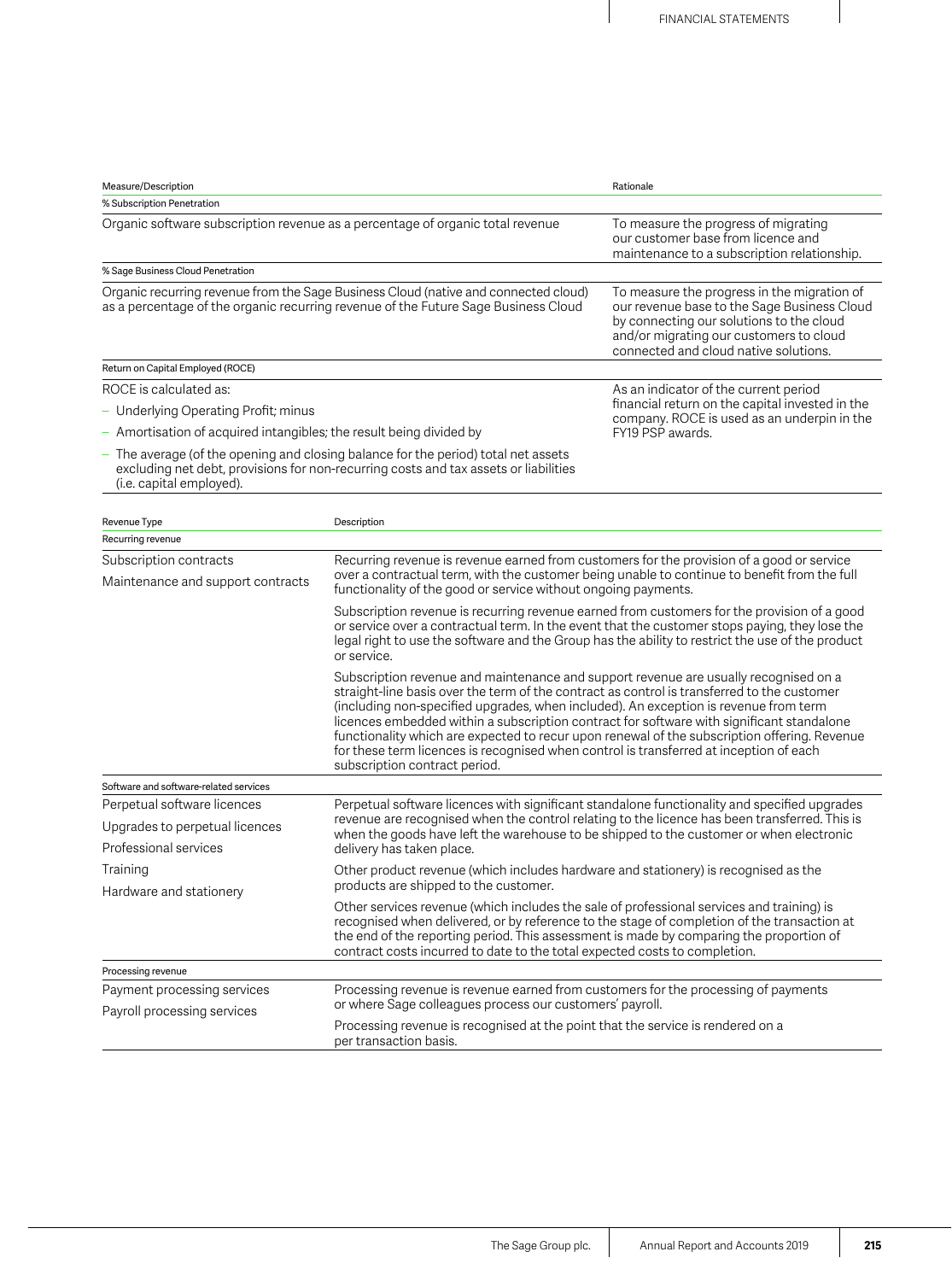**A&RC** Audit and Risk Committee

**AAMEA** Africa Australia Middle East Asia

**AGM** Annual General Meeting

**API** Application Program Interface

**C4L** Customer For Life

**CAGR** Compound Annual Growth Rate

**CDP** Carbon Disclosure Project

**CFO** Chief Financial Officer

**CGU** Cash Generating Unit

**CMD** Capital Markets Day

**CR** Corporate Responsibility

**CRM** Customer Relationship Management

**DTR** Disclosure Guidance and Transparency Rules

**EBITDA** Earnings Before Interest Taxes Depreciation and Amortisation

**EBT** Employee Benefit Trust

**ED**  Executive Director

**EPS** Earnings Per Share **ERP** Enterprise Resource Planning

**ESOS** Executive Share Operating Scheme

**EU** European Union

**FCF** Free Cash Flow

**FY16** Financial year ending 30 September 2016

**FY17** Financial year ending 30 September 2017

**FY18** Financial year ending 30 September 2018

**FY19** Financial year ending 30 September 2019

**G&A** General and Administrative

**GAC** Global Accounting Core

**GHG** Green House Gas

**HR** Human Resources

**HCM** Human Capital Management

**IFRS** International Financial Reporting Standards

**ISV** Independent Software Vendor

**KPI** Key Performance Indicator **LSE** London Stock Exchange

**LTIP** Long Term Incentive Plan

**NED**  Non-Executive Director

**NPS** Net Promoter Score

**PBT** Profit Before Tax

**PSP** Performance Share Plan

**R&D** Research and Development

**SBC**  Sage Business Cloud

**S&M** Sales and Marketing

**SaaS** Software as a Service

**SSRS** Software & Software Related Services

**TSR** Total Shareholder Return

**VSGM** Vision, Strategy, Goals, Measures